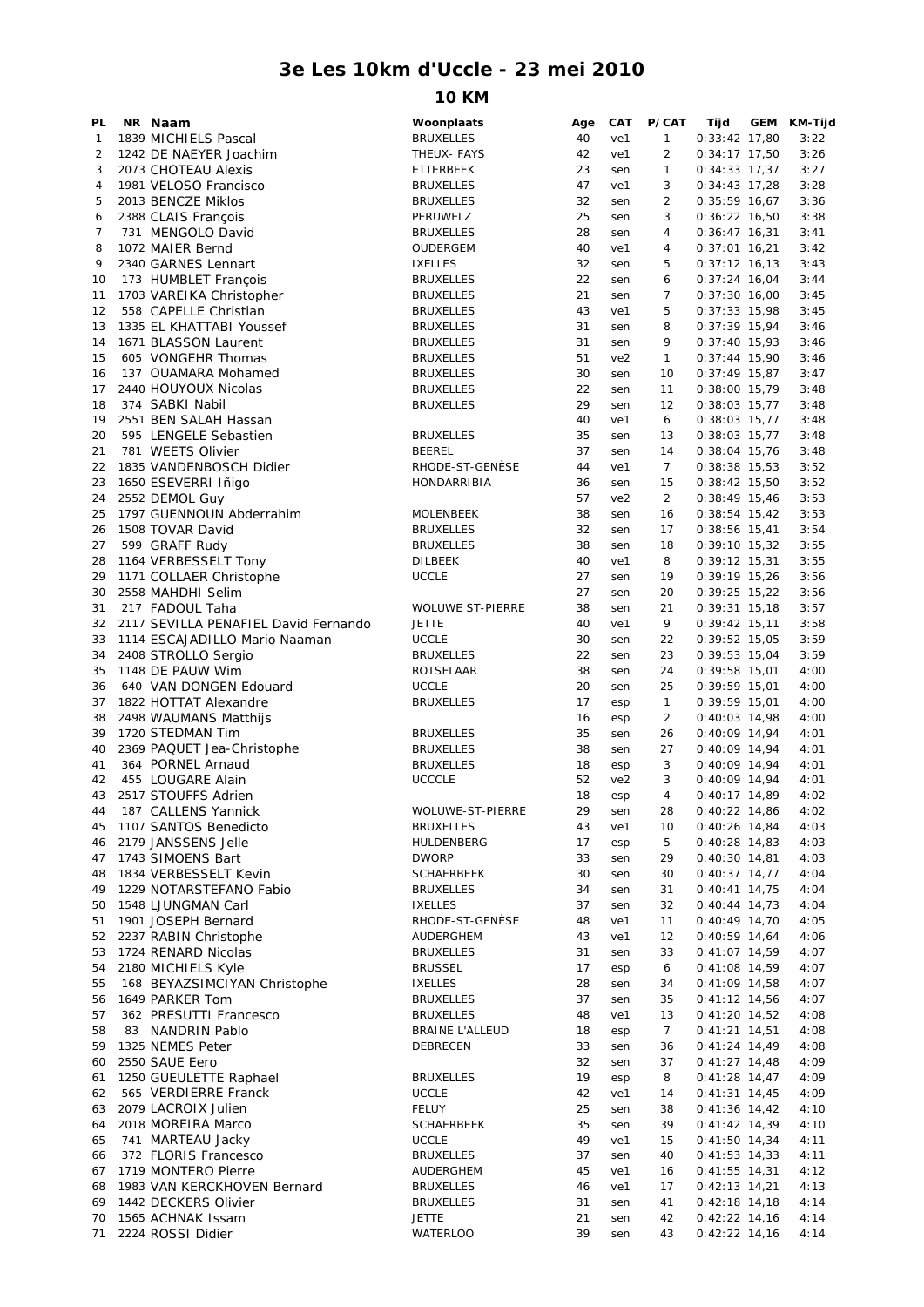| PL  | NR Naam                          | Woonplaats             | Age | CAT | P/CAT          | Tijd            | GEM KM-Tijd |
|-----|----------------------------------|------------------------|-----|-----|----------------|-----------------|-------------|
| 72  | 335 COURTOY Maxim                | <b>WATERLOO</b>        | 25  | sen | 44             | $0:42:24$ 14,15 | 4:14        |
| 73  | 1579 MEGANCK Richard             | JETTE                  | 43  | ve1 | 18             | $0:42:26$ 14,14 | 4:15        |
| 74  | 2124 SCHULTE Gregory             | <b>OHAIN</b>           | 42  | ve1 | 19             | $0:42:28$ 14,13 | 4:15        |
| 75  | 1464 VAUDOISEY Louis             | <b>BRUXELLES</b>       | 16  | esp | 9              | $0:42:31$ 14,11 | 4:15        |
| 76  | 1060 SEHBANI Rachid              | WOLUWE-ST-LAMBERT      | 41  |     | 20             | $0:42:32$ 14,11 | 4:15        |
|     |                                  |                        |     | ve1 |                |                 |             |
| 77  | 2147 MEINGUET Dorian             | <b>UCCLE</b>           | 24  | sen | 45             | $0:42:37$ 14,08 | 4:16        |
| 78  | 844 M'RABET TEMSAMANI Hicham     | <b>BRUXELLES</b>       | 37  | sen | 46             | $0:42:38$ 14,07 | 4:16        |
| 79  | 2014 ROELANDTS Olivier           | <b>BRUXELLES</b>       | 49  | ve1 | 21             | $0:42:39$ 14,07 | 4:16        |
| 80  | 2158 VAUDOISEY Pascal            | <b>UCCLE</b>           | 48  | ve1 | 22             | $0:42:39$ 14,07 | 4:16        |
| 81  | 1386 STACHE Dimitri              | WOLUWE-ST-PIERRE       | 35  | sen | 47             | $0:42:53$ 13,99 | 4:17        |
| 82  | 14 DESPONTIN Luc                 | <b>UCCLE</b>           | 62  | ve3 | $\mathbf{1}$   | $0:42:54$ 13,99 | 4:17        |
|     |                                  |                        | 19  |     |                |                 |             |
| 83  | 1968 JEANJEAN Sébastien          | <b>UCCLE</b>           |     | esp | 10             | $0:42:58$ 13,96 | 4:18        |
| 84  | 2184 MICHIELS Neal               | <b>BRUSSEL</b>         | 15  | esp | 10             | $0:42:58$ 13,96 | 4:18        |
| 85  | 2136 VAN DIJK Terence            | HOEILAART              | 19  | esp | 12             | $0:43:02$ 13,94 | 4:18        |
| 86  | 1736 TORDOIR Eric                | LA LOUVIERE            | 48  | ve1 | 23             | $0:43:05$ 13,93 | 4:19        |
| 87  | 2575 STOREY Andrew               |                        | 44  | ve1 | 24             | $0:43:05$ 13,93 | 4:19        |
| 88  | 1999 MARIANO Ruben               | <b>SCHAERBEEK</b>      | 27  | sen | 48             | 0:43:09 13,90   | 4:19        |
| 89  | 791 MURRAY Jonathan              | <b>BRUXELLES</b>       | 49  | ve1 | 25             | $0:43:10$ 13,90 | 4:19        |
| 90  |                                  |                        | 29  |     |                |                 |             |
|     | 870 PEYCKER Michel               | <b>BRUXELLES</b>       |     | sen | 49             | $0:43:14$ 13,88 | 4:19        |
| 91  | 1798 BUX Antonio                 | <b>STROMBEEK</b>       | 46  | ve1 | 26             | $0:43:14$ 13,88 | 4:19        |
| 92  | 706 TROUBAT Yannick              | ETTERBEEK              | 27  | sen | 50             | $0:43:21$ 13,84 | 4:20        |
| 93  | 2454 DE SMEDT Vivian             | <b>BRUXELLES</b>       | 41  | ve1 | 27             | $0:43:23$ 13,83 | 4:20        |
| 94  | 1560 DUBRULLE Thierry            | <b>BRUXELLES</b>       | 41  | ve1 | 28             | $0:43:33$ 13,78 | 4:21        |
| 95  | 1274 VOGLET Bisimwa              | WATERMAEL-BOITSFORT    | 37  | sen | 51             | $0:43:36$ 13,76 | 4:22        |
| 96  | 2096 VANDENBUSSCHE Jérémie       | <b>BRUXELLES</b>       | 32  | sen | 52             | $0:43:37$ 13,76 | 4:22        |
|     |                                  |                        |     |     |                |                 |             |
| 97  | 2142 DUCAMP Jacques              | <b>BRUXELLES</b>       | 41  | ve1 | 29             | $0:43:38$ 13,75 | 4:22        |
| 98  | 756 COURCELLES Gilles            | <b>SCHAERBEEK</b>      | 53  | ve2 | $\overline{4}$ | $0:43:38$ 13,75 | 4:22        |
| 99  | 350 FAVART Martin                | <b>BRUXELLES</b>       | 37  | sen | 53             | $0:43:41$ 13,74 | 4:22        |
| 100 | 635 GUILLAUME Pierre-Emmanuël    | LOUVAIN-LA-NEUVE       | 42  | ve1 | 30             | $0:43:41$ 13,74 | 4:22        |
|     | 101 1470 LENEHAN Kevin           | <b>BRUXELLES</b>       | 35  | sen | 54             | $0:43:43$ 13,72 | 4:22        |
|     | 102 1619 WILLEMS Pierre          | <b>UCCLE</b>           | 42  | ve1 | 31             | $0:43:47$ 13,70 | 4:23        |
|     |                                  |                        |     |     |                |                 |             |
| 103 | 516 GILBERT Olivier              | <b>LILLOIS</b>         | 36  | sen | 55             | $0:43:50$ 13,69 | 4:23        |
|     | 104 1188 KADIRI Hicham           | <b>BRUXELLES</b>       | 27  | sen | 56             | $0:43:50$ 13,69 | 4:23        |
|     | 105 1887 PRUNAUX Olivier         | <b>UCCLE</b>           | 44  | ve1 | 32             | $0:43:52$ 13,68 | 4:23        |
| 106 | 664 GIELEN Charles-Edouard       | BRAINE-L'ALLEUD        | 18  | esp | 13             | $0:43:54$ 13,67 | 4:23        |
|     | 107 2213 BODSON Xavier           | <b>SAINT GILLES</b>    | 40  | ve1 | 33             | $0:43:55$ 13,66 | 4:24        |
| 108 | 116 GHORAIN Nicolas              | RHODE-ST-GENESE        | 24  | sen | 57             | $0:44:00$ 13,64 | 4:24        |
|     |                                  |                        | 47  |     |                |                 |             |
|     | 109 2569 PETERS Jean Louis       | <b>BRUXELLES</b>       |     | ve1 | 34             | $0:44:00$ 13,64 | 4:24        |
|     | 110 876 NOPPE Ferdy              | BERCHEM-ST-AGATHE      | 44  | ve1 | 35             | $0:44:00$ 13,64 | 4:24        |
| 111 | 275 GLORIEUX Frédéric            | ANDERLECHT             | 38  | sen | 58             | $0:44:01$ 13,63 | 4:24        |
|     | 112 1816 MUGUERZA Christophe     | <b>BRUXELLES</b>       | 44  | ve1 | 36             | $0:44:05$ 13,61 | 4:25        |
| 113 | 532 PAIS Pedro                   | <b>WOLUW ST PIERRE</b> | 27  | sen | 59             | $0:44:09$ 13,59 | 4:25        |
| 114 | 30 SIRAUT Anthony                | <b>BRUXELLES</b>       | 21  | sen | 60             | $0:44:12$ 13,57 | 4:25        |
|     | 115 1417 REMY Gilles             | <b>BRUXELLES</b>       | 16  | esp | 14             | $0:44:17$ 13,55 | 4:26        |
|     |                                  |                        |     |     |                |                 |             |
|     | 116 750 VAN DE WEYER Patrick     | <b>NIVELLES</b>        | 35  | sen | 61             | $0:44:21$ 13,53 | 4:26        |
|     | 117 1706 BÉKEFI Kristóf          | <b>FOREST</b>          | 16  | esp | 15             | $0:44:25$ 13,51 | 4:26        |
|     | 118 2453 ANTOINE Bruno           | <b>BRUXELLES</b>       | 40  | ve1 | 37             | $0:44:29$ 13,49 | 4:27        |
|     | 119 1202 VELISSARIOU Fabrice     | RHODE ST GENESE        | 43  | ve1 | 38             | $0:44:29$ 13,49 | 4:27        |
|     | 120 2546 MUSSELD Filip           |                        | 49  | ve1 | 39             | $0:44:33$ 13,47 | 4:27        |
| 121 | 486 WILMART Charles              | <b>FOREST</b>          | 31  | sen | 62             | $0:44:36$ 13,45 | 4:28        |
|     | 122 1112 SOMERS Matthieu         | <b>BRUXELLES</b>       | 29  | sen | 63             | $0:44:37$ 13,45 | 4:28        |
|     | 123 2155 JOLY Anne               |                        |     |     |                |                 |             |
|     |                                  | <b>UCCLE</b>           | 43  | ai1 | $\mathbf{1}$   | $0:44:41$ 13,43 | 4:28        |
|     | 124 1001 VERBAYS Pierre-Olivier  | <b>BRUXELLLES</b>      | 24  | sen | 64             | $0:44:43$ 13,42 | 4:28        |
|     | 125 2416 CHALIAUD Fabien         | WATERMAEL-BOITSFORT    | 26  | sen | 65             | $0:44:44$ 13,41 | 4:28        |
|     | 126 2417 BAVAY Benoit            | <b>IXELLES</b>         | 28  | sen | 66             | $0:44:45$ 13,41 | 4:29        |
|     | 127 1036 BONKE Olivier           | <b>BXL</b>             | 46  | ve1 | 40             | $0:44:50$ 13,38 | 4:29        |
| 128 | 296 LELIÈVRE Thierry             | <b>BRUXELLES</b>       | 38  | sen | 67             | $0:44:50$ 13,38 | 4:29        |
| 129 | 928 HAGLUND Jesper               | <b>TERVUREN</b>        | 41  | ve1 | 41             | $0:44:50$ 13,38 | 4:29        |
|     |                                  |                        |     |     |                |                 |             |
|     | 130 1121 GILLET Etienne          | HOEILAART              | 48  | ve1 | 42             | $0:44:52$ 13,37 | 4:29        |
| 131 | 206 WITMEUR Renaud               | <b>UCCLE</b>           | 41  | ve1 | 43             | $0:44:54$ 13,36 | 4:29        |
| 132 | 500 GOURDEL David                | <b>FOREST</b>          | 28  | sen | 68             | $0:44:57$ 13,35 | 4:30        |
| 133 | 467 BOSMANS Guéric               | <b>BRUXELLES</b>       | 29  | sen | 69             | $0:45:02$ 13,32 | 4:30        |
|     | 134 1264 BRAUGHT John            | <b>BRUSSELS</b>        | 35  | sen | 70             | $0:45:03$ 13,32 | 4:30        |
| 135 | 2600 GÉRARDIN Stéphane           | <b>UCCLE</b>           | 43  | ve1 | 44             | $0:45:04$ 13,31 | 4:30        |
| 136 | 704 MOUJIB Hmad                  | <b>BRUXELLES</b>       | 33  | sen | 71             | $0:45:05$ 13,31 |             |
|     |                                  |                        |     |     |                |                 | 4:30        |
|     | 137 2201 VIGNY Laurent           | <b>BERTEM</b>          | 44  | ve1 | 45             | $0:45:05$ 13,31 | 4:30        |
| 138 | 867 PERROTIN Romain              | <b>BRUXELLES</b>       | 38  | sen | 72             | $0:45:07$ 13,30 | 4:31        |
|     | 139 1933 BERGER Nicolas          | ST-GILLES              | 24  | sen | 73             | $0:45:11$ 13,28 | 4:31        |
| 140 | 941 GOEMINNE Thomas              | <b>BRUXELLES</b>       | 35  | sen | 74             | $0:45:11$ 13,28 | 4:31        |
| 141 | 834 MAHY Stephane                | RUISBROEK              | 37  | sen | 75             | $0:45:14$ 13,26 | 4:31        |
| 142 | 898 BOLLE Joachim                | GANSHOREN              | 33  | sen | 76             | $0:45:14$ 13,26 | 4:31        |
|     | 143 2276 VANDEWAUWER Didier      | <b>BEERSEL</b>         | 38  | sen | 77             | $0:45:15$ 13,26 | 4:31        |
|     |                                  |                        |     |     |                |                 |             |
| 144 | 303 COLOMBANI Victor             | <b>BRUXELLES</b>       | 18  | esp | 16             | $0:45:15$ 13,26 | 4:31        |
|     | 145 1665 GHYSSELINCKX Christophe | LOUVAIN LA NEUVE       | 31  | sen | 78             | $0:45:17$ 13,25 | 4:32        |
|     | 146 144 FOULKES Morgan           | <b>BRUXELLES</b>       | 42  | ve1 | 46             | $0:45:18$ 13,25 | 4:32        |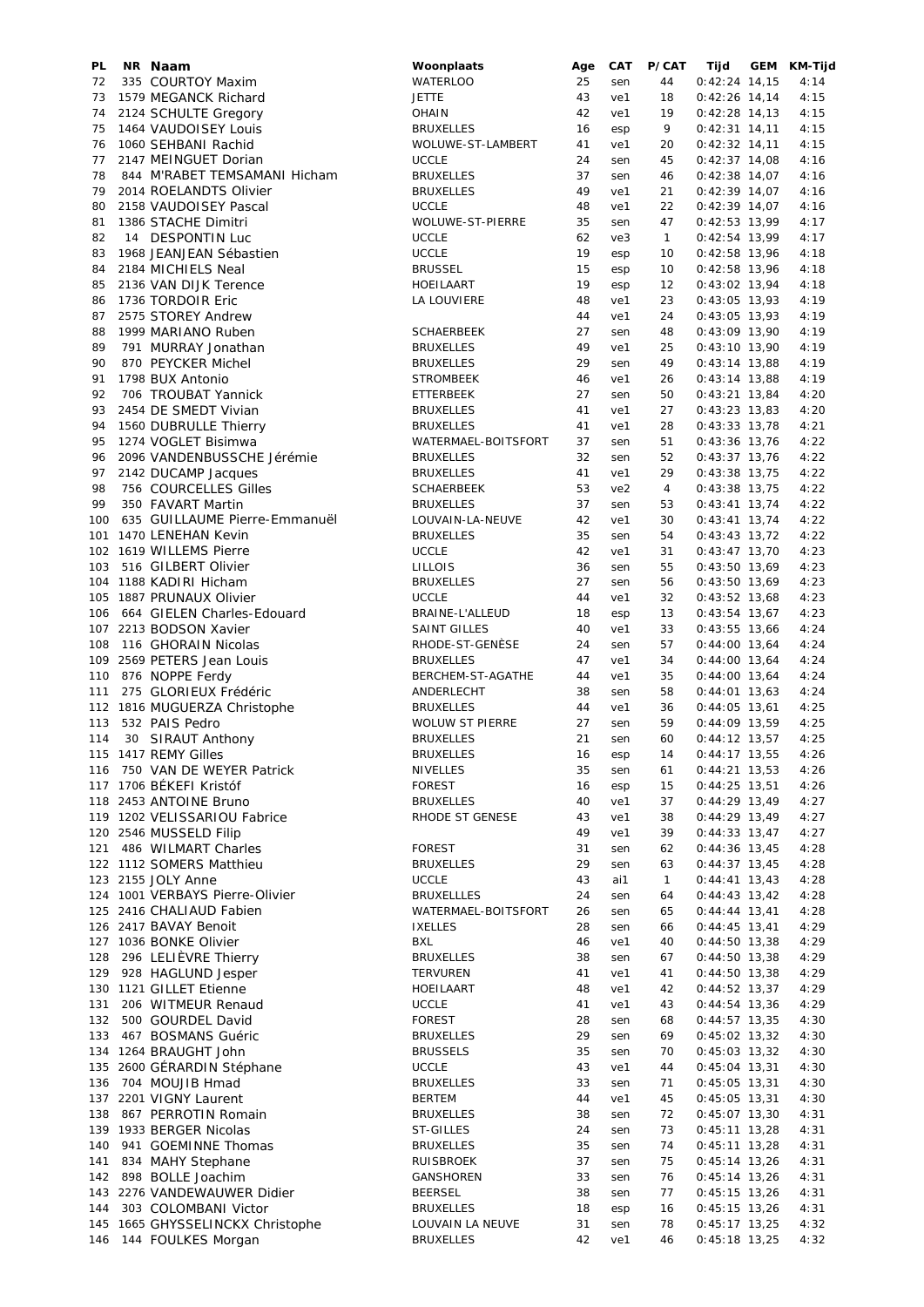| PL. | NR Naam                      | Woonplaats        | Age | CAT             | P/CAT          | Tijd            | GEM | KM-Tijd |
|-----|------------------------------|-------------------|-----|-----------------|----------------|-----------------|-----|---------|
| 147 | 148 CHRISTENSSON Par         | RHODE-ST-GENÈSE   | 46  | ve1             | 47             | $0:45:19$ 13,24 |     | 4:32    |
|     | 148 1469 DUPUIS Olivier      | <b>BRUXELLES</b>  | 31  | sen             | 79             | $0:45:21$ 13,23 |     | 4:32    |
|     | 149 2064 DOULEY Antoine      | <b>BRUXELLES</b>  | 15  | esp             | 17             | $0:45:23$ 13,22 |     | 4:32    |
|     | 150 2275 DE BODT Philippe    | DILBEEK           | 37  | sen             | 80             | $0:45:26$ 13,21 |     | 4:33    |
| 151 | 829 KNOPS Gil                | <b>BRUXELLES</b>  | 26  | sen             | 81             | $0:45:29$ 13,19 |     | 4:33    |
| 152 | 373 DE BOE Daniel            | ZELLIK            | 26  | sen             | 82             | $0:45:34$ 13,17 |     | 4:33    |
|     | 153 1116 BUGAJSKI Adam       | <b>BRUXELLES</b>  | 36  | sen             | 83             | $0:45:38$ 13,15 |     | 4:34    |
|     | 154 1466 DRIESKENS Aleki     | <b>IXELLES</b>    | 32  | sen             | 84             | $0:45:39$ 13,14 |     | 4:34    |
|     | 155 1963 IMOTI Eric          | RAMILLIES         | 41  | ve1             | 48             | $0:45:42$ 13,13 |     | 4:34    |
| 156 | 645 CHRISTIAENS Alexandre    | <b>NIVELLES</b>   | 28  | sen             | 85             | $0:45:44$ 13,12 |     | 4:34    |
| 157 | 739 LEBRUN David             |                   | 21  |                 | 86             | $0:45:44$ 13,12 |     | 4:34    |
|     |                              |                   |     | sen             |                |                 |     |         |
| 158 | 161 JARA LOPEZ Jorgé         | WOLUWE-ST-ETIENNE | 32  | sen             | 87             | $0:45:45$ 13,11 |     | 4:34    |
|     | 159 2350 FRANCOIS Meynckens  | <b>BRUXELLES</b>  | 26  | sen             | 88             | $0:45:45$ 13,11 |     | 4:34    |
|     | 160 143 MARCHANT Jean-Pierre | <b>UCCLE</b>      | 51  | ve2             | 5              | $0:45:46$ 13,11 |     | 4:35    |
|     | 161 1547 SIRAGUSA Salvatore  | <b>BRUXELLES</b>  | 37  | sen             | 89             | $0:45:46$ 13,11 |     | 4:35    |
|     | 162 2584 CENERELLI Dominique |                   | 53  | ve <sub>2</sub> | 6              | $0:45:49$ 13,10 |     | 4:35    |
|     | 163 639 TIRARI Alexander     | <b>BRUXELLES</b>  | 30  | sen             | 90             | $0:45:49$ 13,10 |     | 4:35    |
|     | 164 2068 WUYTENS Roeland     | <b>KESSEL LO</b>  | 42  | ve1             | 49             | $0:45:51$ 13,09 |     | 4:35    |
|     | 165 1403 CONOCI Damiano      | ETERBEEK          | 27  | sen             | 91             | $0:45:51$ 13,09 |     | 4:35    |
| 166 | 722 CAVALERI Baldo           | <b>BRUXELLES</b>  | 58  | ve <sub>2</sub> | $\overline{7}$ | $0:45:55$ 13,07 |     | 4:36    |
| 167 | 344 TOUSSAINT Jérôme         | <b>BRUXELLES</b>  | 31  | sen             | 92             | $0:45:55$ 13,07 |     | 4:36    |
|     | 168 1430 MESTRES LOBEZ Joel  | AUDHERGHEM        | 18  | esp             | 18             | $0:45:56$ 13,06 |     | 4:36    |
|     | 169 1535 SCHOUKENS Jurgen    | HERFELINGEN       | 32  | sen             | 93             | $0:45:57$ 13,06 |     | 4:36    |
|     | 170 1721 DE RUYCK Stéphanie  | LINKEBEEK         | 27  | dam             | $\mathbf{1}$   | $0:45:58$ 13,05 |     | 4:36    |
|     | 171 1109 GAMOT Olivier       | <b>EECKE</b>      | 43  | ve1             | 50             | $0:46:01$ 13,04 |     | 4:36    |
|     | 172 1390 DE SCHREVEL Alexis  | <b>UCCLE</b>      | 20  | sen             | 94             | $0:46:01$ 13,04 |     | 4:36    |
| 173 | 631 DEVLESCHOUDERE Alain     | <b>OHAIN</b>      | 44  | ve1             | 51             | $0:46:05$ 13,02 |     | 4:37    |
|     | 174 2496 VERDOODT Benoît     |                   | 16  | esp             | 19             | $0:46:11$ 12,99 |     | 4:37    |
| 175 | 442 VUYLSTEKE Alexander      | LENDELEDE         | 24  | sen             | 95             | $0:46:11$ 12,99 |     | 4:37    |
|     |                              | LOT               | 14  |                 |                |                 |     |         |
|     | 176 1586 D'AURILIO Siméon    |                   |     | esp             | 20             | $0:46:13$ 12,98 |     | 4:37    |
|     | 177 1894 FRANCOIS Eric       | OVERIJSE          | 38  | sen             | 96             | $0:46:16$ 12,97 |     | 4:38    |
|     | 178 1496 MARGOT Philippe     | <b>BRUXELLES</b>  | 49  | ve1             | 52             | $0:46:17$ 12,96 |     | 4:38    |
|     | 179 1018 HEUNINCKX Augistin  | BXL               | 32  | sen             | 97             | $0:46:18$ 12,96 |     | 4:38    |
| 180 | 32 VAN LAETHEM Bernard       | <b>UCCLE</b>      | 38  | sen             | 98             | $0:46:19$ 12,95 |     | 4:38    |
|     | 181 1334 MEULDERS Raphaël    | <b>BRUXELLES</b>  | 33  | sen             | 99             | $0:46:19$ 12,95 |     | 4:38    |
|     | 182 2252 VERCAUTEREN Eric    | LIMAL             | 41  | ve1             | 53             | $0:46:21$ 12,94 |     | 4:38    |
|     | 183 1947 BELABBES Myriam     | RHODE-ST-GENESE   | 36  | dam             | $\overline{2}$ | $0:46:22$ 12,94 |     | 4:38    |
|     | 184 2564 TATNGA Valentin     |                   | 40  | ve1             | 54             | $0:46:24$ 12,93 |     | 4:38    |
|     | 185 1735 BEAULOYE Nicolas    | <b>BRUXELLES</b>  | 35  | sen             | 100            | $0:46:25$ 12,93 |     | 4:39    |
| 186 | 88 PAZARCIKLI Bahadir        | <b>BRUXELLES</b>  | 42  | ve1             | 55             | $0:46:26$ 12,92 |     | 4:39    |
| 187 | 115 SMEYERS Ludovic          | <b>BRUXELLES</b>  | 32  | sen             | 101            | $0:46:27$ 12,92 |     | 4:39    |
|     | 188 1948 JOSEPH Max          | RHODE-ST-GENESE   | 17  | esp             | 21             | $0:46:28$ 12,91 |     | 4:39    |
|     | 189 2582 AÏT BAALI Mohamed   |                   | 31  | sen             | 102            | $0:46:30$ 12,90 |     | 4:39    |
|     | 190 100 DUMOULIN Mathias     | LINKEBEEK         | 18  | esp             | 22             | $0:46:32$ 12,89 |     | 4:39    |
|     | 191 1672 WARNY Cédric        | WATERLOO          | 23  | sen             | 103            | $0:46:35$ 12,88 |     | 4:40    |
| 192 | 363 ROSSIGNOL Olivier        | AUDERGHEM         | 40  | ve1             | 56             | $0:46:36$ 12,88 |     | 4:40    |
|     | 193 523 DUCHÊNE Loïc         | <b>BRUXELLES</b>  | 20  | sen             | 104            | $0:46:36$ 12,88 |     | 4:40    |
|     | 194 2164 CORREIA Alexandre   | <b>IXELLES</b>    | 29  | sen             | 105            | $0:46:36$ 12,88 |     | 4:40    |
|     |                              |                   | 47  |                 |                |                 |     |         |
|     | 195 2513 BOERO Roberto       |                   |     | ve1             | 57             | $0:46:41$ 12,85 |     | 4:40    |
| 196 | 182 MICHAUX Francois         | WAVRE             | 36  | sen             | 106            | $0:46:42$ 12,85 |     | 4:40    |
|     | 197 1717 ROBERT Paul         | LINKEBEEK         | 60  | ve3             | $\overline{2}$ | $0:46:42$ 12,85 |     | 4:40    |
| 198 | 469 MOONS Alain              | <b>FOREST</b>     | 45  | ve1             | 58             | $0:46:42$ 12,85 |     | 4:40    |
|     | 199 1830 SEGUY Denis         | <b>BRUXELLES</b>  | 46  | ve1             | 59             | 0:46:46 12,83   |     | 4:41    |
|     | 200 1160 ZANELLA Sandro      | LEMBEEK           | 40  | ve1             | 60             | $0:46:47$ 12,83 |     | 4:41    |
|     | 201 2468 FOUCHER Christophe  |                   | 36  | sen             | 107            | $0:46:49$ 12,82 |     | 4:41    |
|     | 202 2392 LE GRELLE Bruno     | <b>BRUXELLES</b>  | 51  | ve2             | 8              | $0:46:51$ 12,81 |     | 4:41    |
|     | 203 2472 FONTAINE Crhistophe |                   | 35  | sen             | 108            | $0:46:52$ 12,80 |     | 4:41    |
|     | 204 1926 MORAINE Ludovic     | SCHEEPDAAL        | 16  | esp             | 23             | $0:46:53$ 12,80 |     | 4:41    |
|     | 205 1927 SMITH Stephen       | <b>ELSENE</b>     | 40  | ve1             | 61             | $0:46:54$ 12,79 |     | 4:41    |
|     | 206 2390 HARRISON Nicholas   | <b>BRUSSELS</b>   | 24  | sen             | 109            | $0:46:57$ 12,78 |     | 4:42    |
| 207 | 930 MARCOLIN Giancarlo       | <b>UCCLE</b>      | 35  | sen             | 110            | $0:46:59$ 12,77 |     | 4:42    |
| 208 | 468 MOES Alain               | <b>BRUXELLES</b>  | 47  | ve1             | 62             | $0:46:59$ 12,77 |     | 4:42    |
| 209 | 201 CARTIER Pierre-Antoine   | <b>BRUXELLES</b>  | 45  | ve1             | 63             | $0:47:00$ 12,77 |     | 4:42    |
|     | 210 2247 LOPES VELOSO Rafael | <b>BRUXELLES</b>  | 15  | esp             | 24             | $0:47:01$ 12,76 |     | 4:42    |
| 211 | 155 JOURDAIN Caroline        | <b>UCCLE</b>      | 36  | dam             | 3              | $0:47:01$ 12,76 |     | 4:42    |
|     | 212 2421 RENAULD Benjamin    | KRAAINEM          | 18  | esp             | 25             | $0:47:01$ 12,76 |     | 4:42    |
| 213 | 17 PROCUREUR Laurent         | PÉRUWELZZ         | 29  | sen             | 111            | $0:47:03$ 12,75 |     | 4:42    |
|     | 214 1912 MULS Sébastien      |                   | 31  |                 |                | $0:47:03$ 12,75 |     |         |
|     |                              | LINKEBEEK         |     | sen             | 112            |                 |     | 4:42    |
|     | 215 1103 M'RAD Aimé          | <b>FOREST</b>     | 46  | ve1             | 64             | $0:47:03$ 12,75 |     | 4:42    |
|     | 216 1886 JAKRIR Kamal        | <b>BRUXELLES</b>  | 39  | sen             | 113            | $0:47:04$ 12,75 |     | 4:42    |
| 217 | 507 VAN DEN BUSSCHE Gaël     | <b>BRUXELLES</b>  | 22  | sen             | 114            | $0:47:05$ 12,74 |     | 4:43    |
|     | 218 1642 FLAMANT Thibaut     | WEZEMBEEK OPPEM   | 25  | sen             | 115            | $0:47:09$ 12,73 |     | 4:43    |
|     | 219 2361 RETTAB Samia        | <b>FOREST</b>     | 39  | dam             | 4              | $0:47:09$ 12,73 |     | 4:43    |
|     | 220 2404 TARRAS Bulba        | <b>BRUXELLES</b>  | 48  | ve1             | 65             | $0:47:10$ 12,72 |     | 4:43    |
| 221 | 299 DUMELIE Olivier          | LASNE             | 40  | ve1             | 66             | $0:47:10$ 12,72 |     | 4:43    |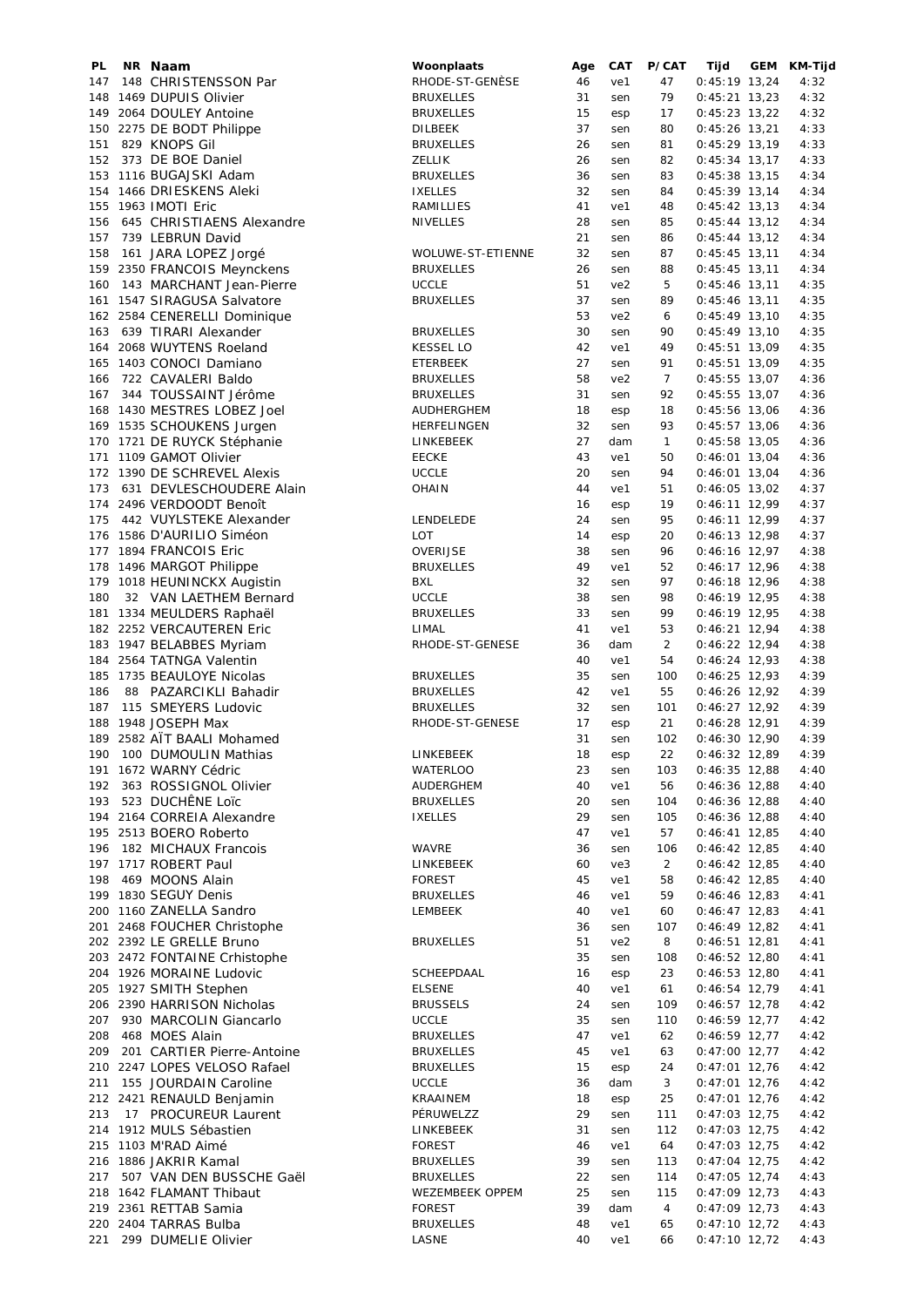| PL  | NR Naam                                            | Woonplaats                      | Age      | <b>CAT</b> | P/CAT                 | Tijd                               | GEM | KM-Tijd      |
|-----|----------------------------------------------------|---------------------------------|----------|------------|-----------------------|------------------------------------|-----|--------------|
|     | 222 2198 DELVAUX Francois                          | STERREBEEK                      | 41       | ve1        | 67                    | $0:47:12$ 12,71                    |     | 4:43         |
| 223 | 830 JULY-DENIS Michael                             | <b>BRUXELLES</b>                | 33       | sen        | 116                   | $0:47:12$ 12,71                    |     | 4:43         |
| 224 | 519 FLOWERDEW Simon                                | <b>UCCLE</b>                    | 41       | ve1        | 68                    | $0:47:13$ 12,71                    |     | 4:43         |
|     | 225 1287 BOUZEGGAOUI Hassan                        | <b>FLERON</b>                   | 34       | sen        | 117                   | $0:47:18$ 12,68                    |     | 4:44         |
|     | 226 2547 VANDEVOORDE Kristof                       |                                 | 38       | sen        | 118                   | $0:47:18$ 12,68                    |     | 4:44         |
| 227 | 354 DE LEENER Jean-Marie                           | LOT                             | 56       | ve2        | 9                     | $0:47:19$ 12,68                    |     | 4:44         |
|     | 228 1627 DERMIENCE Grégory                         | <b>BRUXELLES</b>                | 35       | sen        | 119                   | $0:47:21$ 12,67                    |     | 4:44         |
| 229 | 569 DEKEYSER Wim                                   | GENT                            | 31       | sen        | 120                   | $0:47:22$ 12,67                    |     | 4:44         |
|     | 230 2080 TIERCET Yvan                              | <b>BRUXELLES</b>                | 46       | ve1        | 69                    | $0:47:22$ 12,67                    |     | 4:44         |
|     | 231 2045 VERLINDEN Nadia                           | <b>BRUXELLES</b>                | 41       | ai1        | $\overline{2}$        | $0:47:23$ 12,66                    |     | 4:44         |
|     | 232 2385 ZALOUDEK Milan                            | RHODE ST. GENESE                | 29       | sen        | 121                   | $0:47:24$ 12,66                    |     | 4:44         |
|     | 233 2590 WESTLAKE Sophie                           |                                 | 26       | dam        | 5                     | $0:47:25$ 12,65                    |     | 4:45         |
|     | 234 1065 GRÉGOIRE Christophe                       | WOLUWÉ-ST-PIERRE                | 30       | sen        | 122                   | $0:47:26$ 12,65                    |     | 4:45         |
| 235 | 396 CURTIS Michael                                 | <b>BRUXELLES</b>                | 42       | ve1        | 70                    | $0:47:27$ 12,64                    |     | 4:45         |
|     | 236 965 EL BACHIRI Karim                           | <b>BRUXELLES</b>                | 27       | sen        | 123                   | $0:47:27$ 12,64                    |     | 4:45         |
| 237 | 623 LEMAIRE Ivan                                   | SHAERBEEK                       | 37       | sen        | 124                   | $0:47:27$ 12,64                    |     | 4:45         |
|     | 238 1119 LAGRENET David                            | LIEDEKERKE                      | 34       | sen        | 125                   | $0:47:28$ 12,64                    |     | 4:45         |
| 239 |                                                    | <b>OTTIGNIES</b>                | 52       | ve2        | 10                    | $0:47:29$ 12,64                    |     | 4:45         |
|     | 809 MOURMAUX Jean-Francois                         |                                 | 34       |            |                       |                                    |     |              |
| 240 | 355 MENESTRET Renaud                               | <b>BRUXELLES</b>                |          | sen        | 126                   | $0:47:34$ 12,61                    |     | 4:45         |
| 241 | 179 ZOUIKRI Azaïz                                  | <b>UCCLE</b>                    | 36       | sen        | 126                   | $0:47:34$ 12,61                    |     | 4:45         |
|     | 242 1550 DE MOL Xavier                             | <b>UCCLE</b>                    | 24       | sen        | 128                   | $0:47:34$ 12,61                    |     | 4:45         |
|     | 243 1768 MICHEL Quentin                            | <b>WATERLOO</b>                 | 24       | sen        | 129                   | $0:47:34$ 12,61                    |     | 4:45         |
|     | 244 2267 LASCHEWSKI André                          | <b>BRUXELLES</b>                | 33       | sen        | 130                   | $0:47:35$ 12,61                    |     | 4:46         |
| 245 | 936 NORAS John                                     | <b>BRUSSELS</b>                 | 40       | ve1        | 71                    | $0:47:36$ 12,61                    |     | 4:46         |
|     | 246 1153 VAN NECK Bram                             | LEUVEN                          | 28       | sen        | 131                   | $0:47:39$ 12,59                    |     | 4:46         |
| 247 | 702 CALVI Luc                                      | <b>BRUXELLES</b>                | 60       | ve3        | 3                     | $0:47:39$ 12,59                    |     | 4:46         |
|     | 248 2127 NELSON Dafydd                             | TONYREFAIL                      | 30       | sen        | 132                   | $0:47:40$ 12,59                    |     | 4:46         |
|     | 249 2456 GREVE Morten                              | <b>BRUXELLES</b>                | 44       | ve1        | 72                    | $0:47:42$ 12,58                    |     | 4:46         |
|     | 250 1728 DESTRÉE Jonathan                          | TERVUREN                        | 33       | sen        | 133                   | $0:47:42$ 12,58                    |     | 4:46         |
| 251 | 632 BITEKI MATA LUYEYE Valéry                      | <b>NAMUR</b>                    | 42       | ve1        | 73                    | $0:47:43$ 12,57                    |     | 4:46         |
|     | 252 1073 LARBI Abdnasser                           | <b>BRUXELLES</b>                | 52       | ve2        | 11                    | $0:47:44$ 12,57                    |     | 4:46         |
| 253 | 958 TAHALLAITI Akim                                | <b>SCHAERBEEK</b>               | 39       | sen        | 134                   | $0:47:46$ 12,56                    |     | 4:47         |
|     | 254 1074 YOUSSEF Talhaoui                          | ANDERLECHT                      | 25       | sen        | 135                   | $0:47:51$ 12,54                    |     | 4:47         |
|     | 255 2186 HOLOFFE Thierry                           | <b>BRUXELLES</b>                | 51       | ve2        | 12                    | $0:47:52$ 12,53                    |     | 4:47         |
|     | 256 1572 SCHNONGS Philippe                         | <b>UCCLE</b>                    | 28       | sen        | 136                   | $0:47:56$ 12,52                    |     | 4:48         |
|     | 257 2473 MILLER Eran                               |                                 | 32       | sen        | 137                   | $0:47:57$ 12,51                    |     | 4:48         |
|     | 258 2207 WEMUNDSTAD Vemund                         | <b>BRUXELLES</b>                | 70       | ve4        | $\mathbf{1}$          | $0:47:57$ 12,51                    |     | 4:48         |
|     | 259 2572 BAETENS Damien                            | <b>IXELLES</b>                  | 31       | sen        | 138                   | $0:47:57$ 12,51                    |     | 4:48         |
|     | 260 2135 SWINE Diego                               | <b>BRUXELLES</b>                | 22       | sen        | 139                   | $0:47:58$ 12,51                    |     | 4:48         |
| 261 | 221 CHANFOUH Mimoun                                | <b>BRUXELLES</b>                | 32       | sen        | 140                   | $0:48:03$ 12,49                    |     | 4:48         |
| 262 | 894 PADRON Luis                                    | <b>BEERSEL</b>                  | 35       | sen        | 141                   | $0:48:03$ 12,49                    |     | 4:48         |
|     | 263 2326 COURTEQUISSE Yves                         | <b>BRUXELLES</b>                | 49       | ve1        | 74                    | $0:48:03$ 12,49                    |     | 4:48         |
| 264 | 858 EL MOUSSAOUI Abdellah                          | <b>BRUXELLES</b>                | 30       | sen        | 142                   | $0:48:05$ 12,48                    |     | 4:49         |
| 265 | 983 BRAECKMAN Michel                               | HALLE                           | 37       | sen        | 143                   | $0:48:05$ 12,48                    |     | 4:49         |
|     | 266 2284 HAENTJENS Lionel                          | <b>BRUXELLES</b>                | 32       | sen        | 144                   | $0:48:06$ 12,47                    |     | 4:49         |
|     | 267 492 KUIK Krzysztof                             | <b>BRUXELLES</b>                | 37       | sen        | 145                   | $0:48:06$ 12,47                    |     | 4:49         |
| 268 | 367 DEBAEKE Gregoire                               | <b>BRUXELLES</b>                | 34       | sen        | 146                   | $0:48:07$ 12,47                    |     | 4:49         |
| 269 | 970 HELLSTROM Per                                  | <b>BRUXELLES</b>                | 45       | ve1        | 75                    | $0:48:07$ 12,47                    |     | 4:49         |
|     | 270 2429 HEYNSSENS Koen                            | <b>BRUSSEL</b>                  | 27       | sen        | 147                   | $0:48:07$ 12,47                    |     | 4:49         |
|     | 271 2137 IDRISSI YAZAMI Omar                       | <b>BRUXELLES</b>                | 15       | esp        | 26                    | $0:48:07$ 12,47                    |     | 4:49         |
|     | 272 2196 PIAT Roman                                | <b>BRUXELLES</b>                | 24       | sen        | 148                   | $0:48:08$ 12,47                    |     | 4:49         |
| 273 | 798 FRANKFORT Lionel                               | <b>BRUXELLES</b>                | 39       | sen        | 149                   | $0:48:10$ 12,46                    |     | 4:49         |
|     | 274 1820 MOLL Erik                                 | <b>BRUSSEL</b>                  | 36       | sen        | 150                   | $0:48:11$ 12,45                    |     | 4:49         |
| 275 | 195 AHAKKAM Abdelaziz                              | <b>BRUXELLES</b>                | 44       | ve1        | 76                    | $0:48:11$ 12,45                    |     | 4:49         |
|     | 276 1044 LOPEZ SANCHEZ Jose Antonio                | BXL                             | 47       | ve1        | 77                    | $0:48:12$ 12,45                    |     | 4:49         |
|     | 277 2324 ROUYET Yves                               | <b>IXELLES</b>                  | 40       | ve1        | 78                    | $0:48:13$ 12,44                    |     | 4:49         |
| 278 | 942 PEINADO Javier                                 | SAINT GILLES                    | 39       | sen        | 151                   | $0:48:13$ 12,44                    |     | 4:49         |
|     | 279 716 WILSON Simon                               | <b>BRUXELLES</b>                | 40       | ve1        | 79                    | $0:48:14$ 12,44                    |     | 4:49         |
|     | 280 1091 JAHAN Thibaud                             | <b>UCCLE</b>                    |          |            |                       | $0:48:15$ 12,44                    |     |              |
|     | 281 1480 GRAUX Bernard                             | <b>BRUXELLES</b>                | 15<br>43 | esp        | 27                    | $0:48:16$ 12,43                    |     | 4:50<br>4:50 |
|     |                                                    |                                 |          | ve1        | 80                    |                                    |     |              |
|     | 282 1406 POMPA Andrea                              | <b>BRUXELLES</b>                | 26       | sen        | 152                   | $0:48:16$ 12,43                    |     | 4:50         |
|     | 283 1251 MARINET Thierry                           | <b>UCCLE</b>                    | 54       | ve2        | 13                    | $0:48:16$ 12,43                    |     | 4:50         |
| 284 | 812 PEREAU Sébastien                               | ETTERBEEK                       | 32       | sen        | 153                   | $0:48:17$ 12,43                    |     | 4:50         |
|     | 285 2400 GERNAY Charles-Henri                      | <b>WIERDE</b>                   | 25       | sen        | 154                   | $0:48:18$ 12,42                    |     | 4:50         |
|     | 286 1096 DELESTIENNE Amaury                        | <b>WATERLOO</b>                 | 23       | sen        | 155                   | $0:48:18$ 12,42                    |     | 4:50         |
|     | 287 2187 DAELEMANS Vincent                         | <b>BRUXELLES</b>                | 32       | sen        | 156                   | $0:48:19$ 12,42                    |     | 4:50         |
|     | 288 2585 DE JAEGER Bruno                           |                                 |          | XXX        | $\mathbf{1}$          | $0:48:19$ 12,42                    |     | 4:50         |
|     | 289 1693 BOURDET Malo                              | <b>FOREST</b>                   | 22       | sen        | 157                   | $0:48:21$ 12,41                    |     | 4:50         |
|     | 290 128 DE WACHTER Cédric                          | <b>UCCLE</b>                    | 29       | sen        | 158                   | $0:48:22$ 12,41                    |     | 4:50         |
|     | 291 1599 PALOMBELLI Fausta                         | <b>BRUXELLES</b>                | 40       | ai1        | 3                     | $0:48:22$ 12,41                    |     | 4:50         |
|     | 292 2610 VANBINO David                             |                                 | 31       | sen        | 159                   | $0:48:22$ 12,41                    |     | 4:50         |
|     | 293 1988 DAVENPORT Nicola                          | <b>BRUXELLES</b>                | 34       | dam        | 6                     | $0:48:23$ 12,40                    |     | 4:50         |
| 295 | 294 2114 PROTHERS Jenna<br>797 DE LACOMBE Bertrand | <b>BRUSSELS</b><br><b>UCCLE</b> | 29<br>39 | dam        | $\overline{7}$<br>160 | $0:48:24$ 12,40<br>$0:48:25$ 12,39 |     | 4:50<br>4:50 |
|     | 296 1183 LENOIR Laurent                            |                                 | 36       | sen        | 161                   | $0:48:26$ 12,39                    |     | 4:51         |
|     |                                                    | <b>BRUXELLES</b>                |          | sen        |                       |                                    |     |              |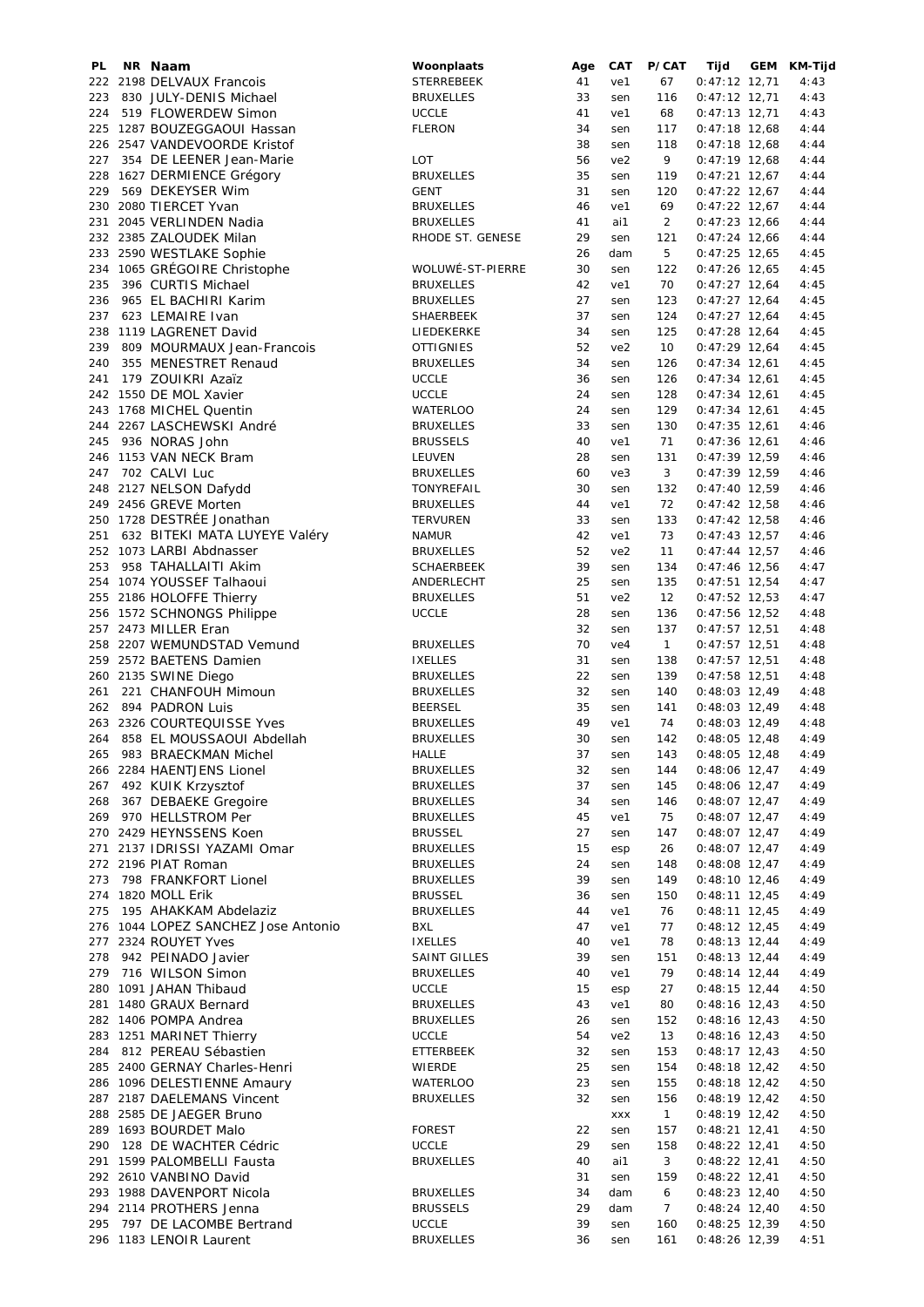| PL. | NR Naam                       | Woonplaats        | Age | CAT             | P/CAT | Tijd            | GEM | KM-Tijd |
|-----|-------------------------------|-------------------|-----|-----------------|-------|-----------------|-----|---------|
| 297 | 378 DONADIO Antonio           | <b>BRUXELLES</b>  | 45  | ve1             | 81    | $0:48:27$ 12,38 |     | 4:51    |
| 298 | 473 DE VILLE Guillaume        | <b>BRUXELLES</b>  | 17  | esp             | 28    | $0:48:27$ 12,38 |     | 4:51    |
|     | 299 1452 CASTROVIEJO Miquel   | <b>BRUXELLES</b>  | 16  | esp             | 29    | $0:48:28$ 12,38 |     | 4:51    |
|     | 300 2283 COFFÉ Nicolas        | RHODE-ST-GENÈSE   | 31  | sen             | 162   | $0:48:29$ 12,38 |     | 4:51    |
|     | 301 2478 ROLLAND Patrick      |                   | 34  | sen             | 163   | $0:48:29$ 12,38 |     | 4:51    |
|     | 302 2292 BRIZOU Jean-Patrick  | <b>BRUXELLES</b>  | 25  | sen             | 164   | $0:48:29$ 12,38 |     | 4:51    |
|     | 303 2242 DELSART Ben          | LINKEBEEK         | 16  | esp             | 30    | $0:48:30$ 12,37 |     | 4:51    |
|     | 304 982 GIORDANO Pino         | ANDERELCHT        | 48  | ve1             | 82    | $0:48:33$ 12,36 |     | 4:51    |
|     | 305 2262 NOTAERTS Vincent     | <b>DWORP</b>      | 28  | sen             | 165   | $0:48:34$ 12,35 |     | 4:51    |
|     | 306 2108 DEWEVRE Simon        | <b>IXELLES</b>    | 22  | sen             | 166   | $0:48:35$ 12,35 |     | 4:52    |
|     | 307 843 MERTÈS Jean-Yves      | <b>FOREST</b>     | 44  | ve1             | 83    | $0:48:36$ 12,35 |     | 4:52    |
|     | 308 1098 ESSERS Michaël       | <b>BRUXELLES</b>  | 29  | sen             | 167   | $0:48:37$ 12,34 |     | 4:52    |
|     | 309 2011 LAMBEAU Quentin      | <b>BRUXELLES</b>  | 28  | sen             | 168   | $0:48:37$ 12,34 |     | 4:52    |
|     | 310 2445 BROUHON Sébastien    | <b>BRUXELLES</b>  | 33  | sen             | 169   | $0:48:40$ 12,33 |     | 4:52    |
|     | 311 694 PUTZ Eric             | <b>UCCLE</b>      | 32  | sen             | 170   | $0:48:42$ 12,32 |     | 4:52    |
|     | 312 2192 SABOT Pierre         | <b>BRUXELLES</b>  | 25  | sen             | 171   | $0:48:42$ 12,32 |     | 4:52    |
|     | 313 2281 VAN MARCKE Frédéric  | <b>BRUXELLES</b>  | 45  | ve1             | 84    | $0:48:44$ 12,31 |     | 4:52    |
|     | 314 2581 WIJNEN Luc           |                   | 49  | ve1             | 85    | $0:48:44$ 12,31 |     | 4:52    |
|     | 315 1832 DE AZEVEDO Jorge     | <b>BRUXELLES</b>  | 39  | sen             | 172   | $0:48:46$ 12,30 |     | 4:53    |
|     | 316 849 GOWIE Christian       | <b>BRUXELLES</b>  | 51  | ve <sub>2</sub> | 14    | $0:48:46$ 12,30 |     | 4:53    |
|     | 317 2616 CHAIBI Denis         |                   | 43  | ve1             | 86    | $0:48:46$ 12,30 |     | 4:53    |
| 318 | 432 OLISLAGER Laurent         | <b>OPHAIN</b>     | 25  | sen             | 173   | $0:48:47$ 12,30 |     | 4:53    |
| 319 | 610 HOGE Benoît               | <b>BRUXELLES</b>  | 34  | sen             | 174   | $0:48:47$ 12,30 |     | 4:53    |
|     | 320 1994 ROSADO Francisco     | <b>UCCLE</b>      | 32  | sen             | 175   | $0:48:49$ 12,29 |     | 4:53    |
| 321 | 875 LYCKE Bernard             | <b>TERVUREN</b>   | 43  | ve1             | 87    | $0:48:50$ 12,29 |     | 4:53    |
|     | 322 1584 VERBIST Yannik       | <b>BRUXELLES</b>  | 34  |                 |       |                 |     |         |
|     |                               |                   | 31  | sen             | 176   | $0:48:51$ 12,28 |     | 4:53    |
|     | 323 2146 GILLIEAUX Gaétan     | <b>BRUXELLES</b>  |     | sen             | 177   | $0:48:51$ 12,28 |     | 4:53    |
|     | 324 2443 YOUNG Julian         | RHODE-ST-GENESE   | 19  | esp             | 31    | $0:48:51$ 12,28 |     | 4:53    |
| 325 | 789 DUBOIS Antoine            | <b>BRUXELLES</b>  | 26  | sen             | 178   | $0:48:52$ 12,28 |     | 4:53    |
|     | 326 2169 DOORNBUSH Jeffrey    | <b>BRUSSEL</b>    | 17  | esp             | 32    | $0:48:53$ 12,27 |     | 4:53    |
|     | 327 735 POMA Mathieu          | <b>IXELLES</b>    | 27  | sen             | 179   | $0:48:54$ 12,27 |     | 4:53    |
|     | 328 1445 DUCARREAU Didier     | <b>SCHAERBEEK</b> | 25  | sen             | 180   | $0:48:55$ 12,27 |     | 4:54    |
|     | 329 2195 IVERSEN Kenneth      | <b>BRUSSELS</b>   | 25  | sen             | 181   | $0:48:55$ 12,27 |     | 4:54    |
|     | 330 2567 VANDERHAEGEN Patrick |                   |     | <b>XXX</b>      | 2     | $0:48:57$ 12,26 |     | 4:54    |
| 331 | 803 OUTREQUIN Antoine         |                   | 16  | esp             | 33    | $0:48:57$ 12,26 |     | 4:54    |
|     | 332 464 LESNE Arnaud          | LASNE             | 39  | sen             | 182   | $0:48:57$ 12,26 |     | 4:54    |
|     | 333 1608 ZAMMIT François      | <b>BRUXELLES</b>  | 14  | esp             | 34    | $0:48:58$ 12,25 |     | 4:54    |
|     | 334 2363 VERMEULEN Marc       | <b>UCCLE</b>      | 47  | ve1             | 88    | $0:48:58$ 12,25 |     | 4:54    |
|     | 335 1538 KICQ Jean Christophe | <b>BRUXELLES</b>  | 29  | sen             | 183   | $0:48:59$ 12,25 |     | 4:54    |
| 336 | 535 LEBEGGE Cédric            | <b>BRUXELLES</b>  | 34  | sen             | 184   | $0:48:59$ 12,25 |     | 4:54    |
| 337 | 420 CARIDI Paolo              | <b>UCCLE</b>      | 43  | ve1             | 89    | $0:49:01$ 12,24 |     | 4:54    |
| 338 | 499 MOUMEN Othmane            | <b>BRUXELLES</b>  | 31  | sen             | 185   | $0:49:03$ 12,23 |     | 4:54    |
|     | 339 2251 CATALANO Fabrice     | <b>BRUXELLES</b>  | 36  | sen             | 186   | $0:49:04$ 12,23 |     | 4:54    |
|     | 340 2347 FRANCOIS Olivier     | OVERIJSE          | 33  | sen             | 187   | $0:49:05$ 12,22 |     | 4:55    |
| 341 | 89 DEMARET Gauthier           | <b>BRUXELLES</b>  | 27  | sen             | 188   | $0:49:05$ 12,22 |     | 4:55    |
| 342 | 724 HALVERSTADT William       | <b>BOITSFORT</b>  | 50  | ve2             | 15    | $0:49:05$ 12,22 |     | 4:55    |
|     | 343 1618 TIMMERMANS Geoffroy  | <b>IXELLES</b>    | 27  | sen             | 189   | $0:49:06$ 12,22 |     | 4:55    |
| 344 | 997 BEVERNAGE Bruno           | <b>UCCLE</b>      | 31  | sen             | 190   | $0:49:07$ 12,22 |     | 4:55    |
| 345 | 712 ABSIL Michel              | <b>BRUXELLES</b>  | 51  | ve2             | 16    | $0:49:09$ 12,21 |     | 4:55    |
|     | 346 1811 CREED James          | KRAAINEM          | 47  | ve1             | 90    | $0:49:09$ 12,21 |     | 4:55    |
| 347 | 6 DESNEUX Axel                | <b>IXELLES</b>    | 38  | sen             | 191   | $0:49:11$ 12,20 |     | 4:55    |
|     | 348 847 GOFFE Nicolas         | OPHAIN            | 26  | sen             | 192   | $0:49:17$ 12,17 |     | 4:56    |
|     | 349 2576 GOYENS Eric          |                   | 47  | ve1             | 91    | $0:49:18$ 12,17 |     | 4:56    |
|     | 350 2299 CHOLOUS Philippe     | <b>UCCLE</b>      | 47  | ve1             | 92    | $0:49:18$ 12,17 |     | 4:56    |
|     | 351 1986 DE GEYER D'ORTH Paul | <b>BRUXELLES</b>  | 46  | ve1             | 93    | $0:49:20$ 12,16 |     | 4:56    |
|     | 352 2571 VANROOSE Patrick     | <b>BRUSSEL</b>    | 42  | ve1             | 94    | $0:49:21$ 12,16 |     | 4:56    |
|     |                               |                   |     |                 |       |                 |     |         |
|     | 353 1761 VANDEN BERGHEN Johan | <b>DWORP</b>      | 41  | ve1             | 95    | $0:49:22$ 12,15 |     | 4:56    |
|     | 354 2129 BOSSE Fabrice        | <b>BOISFORT</b>   | 37  | sen             | 193   | $0:49:23$ 12,15 |     | 4:56    |
|     | 355 1646 DEVALKENEER Vincent  | ETTERBEEK         | 43  | ve1             | 96    | $0:49:23$ 12,15 |     | 4:56    |
|     | 356 2459 DHEN Grégory         | <b>BRUXELLES</b>  | 27  | sen             | 194   | $0:49:24$ 12,15 |     | 4:56    |
| 357 | 2 GUÉRISSE Michael            | <b>BRUXELLES</b>  | 33  | sen             | 195   | $0:49:24$ 12,15 |     | 4:56    |
|     | 358 1751 DEGROOTE Nicolaas    | <b>UKKEL</b>      | 35  | sen             | 196   | $0:49:25$ 12,14 |     | 4:57    |
|     | 359 2463 SCHOUMAKER Nicolas   |                   | 32  | sen             | 197   | $0:49:28$ 12,13 |     | 4:57    |
|     | 360 1170 KOTHMAYR Klaus       | <b>BRUXELLES</b>  | 36  | sen             | 198   | $0:49:30$ 12,12 |     | 4:57    |
|     | 361 1468 RATTACASO Gianluca   | <b>BRUXELLES</b>  | 27  | sen             | 199   | $0:49:31$ 12,12 |     | 4:57    |
|     | 362 414 SENY Charles-Antoine  | ETTERBEEK         | 29  | sen             | 200   | $0:49:32$ 12,11 |     | 4:57    |
| 363 | 393 TAC Cengiz                | <b>BRUXELLES</b>  | 30  | sen             | 201   | $0:49:34$ 12,10 |     | 4:57    |
|     | 364 1102 CORNET Gregory       | <b>BRUXELLES</b>  | 37  | sen             | 202   | $0:49:35$ 12,10 |     | 4:58    |
|     | 365 1905 TOUISS Rochdi        | <b>BRUXELLES</b>  | 50  | ve2             | 17    | $0:49:35$ 12,10 |     | 4:58    |
| 366 | 114 ALFIERI Patrizio          | <b>UCCLE</b>      | 32  | sen             | 203   | $0:49:36$ 12,10 |     | 4:58    |
|     | 367 2003 GUERIN Mathieu       | <b>BRUXELLES</b>  | 24  | sen             | 204   | $0:49:36$ 12,10 |     | 4:58    |
|     | 368 1007 SIMONTACCHI Corrado  | <b>BRUSSELS</b>   | 48  | ve1             | 97    | $0:49:36$ 12,10 |     | 4:58    |
|     | 369 1882 HERMAN Jean-Louis    | <b>BRUXELLES</b>  | 43  | ve1             | 98    | $0:49:37$ 12,09 |     | 4:58    |
| 370 | 207 CATTEEUW Michael          | ZELLIK            | 31  | sen             | 205   | $0:49:39$ 12,08 |     | 4:58    |
| 371 | 649 JANSSENS Florent          | <b>BRUXELLES</b>  | 26  | sen             | 206   | $0:49:40$ 12,08 |     | 4:58    |
|     |                               |                   |     |                 |       |                 |     |         |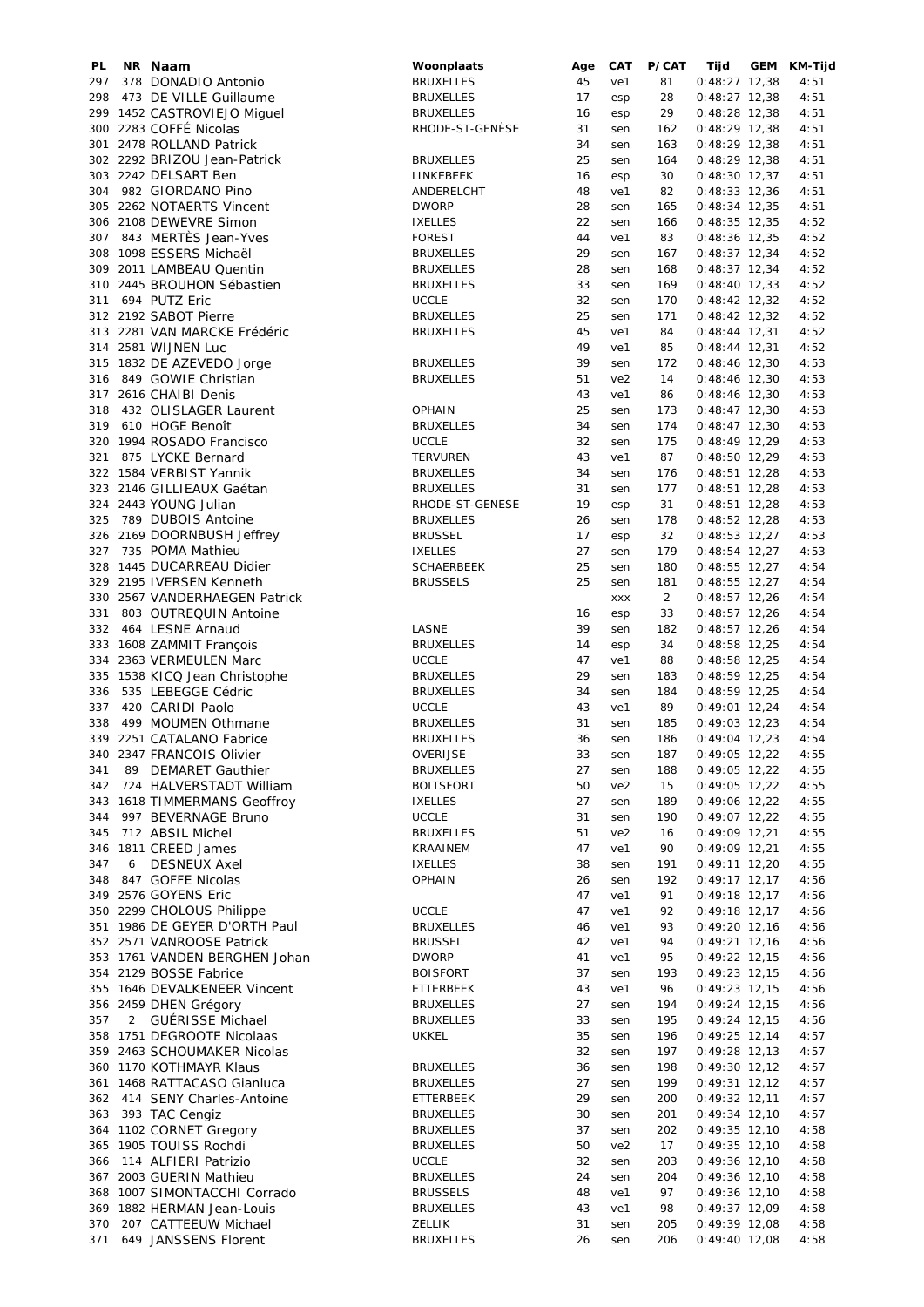| PL  | NR Naam                          | Woonplaats        | Age | CAT             | P/CAT | Tijd            | GEM | KM-Tijd |
|-----|----------------------------------|-------------------|-----|-----------------|-------|-----------------|-----|---------|
|     | 372 1414 FERRARA Fabio           | KONING SLO        | 38  | sen             | 207   | $0:49:41$ 12,08 |     | 4:58    |
| 373 | 786 PARMENTIER Frédéric          | <b>IXELLES</b>    | 36  | sen             | 208   | $0:49:44$ 12,06 |     | 4:58    |
|     | 374 1712 LINDHOLM Steve          | <b>BRUSSELS</b>   | 45  | ve1             | 99    | $0:49:49$ 12,04 |     | 4:59    |
| 375 | 650 PACKMANS Eric                | <b>UCCLE</b>      | 33  | sen             | 209   | $0:49:49$ 12,04 |     | 4:59    |
|     | 376 2537 VERHELST Gauthier       |                   | 26  | sen             | 210   | $0:49:49$ 12,04 |     | 4:59    |
| 377 | 710 MUNGUIA COCA Juan Carlos     | <b>BRUXELLES</b>  | 41  | ve1             | 100   | $0:49:50$ 12,04 |     | 4:59    |
| 378 | 40 KYNDT Jean-Marie              | <b>LINKEBEEK</b>  | 28  | sen             | 211   | $0:49:51$ 12,04 |     | 4:59    |
| 379 | 241 TRAN Roch                    | <b>BRUXELLES</b>  | 45  | ve1             | 101   | $0:49:52$ 12,03 |     | 4:59    |
| 380 | 352 GOSUIN Laurent               | <b>ETTERBEEK</b>  | 33  | sen             | 212   | 0:49:54 12,02   |     | 4:59    |
| 381 | 2587 DE BREMAECKER Frederik      | <b>HALLE</b>      | 24  | sen             | 213   | $0:49:57$ 12,01 |     | 5:00    |
|     | 382 2423 VANDEVYVER Maxime       | <b>BRUSSEL</b>    | 18  | esp             | 35    | $0:49:58$ 12,01 |     | 5:00    |
|     | 383 2154 WIERINCKX Patrick       | OVERIJSE          | 47  | ve1             | 102   | $0:50:00$ 12,00 |     | 5:00    |
|     | 384 1592 LEBRUN Antoine          | ETTERBEEK         | 38  | sen             | 214   | 0:50:02 11,99   |     | 5:00    |
|     | 385 2312 CROONENBERGHS Yves      | <b>SCHAERBEEK</b> | 36  | sen             | 215   | $0:50:02$ 11,99 |     | 5:00    |
|     | 386 2020 GIRBES Sergio           |                   | 31  |                 | 216   |                 |     |         |
|     |                                  | <b>BRUXELLES</b>  |     | sen             |       | $0:50:02$ 11,99 |     | 5:00    |
| 387 | 329 NOTARI Nicola                | <b>BRUXELLES</b>  | 40  | ve1             | 103   | $0:50:02$ 11,99 |     | 5:00    |
| 388 | 732 DEBROUWER Thomas             | <b>BRUXELLES</b>  | 26  | sen             | 217   | 0:50:03 11,99   |     | 5:00    |
| 389 | 497 GOLDWASSER Alexandre         | <b>BRUXELLES</b>  | 32  | sen             | 218   | $0:50:03$ 11,99 |     | 5:00    |
| 390 | 386 PANIZZA Jacopo               | <b>BRUXELLES</b>  | 36  | sen             | 219   | $0:50:04$ 11,98 |     | 5:00    |
| 391 | 2029 LAENENS Francis             | WEMMEL            | 59  | ve <sub>2</sub> | 18    | 0:50:04 11,98   |     | 5:00    |
|     | 392 1310 SATORI Ouadia           | <b>BRUXELLES</b>  | 33  | sen             | 220   | $0:50:04$ 11,98 |     | 5:00    |
| 393 | 824 LEJEUNE Gaetan               | <b>BRUXELLES</b>  | 36  | sen             | 221   | $0:50:05$ 11,98 |     | 5:00    |
|     | 394 1320 WATRIN Gilles           | <b>FOREST</b>     | 26  | sen             | 222   | $0:50:05$ 11,98 |     | 5:00    |
|     | 395 2477 TERLINDEN Geoffroy      |                   | 14  | esp             | 36    | $0:50:05$ 11,98 |     | 5:00    |
| 396 | 81 CHARBIT Geoffrey              | RHODE ST GENESE   | 18  | esp             | 37    | $0:50:07$ 11,97 |     | 5:01    |
|     | 397 1666 CREMAGNANI Pablo        | SAINT GILLES      | 29  | sen             | 223   | 0:50:08 11,97   |     | 5:01    |
| 398 | 976 CLEMENT Romain               | <b>UCCLE</b>      | 14  | esp             | 38    | $0:50:08$ 11,97 |     | 5:01    |
| 399 | 247 SPRIMONT Olivier             | <b>UCCLE</b>      | 47  | ve1             | 104   |                 |     | 5:01    |
|     |                                  |                   |     |                 |       | 0:50:09 11,96   |     |         |
|     | 400 1217 MANSILUA DUKI Alexis    | ALSEMBERG         | 41  | ve1             | 105   | $0:50:11$ 11,96 |     | 5:01    |
| 401 | 55 ANTHIERENS Jeff               | <b>BRUXELLES</b>  | 16  | esp             | 39    | $0:50:12$ 11,95 |     | 5:01    |
| 402 | 428 WALCKIERS Alexis             | <b>UCCLE</b>      | 34  | sen             | 224   | 0:50:13 11,95   |     | 5:01    |
| 403 | 260 DE COURCY Bertrand           | <b>UCCLE</b>      | 51  | ve <sub>2</sub> | 19    | $0:50:13$ 11,95 |     | 5:01    |
| 404 | 551 BOUYSRAN Youssef             | <b>BRUXELLES</b>  | 25  | sen             | 225   | $0:50:14$ 11,94 |     | 5:01    |
| 405 | 176 DEPERO Jean-Luc              | <b>UCCLE</b>      | 45  | ve1             | 106   | $0:50:14$ 11,94 |     | 5:01    |
|     | 406 2297 CRESPEL Quentin         | <b>BRUXELLES</b>  | 22  | sen             | 226   | 0:50:16 11,94   |     | 5:02    |
| 407 | 381 PIEHL Sacha                  | <b>BRUXELLES</b>  | 34  | sen             | 227   | $0:50:17$ 11,93 |     | 5:02    |
| 408 | 98 DUMOULIN Augustin             | LINKEBEEK         | 13  | esp             | 40    | $0:50:18$ 11,93 |     | 5:02    |
|     | 409 1025 JEGGER Alain            | <b>BXL</b>        | 46  | ve1             | 107   | $0:50:18$ 11,93 |     | 5:02    |
|     | 410 1976 EL GHZAOUI Jaouad       | <b>BRUXELLES</b>  | 25  | sen             | 228   | $0:50:22$ 11,91 |     | 5:02    |
| 411 |                                  |                   | 46  | ve1             | 108   |                 |     | 5:02    |
|     | 29 DASSARGUES Jean-Loup          | <b>BRUXELLES</b>  |     |                 |       | 0:50:22 11,91   |     |         |
|     | 412 1528 O'ROURKE Tiernan        | WEZEMBEEK-OPPEM   | 29  | sen             | 229   | 0:50:22 11,91   |     | 5:02    |
|     | 413 1628 PILGER Andreas          | <b>BRUXELLES</b>  | 29  | sen             | 230   | $0:50:22$ 11,91 |     | 5:02    |
| 414 | 388 DEBRUYNE Johan               | <b>BRUXELLES</b>  | 33  | sen             | 231   | $0:50:23$ 11,91 |     | 5:02    |
| 415 | 688 DELBRASSINNE Denis           | <b>UCCLE</b>      | 47  | ve1             | 109   | $0:50:23$ 11,91 |     | 5:02    |
|     | 416 319 BEN DRISS Chaker         | <b>BRUXELLES</b>  | 29  | sen             | 232   | 0:50:24 11,90   |     | 5:02    |
|     | 417 1842 GEURTS Corentin         | AUDERGHEM         | 15  | esp             | 41    | $0:50:24$ 11,90 |     | 5:02    |
|     | 418 2119 GEURTS Guillaume        | AUDERGHEM         | 15  | esp             | 42    | $0:50:25$ 11,90 |     | 5:03    |
|     | 419 888 VERHOEST Peter           | VIEUX-GENAPPE     | 26  | sen             | 233   | $0:50:26$ 11,90 |     | 5:03    |
|     | 420 954 BOODTS Emmanuel          | <b>BRUSSEL</b>    | 28  | sen             | 234   | $0:50:26$ 11,90 |     | 5:03    |
| 421 | 863 MATTHEUS Pieter-Jan          | <b>BRUSSEL</b>    | 26  | sen             | 235   | $0:50:26$ 11,90 |     | 5:03    |
|     | 422 1679 ROBINSON Kevin          | <b>BRUXELLES</b>  | 32  | sen             | 236   | $0:50:27$ 11,89 |     | 5:03    |
|     | 423 440 DE BREMAEKER Laurent     | <b>ELSENE</b>     | 22  | sen             | 237   | $0:50:28$ 11,89 |     | 5:03    |
|     | 424 1836 BALDAN Walter           | <b>BAASRODE</b>   | 54  | ve2             | 20    | $0:50:31$ 11,88 |     | 5:03    |
|     | 425 1556 LAHOU Julien            | <b>WATERLOO</b>   | 15  | esp             | 43    | $0:50:34$ 11,87 |     | 5:03    |
|     | 426 1029 CAPEL Philip            |                   | 48  |                 | 110   | $0:50:36$ 11,86 |     |         |
|     |                                  | <b>BRUXELLES</b>  |     | ve1             |       |                 |     | 5:04    |
| 427 | 142 BAY Fabrice                  | <b>BRUXELLES</b>  | 40  | ve1             | 111   | $0:50:38$ 11,85 |     | 5:04    |
|     | 428 2125 LAMBERT Régis           | ANDERLECHT        | 28  | sen             | 238   | $0:50:39$ 11,85 |     | 5:04    |
| 429 | 84 CHARBIT Thierry               | RHODE ST GENESE   | 48  | ve1             | 112   | $0:50:42$ 11,83 |     | 5:04    |
|     | 430 2189 BOURGEAT Catherine      | <b>BRUXELLES</b>  | 48  | ai1             | 4     | $0:50:42$ 11,83 |     | 5:04    |
|     | 431 2309 BELPAIRE Dimitri        | <b>WATERLOO</b>   | 42  | ve1             | 113   | $0:50:43$ 11,83 |     | 5:04    |
|     | 432 975 CLEMENT Marc             | <b>UCCLE</b>      | 48  | ve1             | 114   | $0:50:44$ 11,83 |     | 5:04    |
| 433 | 593 PLAPP Frédéric               | <b>BRUXELLES</b>  | 42  | ve1             | 115   | $0:50:45$ 11,82 |     | 5:05    |
| 434 | 479 VAN DER MENSBRUGGHE Eléonore | <b>BRUXELLES</b>  | 27  | dam             | 8     | $0:50:48$ 11,81 |     | 5:05    |
|     | 435 1380 BAUWENS Nicolas         | <b>UCCLE</b>      | 28  | sen             | 239   | $0:50:48$ 11,81 |     | 5:05    |
|     | 436 969 MUSONI Jean              | <b>BRUXELLES</b>  | 29  | sen             | 240   | $0:50:51$ 11,80 |     | 5:05    |
|     | 437 302 DE WACHTER Jonathan      | <b>UCCLE</b>      | 19  | esp             | 44    | $0:50:51$ 11,80 |     | 5:05    |
|     | 438 1122 CLAUSEN Tom             | <b>UCCLE</b>      | 50  | ve2             | 21    | $0:50:53$ 11,79 |     | 5:05    |
|     |                                  |                   |     |                 |       |                 |     |         |
|     | 439 1582 SOMERS Bruno            | <b>BRUXELLES</b>  | 24  | sen             | 241   | $0:50:53$ 11,79 |     | 5:05    |
|     | 440 2573 DE MEIRLEIR Niels       | ST-STEVENS-WOLUWE | 24  | sen             | 242   | $0:50:55$ 11,78 |     | 5:06    |
| 441 | 991 DI MEO Maria Rita            | AUDERGHEM         | 34  | dam             | 9     | $0:50:56$ 11,78 |     | 5:06    |
|     | 442 996 DE BOISMOREL Enguerrand  | <b>BRUXELLES</b>  | 18  | esp             | 45    | $0:50:56$ 11,78 |     | 5:06    |
|     | 443 1746 TITS Mathieu            | LINKEBEEK         | 33  | sen             | 243   | $0:50:58$ 11,77 |     | 5:06    |
|     | 444 2609 DELENS Olivier          |                   | 25  | sen             | 244   | $0:50:58$ 11,77 |     | 5:06    |
|     | 445 2371 GRISANTI Nicola         | <b>BRUXELLES</b>  | 49  | ve1             | 116   | $0:50:59$ 11,77 |     | 5:06    |
|     | 446 1902 OMRI Bennacer           | <b>BRUXELLES</b>  | 45  | ve1             | 117   | $0:51:00$ 11,76 |     | 5:06    |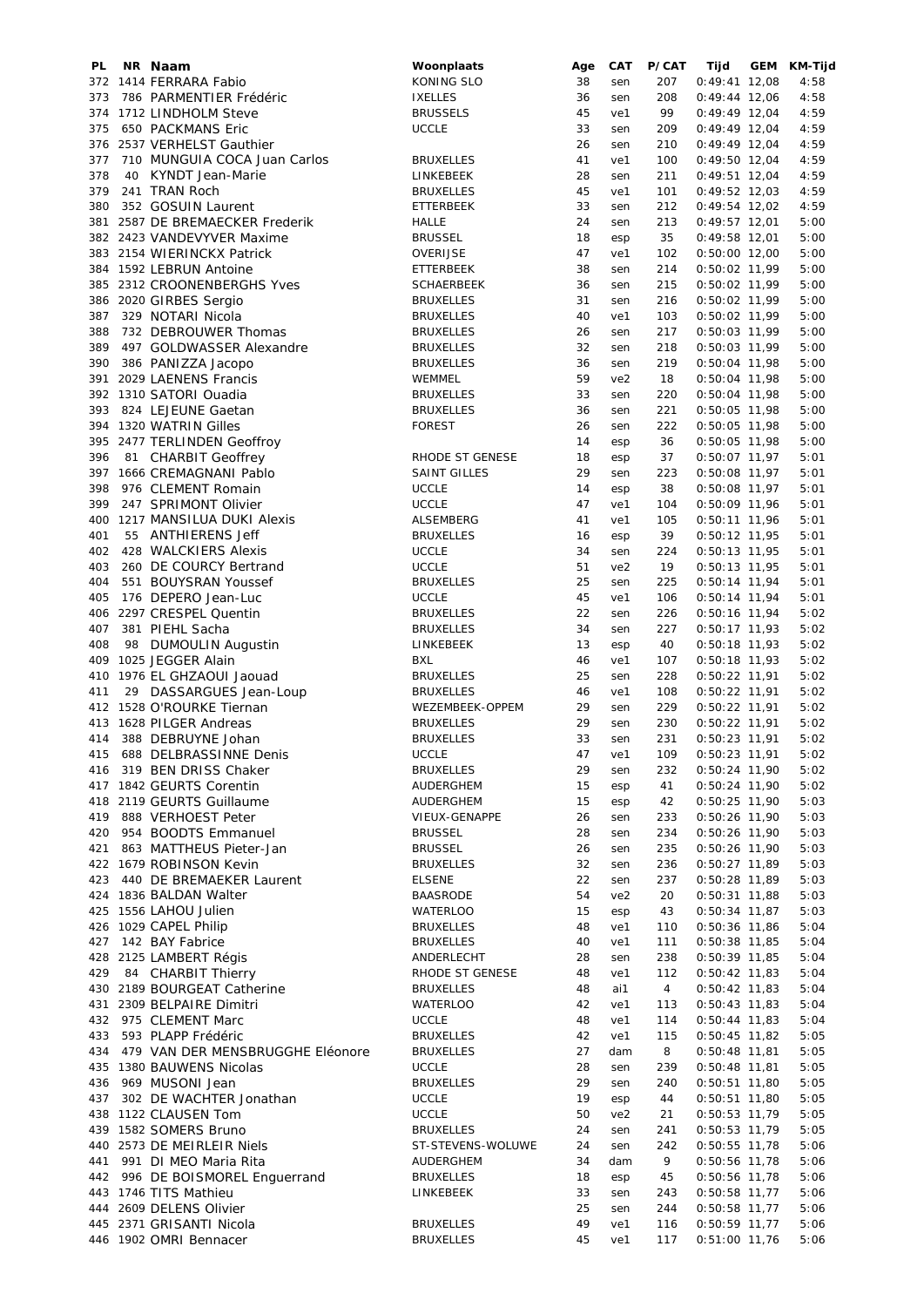| PL  | NR Naam                                                   | Woonplaats                           | Age      | CAT               | P/CAT      | Tijd                               | GEM KM-Tijd  |
|-----|-----------------------------------------------------------|--------------------------------------|----------|-------------------|------------|------------------------------------|--------------|
| 447 | 915 LE MAIRE Florent                                      | <b>FOREST</b>                        | 26       | sen               | 245        | $0:51:01$ 11,76                    | 5:06         |
| 448 | 805 VAN DOOREN Pierre                                     | <b>BRUXELLES</b>                     | 48       | ve1               | 118        | $0:51:01$ 11,76                    | 5:06         |
|     | 449 1209 VOLPE Angelo                                     | WOLUWE-ST-LAMBERT                    | 42       | ve1               | 119        | $0:51:02$ 11,76                    | 5:06         |
|     | 450 2526 STAS Bernard<br>451 2236 MARTENS Steve           | LASNE<br>STROMBEEK-BEVER             | 47<br>26 | ve1<br>sen        | 120<br>246 | $0:51:02$ 11,76<br>$0:51:02$ 11,76 | 5:06<br>5:06 |
|     | 452 1299 VAN GOSSUM Marc                                  | <b>MEISE</b>                         | 57       | ve <sub>2</sub>   | 22         | $0:51:02$ 11,76                    | 5:06         |
|     | 453 2518 ARNE Brutschy                                    |                                      | 30       | sen               | 247        | $0:51:05$ 11,75                    | 5:07         |
| 454 | 16 PADOVANO Quentin                                       | WATERMAEL-BOITSFORT                  | 28       | sen               | 248        | $0:51:07$ 11,74                    | 5:07         |
|     | 455 2089 JANSSEN Barnabe                                  | <b>BRUXELLES</b>                     | 24       | sen               | 249        | $0:51:08$ 11,73                    | 5:07         |
|     | 456 1766 JACINTO Ludovico                                 | <b>UCCLE</b>                         | 25       | sen               | 250        | $0:51:09$ 11,73                    | 5:07         |
|     | 457 1537 MIHACI Alban                                     | <b>BRUXELLES</b>                     | 22       | sen               | 251        | $0:51:09$ 11,73                    | 5:07         |
| 458 | 156 TIJHUIS René                                          | <b>UKKEL</b>                         | 43       | ve1               | 121        | $0:51:09$ 11,73                    | 5:07         |
|     | 459 2128 DOLHEN Pierre                                    | <b>BRUXELLES</b>                     | 50       | ve2               | 23         | $0:51:09$ 11,73                    | 5:07         |
|     | 460 1625 CHERIF-ZAHAR Mehdi<br>461 1794 JAHANSHAHI Farzad | <b>UCCLE</b><br><b>TERVUREN</b>      | 38<br>45 | sen<br>ve1        | 252<br>122 | $0:51:12$ 11,72<br>$0:51:12$ 11,72 | 5:07<br>5:07 |
| 462 | 793 VALLI Fabien                                          | <b>UCCLE</b>                         | 40       | ve1               | 123        | $0:51:13$ 11,71                    | 5:07         |
|     | 463 2614 DE SCHUTTER Alexandre                            |                                      | 16       | esp               | 46         | $0:51:14$ 11,71                    | 5:07         |
| 464 | 215 MOURLON Julien                                        | <b>BRUXELLES</b>                     | 32       | sen               | 253        | $0:51:14$ 11,71                    | 5:07         |
|     | 465 1654 MULOT Regis                                      | <b>WOLUWE ST PIERRE</b>              | 44       | ve1               | 124        | $0:51:15$ 11,71                    | 5:07         |
| 466 | 424 GUYON Frederic                                        | <b>BRUXELLES</b>                     | 39       | sen               | 254        | $0:51:16$ 11,70                    | 5:08         |
| 467 | 64 DELDICQ Jonathan                                       | <b>BRUXELLES</b>                     | 26       | sen               | 255        | $0:51:17$ 11,70                    | 5:08         |
|     | 468 1542 BODIN Hugues                                     | <b>BRUXELLES</b>                     | 26       | sen               | 256        | $0:51:18$ 11,70                    | 5:08         |
|     | 469 1686 CARLOS Eric                                      | LASNE                                | 46       | ve1               | 125        | $0:51:18$ 11,70                    | 5:08         |
| 470 | 922 HAFID Hmyed                                           | <b>JETTE</b>                         | 50       | ve2               | 24         | $0:51:18$ 11,70                    | 5:08         |
| 472 | 471 1760 WERLING Jana<br>897 DESSART Arnaud               | <b>BRUXELLES</b><br><b>IXELLES</b>   | 26<br>31 | dam<br>sen        | 10<br>257  | $0:51:19$ 11,69<br>$0:51:20$ 11,69 | 5:08<br>5:08 |
| 473 | 312 MÉNAGER Thierry                                       | <b>WATERLOO</b>                      | 52       | ve <sub>2</sub>   | 25         | $0:51:22$ 11,68                    | 5:08         |
|     | 474 2521 WAILING Sonny                                    |                                      | 32       | sen               | 258        | $0:51:22$ 11,68                    | 5:08         |
|     | 475 2533 PIWHERO Jim                                      | <b>IXELLES</b>                       | 34       | sen               | 259        | $0:51:22$ 11,68                    | 5:08         |
|     | 476 2176 VAN WINDEN Philippe                              | <b>DUISBURG</b>                      |          | <b>XXX</b>        | 3          | $0:51:23$ 11,68                    | 5:08         |
|     | 477 2593 MARESCA Yves                                     |                                      | 37       | sen               | 260        | $0:51:24$ 11,67                    | 5:08         |
|     | 478 2331 MOMMAERT Rudi                                    | ST-GENESIUS-RODE                     | 48       | ve1               | 126        | $0:51:25$ 11,67                    | 5:08         |
| 479 | 884 HASTIR Thomas                                         | <b>BRUXELLES</b>                     | 25       | sen               | 261        | $0:51:26$ 11,67                    | 5:09         |
| 480 | 622 SERNICLAES Gaetan                                     | ANDERLECHT                           | 40       | ve1               | 127        | $0:51:28$ 11,66                    | 5:09         |
|     | 481 2601 NUTTIN David                                     |                                      | 31       | sen               | 262        | $0:51:30$ 11,65                    | 5:09         |
| 483 | 482 1143 ALTING Tommy<br>292 FERON Virginie               | WEMMEL<br><b>UCCLE</b>               | 28<br>24 | sen<br>dam        | 263<br>11  | $0:51:31$ 11,65                    | 5:09<br>5:09 |
|     | 484 2415 DELMOTTE Martin                                  | <b>HEVERLEE</b>                      | 31       | sen               | 264        | $0:51:32$ 11,64<br>$0:51:32$ 11,64 | 5:09         |
| 485 | 448 AUROUSSEAUX Eric                                      | <b>BRUXELLES</b>                     | 30       | sen               | 265        | $0:51:33$ 11,64                    | 5:09         |
| 486 | 758 BURNIAUX François                                     | <b>UCCLE</b>                         | 25       | sen               | 266        | $0:51:34$ 11,64                    | 5:09         |
| 487 | 815 D'UDEKEM D'ACOZ Rodolphe                              | ST-GILLES                            | 35       | sen               | 267        | $0:51:34$ 11,64                    | 5:09         |
| 488 | 1365 RIJSSENBEEK Roel                                     | <b>BRUXELLES</b>                     | 34       | sen               | 268        | $0:51:34$ 11,64                    | 5:09         |
| 489 | 1035 TANAKA Naoto                                         | <b>BXL</b>                           | 53       | ve2               | 26         | $0:51:34$ 11,64                    | 5:09         |
|     | 490 1037 MUNOZ MORA Monica                                | <b>BRUXELLES</b>                     | 30       | dam               | 12         | $0:51:34$ 11,64                    | 5:09         |
|     | 491 1520 GODIN François                                   | <b>UCCLE</b>                         | 29       | sen               | 269        | $0:51:38$ 11,62                    | 5:10         |
|     | 492 2204 EMMETT Paul                                      | <b>BRUXELLES</b>                     | 32<br>35 | sen               | 270        | $0:51:38$ 11,62                    | 5:10         |
|     | 493 1859 CHARBONNEAU Danny<br>494 2070 PILATO Michele     | <b>BRUXELLES</b><br>LEMBEEK          |          | sen<br><b>XXX</b> | 271<br>4   | $0:51:40$ 11,61<br>$0:51:40$ 11,61 | 5:10<br>5:10 |
| 495 | 720 DESQUIENS Philippe                                    | <b>BRUXELLES</b>                     | 50       | ve <sub>2</sub>   | 27         | $0:51:40$ 11,61                    | 5:10         |
| 496 | 767 O'ROURKE John                                         | RHODE ST. GENÈSE                     | 54       | ve2               | 28         | $0:51:40$ 11,61                    | 5:10         |
|     | 497 1271 LEJEUNE Gaetan                                   | <b>BRUXELLES</b>                     | 41       | ve1               | 128        | $0:51:40$ 11,61                    | 5:10         |
|     | 498 1825 LEMAIRE Marie                                    | <b>JETTE</b>                         | 25       | dam               | 13         | $0:51:41$ 11,61                    | 5:10         |
|     | 499 2389 DE RIDDER Nicolas                                | BRAINE-L'ALLEUD                      | 24       | sen               | 272        | $0:51:41$ 11,61                    | 5:10         |
| 500 | 715 LEROY Anthony                                         | BRAINE-L'ALLEUD                      | 31       | sen               | 273        | $0:51:43$ 11,60                    | 5:10         |
| 501 | 181 MOUZELARD Christophe                                  | <b>BRUXELLES</b>                     | 32       | sen               | 274        | $0:51:46$ 11,59                    | 5:11         |
|     | 502 1970 NOËL Jérôme                                      | <b>BRUXELLES</b>                     | 32       | sen               | 275        | $0:51:46$ 11,59                    | 5:11         |
| 504 | 503 1810 POPJAKOVA Paulina<br>276 MARGINET Dominique      | <b>BRUXELLES</b><br><b>BRUXELLES</b> | 22<br>33 | dam<br>sen        | 14<br>276  | $0:51:46$ 11,59<br>$0:51:49$ 11,58 | 5:11<br>5:11 |
| 505 | 218 VANGAEVER Olivier                                     | WATERMAEL-BOITSFORT                  | 33       | sen               | 277        | $0:51:50$ 11,58                    | 5:11         |
| 506 | 389 PINCKAERS Maïa                                        | <b>BRUXELLES</b>                     | 32       | dam               | 15         | $0:51:55$ 11,56                    | 5:12         |
|     | 507 1861 PATTE Yves                                       | <b>GENAPPE</b>                       | 31       | sen               | 278        | $0:51:56$ 11,55                    | 5:12         |
|     | 508 1090 FUERHERM Karen                                   | <b>UCCLE</b>                         | 34       | dam               | 16         | $0:51:56$ 11,55                    | 5:12         |
|     | 509 1323 PEETERS Anne                                     | ZAVENTEM                             | 40       | ai1               | 5          | $0:51:58$ 11,55                    | 5:12         |
|     | 510 1228 'T FELT Julie                                    | <b>ELINGEN</b>                       | 34       | sen               | 279        | $0:51:58$ 11,55                    | 5:12         |
|     | 511 2465 BAUDUIN Didier                                   |                                      | 43       | ve1               | 129        | $0:51:59$ 11,54                    | 5:12         |
|     | 512 1227 HUYS Sylvie                                      | ST GILLES                            | 38       | sen               | 280        | $0:51:59$ 11,54                    | 5:12         |
| 514 | 513 2024 LABOUVERIE Julien<br>99 BAZELAIS Boyer           | <b>ST GILLES</b><br><b>BRUXELLES</b> | 36<br>31 | sen<br>sen        | 281<br>282 | $0:52:00$ 11,54<br>$0:52:00$ 11,54 | 5:12<br>5:12 |
|     | 515 2430 LYON Julien                                      | <b>BRUXELLES</b>                     | 19       | esp               | 47         | $0:52:01$ 11,53                    | 5:12         |
| 516 | 10 TROOSTERS Christian                                    | <b>UCCLE</b>                         | 38       | sen               | 283        | $0:52:03$ 11,53                    | 5:12         |
| 517 | 762 ISRAEL Olivier                                        | <b>UCCLE</b>                         | 39       | sen               | 284        | $0:52:04$ 11,52                    | 5:12         |
|     | 518 1995 ROSADO José                                      | <b>UCCLE</b>                         | 37       | sen               | 285        | $0:52:05$ 11,52                    | 5:13         |
|     | 519 1141 DELPEUCH Bertrand                                | <b>BRUXELLES</b>                     | 55       | ve <sub>2</sub>   | 29         | $0:52:05$ 11,52                    | 5:13         |
|     | 520 1475 VERGOTE Sherwin                                  | <b>BRUXELLES</b>                     | 22       | sen               | 286        | $0:52:06$ 11,52                    | 5:13         |
| 521 | 73 COEMAN Manu                                            | RHODE-ST-GENÈSE                      | 42       | ve1               | 130        | $0:52:06$ 11,52                    | 5:13         |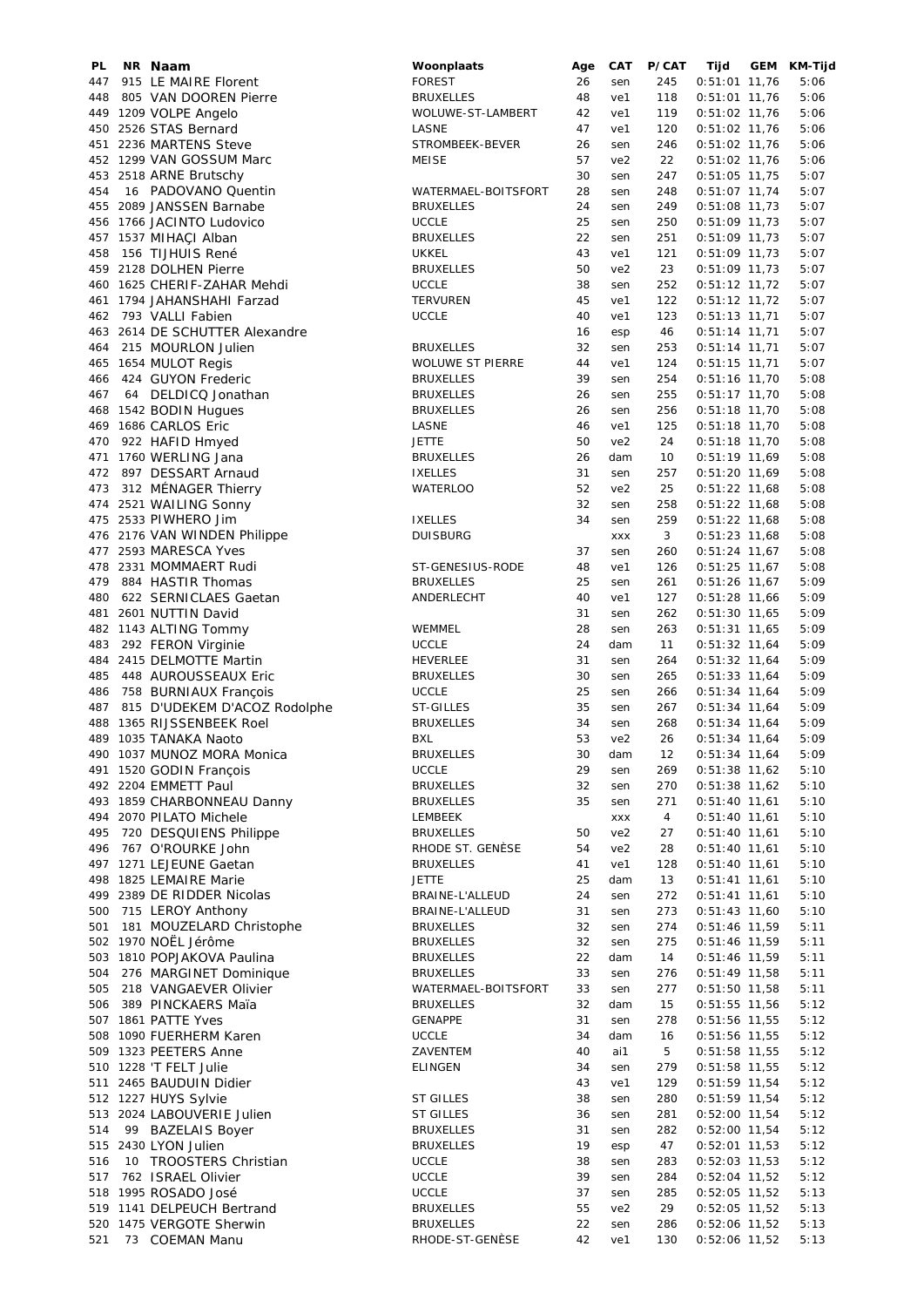| PL  | NR Naam                        | Woonplaats       | Age | CAT             | P/CAT          | Tijd            | GEM | KM-Tijd |
|-----|--------------------------------|------------------|-----|-----------------|----------------|-----------------|-----|---------|
| 522 | 255 BEAUDET Pierre             | AUDERGHEM        | 63  | ve3             | 4              | $0:52:08$ 11,51 |     | 5:13    |
|     | 523 1101 MOERMAN Karen         | WAMBEEK          | 44  | ai1             | 6              | $0:52:08$ 11,51 |     | 5:13    |
|     | 524 1696 BERTRAND Etienne      | <b>WATERLOO</b>  | 56  | ve2             | 30             | $0:52:08$ 11,51 |     | 5:13    |
|     | 525 2106 POMERANC Steven       | <b>BRUXELLES</b> | 32  | sen             | 287            | $0:52:08$ 11,51 |     | 5:13    |
| 526 | 365 CLAES Alexandre            | <b>RUISBROEK</b> | 46  | ve1             | 131            | $0:52:08$ 11,51 |     | 5:13    |
| 527 | 289 PARLANTE Arno              | <b>BRUXELLES</b> | 29  | sen             | 288            | $0:52:10$ 11,50 |     | 5:13    |
| 528 | 417 BOA Carlos                 | <b>BRUXELLES</b> | 28  | sen             | 289            | $0:52:10$ 11,50 |     | 5:13    |
| 529 | 944 NTIBAHEZWA Jean-Paul       | <b>UCCLE</b>     | 43  | ve1             | 132            | $0:52:10$ 11,50 |     | 5:13    |
|     |                                |                  |     |                 |                |                 |     |         |
|     | 530 2535 CABERGHS Olivier      | <b>BRUXELLES</b> | 29  | sen             | 290            | $0:52:10$ 11,50 |     | 5:13    |
| 531 | 281 FOCANT Lionel              | LASNE            | 28  | sen             | 291            | $0:52:12$ 11,49 |     | 5:13    |
| 532 | 737 ROMMELAERE Gauthier        | <b>BEERSEL</b>   | 30  | sen             | 292            | $0:52:12$ 11,49 |     | 5:13    |
|     | 533 2266 VAN EECKE Jean        | <b>FOREST</b>    | 43  | ve1             | 133            | $0:52:13$ 11,49 |     | 5:13    |
|     | 534 2541 DEPREZ Samuel         |                  | 27  | sen             | 293            | $0:52:14$ 11,49 |     | 5:13    |
|     | 535 2319 SURMONT Lauent        | <b>UCCLE</b>     | 21  | sen             | 294            | $0:52:16$ 11,48 |     | 5:14    |
|     | 536 1300 SAFI Muriel           | <b>DROGENBOS</b> | 38  | dam             | 17             | $0:52:18$ 11,47 |     | 5:14    |
| 537 | 520 DE RIJCKE Philippe         | <b>BRUXELLES</b> | 49  | ve1             | 134            | $0:52:18$ 11,47 |     | 5:14    |
| 538 | 545 MOREAU Christian           | RIXENSART        | 38  | sen             | 295            | $0:52:20$ 11,46 |     | 5:14    |
|     | 539 2497 GRAZZINI Dario-Nikita |                  | 16  | esp             | 48             | $0:52:21$ 11,46 |     | 5:14    |
|     |                                |                  | 33  |                 |                |                 |     |         |
|     | 540 2307 PRANDO Pablo          | <b>WATERLOO</b>  |     | sen             | 296            | $0:52:22$ 11,46 |     | 5:14    |
| 541 | 606 LEEMPOEL Kevin             | <b>BRUXELLES</b> | 24  | sen             | 297            | $0:52:23$ 11,45 |     | 5:14    |
|     | 542 1059 UMIDOVA Zeynab        | <b>BRUXELLES</b> | 26  | dam             | 18             | $0:52:26$ 11,44 |     | 5:15    |
| 543 | 136 PREISER Pierrick           | <b>BRUXELLES</b> | 19  | esp             | 49             | $0:52:26$ 11,44 |     | 5:15    |
| 544 | 802 VERSTRAETE Christian       | <b>BRUXELLES</b> | 57  | ve <sub>2</sub> | 31             | $0:52:26$ 11,44 |     | 5:15    |
| 545 | 450 DE SAEDELEER Luc           | <b>BRUXELLES</b> | 58  | ve <sub>2</sub> | 32             | $0:52:27$ 11,44 |     | 5:15    |
|     | 546 1788 BAROUH Avi            | <b>BRUXELLES</b> | 30  | sen             | 298            | $0:52:29$ 11,43 |     | 5:15    |
|     | 547 1358 LÉONARD Sébastien     | <b>UCCLE</b>     | 33  | sen             | 299            | $0:52:29$ 11,43 |     | 5:15    |
| 548 | 734 ERPICUM Laurent            | BXL              | 37  | sen             | 300            | $0:52:29$ 11,43 |     | 5:15    |
|     | 549 1692 BOURDET Philippe      | <b>FOREST</b>    | 51  | ve2             | 33             | $0:52:31$ 11,42 |     | 5:15    |
|     |                                |                  | 31  |                 |                |                 |     |         |
| 550 | 753 LALLEMAND Thierry          | <b>WATERLOO</b>  |     | sen             | 301            | $0:52:31$ 11,42 |     | 5:15    |
|     | 551 2543 ETIENNE Stéphane      |                  | 48  | ve1             | 135            | $0:52:31$ 11,42 |     | 5:15    |
| 552 | 41 HOCINE Mehdi                | <b>UCCLE</b>     | 41  | ve1             | 136            | $0:52:31$ 11,42 |     | 5:15    |
| 553 | 12 WAY Alexander               | <b>BRUXELLES</b> | 25  | sen             | 302            | $0:52:33$ 11,42 |     | 5:15    |
|     | 554 2032 PEETERS Geoffroy      | <b>BRUXELLES</b> | 39  | sen             | 303            | $0:52:34$ 11,41 |     | 5:15    |
|     | 555 1992 MONNART Vincent       | <b>BOITSFORT</b> | 27  | sen             | 304            | $0:52:34$ 11,41 |     | 5:15    |
|     | 556 2240 ISTER Guillaume       | <b>UCCLE</b>     | 17  | esp             | 50             | $0:52:35$ 11,41 |     | 5:15    |
| 557 | 194 BARHDADI Saaid             | <b>IXELLES</b>   | 49  | ve1             | 137            | $0:52:36$ 11,41 |     | 5:16    |
|     | 558 2069 PIRRELLO Alessandro   | <b>ZELLIK</b>    | 34  | sen             | 305            | $0:52:41$ 11,39 |     | 5:16    |
| 559 | 780 GAUTRON Patrick            | <b>BRUXELLES</b> | 46  | ve1             | 138            | $0:52:41$ 11,39 |     | 5:16    |
|     |                                |                  |     |                 |                |                 |     |         |
| 560 | 736 VOISIN Stéphane            | <b>BRUXELLES</b> | 28  | sen             | 306            | $0:52:42$ 11,39 |     | 5:16    |
|     | 561 2206 SEGERS Jessica        | <b>MEISE</b>     | 27  | dam             | 19             | $0:52:43$ 11,38 |     | 5:16    |
| 562 | 61 RIGAUX Philippe             | MÉVERGNIES       | 41  | ve1             | 139            | $0:52:43$ 11,38 |     | 5:16    |
|     | 563 1224 VANWEYENBERG Laurence | <b>BRUXELLES</b> | 41  | ai1             | $\overline{7}$ | $0:52:44$ 11,38 |     | 5:16    |
|     | 564 2360 ROCHE Bruno           | <b>BRUXELLES</b> | 43  | ve1             | 140            | $0:52:45$ 11,37 |     | 5:17    |
|     | 565 515 NOEL DE BURLIN Brieuc  | <b>BRUXELLES</b> | 28  | sen             | 307            | $0:52:45$ 11,37 |     | 5:17    |
|     | 566 118 JENARD Antoine         | <b>UCCLE</b>     | 20  | sen             | 308            | $0:52:45$ 11,37 |     | 5:17    |
|     | 567 2051 SOUSSAN Guy           | <b>BRUXELLES</b> | 52  | ve2             | 34             | $0:52:45$ 11,37 |     | 5:17    |
|     | 568 910 HOURIEZ Gautier        | <b>UCCLE</b>     | 15  | esp             | 51             | $0:52:46$ 11,37 |     | 5:17    |
| 569 | 973 VANDERGEETEN Jeoffrey      | AUDERGHEM        | 31  | sen             | 309            | $0:52:47$ 11,37 |     | 5:17    |
|     |                                |                  |     |                 |                |                 |     |         |
|     | 570 192 VERANO LURI Sergio     | <b>BRUXELLES</b> | 38  | sen             | 310            | $0:52:48$ 11,36 |     | 5:17    |
|     | 571 2490 GOVAERTS Marc         |                  | 50  | ve2             | 35             | $0:52:48$ 11,36 |     | 5:17    |
|     | 572 249 DESERRANNO Grégory     | <b>FOREST</b>    | 34  | sen             | 311            | $0:52:48$ 11,36 |     | 5:17    |
|     | 573 1076 BEN HAJ Tarik         | <b>BRUXELLES</b> | 20  | sen             | 312            | $0:52:50$ 11,36 |     | 5:17    |
|     | 574 1919 VANDEWEERD Vincent    | <b>BRUXELLES</b> | 33  | sen             | 313            | $0:52:51$ 11,35 |     | 5:17    |
|     | 575 1108 DEMUYT Raphaël        | <b>BRUXELLES</b> | 36  | sen             | 314            | $0:52:51$ 11,35 |     | 5:17    |
|     | 576 1888 DE LIMELETTE Corentin | <b>BRUXELLES</b> | 34  | sen             | 315            | $0:52:51$ 11,35 |     | 5:17    |
|     | 577 2583 DELUTTERE Arnaud      |                  | 40  | ve1             | 141            | $0:52:51$ 11,35 |     | 5:17    |
| 578 | 602 CAUPIN Matthieu            | <b>UCCLE</b>     | 36  | sen             | 316            | $0:52:54$ 11,34 |     | 5:17    |
| 579 | 224 MOMMAERTS Jo               | AUDERGHEM        | 69  | ve3             | 5              | $0:52:54$ 11,34 |     | 5:17    |
| 580 | 526 DUHAUT Elisabeth           | <b>BRUXELLES</b> | 20  | dam             | 20             | $0:52:56$ 11,34 |     |         |
|     |                                |                  |     |                 |                |                 |     | 5:18    |
| 581 | 652 BELLEMANS Pierre           | <b>UCCLE</b>     | 14  | esp             | 52             | $0:52:56$ 11,34 |     | 5:18    |
|     | 582 2221 VANDENBUSCHE Vianney  | WATERLOO         |     | <b>XXX</b>      | 5              | $0:52:58$ 11,33 |     | 5:18    |
|     | 583 2270 KIN Georges           | <b>BRUXELLES</b> | 68  | ve3             | 6              | $0:52:58$ 11,33 |     | 5:18    |
|     | 584 2126 DARMSTAEDTER Vincent  | LASNE            | 37  | sen             | 317            | $0:52:58$ 11,33 |     | 5:18    |
|     | 585 778 ROBINSON Joseph        | <b>BUIZINGEN</b> | 37  | sen             | 318            | $0:52:59$ 11,32 |     | 5:18    |
|     | 586 1698 CHIKER Hicham         | <b>BRUXELLES</b> | 35  | sen             | 319            | $0:53:00$ 11,32 |     | 5:18    |
| 587 | 401 VAN DEN EECKHAUT Guy       | <b>BRUXELLES</b> | 42  | ve1             | 142            | $0:53:00$ 11,32 |     | 5:18    |
| 588 | 199 GERVAIS Nicolas            | <b>EVERE</b>     | 38  | sen             | 320            | $0:53:00$ 11,32 |     | 5:18    |
| 589 | 752 DEHASPE Rodolphe           | <b>FOREST</b>    | 17  | esp             | 53             | $0:53:01$ 11,32 |     | 5:18    |
| 590 | 814 MOULART Jean               | <b>UCCLE</b>     | 24  | sen             | 321            | $0:53:01$ 11,32 |     | 5:18    |
|     |                                |                  | 29  |                 |                |                 |     |         |
|     | 591 2447 PICHON Luc            | <b>BRUXELLES</b> |     | sen             | 322            | $0:53:01$ 11,32 |     | 5:18    |
|     | 592 2246 HELLINCKX Sandrine    | <b>BRUXELLES</b> | 41  | ai1             | 8              | $0:53:02$ 11,31 |     | 5:18    |
|     | 593 309 PIERREUX Charlie       | <b>BRUXELLES</b> | 33  | sen             | 323            | $0:53:03$ 11,31 |     | 5:18    |
|     | 594 491 DE BACKER Max          | <b>BRUXELLES</b> | 37  | sen             | 324            | $0:53:03$ 11,31 |     | 5:18    |
|     | 595 2197 HACKX Xavier          | <b>UCCLE</b>     | 38  | sen             | 325            | $0:53:04$ 11,31 |     | 5:18    |
|     | 596 2149 BAKKALI Abdesselam    | <b>BRUXELLES</b> | 49  | ve1             | 143            | $0:53:05$ 11,30 |     | 5:19    |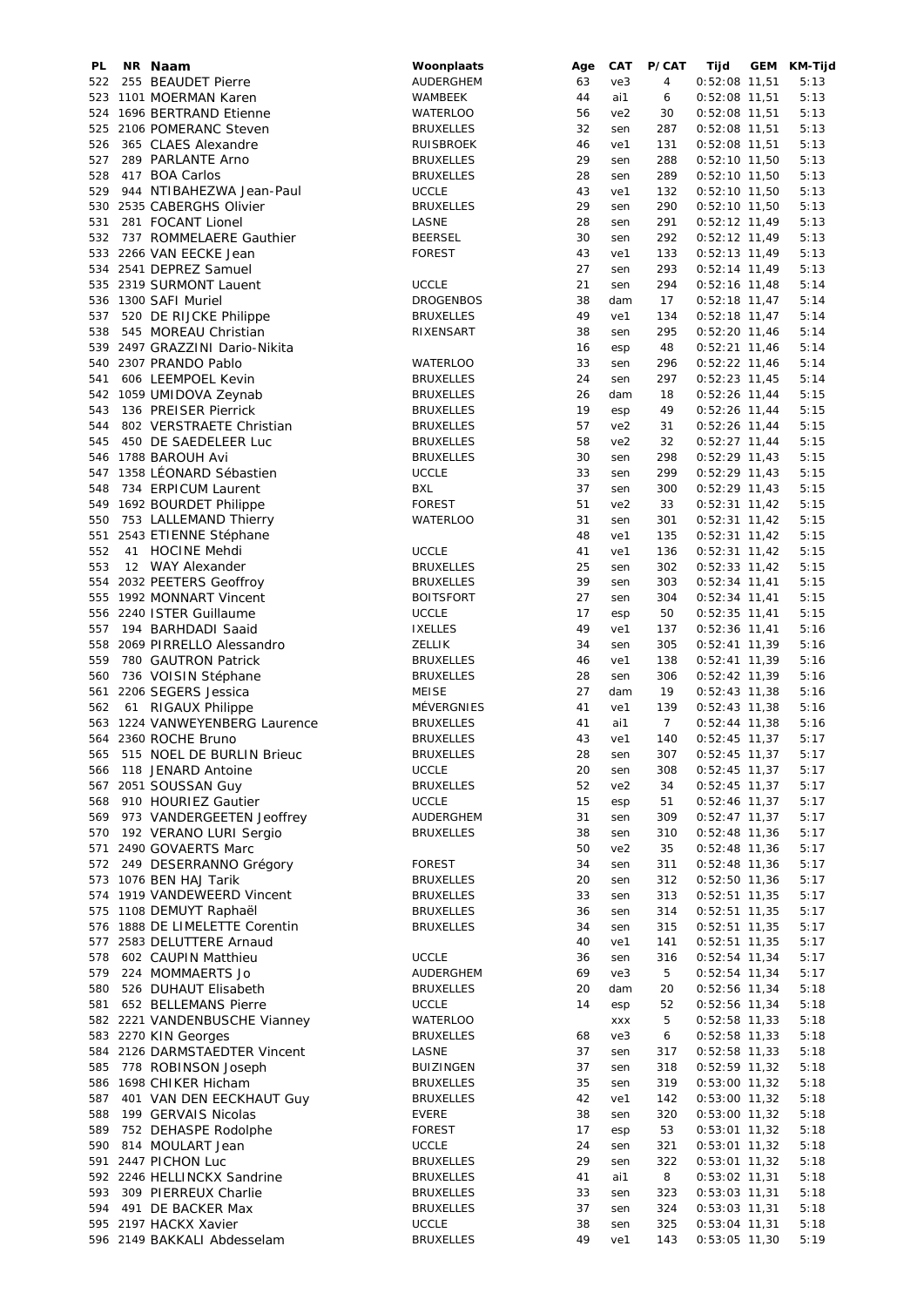| PL  | NR Naam                          | Woonplaats             | Age | CAT             | P/CAT        | Tijd            | GEM | KM-Tijd |
|-----|----------------------------------|------------------------|-----|-----------------|--------------|-----------------|-----|---------|
| 597 | 945 WINTER James                 | IXELLES, BRUSSELS      | 35  | sen             | 326          | $0:53:07$ 11,30 |     | 5:19    |
|     | 598 1950 PARKER James            | <b>BRUSSEL</b>         | 39  | sen             | 327          | $0:53:08$ 11,29 |     | 5:19    |
|     | 599 1099 LIISBERG Jonas          | <b>UCCLE</b>           | 40  | ve1             | 144          | 0:53:08 11,29   |     | 5:19    |
|     | 600 2034 DE LATHOUWER John David | <b>UCCLE</b>           | 30  | sen             | 328          | $0:53:09$ 11,29 |     | 5:19    |
| 601 | 229 PAUWELS Didier               | <b>BRUXELLES</b>       | 50  | ve <sub>2</sub> | 36           |                 |     |         |
|     |                                  |                        |     |                 |              | $0:53:11$ 11,28 |     | 5:19    |
|     | 602 2076 NASRI Ezzedine          | <b>BRUXELLES</b>       | 40  | ve1             | 145          | $0:53:11$ 11,28 |     | 5:19    |
|     | 603 1219 HAMMER Eric             | RHODE-ST-GENESE        | 35  | sen             | 329          | $0:53:12$ 11,28 |     | 5:19    |
|     | 604 1078 MUULS Henry John        | RIXENSART              | 14  | esp             | 54           | $0:53:12$ 11,28 |     | 5:19    |
| 605 | 277 CORDENIER Arnaud             | <b>BRUXELLES</b>       | 29  | sen             | 330          | $0:53:13$ 11,27 |     | 5:19    |
|     | 606 1996 PAUWELS Samuel          | <b>UCCLE</b>           | 19  | esp             | 55           | $0:53:17$ 11,26 |     | 5:20    |
| 607 | 757 PITZ Maureen                 | AUDERGHEM              | 40  | ai1             | 9            | $0:53:18$ 11,26 |     | 5:20    |
| 608 | 538 RUTGERS Matthieu             | <b>UCCLE</b>           | 33  |                 | 331          |                 |     | 5:20    |
|     |                                  |                        |     | sen             |              | $0:53:20$ 11,25 |     |         |
| 609 | 670 PEETERS Vanessa              | GRIMBERGEN             | 34  | dam             | 21           | $0:53:21$ 11,25 |     | 5:20    |
| 610 | 157 THAON Olivier                | <b>GHLIN</b>           | 37  | sen             | 332          | $0:53:21$ 11,25 |     | 5:20    |
| 611 | 763 SENYONI Gustave              | RHODE-ST-GENESE        | 35  | sen             | 333          | $0:53:23$ 11,24 |     | 5:20    |
| 612 | 953 ELBOUAB Nadir                | ANDERLECHT             | 18  | esp             | 56           | $0:53:23$ 11,24 |     | 5:20    |
|     | 613 1571 DE GREEF Anthony        | <b>BRAINE L'ALLEUD</b> | 13  | esp             | 57           | $0:53:24$ 11,24 |     | 5:20    |
|     | 614 2469 ROQUES Bruno            |                        | 44  | ve1             | 146          | $0:53:25$ 11,23 |     | 5:20    |
|     | 615 1095 BUREL Arnaud            | <b>UCCLE</b>           | 41  | ve1             | 147          | $0:53:28$ 11,22 |     | 5:21    |
|     | 616 1161 JANISZEWSKA Aleksandra  | KATOWICE               | 32  | dam             | 22           | $0:53:31$ 11,21 |     | 5:21    |
|     |                                  |                        |     |                 |              |                 |     |         |
|     | 617 1047 DE GREEF Philippe       | <b>BXL</b>             | 52  | ve <sub>2</sub> | 37           | $0:53:32$ 11,21 |     | 5:21    |
| 618 | 596 LEYNEN Dorian                | <b>UCCLE</b>           | 39  | sen             | 334          | $0:53:32$ 11,21 |     | 5:21    |
|     | 619 2589 DE LE HOYE Thierry      |                        | 54  | ve <sub>2</sub> | 38           | $0:53:33$ 11,20 |     | 5:21    |
|     | 620 2231 ENGLEBERT Quentin       | <b>BRUXELLES</b>       | 27  | sen             | 335          | $0:53:33$ 11,20 |     | 5:21    |
|     | 621 1549 CARBOTE Delphine        | <b>UCCLE</b>           | 29  | dam             | 23           | $0:53:33$ 11,20 |     | 5:21    |
|     | 622 1877 MAIRLOT Julien          | OVERIJSE               | 21  | sen             | 336          | $0:53:33$ 11,20 |     | 5:21    |
|     | 623 475 PECORARO Marco           | <b>IXELLES</b>         | 47  | ve1             | 148          | $0:53:34$ 11,20 |     | 5:21    |
| 624 | 920 HENRIKSEN Morten             | <b>UCCLE</b>           | 47  | ve1             | 149          | $0:53:35$ 11,20 |     | 5:22    |
|     |                                  |                        |     |                 |              |                 |     |         |
|     | 625 2545 LEGARDIEN Olivier       | <b>VIANE</b>           | 34  | sen             | 337          | $0:53:36$ 11,19 |     | 5:22    |
| 626 | 509 GOTHELF Nicolas              | <b>UCCLE</b>           | 31  | sen             | 338          | $0:53:36$ 11,19 |     | 5:22    |
|     | 627 347 GOFFART Henri            | <b>THIMEON</b>         | 50  | ve <sub>2</sub> | 39           | $0:53:37$ 11,19 |     | 5:22    |
|     | 628 1871 CHAPELIER Grégory       | <b>UCCLE</b>           | 30  | sen             | 339          | $0:53:37$ 11,19 |     | 5:22    |
|     | 629 2052 LOGGHE Jonathan         | <b>BRUXELLLES</b>      | 28  | sen             | 340          | $0:53:39$ 11,18 |     | 5:22    |
|     | 630 2525 KNOOPS Oscar            |                        | 14  | esp             | 58           | $0:53:41$ 11,18 |     | 5:22    |
| 631 | 886 DE PELSEMAEKER Pierre        | WOLUWÉ-ST-PIERRE       | 31  | sen             | 341          | $0:53:41$ 11,18 |     | 5:22    |
| 632 | 916 GILBERT Dominique            | <b>BRUXELLES</b>       | 45  | ve1             | 150          | $0:53:42$ 11,17 |     | 5:22    |
| 633 | 345 JOUSTEN Milan                | <b>BRUXELLES</b>       | 28  | sen             | 342          | $0:53:43$ 11,17 |     | 5:22    |
|     | 634 1362 VERBIEST Wouter         | ZELLIK                 | 27  | sen             | 343          | $0:53:44$ 11,17 |     | 5:22    |
|     |                                  |                        |     |                 |              |                 |     |         |
|     | 635 1383 BARDONE Laura           | <b>BRUXELLES</b>       | 45  | ai1             | 10           | $0:53:45$ 11,16 |     | 5:22    |
|     | 636 2370 MORVAN Sabine           | <b>BRUXELLES</b>       | 43  | ai1             | 11           | $0:53:45$ 11,16 |     | 5:22    |
| 637 | 379 CHEVALIER Jef                | <b>SCHAERBEEK</b>      | 30  | sen             | 344          | $0:53:47$ 11,16 |     | 5:23    |
|     | 638 1011 KRAWCZYK Johan          | BXL                    | 15  | esp             | 59           | $0:53:47$ 11,16 |     | 5:23    |
| 639 | 530 RANDALL Christopher          | SART-DAMES-AVELINES    | 51  | ve <sub>2</sub> | 40           | $0:53:50$ 11,15 |     | 5:23    |
| 640 | 869 PEYCKER Stephane             | <b>BRUXELLES</b>       | 36  | sen             | 345          | $0:53:50$ 11,15 |     | 5:23    |
| 641 | 311 POTIER Xavier                | <b>UCCLE</b>           | 31  | sen             | 346          | $0:53:51$ 11,14 |     | 5:23    |
|     | 642 2265 BEDEUR Gregory          | SAINT GILLES           | 28  | sen             | 347          | $0:53:51$ 11,14 |     | 5:23    |
| 643 | 513 WATELET Antoine              | <b>WATERLOO</b>        | 29  | sen             | 348          | $0:53:52$ 11,14 |     | 5:23    |
| 644 | 548 CLAERT Frédéric              | <b>WATERLOO</b>        | 45  | ve1             | 151          | $0:53:52$ 11,14 |     | 5:23    |
|     | 645 1082 DEHIN Francois          | <b>FOREST</b>          | 27  |                 | 349          | $0:53:53$ 11,14 |     |         |
|     |                                  |                        |     | sen             |              |                 |     | 5:23    |
| 646 | 878 MELCHIOR Antoine             | <b>BRUXELLES</b>       | 30  | sen             | 350          | $0:53:56$ 11,12 |     | 5:24    |
| 647 | 987 SAAVALA Tapio                | CRAINHEM               | 51  | ve <sub>2</sub> | 41           | $0:53:57$ 11,12 |     | 5:24    |
|     | 648 2041 MAYALITA Agustin        | <b>BRUSSEL</b>         | 57  | ve <sub>2</sub> | 42           | $0:53:58$ 11,12 |     | 5:24    |
|     | 649 2595 STASSIN Quentin         | <b>GLABAIS</b>         | 26  | sen             | 351          | $0:53:58$ 11,12 |     | 5:24    |
|     | 650 2561 D'HONDT Maxime          |                        | 16  | esp             | 60           | $0:53:59$ 11,11 |     | 5:24    |
|     | 651 2061 CADIMAN Michel          | <b>BRUXELLES</b>       | 39  | sen             | 352          | $0:53:59$ 11,11 |     | 5:24    |
|     | 652 2508 DELESPESSE Luc          |                        | 39  | sen             | 353          | $0:54:01$ 11,11 |     | 5:24    |
|     | 653 1213 BARRY Thierno Amadou    | <b>IXELLES</b>         | 31  | sen             | 354          | $0:54:02$ 11,10 |     | 5:24    |
|     | 654 2524 KNOOPS Sophie           |                        | 15  | esf             | $\mathbf{1}$ | $0:54:03$ 11,10 |     | 5:24    |
|     |                                  |                        |     |                 |              |                 |     |         |
| 655 | 629 HENRION Isabelle             | <b>IXELLES</b>         | 37  | dam             | 24           | $0:54:03$ 11,10 |     | 5:24    |
| 656 | 866 DE VUSSER Christophe         | ETTERBEEK              | 38  | sen             | 355          | $0:54:04$ 11,10 |     | 5:24    |
| 657 | 278 VANDEROOST Frédéric          | <b>BRUXELLES</b>       | 45  | ve1             | 152          | $0:54:05$ 11,09 |     | 5:25    |
| 658 | 686 GERDAY José                  | BRAINE-L'ALLEUD        | 49  | ve1             | 153          | 0:54:06 11,09   |     | 5:25    |
| 659 | 643 PIROT Quentin                | <b>FERNELMONT</b>      | 21  | sen             | 356          | 0:54:06 11,09   |     | 5:25    |
|     | 660 2065 DESSART Stephanie       | LIEGE                  | 35  | dam             | 25           | $0:54:08$ 11,08 |     | 5:25    |
|     | 661 2062 MCKEEVER John           | LIEGE                  | 41  | ve1             | 154          | $0:54:08$ 11,08 |     | 5:25    |
|     | 662 2181 PRIORE Roberto          | <b>BRUXELLES</b>       | 35  | sen             | 357          | $0:54:09$ 11,08 |     | 5:25    |
| 663 | 394 CLIN Fabrice                 | WOLUWÉ ST-PIERRE       | 35  | sen             | 358          | $0:54:10$ 11,08 |     | 5:25    |
|     | 664 2359 CROCHELET Dorian        | <b>BRUXELLES</b>       | 34  | sen             | 359          | $0:54:10$ 11,08 |     | 5:25    |
|     | 665 2285 VELGHE Charles-Eric     | <b>BRUXELLES</b>       | 49  | ve1             | 155          | $0:54:11$ 11,07 |     | 5:25    |
|     |                                  |                        |     |                 |              |                 |     |         |
| 666 | 887 FRANCKE Philipp              | BRUXELLES              | 44  | ve1             | 156          | $0:54:12$ 11,07 |     | 5:25    |
| 667 | 680 NOMEN Jérémie                | BRUXELLES              | 15  | esp             | 61           | $0:54:12$ 11,07 |     | 5:25    |
|     | 668 1040 CREPLET Nathalie        | <b>BXL</b>             | 37  | dam             | 26           | $0:54:12$ 11,07 |     | 5:25    |
| 669 | 740 GILLOT Patrick               | WOLUWE-ST-PIERRE       | 28  | sen             | 360          | $0:54:15$ 11,06 |     | 5:26    |
| 670 | 369 DE MESMAEKER Pol             | <b>BRUXELLES</b>       | 40  | ve1             | 157          | $0:54:16$ 11,06 |     | 5:26    |
|     | 671 1960 SEFCOVIC Maros          | AUDERGHEM              | 44  | ve1             | 158          | $0:54:16$ 11,06 |     | 5:26    |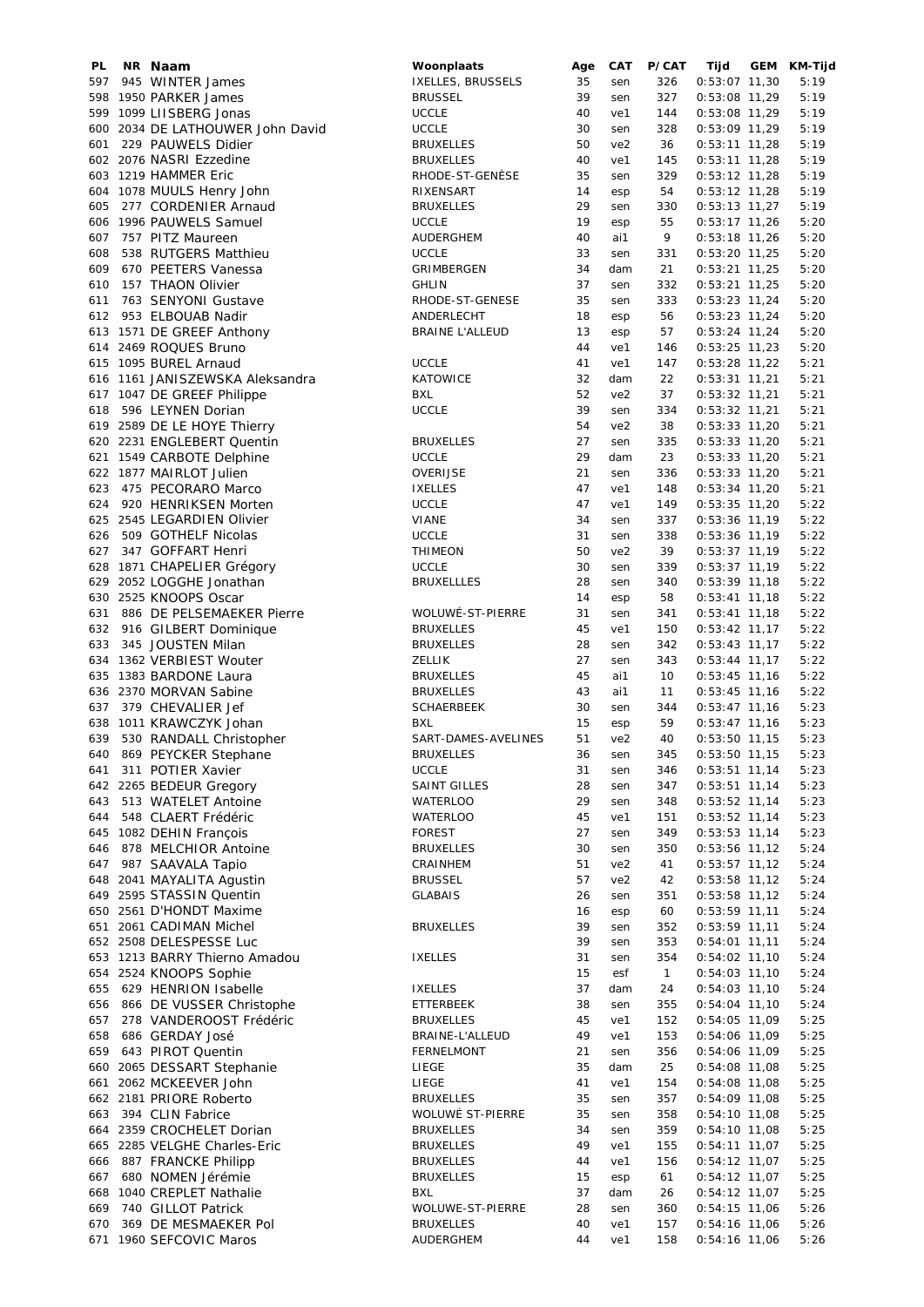| PL  | NR Naam                           | Woonplaats             | Age | <b>CAT</b>      | P/CAT | Tijd            | GEM KM-Tijd |
|-----|-----------------------------------|------------------------|-----|-----------------|-------|-----------------|-------------|
|     | 672 2245 BERRAHOU Mounir          | BERCHEM-ST-AGATHE      | 25  | sen             | 361   | $0:54:17$ 11,05 | 5:26        |
| 673 | 585 MOUSAVIAN Seyed Ahmad         | <b>UKKEL</b>           | 40  | ve1             | 159   | $0:54:18$ 11,05 | 5:26        |
|     | 674 1416 SOTO Antoine             | <b>BRUXELLES</b>       | 40  | ve1             | 160   | $0:54:19$ 11,05 | 5:26        |
|     | 675 2188 BEN ABDELHADI Hamed      | <b>BRUXELLES</b>       | 39  | sen             | 362   | $0:54:19$ 11,05 | 5:26        |
|     | 676 1600 RUDIGER Katerina         | <b>LONDON</b>          | 32  | dam             | 27    | $0:54:19$ 11,05 | 5:26        |
|     | 677 1117 RAYMAEKERS Lionel        | <b>UCCLE</b>           | 28  | sen             | 363   | $0:54:19$ 11,05 | 5:26        |
|     | 678 1448 DROUMART Damien          | <b>BRUXELLES</b>       | 25  | sen             | 364   | $0:54:20$ 11,04 | 5:26        |
|     |                                   | <b>BRUXELLES</b>       | 57  | ve <sub>2</sub> | 43    | $0:54:20$ 11,04 | 5:26        |
|     | 679 453 URBANO Jose               |                        |     |                 |       |                 |             |
|     | 680 2568 FILIPE LOPES Michael     | <b>BRUXELLES</b>       | 18  | esp             | 62    | $0:54:20$ 11,04 | 5:26        |
|     | 681 1959 ROMAN Podhorny           | AUDERGHEM              | 45  | ve1             | 161   | $0:54:23$ 11,03 | 5:26        |
|     | 682 1624 BARON Jeremy             | <b>BRUXELLES</b>       | 14  | esp             | 63    | $0:54:24$ 11,03 | 5:26        |
|     | 683 125 DE GHELDERE Philippe      | LINKEBEEK              | 47  | ve1             | 162   | $0:54:26$ 11,02 | 5:27        |
|     | 684 2229 MARION Géraud            | <b>BRUXELLES</b>       | 15  | esp             | 64    | $0:54:28$ 11,02 | 5:27        |
|     | 685 2519 HENDRICKS Kelly          |                        | 24  | dam             | 28    | $0:54:28$ 11,02 | 5:27        |
|     | 686 2391 BERG Sébastien           | <b>BRUXELLES</b>       | 25  | sen             | 365   | $0:54:29$ 11,01 | 5:27        |
|     | 687 1191 DE RIDDER Fjo            | <b>UKKEL</b>           | 34  | sen             | 366   | $0:54:29$ 11,01 | 5:27        |
|     | 688 1397 MULLINS Austin           | <b>UCCLE</b>           | 23  | dam             | 29    | $0:54:30$ 11,01 | 5:27        |
| 689 | 273 WAUTERS Quentin               | <b>BRUXELLES</b>       | 40  | ve1             | 163   | $0:54:30$ 11,01 | 5:27        |
| 690 | 305 ADRIAENS Jérôme               | <b>BRUXELLES</b>       | 13  |                 | 65    | $0:54:34$ 11,00 | 5:27        |
|     |                                   |                        |     | esp             |       |                 |             |
|     | 691 1577 FRANCQ Pascal            | LIBERCHIES             | 40  | ve1             | 164   | $0:54:34$ 11,00 | 5:27        |
| 692 | 209 ADRIAENS Serge                | <b>BRUXELLES</b>       | 44  | ve1             | 165   | $0:54:35$ 10,99 | 5:28        |
| 693 | 592 DELWARDE Antoine              | <b>SCHAERBEEK</b>      | 32  | sen             | 367   | $0:54:43$ 10,97 | 5:28        |
| 694 | 384 DEGRENDELE Dave               | <b>BRUXELLES</b>       | 34  | sen             | 368   | $0:54:46$ 10,96 | 5:29        |
| 695 | 695 AUQUIÈRE Laurent              | <b>ETTERBEEK</b>       | 36  | sen             | 369   | $0:54:47$ 10,95 | 5:29        |
|     | 696 1215 HAMBURSIN James          | <b>SCHAERBEEK</b>      | 21  | sen             | 370   | $0:54:48$ 10,95 | 5:29        |
| 697 | 333 COHÉLÉACH Fabrice             | <b>UCCLE</b>           | 43  | ve1             | 166   | $0:54:48$ 10,95 | 5:29        |
|     | 698 827 DOUMENE Pascal            | <b>BRUXELLES</b>       | 42  | ve1             | 167   | $0:54:48$ 10,95 | 5:29        |
| 699 | 852 SAVONET Eric                  | <b>BRUXELLES</b>       | 52  | ve <sub>2</sub> | 44    | $0:54:51$ 10,94 | 5:29        |
|     | 700 1823 MERTENS Thomas           | <b>UCCLE</b>           | 28  | sen             | 371   | $0:54:52$ 10,94 | 5:29        |
| 701 | 351 TOMASELLA Michela             |                        | 32  |                 | 30    |                 | 5:29        |
|     |                                   | SAINT GILLES           |     | dam             |       | $0:54:53$ 10,93 |             |
|     | 702 1311 HERTZ-POMPE Nicolas      | <b>BRUXELLES</b>       | 31  | sen             | 372   | $0:54:53$ 10,93 | 5:29        |
|     | 703 2040 DELFOSSE Laurent         | MARKE                  | 26  | sen             | 373   | $0:54:54$ 10,93 | 5:29        |
|     | 704 2560 DUMONT Laurent           |                        | 30  | sen             | 374   | $0:54:55$ 10,93 | 5:30        |
|     | 705 1195 SIEGRIST Florianne       | <b>ITTRE</b>           | 36  | dam             | 31    | $0:54:55$ 10,93 | 5:30        |
|     | 706 1956 HOUZARD Jean-François    | <b>VIERSET</b>         | 25  | sen             | 375   | $0:54:56$ 10,92 | 5:30        |
| 707 | 482 SZUSTAK Steve                 | <b>IXELLES</b>         | 35  | sen             | 376   | $0:54:56$ 10,92 | 5:30        |
|     | 708 1566 DERYCK Philippe          | <b>BRUXELLES</b>       | 46  | ve1             | 168   | 0:54:56 10,92   | 5:30        |
|     | 709 1965 ORLOWSKI Marek           | <b>EVERE</b>           | 37  | sen             | 377   | $0:54:57$ 10,92 | 5:30        |
| 710 | 821 HERMANS Christian             | <b>BRUXELLES</b>       | 34  | sen             | 378   | $0:54:58$ 10,92 | 5:30        |
|     | 711 1135 PARKER William           | <b>BRUXELLES</b>       | 33  | sen             | 379   | $0:55:00$ 10,91 | 5:30        |
|     | 712 2300 SAMUEL Timothy           | <b>UCCLE</b>           | 35  | sen             | 380   | $0:55:00$ 10,91 | 5:30        |
|     |                                   |                        |     |                 |       |                 |             |
|     | 713 1471 BANASEVIC Nicholas Mitch | <b>BRUXELLES</b>       | 37  | sen             | 381   | $0:55:02$ 10,90 | 5:30        |
|     | 714 2399 VAN WOENSEL Raphael      | <b>EVERBERG</b>        | 33  | sen             | 382   | $0:55:02$ 10,90 | 5:30        |
|     | 715 1061 THORNTON Geoffrey        | ETTERBEEK              | 31  | sen             | 383   | $0:55:03$ 10,90 | 5:30        |
|     | 716 1521 DE POT Joris             | <b>BRAINE L'ALLEUD</b> | 19  | esp             | 66    | $0:55:03$ 10,90 | 5:30        |
| 717 | 463 BAJART Caroline               | OPHAIN                 | 33  | dam             | 32    | $0:55:04$ 10,90 | 5:30        |
| 718 | 909 HOURIEZ Jean-Baptiste         | <b>UCCLE</b>           | 46  | ve1             | 169   | $0:55:04$ 10,90 | 5:30        |
| 719 | 31 TITART Paul                    | <b>UCCLE</b>           | 49  | ve1             | 170   | $0:55:06$ 10,89 | 5:31        |
| 720 | 713 TRUFIN Julien                 | <b>BRUXELLES</b>       | 26  | sen             | 384   | $0:55:06$ 10,89 | 5:31        |
| 721 | 577 BOURRAT Olivier               | <b>BRUXELLES</b>       | 44  | ve1             | 171   | $0:55:07$ 10,89 | 5:31        |
| 722 | 714 BOURRAT Dominique             | <b>BRUXELLES</b>       | 46  | ai1             | 12    | $0:55:07$ 10,89 | 5:31        |
|     | 723 2422 VANDE VYVER Henri-Simon  | <b>BRUSSEL</b>         | 17  | esp             | 67    | $0:55:08$ 10,88 | 5:31        |
| 724 | 294 DROUMART Tanguy               | AUDERGHEM              | 35  | sen             | 385   | $0:55:08$ 10,88 | 5:31        |
|     | 725 1752 CASTEL Jimmy             |                        | 32  |                 | 386   | $0:55:09$ 10,88 |             |
|     |                                   | SCHAERBEEK             |     | sen             |       |                 | 5:31        |
|     | 726 2263 NOUAMANI Mohammed        | <b>BRUXELLES</b>       | 39  | sen             | 387   | $0:55:10$ 10,88 | 5:31        |
| 727 | 430 DECHAMPS Yves                 | AUDERGHEM              | 25  | sen             | 388   | $0:55:10$ 10,88 | 5:31        |
| 728 | 955 MOONENS Kristof               | ST-GENESIUS-RODE       | 25  | sen             | 389   | $0:55:10$ 10,88 | 5:31        |
| 729 | 967 GRIMAU Gunther                | GRIMBERGEN             | 44  | ve1             | 172   | $0:55:11$ 10,87 | 5:31        |
|     | 730 1932 D'AURIA Ludovic          | ETTERBEEK              | 30  | sen             | 390   | $0:55:11$ 10,87 | 5:31        |
|     | 731 2604 PETIT Laurent            |                        | 39  | sen             | 391   | $0:55:11$ 10,87 | 5:31        |
| 732 | 580 SOUPART Yannis                | BRAINE-L'ALLEUD        | 21  | sen             | 392   | $0:55:11$ 10,87 | 5:31        |
| 733 | 162 COULIE Patrick                | <b>BRUXELLES</b>       | 55  | ve <sub>2</sub> | 45    | $0:55:12$ 10,87 | 5:31        |
| 734 | 242 PIRAUD Jean-François          | <b>BRUXELLES</b>       | 43  | ve1             | 173   | $0:55:12$ 10,87 | 5:31        |
|     | 735 2409 AGULLÓ CALATAYUD Víctor  | IXELLES-BRUXELLES      | 32  | sen             | 393   | $0:55:12$ 10,87 | 5:31        |
|     | 980 ORTS Pierre                   |                        | 14  |                 |       | $0:55:15$ 10,86 | 5:31        |
| 736 |                                   | <b>IXELLES</b>         |     | esp             | 68    |                 |             |
|     | 737 2228 MARION Joël              | <b>BRUXELLES</b>       | 45  | ve1             | 174   | $0:55:16$ 10,86 | 5:32        |
|     | 738 2540 VAN UYTHEM Bart          |                        | 40  | ve1             | 175   | $0:55:19$ 10,85 | 5:32        |
| 739 | 597 VALENTINO Anthony             | <b>CUESMES</b>         | 27  | sen             | 394   | $0:55:20$ 10,84 | 5:32        |
| 740 | 881 ELBOUAB Ahmed                 | <b>BRUXELLES</b>       | 47  | ve1             | 176   | $0:55:20$ 10,84 | 5:32        |
|     | 741 2413 ROLLING Bruno            | <b>BRUXELLES</b>       | 46  | ve1             | 177   | $0:55:21$ 10,84 | 5:32        |
|     | 742 1778 PASTUR Pascal            | LA HESTRE              | 41  | ve1             | 178   | $0:55:22$ 10,84 | 5:32        |
| 743 | 959 PAUL Florence                 | <b>BRUXELLES</b>       | 31  | dam             | 33    | $0:55:22$ 10,84 | 5:32        |
| 744 | 990 DELCOUR Paul                  | <b>UCCLE</b>           | 28  | sen             | 395   | $0:55:22$ 10,84 | 5:32        |
| 745 | 587 RIKSE Lars                    | ANTWERPEN              | 26  | sen             | 396   | $0:55:23$ 10,83 | 5:32        |
|     | 746 2278 DECLERCQ Guy             | <b>GENT</b>            | 54  | ve <sub>2</sub> | 46    | $0:55:24$ 10,83 | 5:32        |
|     |                                   |                        |     |                 |       |                 |             |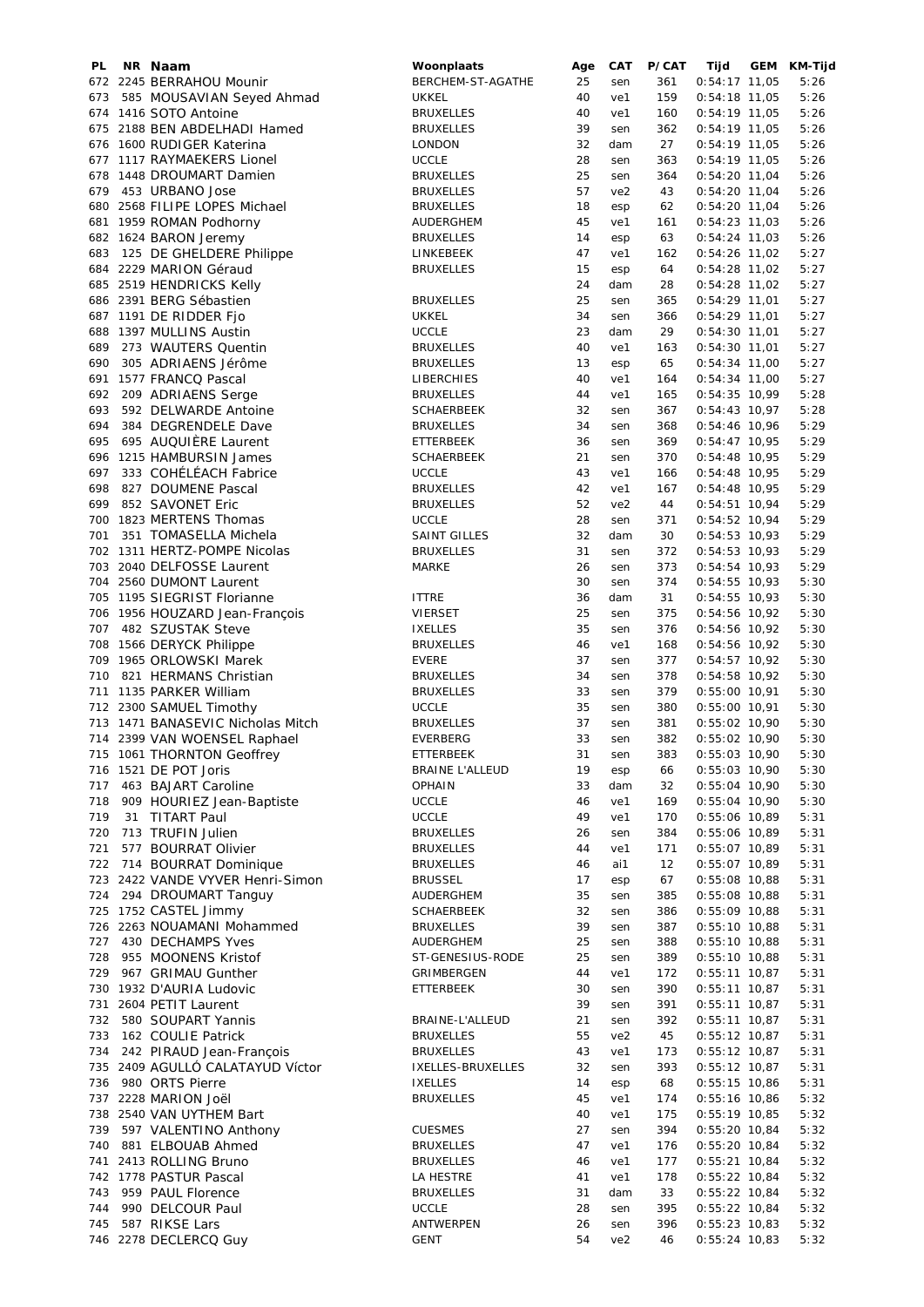| PL  |   | NR Naam                           | Woonplaats          | Age | <b>CAT</b>      | P/CAT          | Tijd            | GEM | KM-Tijd |
|-----|---|-----------------------------------|---------------------|-----|-----------------|----------------|-----------------|-----|---------|
|     |   | 747 1674 D'ANNA Salvatore         | NEDER OVER HEEMBEEK | 21  | sen             | 397            | $0:55:25$ 10,83 |     | 5:32    |
|     |   | 748 2294 ENAULT Tristan           | <b>IXELLES</b>      | 25  | sen             | 398            | $0:55:26$ 10,82 |     | 5:33    |
| 749 |   | 833 MAZID Said                    | <b>SAINTES</b>      | 46  | ve1             | 179            | $0:55:27$ 10,82 |     | 5:33    |
| 750 |   | 679 PERNET Philippe               | <b>BRUXELLES</b>    | 28  | sen             | 399            | $0:55:28$ 10,82 |     | 5:33    |
|     |   |                                   |                     |     |                 |                |                 |     |         |
| 751 |   | 977 MOUZON Elisabeth              | <b>SCHAERBEEK</b>   | 31  | dam             | 34             | $0:55:30$ 10,81 |     | 5:33    |
| 752 |   | 268 DUQUENOY Marc                 | <b>WATERLOO</b>     | 37  | sen             | 400            | $0:55:31$ 10,81 |     | 5:33    |
|     |   | 753 1993 VANDERLINDEN Julie       | <b>IXELLES</b>      | 26  | dam             | 35             | $0:55:33$ 10,80 |     | 5:33    |
|     |   | 754 1052 GOLDBRENNER Marc         |                     | 56  | ve2             | 47             | $0:55:33$ 10,80 |     | 5:33    |
|     |   | 755 1564 OUTREQUIN Philippe       |                     | 45  | ve1             | 180            | $0:55:34$ 10,80 |     | 5:33    |
|     |   | 756 1050 FERNANDEZ Esther         | BXL                 | 51  | ai2             | $\mathbf{1}$   | $0:55:34$ 10,80 |     | 5:33    |
|     |   |                                   |                     |     |                 |                |                 |     |         |
| 757 |   | 2205 SMETS Martin                 | <b>BRUXELLES</b>    | 40  | ve1             | 181            | $0:55:35$ 10,79 |     | 5:33    |
|     |   | 758 2531 VAN DER PERREN Jessica   | <b>BRUXELLES</b>    | 16  | esf             | $\overline{2}$ | $0:55:37$ 10,79 |     | 5:34    |
|     |   | 759 1847 HILLEGEER Melissa        | COGNELEE (NAMUR)    | 33  | dam             | 36             | $0:55:37$ 10,79 |     | 5:34    |
| 760 |   | 371 DE PREZ Philippe              | <b>ELSENE</b>       | 27  | sen             | 401            | $0:55:38$ 10,78 |     | 5:34    |
|     |   | 761 1990 EPAILLARD Philippe       | <b>BRUXELLES</b>    | 45  | ve1             | 182            | $0:55:38$ 10,78 |     | 5:34    |
|     |   |                                   |                     |     |                 |                |                 |     |         |
|     |   | 762 1911 DE SOUSA Jorge           | ST-GILLES           | 37  | sen             | 402            | $0:55:38$ 10,78 |     | 5:34    |
| 763 |   | 882 LE GRAND Simon                | <b>WATERLOO</b>     | 55  | ve2             | 48             | $0:55:40$ 10,78 |     | 5:34    |
|     |   | 764 2107 PAQUAY Julie             | <b>IXELLES</b>      | 23  | dam             | 37             | $0:55:40$ 10,78 |     | 5:34    |
| 765 |   | 723 VAN CUTSEM Nicolas            | <b>BRUXELLES</b>    | 28  | sen             | 403            | $0:55:41$ 10,78 |     | 5:34    |
| 766 |   | 53 EL MAHI Mustapha               | <b>BRUXELLES</b>    | 30  | sen             | 404            | $0:55:43$ 10,77 |     | 5:34    |
| 767 |   | 744 ROUSSEL Frederick             | <b>BRUXELLES</b>    | 37  | sen             | 405            | $0:55:44$ 10,77 |     | 5:34    |
|     |   |                                   |                     |     |                 |                |                 |     |         |
|     |   | 768 1828 HERICKX Luc              | <b>BRUXELLEES</b>   | 52  | ve <sub>2</sub> | 49             | $0:55:45$ 10,76 |     | 5:35    |
| 769 |   | 964 FRANK Hyldmar                 | LASNE               | 49  | ve1             | 183            | $0:55:45$ 10,76 |     | 5:35    |
|     |   | 770 1587 CENZANO Mina             | GRAND-LEEZ          | 40  | ai1             | 13             | $0:55:46$ 10,76 |     | 5:35    |
|     |   | 771 2474 COLONVAL Vincent         |                     | 31  | sen             | 406            | $0:55:47$ 10,76 |     | 5:35    |
|     |   | 772 1935 GOFFE Sébastien          | <b>NIVELLES</b>     | 32  | sen             | 407            | $0:55:47$ 10,76 |     | 5:35    |
|     |   |                                   | <b>BRUXELLES</b>    | 31  |                 | 408            |                 |     |         |
|     |   | 773 1864 WHITE Guillaume          |                     |     | sen             |                | $0:55:47$ 10,76 |     | 5:35    |
|     |   | 774 2072 SCHOUTERS Vincent        |                     | 27  | sen             | 409            | $0:55:47$ 10,76 |     | 5:35    |
|     |   | 775 1961 NANNAN Benoit            | <b>BRUXELLES</b>    | 35  | sen             | 410            | $0:55:49$ 10,75 |     | 5:35    |
|     |   | 776 2110 MICHIELS Pierre-François | <b>FOREST</b>       | 32  | sen             | 411            | $0:55:49$ 10,75 |     | 5:35    |
|     |   | 777 1601 MORALES Victor Hugo      | <b>BRUXELLES</b>    | 47  | ve1             | 184            | $0:55:49$ 10,75 |     | 5:35    |
|     |   | 778 2111 GILLET Olivier           | <b>FOREST</b>       | 36  | sen             | 412            | $0:55:50$ 10,75 |     | 5:35    |
|     |   |                                   |                     |     |                 |                |                 |     |         |
|     |   | 779 1357 LORIAUX Jonathan         | <b>FOREST</b>       | 28  | sen             | 413            | $0:55:50$ 10,75 |     | 5:35    |
| 780 |   | 630 HERMAND Olivier               | <b>IXELLES</b>      | 40  | ve1             | 185            | $0:55:51$ 10,74 |     | 5:35    |
| 781 |   | 436 BURADA Constantin             | ANDERLECHT          | 43  | ve1             | 186            | $0:55:51$ 10,74 |     | 5:35    |
|     |   | 782 2387 CARCAN Michel            | <b>BRUXELLES</b>    | 55  | ve <sub>2</sub> | 50             | $0:55:51$ 10,74 |     | 5:35    |
|     |   | 783 1412 RUCKEBUSCH Dominique     | <b>UCCLE</b>        | 39  | sen             | 414            | $0:55:52$ 10,74 |     | 5:35    |
|     |   | 784 2511 GHYS Dominique           |                     | 52  | ve2             | 51             | $0:55:52$ 10,74 |     | 5:35    |
|     |   |                                   |                     |     |                 |                |                 |     |         |
|     |   | 785 1402 SANDERS Dominique        | <b>BRUXELLES</b>    | 33  | dam             | 38             | $0:55:53$ 10,74 |     | 5:35    |
|     |   | 786 1204 DENIS Sébastien          | <b>FOREST</b>       | 45  | ve1             | 187            | $0:55:53$ 10,74 |     | 5:35    |
| 787 |   | 413 PACE Cosimo                   | <b>BIERGES</b>      | 51  | ve <sub>2</sub> | 52             | $0:55:53$ 10,74 |     | 5:35    |
| 788 |   | 266 SEYNAEVE Edouard              | <b>BUZET</b>        | 28  | sen             | 415            | $0:55:55$ 10,73 |     | 5:35    |
|     |   | 789 2482 DE SELYS Emile           |                     | 16  | esp             | 69             | $0:55:56$ 10,73 |     | 5:36    |
|     |   |                                   |                     | 52  |                 |                | $0:55:56$ 10,73 |     | 5:36    |
|     |   | 790 2481 DE SELYS Ariel           |                     |     | ve2             | 53             |                 |     |         |
|     |   | 791 2067 NIANGAO Ugo              | <b>BRUXELLES</b>    | 18  | esp             | 70             | $0:55:57$ 10,72 |     | 5:36    |
|     |   | 792 1045 MULLER Eric              | <b>BXL</b>          | 55  | ve2             | 54             | 0:55:58 10,72   |     | 5:36    |
| 793 |   | 505 MICHEL Jacques                | KAIN                | 54  | ve2             | 55             | $0:55:58$ 10,72 |     | 5:36    |
|     |   | 794 1281 GAUDIN Thomas            | <b>BRUXELLES</b>    | 20  | sen             | 416            | $0:56:00$ 10,71 |     | 5:36    |
| 795 |   | 531 RIES Arthur                   | <b>BRUXELLES</b>    | 19  | esp             | 71             | $0:56:01$ 10,71 |     | 5:36    |
|     |   |                                   |                     |     |                 |                |                 |     |         |
| 796 |   | 490 VAN MUYLDER Xavier            | RUISBROEK           | 31  | sen             | 417            | $0:56:04$ 10,70 |     | 5:36    |
| 797 |   | 900 PASTORE Toni                  | ANDERLECHT          | 28  | sen             | 418            | $0:56:04$ 10,70 |     | 5:36    |
|     |   | 798 1303 GUTT Jonathan            | <b>BRUXELLES</b>    | 28  | sen             | 419            | $0:56:05$ 10,70 |     | 5:36    |
| 799 |   | 534 LEIGH Roger                   | <b>UCCLE</b>        | 72  | ve4             | $\overline{2}$ | $0:56:05$ 10,70 |     | 5:36    |
|     |   | 800 1051 DELBAR Laurent           | BXL                 | 31  | sen             | 420            | $0:56:05$ 10,70 |     | 5:36    |
| 801 |   | 581 DONNAY Marie                  | PIÉTRAIN            | 36  | dam             | 39             | 0:56:06 10,70   |     | 5:37    |
| 802 |   | 25 RAGON Albert                   | <b>UCCLE</b>        | 44  | ve1             | 188            | $0:56:07$ 10,69 |     | 5:37    |
|     |   |                                   |                     |     |                 |                |                 |     |         |
| 803 |   | 418 TIELEMANS Philippe            | SART DAME AVELINES  | 49  | ve1             | 189            | $0:56:07$ 10,69 |     | 5:37    |
| 804 |   | 810 WILLEMS Philippe              | <b>BRUXELLES</b>    | 42  | ve1             | 190            | $0:56:07$ 10,69 |     | 5:37    |
|     |   | 805 1012 KRAWCZYK Stefan          | <b>BXL</b>          | 48  | ve1             | 191            | $0:56:07$ 10,69 |     | 5:37    |
| 806 |   | 956 CLAUS Olivier                 | <b>ENGHIEN</b>      | 45  | ve1             | 192            | $0:56:08$ 10,69 |     | 5:37    |
|     |   |                                   |                     |     |                 |                |                 |     |         |
|     |   | 807 1949 VERHOEFT Sofie           | <b>BRUSSEL</b>      | 36  | dam             | 40             | 0:56:09 10,69   |     | 5:37    |
| 808 |   | 36 MARBAIX Lucien                 | <b>UCCLE</b>        | 61  | ve3             | $\overline{7}$ | $0:56:10$ 10,68 |     | 5:37    |
| 809 |   | 470 DUMONCEAU Philippe            | RUISBROEK           | 50  | ve2             | 56             | $0:56:10$ 10,68 |     | 5:37    |
| 810 |   | 38 LAMOT Michael                  | <b>BRUXELLES</b>    | 29  | sen             | 421            | $0:56:11$ 10,68 |     | 5:37    |
|     |   | 811 1769 OLI Caniiso              | <b>BRUXELLES</b>    | 23  | sen             | 422            | $0:56:13$ 10,67 |     | 5:37    |
| 812 | 8 | RAHMOUN Nour                      | <b>BRUXELLES</b>    | 29  | sen             | 423            | $0:56:13$ 10,67 |     | 5:37    |
|     |   |                                   |                     |     |                 |                |                 |     |         |
| 813 |   | 546 RIES Olivier                  | <b>BRUXELLES</b>    | 45  | ve1             | 193            | $0:56:14$ 10,67 |     | 5:37    |
|     |   | 814 1028 VAN GUCHT Jean-Claude    | BXL                 | 64  | ve3             | 8              | $0:56:14$ 10,67 |     | 5:37    |
|     |   | 815 2520 LE GRELLE Bernard        |                     | 24  | sen             | 424            | $0:56:16$ 10,66 |     | 5:38    |
|     |   | 816 1125 BENALI Rachid            | <b>BRUXELLES</b>    | 39  | sen             | 425            | $0:56:16$ 10,66 |     | 5:38    |
|     |   | 817 1048 CERVILLA Pedro           | BXL                 | 54  | ve2             | 57             | $0:56:17$ 10,66 |     | 5:38    |
|     |   | 818 2259 MARTIN Romain            | WEZEMBEEK OPPEM     | 26  | sen             | 426            | $0:56:19$ 10,65 |     | 5:38    |
|     |   | 819 2522 VASILAKIS Grigorios      |                     | 31  | sen             | 427            | $0:56:20$ 10,65 |     | 5:38    |
|     |   |                                   |                     |     |                 |                |                 |     |         |
|     |   | 820 738 STEVENS Frédéric          | HUIZINGEN           | 37  | sen             | 428            | $0:56:21$ 10,65 |     | 5:38    |
| 821 |   | 457 ABRAHAMSEN Nikolaj            | <b>FOREST</b>       | 13  | esp             | 72             | $0:56:24$ 10,64 |     | 5:38    |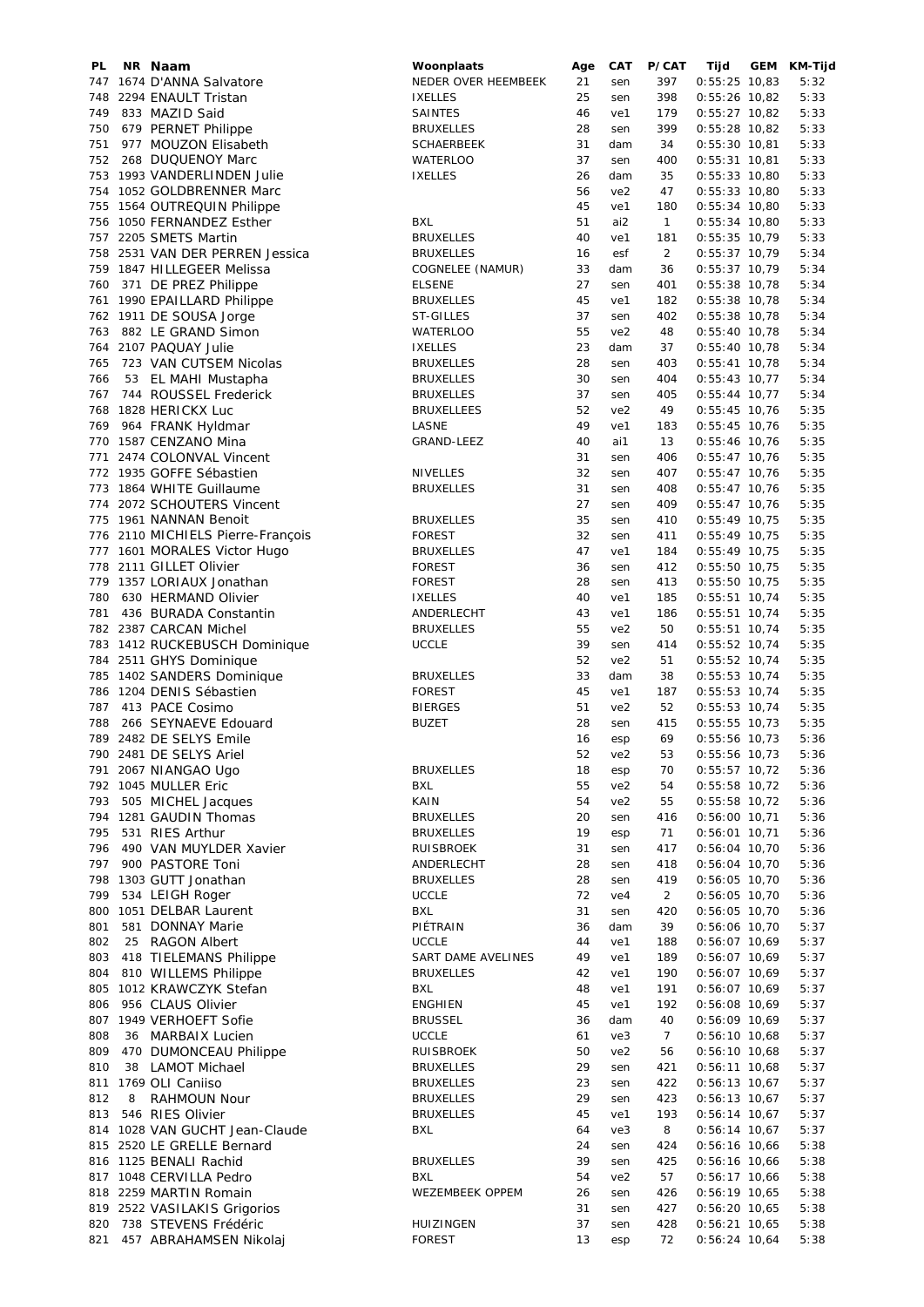| PL. |   | NR Naam                         | Woonplaats             | Age | CAT             | P/CAT | Tijd            | GEM | KM-Tijd |
|-----|---|---------------------------------|------------------------|-----|-----------------|-------|-----------------|-----|---------|
|     |   | 822 2023 SISTERMAN Cees         | LA HULPE               | 46  | ve1             | 194   | $0:56:27$ 10,63 |     | 5:39    |
| 823 |   | 243 FILOMENO COELHO Rajan       | <b>UCCLE</b>           | 32  | sen             | 429   | $0:56:27$ 10,63 |     | 5:39    |
| 824 |   | 666 CS'TOTH Kataline            | <b>IXELLES</b>         | 39  | dam             | 41    | $0:56:29$ 10,62 |     | 5:39    |
| 825 |   | 471 STOEFS Jean-Louis           | <b>BRUXELLES</b>       | 34  | sen             | 430   | $0:56:30$ 10,62 |     | 5:39    |
|     |   | 826 1664 VANDRIESSCHE Virginie  | <b>UCCLE</b>           | 20  | dam             | 42    | $0:56:30$ 10,62 |     | 5:39    |
| 827 |   | 402 GAL Jean-Luc                | <b>BRUXELLES</b>       | 41  | ve1             | 195   | $0:56:31$ 10,62 |     | 5:39    |
|     |   | 828 2329 ANSALDI Olivier        | <b>BRUXELLES</b>       | 17  | esp             | 73    | $0:56:32$ 10,61 |     | 5:39    |
|     |   | 829 2005 VAN STRYDONCK Robbert  | ALSEMBERG              | 25  | sen             | 431   | $0:56:32$ 10,61 |     | 5:39    |
|     |   | 830 2432 BEGHIN Francois-Xavier | <b>WATERLOO</b>        | 20  | sen             | 432   | $0:56:33$ 10,61 |     | 5:39    |
| 831 |   | 708 MORIAS Yannick              | ALSEMBERG              | 25  | sen             | 433   | $0:56:34$ 10,61 |     | 5:39    |
|     |   | 832 1158 LAMBERT Jérémy         | <b>BRUXELLES</b>       | 30  | sen             | 434   | $0:56:34$ 10,61 |     | 5:39    |
|     |   | 833 1899 LECOLLIER Ludovic      | <b>BRAINE L'ALLEUD</b> | 29  | sen             | 435   | $0:56:34$ 10,61 |     | 5:39    |
|     |   | 834 1269 LOISEAU Hugues         | <b>BRUXELLES</b>       | 33  | sen             | 436   | $0:56:37$ 10,60 |     | 5:40    |
|     |   | 533 DE GHELDRE Yves             |                        |     |                 |       |                 |     |         |
| 835 |   |                                 | LINKEBEEK              | 43  | ve1             | 196   | $0:56:39$ 10,59 |     | 5:40    |
|     |   | 836 1561 HARWIT-WHEWELL Steve   | AUDERGHEM              | 50  | ve <sub>2</sub> | 58    | $0:56:40$ 10,59 |     | 5:40    |
| 837 | 5 | <b>DRUART Nicolas</b>           | <b>UCCLE</b>           | 24  | sen             | 437   | $0:56:44$ 10,58 |     | 5:40    |
|     |   | 838 2289 VAN BERGEN Guillaume   | <b>BEERSEL</b>         | 16  | esp             | 74    | $0:56:45$ 10,57 |     | 5:41    |
| 839 |   | 353 DE MEESTER Arnaud           | <b>BRAINE L'ALLEUD</b> | 39  | sen             | 438   | $0:56:46$ 10,57 |     | 5:41    |
| 840 |   | 478 EL KHOURY Ziad              | <b>UCCLE</b>           | 33  | sen             | 439   | $0:56:46$ 10,57 |     | 5:41    |
|     |   | 841 2332 VRONINKS Gregory       | <b>SCHAARBEEK</b>      | 30  | sen             | 440   | $0:56:47$ 10,57 |     | 5:41    |
|     |   | 842 170 PORTER Danielle         | <b>BRUSSELS</b>        | 41  | ai1             | 14    | $0:56:50$ 10,56 |     | 5:41    |
|     |   | 843 1434 DE JONCK Jonathan      | <b>SCHAARBEEK</b>      | 26  | sen             | 441   | $0:56:50$ 10,56 |     | 5:41    |
|     |   | 844 1149 THIROT Alain           | ANDERLECHT             | 52  | ve <sub>2</sub> | 59    | $0:56:50$ 10,56 |     | 5:41    |
| 845 |   | 771 ABERRI Younes               | <b>BRUXELLES</b>       | 35  | sen             | 442   | $0:56:51$ 10,55 |     | 5:41    |
| 846 |   | 349 JEWELL Alexandre            | <b>BRUXELLES</b>       | 14  | esp             | 75    | $0:56:52$ 10,55 |     | 5:41    |
|     |   | 847 1967 TESCH Abel             | <b>BRUXELLES</b>       | 26  | sen             | 443   | $0:56:52$ 10,55 |     | 5:41    |
| 848 |   |                                 | <b>BRUXELLES</b>       | 29  | sen             | 444   | $0:56:52$ 10,55 |     | 5:41    |
|     |   | 52 FRANÇOIS Pierre              |                        |     |                 |       |                 |     |         |
|     |   | 849 1465 FRANC David            | LA LOUVIERE            | 27  | sen             | 445   | $0:56:52$ 10,55 |     | 5:41    |
|     |   | 850 1420 EL KHARRAZ Mohamed     | <b>TUBIZE</b>          | 32  | sen             | 446   | $0:56:53$ 10,55 |     | 5:41    |
|     |   | 851 2298 SACRÉ Jean-François    | BEERSEL-LOT            | 48  | ve1             | 197   | $0:56:54$ 10,54 |     | 5:41    |
|     |   | 852 2150 DECOSTER Florence      | <b>BRUXELLES</b>       | 39  | dam             | 43    | $0:56:54$ 10,54 |     | 5:41    |
|     |   | 853 2529 DE LA PROVIDENCIA Ivan | MONT-ST-GUIBERT        | 37  | sen             | 447   | $0:56:55$ 10,54 |     | 5:41    |
|     |   | 854 1104 MARI Vincent           | <b>BRUXELLES</b>       | 52  | ve2             | 60    | $0:56:56$ 10,54 |     | 5:42    |
|     |   | 855 1938 JESURAN Nathaniel      | <b>UCCLE</b>           | 25  | sen             | 448   | $0:56:56$ 10,54 |     | 5:42    |
|     |   | 856 2006 JONCKMAN Bertrand      | RIXENSART              | 31  | sen             | 449   | $0:56:57$ 10,54 |     | 5:42    |
|     |   | 857 1897 AMELLA Salvatore       | <b>BUIZINGEN</b>       | 50  | ve <sub>2</sub> | 61    | $0:56:57$ 10,54 |     | 5:42    |
|     |   | 858 2290 MOZANGO BONDEYE Nathan | <b>BRUXELLES</b>       | 16  | esp             | 76    | $0:56:57$ 10,54 |     | 5:42    |
|     |   | 859 600 BOUCQUEY Raphaël        | <b>UCCLE</b>           | 17  | esp             | 77    | $0:56:59$ 10,53 |     | 5:42    |
| 860 |   | 431 NAZÉ Cédric                 | ST-GILLES              | 25  | sen             | 450   | $0:56:59$ 10,53 |     | 5:42    |
| 861 |   | 638 BLEACH Nathalie             | <b>BRUXELLES</b>       | 38  | dam             | 44    | $0:57:01$ 10,52 |     | 5:42    |
|     |   |                                 |                        |     |                 |       |                 |     |         |
| 862 |   | 205 MELCHIONDA Pietro           | <b>BRUXELLES</b>       | 35  | sen             | 451   | $0:57:03$ 10,52 |     | 5:42    |
|     |   | 863 1239 VICO Laurent           | <b>BRUXELLES</b>       | 45  | ve1             | 198   | $0:57:04$ 10,51 |     | 5:42    |
| 864 |   | 769 HUBLET Laurent              | <b>BRUXELLES</b>       | 27  | sen             | 452   | $0:57:04$ 10,51 |     | 5:42    |
|     |   | 865 819 VANDER MEUTER Jeremie   | <b>BRUXELLES</b>       | 27  | sen             | 453   | $0:57:06$ 10,51 |     | 5:43    |
|     |   | 866 917 ARNAMI Ilyas            | ANDERLECHT             | 22  | sen             | 454   | $0:57:07$ 10,50 |     | 5:43    |
| 867 |   | 885 GUERRERO Diego              | <b>EVERE</b>           | 39  | sen             | 455   | $0:57:07$ 10,50 |     | 5:43    |
|     |   | 868 1732 ELSOCHT Michel         | RHODE-ST-GENESE        | 36  | sen             | 456   | $0:57:10$ 10,50 |     | 5:43    |
| 869 |   | 553 CUNIN Robin                 | <b>UCCLE</b>           | 36  | sen             | 457   | $0:57:11$ 10,49 |     | 5:43    |
| 870 |   | 556 JUNQUÉ Florian              | <b>BRUXELLES</b>       | 13  | esp             | 78    | $0:57:12$ 10,49 |     | 5:43    |
| 871 |   | 557 JUNQUÉ Mathias              | <b>BRUXELLES</b>       | 15  | esp             | 79    | $0:57:13$ 10,49 |     | 5:43    |
|     |   | 872 2486 LERICHE Alain          |                        | 48  | ve1             | 199   | $0:57:13$ 10,49 |     | 5:43    |
| 873 |   | 525 BALLANT Denis               | <b>BRUXELLES</b>       | 47  | ve1             | 200   | $0:57:14$ 10,48 |     | 5:43    |
|     |   | 874 2528 NAKECHBANDI Nathalie   | <b>GENVAL</b>          | 30  | dam             | 45    | $0:57:15$ 10,48 |     | 5:44    |
|     |   | 875 2495 GYEVAI Zoltan          |                        | 45  | ve1             | 201   | $0:57:15$ 10,48 |     | 5:44    |
|     |   | 876 690 DEL FIORE Raffaele      | <b>BRUXELLES</b>       | 40  | ve1             | 202   | $0:57:15$ 10,48 |     | 5:44    |
| 877 |   | 542 DEREUME Christophe          | <b>UCCLE</b>           | 33  |                 |       | $0:57:17$ 10,47 |     |         |
|     |   |                                 |                        |     | sen             | 458   |                 |     | 5:44    |
| 878 |   | 939 FABBRO Andrea               | <b>BRUSSEL</b>         | 13  | esp             | 80    | $0:57:17$ 10,47 |     | 5:44    |
|     |   | 879 1621 SENATORE Mirko         | AUDERGHEM              | 29  | sen             | 459   | $0:57:18$ 10,47 |     | 5:44    |
| 880 |   | 60 THIRION Alain                | <b>BRUXELLES</b>       | 52  | ve2             | 62    | $0:57:19$ 10,47 |     | 5:44    |
|     |   | 881 1638 DE KERCHOVE Gérald     | <b>BXL</b>             | 14  | esp             | 81    | $0:57:20$ 10,47 |     | 5:44    |
|     |   | 882 2534 CABALLE MUNIL Bruno    | <b>UCCLE</b>           | 36  | sen             | 460   | $0:57:22$ 10,46 |     | 5:44    |
|     |   | 883 1277 DOR Amir               | <b>UCCLE</b>           | 42  | ve1             | 203   | $0:57:23$ 10,46 |     | 5:44    |
|     |   | 884 2375 LEVY Patrick           | <b>BRUXELLES</b>       | 33  | sen             | 461   | $0:57:25$ 10,45 |     | 5:45    |
|     |   | 885 1272 GUILLERME Sébastien    | <b>BRUXELLES</b>       | 32  | sen             | 462   | $0:57:26$ 10,45 |     | 5:45    |
|     |   | 886 1033 CASTROVIEJO Miguel     | <b>BXL</b>             | 53  | ve2             | 63    | $0:57:27$ 10,44 |     | 5:45    |
|     |   | 887 1225 NEIHSEN Thomas         | <b>BRUXELLES</b>       | 42  | ve1             | 204   | $0:57:28$ 10,44 |     | 5:45    |
|     |   | 888 1895 BROSENS Bieke          | <b>KESSEL-LO</b>       | 43  | ai1             | 15    | $0:57:28$ 10,44 |     | 5:45    |
|     |   | 889 2494 OUDET Alexandre        |                        | 15  | esp             | 82    | $0:57:28$ 10,44 |     | 5:45    |
|     |   | 890 2579 DESCHACHT Nicolas      |                        | 30  | sen             | 463   | $0:57:29$ 10,44 |     | 5:45    |
|     |   |                                 |                        |     |                 |       |                 |     |         |
|     |   | 891 2058 NIELSEN Lars Holte     | <b>UCCLE</b>           | 46  | ve1             | 205   | $0:57:31$ 10,43 |     | 5:45    |
|     |   | 892 755 PITZ Arnaud             | <b>BRUXELLES</b>       | 42  | ve1             | 206   | $0:57:32$ 10,43 |     | 5:45    |
|     |   | 893 617 TASNIER Anne-Françoise  | <b>IXELLES</b>         | 39  | dam             | 46    | $0:57:32$ 10,43 |     | 5:45    |
|     |   | 894 1998 DEVOS Serge            | <b>UCCLE</b>           | 40  | ve1             | 207   | $0:57:32$ 10,43 |     | 5:45    |
|     |   | 895 1937 COUPIN Patrick         | TUBIZE                 | 38  | sen             | 464   | $0:57:33$ 10,43 |     | 5:45    |
|     |   | 896 2544 ROOSENS Karen          |                        | 27  | dam             | 47    | $0:57:34$ 10,42 |     | 5:45    |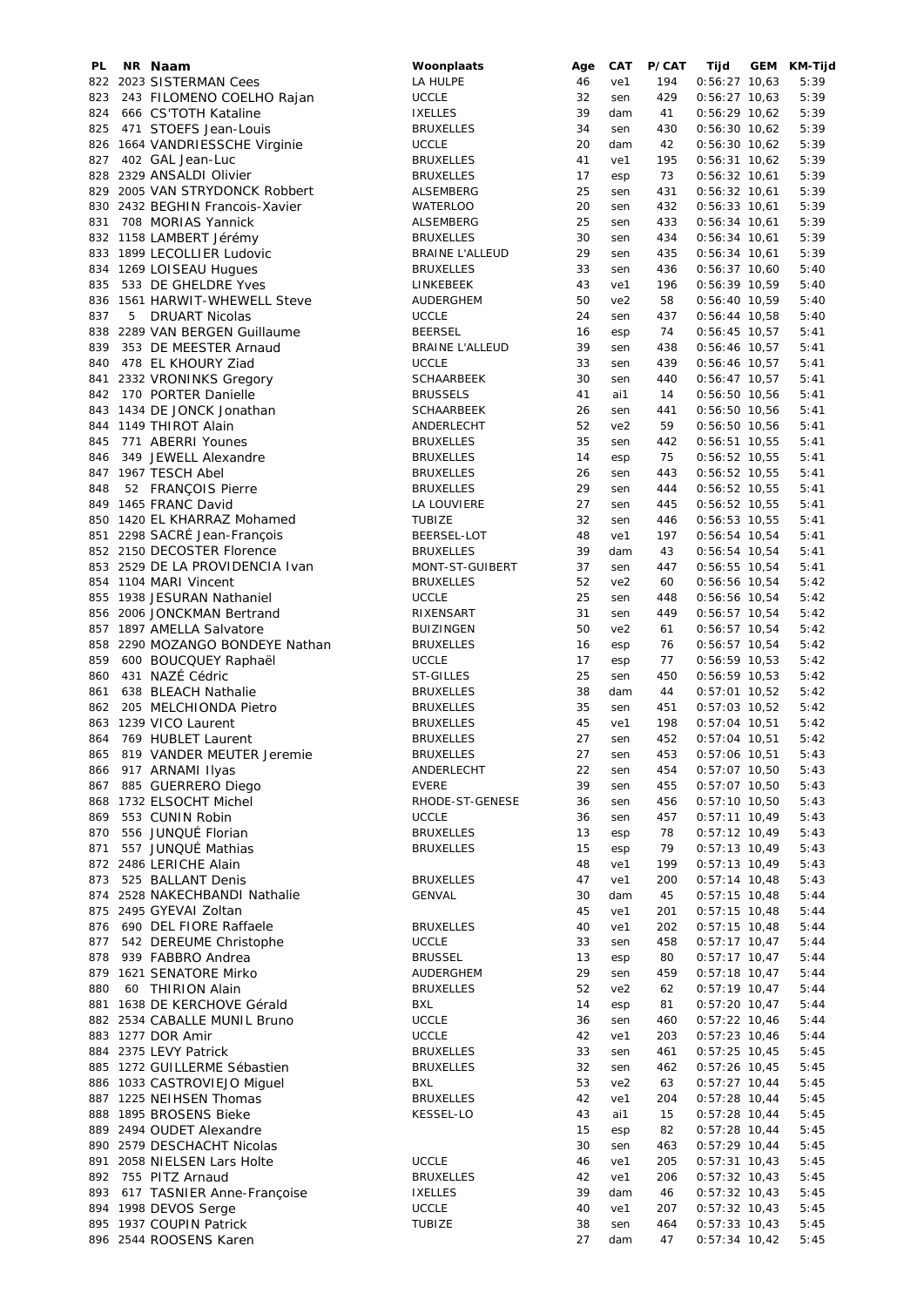| PL. | NR Naam                            | Woonplaats               | Age | CAT        | P/CAT          | Tijd            | GEM | KM-Tijd |
|-----|------------------------------------|--------------------------|-----|------------|----------------|-----------------|-----|---------|
|     | 897 1437 DENOËL François           | BXL                      | 13  | esp        | 83             | $0:57:35$ 10,42 |     | 5:46    |
|     | 898 1399 VOS Sebastian             | <b>BRUSSEL</b>           | 34  | sen        | 465            | $0:57:35$ 10,42 |     | 5:46    |
|     | 899 2163 LAURENT Nicolas           | <b>BRUXELLES</b>         | 31  | sen        | 466            | $0:57:37$ 10,41 |     | 5:46    |
| 900 | 927 VAN DE VELDE Henri             | <b>BRUXELLES</b>         | 43  | ve1        | 208            | $0:57:38$ 10,41 |     | 5:46    |
|     | 901 1910 MARTOS MARQUEZ Alessandro | SAUNT-GILLES             | 40  | ve1        | 209            | $0:57:41$ 10,40 |     | 5:46    |
|     |                                    |                          | 39  |            |                |                 |     |         |
|     | 902 316 VERBRUGGE Bruno            | <b>BRUXELLES</b>         |     | sen        | 467            | $0:57:41$ 10,40 |     | 5:46    |
|     | 903 2030 MAAS Stijn                | <b>BRUSSEL</b>           | 33  | sen        | 468            | $0:57:42$ 10,40 |     | 5:46    |
|     | 904 1575 D'HAEYE Charles           | <b>IXELLES</b>           | 26  | sen        | 469            | $0:57:43$ 10,40 |     | 5:46    |
| 905 | 191 DAUPHIN Laurent                | BRAINE LE COMTE          | 38  | sen        | 470            | $0:57:44$ 10,39 |     | 5:46    |
|     | 906 873 EL MOUSSAOUI Mhamed        | <b>BRUXELLES</b>         | 34  | sen        | 471            | $0:57:46$ 10,39 |     | 5:47    |
|     | 907 1755 EMOND Pauline             | <b>IXELLES</b>           | 21  | dam        | 48             | $0:57:47$ 10,38 |     | 5:47    |
| 908 | 126 BIALOCUR Micheal               | <b>BRUXELLES</b>         | 16  | esp        | 84             | $0:57:48$ 10,38 |     | 5:47    |
| 909 | 748 VANDER CAM Quentin             | <b>DILBEEK</b>           | 15  | esp        | 85             | $0:57:49$ 10,38 |     | 5:47    |
|     |                                    |                          |     |            |                |                 |     |         |
|     | 910 1013 BOFAME Claude             | <b>BXL</b>               | 54  | ai2        | $\overline{2}$ | $0:57:49$ 10,38 |     | 5:47    |
|     | 911 1928 THAI Ngoc Phuc            | <b>BRUXELLES</b>         | 31  | sen        | 472            | $0:57:50$ 10,37 |     | 5:47    |
|     | 912 190 DANTHINNE Françoise        | RHODE-ST-GENÈSE          | 49  | ai1        | 16             | $0:57:50$ 10,37 |     | 5:47    |
| 913 | 693 NR 693                         |                          |     | <b>XXX</b> | 6              | $0:57:50$ 10,37 |     | 5:47    |
|     | 914 1637 DELCOURT Thierry          | <b>WATERLOO</b>          | 42  | ve1        | 210            | $0:57:51$ 10,37 |     | 5:47    |
|     | 915 2210 DUBÉ Sebastien            | <b>GENVAL</b>            | 22  | sen        | 473            | $0:57:53$ 10,37 |     | 5:47    |
|     | 916 2580 AVI Amsili                |                          | 43  | ve1        | 211            | $0:57:53$ 10,37 |     | 5:47    |
| 917 | 806 LENDERS Thierry                |                          | 47  | ve1        | 212            | $0:57:53$ 10,37 |     | 5:47    |
|     |                                    | <b>BRUXELLES</b>         |     |            |                |                 |     |         |
|     | 918 1979 MOMMAERTS Marie-Jeanne    | VILVOORDE                | 42  | ai1        | 17             | $0:57:55$ 10,36 |     | 5:47    |
|     | 919 2602 CEREJA David              |                          | 35  | sen        | 474            | $0:57:55$ 10,36 |     | 5:47    |
|     | 920 2118 CANNAROZZI Nicola         | <b>BRUXELLES</b>         | 38  | sen        | 475            | $0:57:56$ 10,36 |     | 5:48    |
|     | 921 1915 LE BLÉVENNEC Cédric       | <b>BRUXELLES</b>         | 33  | sen        | 476            | $0:57:56$ 10,36 |     | 5:48    |
|     | 922 746 DASSARGUES Bertrand        | <b>BRUXELLES</b>         | 22  | sen        | 477            | $0:57:57$ 10,35 |     | 5:48    |
|     | 923 1838 MOREAU Thomas             | <b>ST-GILLES</b>         | 22  | sen        | 478            | $0:57:57$ 10,35 |     | 5:48    |
|     | 924 2615 DE SCHUTTER Florian       |                          | 14  |            |                |                 |     |         |
|     |                                    |                          |     | esp        | 86             | $0:57:58$ 10,35 |     | 5:48    |
|     | 925 1559 STAESSEN Philippe         | <b>UCCLE</b>             | 49  | ve1        | 213            | $0:57:58$ 10,35 |     | 5:48    |
|     | 926 1574 DE SCHEPPER Nathalie      | ETTERBEEK                | 26  | dam        | 49             | $0:58:00$ 10,34 |     | 5:48    |
|     | 927 2348 PEDRE Laurent             | LEUVEN                   | 35  | sen        | 479            | $0:58:01$ 10,34 |     | 5:48    |
|     | 928 653 NIKOLAOU Alexandros        | <b>ELSENE</b>            | 26  | sen        | 480            | $0:58:02$ 10,34 |     | 5:48    |
|     | 929 1123 CLAUSEN Charlotte         | <b>UCCLE</b>             | 45  | ai1        | 18             | $0:58:05$ 10,33 |     | 5:48    |
|     | 930 1009 EL KHNATI Jamal           | <b>BRUXELLES</b>         | 38  | sen        | 481            | $0:58:07$ 10,32 |     | 5:49    |
|     |                                    |                          |     |            |                |                 |     |         |
|     | 931 2036 COHELEACH Louis           | <b>BRUXELLES</b>         | 15  | esp        | 87             | $0:58:08$ 10,32 |     | 5:49    |
|     | 932 2172 BLOKLAND Christiaan       | <b>BRUSSEL</b>           | 17  | esp        | 88             | $0:58:08$ 10,32 |     | 5:49    |
| 933 | 348 ROZENBERG Daniel               | <b>UCCLE</b>             | 49  | ve1        | 214            | $0:58:09$ 10,32 |     | 5:49    |
| 934 | 356 DEFFENSE Marc                  | ST PIETERS LEEUW         | 50  | ve2        | 64             | $0:58:09$ 10,32 |     | 5:49    |
|     | 935 2250 MAILLARD Antoine          | ETTERBEEK                | 41  | ve1        | 215            | $0:58:11$ 10,31 |     | 5:49    |
|     | 936 2591 TRAORE Laetitia           |                          | 47  | ai1        | 19             | $0:58:11$ 10,31 |     | 5:49    |
|     | 937 1070 LÉGLISE Olivier           | WATERMAEL-BOITSFORT      | 23  | sen        | 482            | $0:58:12$ 10,31 |     | 5:49    |
|     | 938 1415 CROP Paul - Alexander     | <b>SCHAARBEEK</b>        | 34  |            |                | $0:58:12$ 10,31 |     |         |
|     |                                    |                          |     | sen        | 483            |                 |     | 5:49    |
|     | 939 1578 ARON Sabine               | <b>JETTE</b>             | 39  | dam        | 50             | $0:58:13$ 10,31 |     | 5:49    |
|     | 940 1837 WIRTZ Alexandre           | <b>BRUXELLES</b>         | 21  | sen        | 484            | $0:58:13$ 10,31 |     | 5:49    |
|     | 941 2553 DEMOL Corine              |                          | 42  | ai1        | 20             | $0:58:13$ 10,31 |     | 5:49    |
| 942 | 488 TILOUCHE Diana                 | <b>BRUXELLES</b>         | 34  | dam        | 51             | $0:58:14$ 10,30 |     | 5:49    |
| 943 | 552 DESSERT Camille                | <b>BRUXELLES</b>         | 22  | sen        | 485            | $0:58:16$ 10,30 |     | 5:50    |
| 944 | 282 GHYSSENS Olivier               | BRUXELLES                | 28  | sen        | 486            | $0:58:17$ 10,29 |     | 5:50    |
| 945 | 624 HAM Laurent                    | <b>BRUXELLES</b>         | 33  | sen        | 487            | $0:58:18$ 10,29 |     | 5:50    |
| 946 | 246 DE GRAEUWE François            |                          | 22  |            | 488            | $0:58:19$ 10,29 |     |         |
|     |                                    | <b>BRUXELLLE</b>         |     | sen        |                |                 |     | 5:50    |
| 947 | 167 VANDER ELST Stéphanie          | <b>IXELLES</b>           | 44  | ai1        | 21             | $0:58:20$ 10,29 |     | 5:50    |
|     | 948 1670 BELUS Fruzsina            | <b>BRUXELLES</b>         | 29  | dam        | 52             | $0:58:21$ 10,28 |     | 5:50    |
|     | 949 2418 VANDERPERRE Raphaele      | <b>IXELLES</b>           | 29  | dam        | 53             | $0:58:22$ 10,28 |     | 5:50    |
|     | 950 1617 VERMEULEN Elias           | <b>BRUXELLES</b>         | 23  | sen        | 489            | $0:58:25$ 10,27 |     | 5:50    |
|     | 951 1866 LAIRANA Ovidio            | <b>BRUXELLES</b>         | 40  | ve1        | 216            | $0:58:25$ 10,27 |     | 5:50    |
|     | 952 2378 DE RIDDER Cécile          | <b>JETTE</b>             | 21  | dam        | 54             | $0:58:27$ 10,27 |     | 5:51    |
|     | 953 2230 KELKERMANS Francois       | RIXANSART                | 17  | esp        | 89             | $0:58:27$ 10,27 |     | 5:51    |
|     | 954 2532 GODART David              |                          | 34  |            | 490            | $0:58:29$ 10,26 |     |         |
|     |                                    | <b>IXELLES</b>           |     | sen        |                |                 |     | 5:51    |
|     | 955 2167 VRAMBOUT Arno             | <b>BRUSSEL</b>           | 17  | esp        | 90             | $0:58:36$ 10,24 |     | 5:52    |
|     | 956 235 BEN MOUSSA Abdesselam      | <b>UCCLE</b>             | 50  | ve2        | 65             | $0:58:39$ 10,23 |     | 5:52    |
|     | 957 1196 PIRRERA Gaetana           | EVERBERG                 | 39  | dam        | 55             | $0:58:39$ 10,23 |     | 5:52    |
|     | 958 1526 PHILIPPE Timothée         | <b>SAINT GILLES</b>      | 24  | sen        | 491            | $0:58:39$ 10,23 |     | 5:52    |
|     | 959 2509 GEIRNAERT Treez           |                          | 18  | esf        | 3              | $0:58:40$ 10,23 |     | 5:52    |
|     | 960 1120 LAGRENET Cédric           | <b>BRUXELLES (UCCLE)</b> | 28  | sen        | 492            | $0:58:40$ 10,23 |     | 5:52    |
| 961 | 66 AMORY Olivier                   | <b>BRUXELLES</b>         | 39  | sen        | 493            | $0:58:41$ 10,22 |     | 5:52    |
|     | 962 751 DEHASPE Philippe           | <b>FOREST</b>            | 45  | ve1        | 217            | $0:58:41$ 10,22 |     |         |
|     |                                    |                          |     |            |                |                 |     | 5:52    |
|     | 963 1540 BECHT Daniel              | <b>UCCLE</b>             | 14  | esp        | 91             | $0:58:41$ 10,22 |     | 5:52    |
| 964 | 506 QUINN Barry                    | <b>BRUXELLES</b>         | 55  | ve2        | 66             | $0:58:42$ 10,22 |     | 5:52    |
| 965 | 425 VERHAEGEN Rodolphe             | <b>BRUXELLES</b>         | 30  | sen        | 494            | $0:58:42$ 10,22 |     | 5:52    |
|     | 966 2027 DELTOUR Bernard           | RHODE ST GENÈSE          | 45  | ve1        | 218            | $0:58:42$ 10,22 |     | 5:52    |
|     | 967 1748 BUSCAGLIA Francesco       | <b>BRUXELLES</b>         | 36  | sen        | 495            | $0:58:42$ 10,22 |     | 5:52    |
|     | 968 1083 FERNANDEZ Erik            | <b>BRUXELLES</b>         | 26  | sen        | 496            | $0:58:43$ 10,22 |     | 5:52    |
| 969 | 42 MARHOUM Abdelouahab             | ST-GILLES                | 40  | ve1        | 219            | $0:58:45$ 10,21 |     | 5:53    |
|     | 970 493 RENARD Francois            | <b>UCCLE</b>             | 36  | sen        | 497            | $0:58:46$ 10,21 |     | 5:53    |
|     |                                    |                          |     |            |                |                 |     |         |
|     | 971 1815 DEBONI Malorie            | <b>BRUXELLES</b>         | 26  | dam        | 56             | $0:58:49$ 10,20 |     | 5:53    |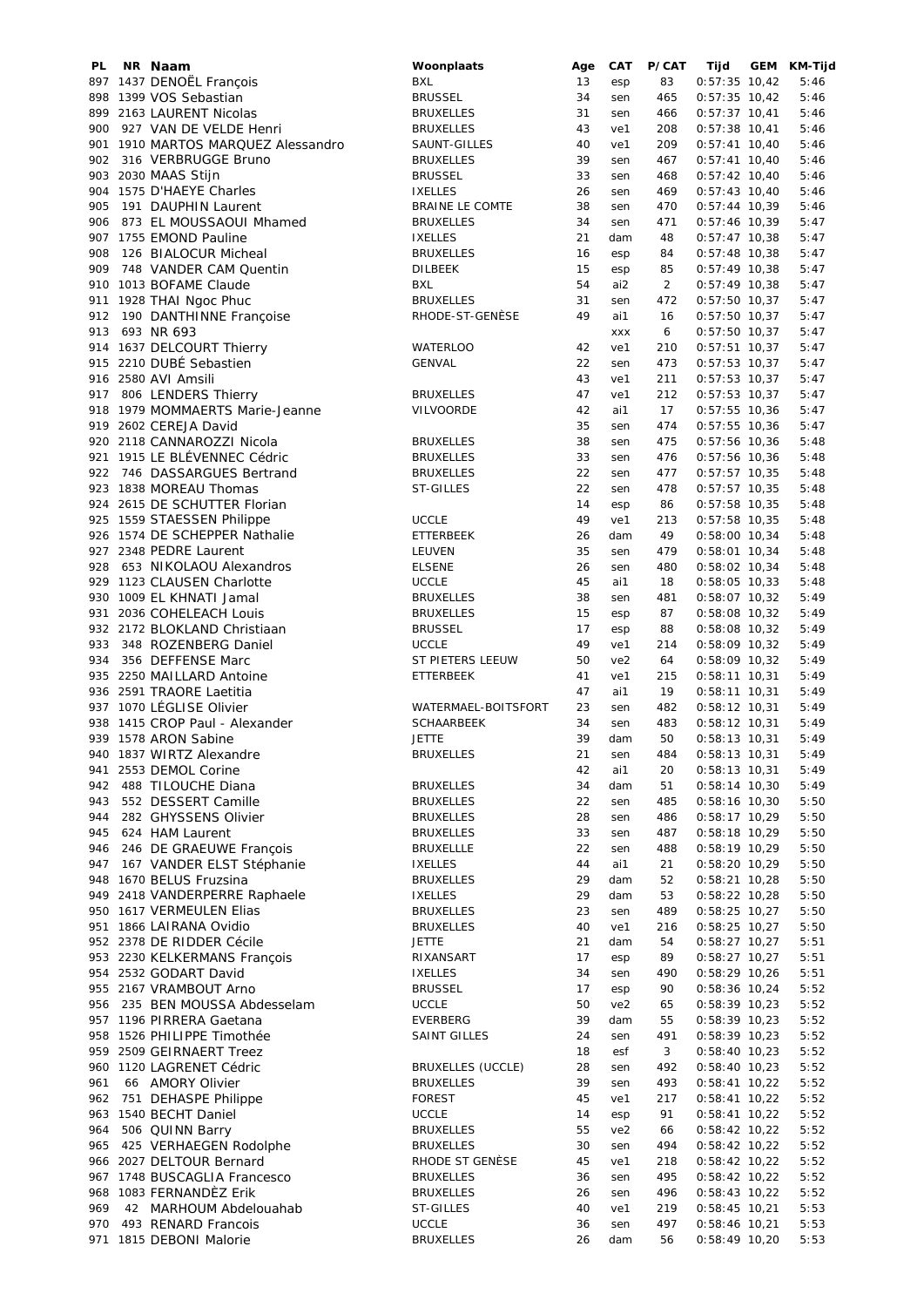| PL  | NR Naam                             | Woonplaats               | Age | CAT             | P/CAT          | Tijd            | GEM KM-Tijd |
|-----|-------------------------------------|--------------------------|-----|-----------------|----------------|-----------------|-------------|
|     | 972 1344 DELWIT Pascal              | <b>BRUXELLES</b>         | 49  | ve1             | 220            | $0:58:50$ 10,20 | 5:53        |
|     | 973 1957 SMITS Frederic             | RHODE ST GENESE          | 52  | ve2             | 67             | $0:58:51$ 10,20 | 5:53        |
|     | 974 2608 CHARLIER Simon             |                          | 33  | sen             | 498            | $0:58:51$ 10,20 | 5:53        |
| 975 | 35 LEVITA Michel                    | <b>BRUXELLES - UCCLE</b> | 53  | ve2             | 68             | $0:58:52$ 10,19 | 5:53        |
|     | 976 2492 VERHEYEN Carl              |                          | 38  | sen             | 499            | $0:58:54$ 10,19 | 5:53        |
|     | 977 1865 HEYMANS Dominique          | <b>BRUXELLES</b>         | 48  | ai1             | 22             | $0:58:55$ 10,18 | 5:53        |
|     | 978 1139 DOYLE Dominic              | <b>BRUXELLES</b>         | 40  | ve1             | 221            | $0:58:57$ 10,18 | 5:54        |
|     | 979 2507 DEOM Simon                 |                          | 28  | sen             | 500            | $0:58:58$ 10,18 | 5:54        |
|     |                                     |                          |     |                 |                |                 |             |
|     | 980 1726 DE WACHTER Jean Luc        | WATERLOO                 | 31  | sen             | 501            | $0:58:58$ 10,18 | 5:54        |
| 981 | 985 BJORNAVOLD J                    | <b>UCCLE</b>             | 53  | ve <sub>2</sub> | 69             | $0:58:59$ 10,17 | 5:54        |
|     | 982 318 FLAMENT Julien              | WOLUWÉ-ST-LAMBERT        | 26  | sen             | 502            | $0:59:00$ 10,17 | 5:54        |
|     | 983 2461 FAY Jonathan               |                          | 13  | esp             | 92             | $0:59:00$ 10,17 | 5:54        |
|     | 984 2406 HETZEL Benjamin            | <b>BRUXELLES</b>         | 26  | sen             | 503            | $0:59:02$ 10,16 | 5:54        |
|     | 985 1971 LEPÈRE Xavier              | <b>BRUXELLES</b>         | 25  | sen             | 504            | $0:59:04$ 10,16 | 5:54        |
|     | 986 823 DE VINCENZO Alain           | MACHELEN                 | 42  | ve1             | 222            | $0:59:05$ 10,16 | 5:54        |
|     | 987 1803 SCHUMANN Sabine            | <b>UCCLE</b>             | 37  | dam             | 57             | $0:59:06$ 10,15 | 5:55        |
|     | 988 1342 DRAZETIC Thimotée          | RHODE-ST-GENÈSE          | 19  | esp             | 93             | $0:59:06$ 10,15 | 5:55        |
|     | 989 705 BIDAINE Marc                | <b>BRUXELLES</b>         | 53  | ve2             | 70             | $0:59:06$ 10,15 | 5:55        |
|     |                                     |                          |     |                 |                |                 |             |
|     | 990 2565 ESCAJADILLO Verda          |                          | 33  | dam             | 58             | $0:59:09$ 10,14 | 5:55        |
|     | 991 1774 ESCAJADILLO Asuncion       |                          | 52  | ve2             | 71             | $0:59:09$ 10,14 | 5:55        |
|     | 992 314 RICHIR Emmanuel             | <b>ITTRE</b>             | 31  | sen             | 505            | $0:59:14$ 10,13 | 5:55        |
|     | 993 2435 BONTEMPS Marie             | <b>BRUXELLES</b>         | 33  | dam             | 59             | $0:59:15$ 10,13 | 5:55        |
|     | 994 935 VAN MARCKE DE LUMMEN Cédric | KRAAINEM                 | 24  | sen             | 506            | $0:59:15$ 10,13 | 5:55        |
|     | 995 992 CLAEYS Jerome               | <b>UCCLE</b>             | 39  | sen             | 507            | $0:59:18$ 10,12 | 5:56        |
| 996 | 651 HOFFEM Didier                   | SINT PIETERS LEEUW       | 48  | ve1             | 223            | $0:59:18$ 10,12 | 5:56        |
|     | 997 993 CLAEYS Virginie             | <b>UCCLE</b>             | 40  | ai1             | 23             | $0:59:18$ 10,12 | 5:56        |
|     | 998 1440 CARDON Simon               | ST-GENESIUS-RODE         | 25  | sen             | 508            | $0:59:19$ 10,12 | 5:56        |
| 999 |                                     |                          |     |                 |                |                 |             |
|     | 494 AURIAN Marie Therese            | <b>BRUXELLES</b>         | 52  | ai2             | 3              | $0:59:20$ 10,11 | 5:56        |
|     | 1000 561 PISSOORT Pierre            | <b>HALLE</b>             | 60  | ve3             | 9              | $0:59:20$ 10,11 | 5:56        |
|     | 1001 2130 MACHER Christian          | <b>BRUXELLES</b>         | 44  | ve1             | 224            | $0:59:20$ 10,11 | 5:56        |
|     | 1002 131 BLANQUEZ YESTE José        | <b>UCCLE</b>             | 44  | ve1             | 225            | $0:59:22$ 10,11 | 5:56        |
|     | 1003 1267 SERRET Xavier             | <b>UCCLE</b>             |     | <b>XXX</b>      | $\overline{7}$ | $0:59:22$ 10,11 | 5:56        |
|     | 1004 2183 FONTAINE Nicolas          | <b>MONS</b>              | 30  | sen             | 509            | $0:59:23$ 10,10 | 5:56        |
|     | 1005 307 BARIGAND Eric              | <b>BUZET</b>             | 32  | sen             | 510            | $0:59:24$ 10,10 | 5:56        |
|     | 1006 1500 THEOCLIS Alexandre        | <b>BRUXELLES</b>         | 50  | ve <sub>2</sub> | 72             | $0:59:24$ 10,10 | 5:56        |
|     | 1007 1184 SOUHAIL Farid             | <b>BRAINE L'ALLEUD</b>   | 44  | ve1             | 226            | $0:59:25$ 10,10 | 5:56        |
|     | 1008 306 PINOY Kathelyn             | <b>GENAPPE</b>           | 31  | dam             | 60             | $0:59:25$ 10,10 | 5:56        |
|     |                                     |                          |     |                 |                |                 |             |
|     | 1009 2354 FUNEDDA Massimo           | <b>AUVELAIS</b>          | 18  | esp             | 94             | $0:59:26$ 10,10 | 5:57        |
|     | 1010 1305 GESNOT Michael            | <b>BRUXELLES</b>         | 31  | sen             | 511            | $0:59:27$ 10,09 | 5:57        |
|     | 1011 1026 VERBORGH Phillipe         | BXL                      | 51  | ve <sub>2</sub> | 73             | $0:59:31$ 10,08 | 5:57        |
|     | 1012 1845 TOPET Stéphane            | <b>BRUXELLES</b>         | 39  | sen             | 512            | $0:59:31$ 10,08 | 5:57        |
|     | 1013 1795 ROOS Alain                |                          | 39  | sen             | 513            | $0:59:32$ 10,08 | 5:57        |
|     | 1014 253 BAERT Cédric               | MOLENBEEK-ST-JEAN        | 40  | ve1             | 227            | $0:59:34$ 10,07 | 5:57        |
|     | 1015 50 DE PELSEMAEKER Jean-Louis   | STROMBEEK-BEVER          | 51  | ve2             | 74             | $0:59:35$ 10,07 | 5:58        |
|     | 1016 925 MAES Frédéric              | <b>BRUXELLES</b>         | 32  | sen             | 514            | 0:59:36 10,07   | 5:58        |
|     | 1017 483 DOHENY Niall               | AUDERGHEM                | 30  | sen             | 515            | $0:59:36$ 10,07 | 5:58        |
|     |                                     |                          |     |                 |                |                 |             |
|     | 1018 456 RESERVAT Nicole            | <b>UCCLE</b>             | 52  | ai2             | 4              | $0:59:36$ 10,07 | 5:58        |
|     | 1019 2257 SELLING Hugo              | <b>UCCLE</b>             | 17  | esp             | 95             | $0:59:37$ 10,06 | 5:58        |
|     | 1020 2355 KATSUTA Ken               | AUDERGHEM                | 39  | sen             | 516            | $0:59:38$ 10,06 | 5:58        |
|     | 1021 2393 SALMIN Pierre             | <b>UCCLE</b>             | 28  | sen             | 517            | $0:59:40$ 10,06 | 5:58        |
|     | 1022 2488 THIRY Celine              |                          | 26  | dam             | 61             | $0:59:40$ 10,06 | 5:58        |
|     | 1023 443 ANTOINE Quentin            | BRAINE-L'ALLEUD          | 17  | esp             | 96             | $0:59:41$ 10,05 | 5:58        |
|     | 1024 1156 HRSTKA Miroslav           | <b>BRUXELLES</b>         | 32  | sen             | 518            | $0:59:41$ 10,05 | 5:58        |
|     | 1025 2411 DRIELSMA Jeanette         | <b>BRUXELLES</b>         | 35  | dam             | 62             | $0:59:44$ 10,04 | 5:58        |
|     | 1026 1931 DEZSERI Barnabas          | <b>BRUXELLES</b>         | 34  | sen             | 519            | $0:59:44$ 10,04 | 5:58        |
|     |                                     |                          | 24  |                 |                |                 |             |
|     | 1027 1668 VERHAEGEN Armelle         | ANHÉE                    |     | dam             | 63             | $0:59:44$ 10,04 | 5:58        |
|     | 1028 2483 SMAJDA Elisabeth          |                          | 26  | dam             | 64             | $0:59:45$ 10,04 | 5:58        |
|     | 1029 564 PIERANTOZZI Francesca      | <b>BRUXELLES</b>         | 42  | ai1             | 24             | $0:59:46$ 10,04 | 5:59        |
|     | 1030 419 ROSA Domenico              | <b>BRUXELLES</b>         | 49  | ve1             | 228            | $0:59:46$ 10,04 | 5:59        |
|     | 1031 1298 DESTAILLEUR Laurent       | <b>BRUXELLES</b>         | 42  | ve1             | 229            | $0:59:48$ 10,03 | 5:59        |
|     | 1032 851 BOULANGER Serge            | BXL                      | 37  | sen             | 520            | $0:59:48$ 10,03 | 5:59        |
|     | 1033 1022 RELECOM Thibault          | BXL                      | 28  | sen             | 521            | $0:59:51$ 10,03 | 5:59        |
|     | 1034 220 CHANFOUH Arafa             | <b>BRUXELLES</b>         | 39  | sen             | 522            | $0:59:52$ 10,02 | 5:59        |
|     | 1035 1021 DELAHAUT Isabelle         | <b>BXL</b>               | 25  | sen             | 522            | $0:59:52$ 10,02 | 5:59        |
|     |                                     |                          |     |                 |                |                 |             |
|     | 1036 406 ZOMERSZTAJN Mirjam         | <b>BRUXELLES</b>         | 39  | dam             | 65             | $0:59:52$ 10,02 | 5:59        |
|     | 1037 1896 BROSENS Katrien           | KESSEL-LO                | 37  | dam             | 66             | $0:59:53$ 10,02 | 5:59        |
|     | 1038 2613 PILETTE Thibault          |                          | 15  | esp             | 97             | $0:59:53$ 10,02 | 5:59        |
|     | 1039 2505 GOTTSCHALK Mark           |                          | 35  | sen             | 524            | $0:59:54$ 10,02 | 5:59        |
|     | 1040 1659 BOUTEMY Michel            | EVERBERG                 | 43  | ve1             | 230            | $0:59:54$ 10,02 | 5:59        |
|     | 1041 1987 DASNOY Gaël               | <b>BRUXELLES</b>         | 24  | sen             | 525            | $0:59:55$ 10,01 | 6:00        |
|     | 1042 2523 HERRMANN Olivier          |                          | 41  | ve1             | 231            | $0:59:55$ 10,01 | 6:00        |
|     | 1043 250 DESERRANNO Michel          | <b>BRUXELLES</b>         | 34  | sen             | 526            | $0:59:56$ 10,01 | 6:00        |
|     | 1044 385 UGOCCIONI Sergio           | <b>DROGENBOS</b>         | 64  | ve3             | 10             | $0:59:57$ 10,01 | 6:00        |
|     | 1045 423 VANDAMME Laurent           | <b>RUISBROEK</b>         | 25  | sen             | 527            | $0:59:58$ 10,01 | 6:00        |
|     |                                     |                          | 18  |                 |                |                 |             |
|     | 1046 801 COUSSEMENT Nicolas         | <b>UCCLE</b>             |     | esp             | 98             | $0:59:59$ 10,00 | 6:00        |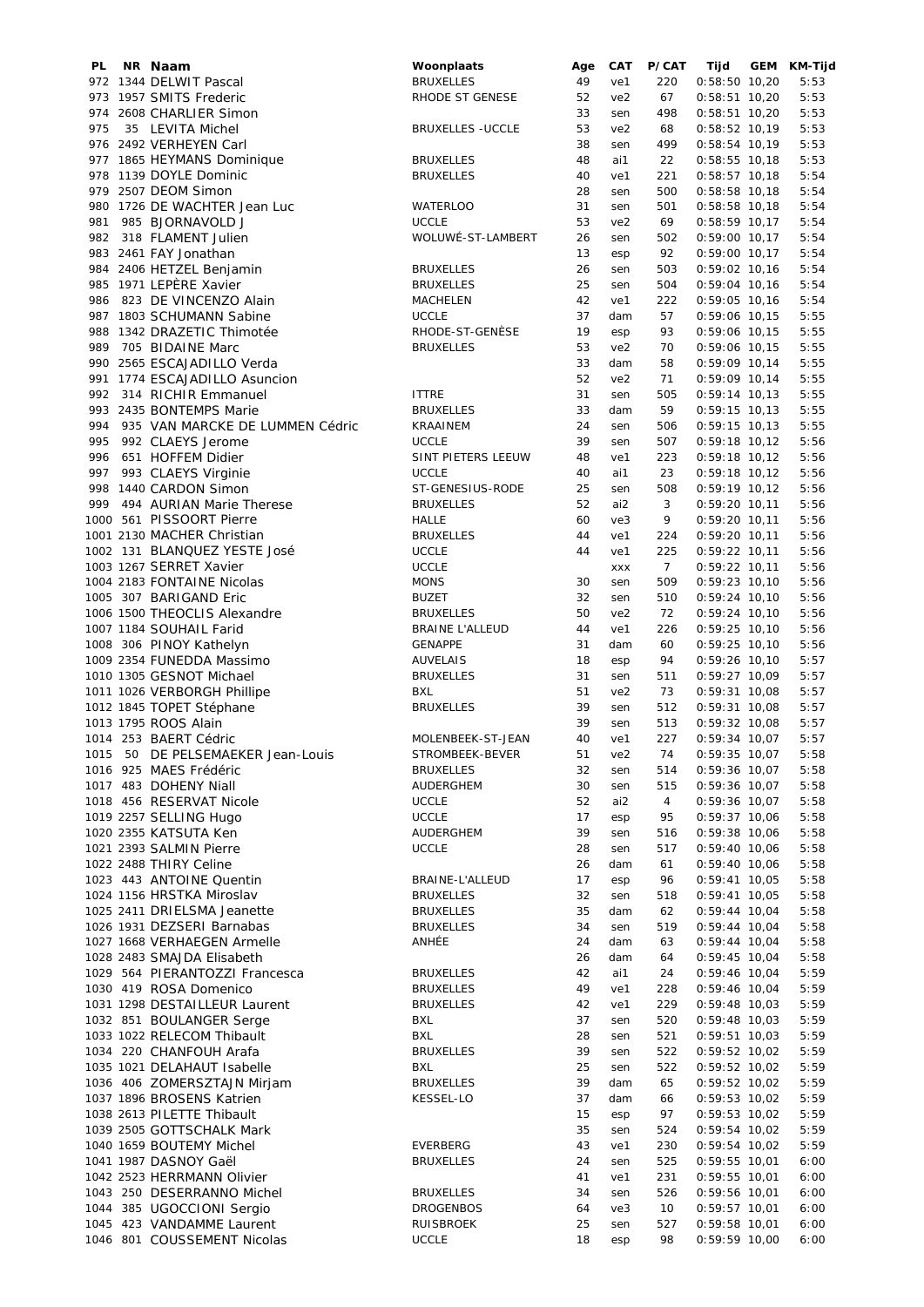| PL | NR Naam                          | Woonplaats         | Age | CAT             | P/CAT | Tijd            | GEM | KM-Tijd |
|----|----------------------------------|--------------------|-----|-----------------|-------|-----------------|-----|---------|
|    | 1047 2448 KARIM Zekri            | AUDERGHEM          | 32  | sen             | 528   | $0:59:59$ 10,00 |     | 6:00    |
|    | 1048 2500 VAN COLENBERGHE Tamar  |                    | 29  | dam             | 67    | 1:00:01 10,00   |     | 6:00    |
|    | 1049 1282 CALDERARA Vincent      | <b>AUDERGHEM</b>   | 29  | sen             | 529   | $1:00:04$ 9,99  |     | 6:00    |
|    | 1050 2208 DUBOIS Marc            | <b>UCCLE</b>       | 50  | ve <sub>2</sub> | 75    | $1:00:05$ 9,99  |     | 6:01    |
|    | 1051 2462 HOUPERT-MOLINIER Luc   |                    | 44  | ve1             | 232   | $1:00:07$ 9,98  |     | 6:01    |
|    | 1052 200 SCHARFF Pierre-Alain    | <b>BRUXELLES</b>   | 44  |                 | 233   |                 |     |         |
|    |                                  |                    |     | ve1             |       | $1:00:07$ 9,98  |     | 6:01    |
|    | 1053 2227 LEIGH Vanessa          | <b>BRUXELLES</b>   | 25  | dam             | 68    | $1:00:07$ 9,98  |     | 6:01    |
|    | 1054 150 KUMPS Fabrice           | <b>GENVAL</b>      | 34  | sen             | 530   | $1:00:09$ 9,98  |     | 6:01    |
|    | 1055 1144 MISLJENCEVIC Jasmina   | <b>BRASSCHAAT</b>  | 28  | dam             | 69    | $1:00:10$ 9,97  |     | 6:01    |
|    | 1056 1841 NSANZUWERA Ernest      | <b>BRUXELLES</b>   | 18  | esp             | 99    | $1:00:11$ 9,97  |     | 6:01    |
|    | 1057 1913 AURIAN Fabrice         | <b>BRUXELLES</b>   | 52  | ve2             | 76    | $1:00:11$ 9,97  |     | 6:01    |
|    | 1058 2342 LILLEHAGEN Marte       | <b>IXELLES</b>     | 30  | dam             | 70    | $1:00:12$ 9,97  |     | 6:01    |
|    |                                  |                    | 43  |                 |       |                 |     |         |
|    | 1059 1089 MUULS Jean-Christophe  | RIXENSART          |     | ve1             | 234   | $1:00:12$ 9,97  |     | 6:01    |
|    | 1060 978 ACEVEDO Alvaro          | <b>IXELLES</b>     | 28  | sen             | 531   | $1:00:13$ 9,96  |     | 6:01    |
|    | 1061 904 LEWKOWICZ Raphael       | AUDERGHEM          | 32  | sen             | 532   | $1:00:17$ 9,95  |     | 6:02    |
|    | 1062 236 VINCENT Fleur           | <b>BRUXELLES</b>   | 31  | dam             | 71    | $1:00:18$ 9,95  |     | 6:02    |
|    | 1063 1056 BRANLE Sandrine        | <b>BXL</b>         | 35  | dam             | 72    | $1:00:19$ 9,95  |     | 6:02    |
|    | 1064 1027 KRYKSZTEIN Alain       | <b>BXL</b>         | 48  | ve1             | 235   | $1:00:19$ 9,95  |     | 6:02    |
|    | 1065 133 BRUETSCHY Léonore       | <b>BRUXELLES</b>   | 47  | ai1             | 25    | $1:00:20$ 9,94  |     | 6:02    |
|    |                                  |                    |     |                 |       |                 |     |         |
|    | 1066 2255 SELLING Patrik         | <b>UCCLE</b>       | 47  | ve1             | 236   | $1:00:20$ 9,94  |     | 6:02    |
|    | 1067 508 CHARLES Olivier         | <b>BRUXELLES</b>   | 37  | sen             | 533   | $1:00:21$ 9,94  |     | 6:02    |
|    | 1068 476 DEWANDRE Thomas         | WOLUWE-ST-PIERRE   | 30  | sen             | 534   | $1:00:23$ 9,94  |     | 6:02    |
|    | 1069 1436 DURIEUX Nicolas        | <b>BELGRADE</b>    | 33  | sen             | 535   | $1:00:23$ 9,94  |     | 6:02    |
|    | 1070 67 DUJARDIN Paul            | <b>UCCLE</b>       | 14  | esp             | 100   | $1:00:24$ 9,93  |     | 6:02    |
|    | 1071 2441 YOUNG Carlos           | RHODE-ST-GENESE    | 47  | ve1             | 237   | $1:00:24$ 9,93  |     | 6:02    |
|    |                                  | <b>UCCLE</b>       | 48  | ve1             | 238   | $1:00:26$ 9,93  |     | 6:03    |
|    | 1072 451 THÉBAUD Christophe      |                    |     |                 |       |                 |     |         |
|    | 1073 2345 NEALE Isabelle         | <b>BRUXELLES</b>   | 40  | ai1             | 26    | $1:00:26$ 9,93  |     | 6:03    |
|    | 1074 1936 STAINIER Vincent       | <b>BRUXELLES</b>   | 47  | ve1             | 239   | $1:00:26$ 9,93  |     | 6:03    |
|    | 1075 2356 NEALE William          | <b>BRUXELLES</b>   | 44  | ve1             | 240   | $1:00:26$ 9,93  |     | 6:03    |
|    | 1076 512 DE LIEVRE Jérôme        | <b>BEERSEL</b>     | 36  | sen             | 536   | $1:00:27$ 9,93  |     | 6:03    |
|    | 1077 2066 GICQUEL Etienne        | <b>BRUXELLES</b>   | 40  | ve1             | 241   | $1:00:27$ 9,93  |     | 6:03    |
|    | 1078 1391 MARRAHI Antonio        | <b>MEISE</b>       | 28  | sen             | 537   | $1:00:29$ 9,92  |     | 6:03    |
|    |                                  |                    |     |                 |       |                 |     |         |
|    | 1079 2046 DELCOUR Ludovic        | ST-DENIJS          | 26  | sen             | 538   | $1:00:30$ 9,92  |     | 6:03    |
|    | 1080 1425 DENOËL Etienne         | <b>BXL</b>         | 50  | ve2             | 77    | $1:00:31$ 9,91  |     | 6:03    |
|    | 1081 2434 VANDERHAEGHE Grégory   | <b>NIVELLES</b>    | 31  | sen             | 539   | $1:00:31$ 9,91  |     | 6:03    |
|    | 1082 434 COELENBIER Michel       | <b>BRUSSEL</b>     | 45  | ve1             | 242   | $1:00:32$ 9,91  |     | 6:03    |
|    | 1083 1062 TERKI Karima           | <b>BRUXELLES</b>   | 40  | ai1             | 27    | $1:00:33$ 9,91  |     | 6:03    |
|    | 1084 1534 COLANGELO Corentin     | <b>BRUSSEL</b>     | 17  | esp             | 101   | $1:00:33$ 9,91  |     | 6:03    |
|    |                                  |                    |     |                 |       |                 |     |         |
|    | 1085 655 HELLER Magali           | CORROY LE GRAND    | 44  | ai1             | 28    | $1:00:34$ 9,91  |     | 6:03    |
|    | 1086 1757 LIEVRE Julia           |                    | 15  | esf             | 4     | $1:00:36$ 9,90  |     | 6:04    |
|    | 1087 2366 CACCAVIELLO Alessandro | <b>BRUXELLES</b>   | 23  | sen             | 540   | $1:00:36$ 9,90  |     | 6:04    |
|    | 1088 415 GRADINARU Ioana         | <b>BRUXELLES</b>   | 33  | dam             | 73    | $1:00:38$ 9,90  |     | 6:04    |
|    | 1089 265 VIERSTRAETE Julien      | <b>BEERSEL</b>     | 20  | sen             | 541   | $1:00:39$ 9,89  |     | 6:04    |
|    | 1090 1348 JANOWSKI Anne-Sophie   | <b>BRUXELLES</b>   | 36  | dam             | 74    | $1:00:40$ 9,89  |     | 6:04    |
|    | 1091 501 VERLINDEN Dominique     | <b>UCCLE</b>       | 38  |                 | 542   | $1:00:40$ 9,89  |     | 6:04    |
|    |                                  |                    |     | sen             |       |                 |     |         |
|    | 1092 239 CZETWERTYNSKI Nicolas   | <b>IXELLES</b>     | 32  | sen             | 543   | $1:00:41$ 9,89  |     | 6:04    |
|    | 1093 1777 HORGE Jérôme           | <b>EVERE</b>       | 26  | sen             | 544   | $1:00:41$ 9,89  |     | 6:04    |
|    | 1094 2384 BEX Vincent            | BXL                | 40  | ve1             | 243   | $1:00:44$ 9,88  |     | 6:04    |
|    | 1095 1776 PLUCHART Christophe    | <b>OVERIJSE</b>    | 35  | sen             | 545   | $1:00:45$ 9,88  |     | 6:04    |
|    | 1096 188 DE LOOF Jean-Marc       | <b>BRUXELLES</b>   | 54  | ve <sub>2</sub> | 78    | $1:00:46$ 9,87  |     | 6:05    |
|    | 1097 818 AMSILI Gali             | <b>UCCLE</b>       | 40  | ai1             | 29    | $1:00:46$ 9,87  |     | 6:05    |
|    | 1098 571 BOUCQUEY Renaud         | <b>SCHAERBEEK</b>  | 37  |                 |       | $1:00:47$ 9,87  |     | 6:05    |
|    |                                  |                    |     | sen             | 546   |                 |     |         |
|    | 1099 2352 COMMENGE Céline        | LEUVEN             | 31  | dam             | 75    | $1:00:48$ 9,87  |     | 6:05    |
|    | 1100 816 ROMPTEAU Serge          | <b>BRUXELLES</b>   | 39  | sen             | 547   | $1:00:49$ 9,87  |     | 6:05    |
|    | 1101 1354 MELI Pierre            | RHODE ST GENESE    | 38  | sen             | 548   | $1:00:49$ 9,87  |     | 6:05    |
|    | 1102 2304 BIERLAIRE Laurent      | <b>GOTTIGNIES</b>  | 37  | sen             | 549   | $1:00:50$ 9,86  |     | 6:05    |
|    | 1103 1713 KEMPNER Nicolas        | DILBEEK            | 29  | sen             | 550   | $1:00:51$ 9,86  |     | 6:05    |
|    | 1104 568 DE SLOOVER François     | <b>BRUXELLES</b>   | 29  | sen             | 551   | $1:00:51$ 9,86  |     | 6:05    |
|    |                                  |                    |     |                 |       |                 |     |         |
|    | 1105 180 STIÉNON Catherine       | <b>BRUXELLES</b>   | 39  | dam             | 76    | $1:00:52$ 9,86  |     | 6:05    |
|    | 1106 1975 EL GHZAOUI Mohamed     | <b>BRUXELLES</b>   | 26  | sen             | 552   | $1:00:53$ 9,85  |     | 6:05    |
|    | 1107 295 CERASI Craig            | WATERLOO           | 39  | sen             | 553   | $1:00:54$ 9,85  |     | 6:05    |
|    | 1108 1973 LEMAIRE Gaëtan         | <b>SCHAERBEEK</b>  | 25  | sen             | 554   | $1:00:55$ 9,85  |     | 6:05    |
|    | 1109 1570 PIJCKE Geoffroy        | <b>BRUXELLES</b>   | 37  | sen             | 555   | $1:00:55$ 9,85  |     | 6:05    |
|    | 1110 838 RODRIGUEZ Candido       |                    | 47  | ve1             | 244   | 1:00:56 9,85    |     | 6:06    |
|    | 1111 503 OLIVEIRA Fernando       | RUISBROEK          | 58  | ve <sub>2</sub> | 79    | $1:00:57$ 9,84  |     | 6:06    |
|    | 1112 1780 LADRANGE Sylvie        |                    | 45  |                 |       | $1:00:57$ 9,84  |     | 6:06    |
|    |                                  |                    |     | ai1             | 30    |                 |     |         |
|    | 1113 189 DEHAN Michaël           | SINT PIETERS LEEUW | 37  | sen             | 556   | $1:00:57$ 9,84  |     | 6:06    |
|    | 1114 2177 VAN MIEGHEM Papa       | <b>BRUSSEL</b>     | 45  | ve1             | 245   | $1:00:58$ 9,84  |     | 6:06    |
|    | 1115 2175 VAN MIEGHEM Thijs      | <b>BRUSSEL</b>     | 15  | esp             | 102   | $1:00:58$ 9,84  |     | 6:06    |
|    | 1116 1100 ZEMB Olivier           | <b>UCCLE</b>       | 51  | ve <sub>2</sub> | 80    | $1:00:58$ 9,84  |     | 6:06    |
|    | 1117 642 BOXUS Thomas            | RHODE-ST-GENÈSE    | 15  | esp             | 103   | $1:00:59$ 9,84  |     | 6:06    |
|    | 1118 2594 T'KINDT Kristien       |                    | 40  | ai1             | 31    | 1:00:59 9,84    |     | 6:06    |
|    | 1119 105 PIERRE Frederic         | <b>FOREST</b>      | 28  |                 | 557   | 1:00:59 9,84    |     | 6:06    |
|    |                                  |                    |     | sen             |       |                 |     |         |
|    | 1120 807 WAJDENBAUM Léopold      | <b>BRUXELLES</b>   | 61  | ve3             | 11    | $1:00:59$ 9,84  |     | 6:06    |
|    | 1121 1359 DETALLE Laurent        | <b>BRUXELLES</b>   | 29  | sen             | 558   | $1:01:01$ 9,83  |     | 6:06    |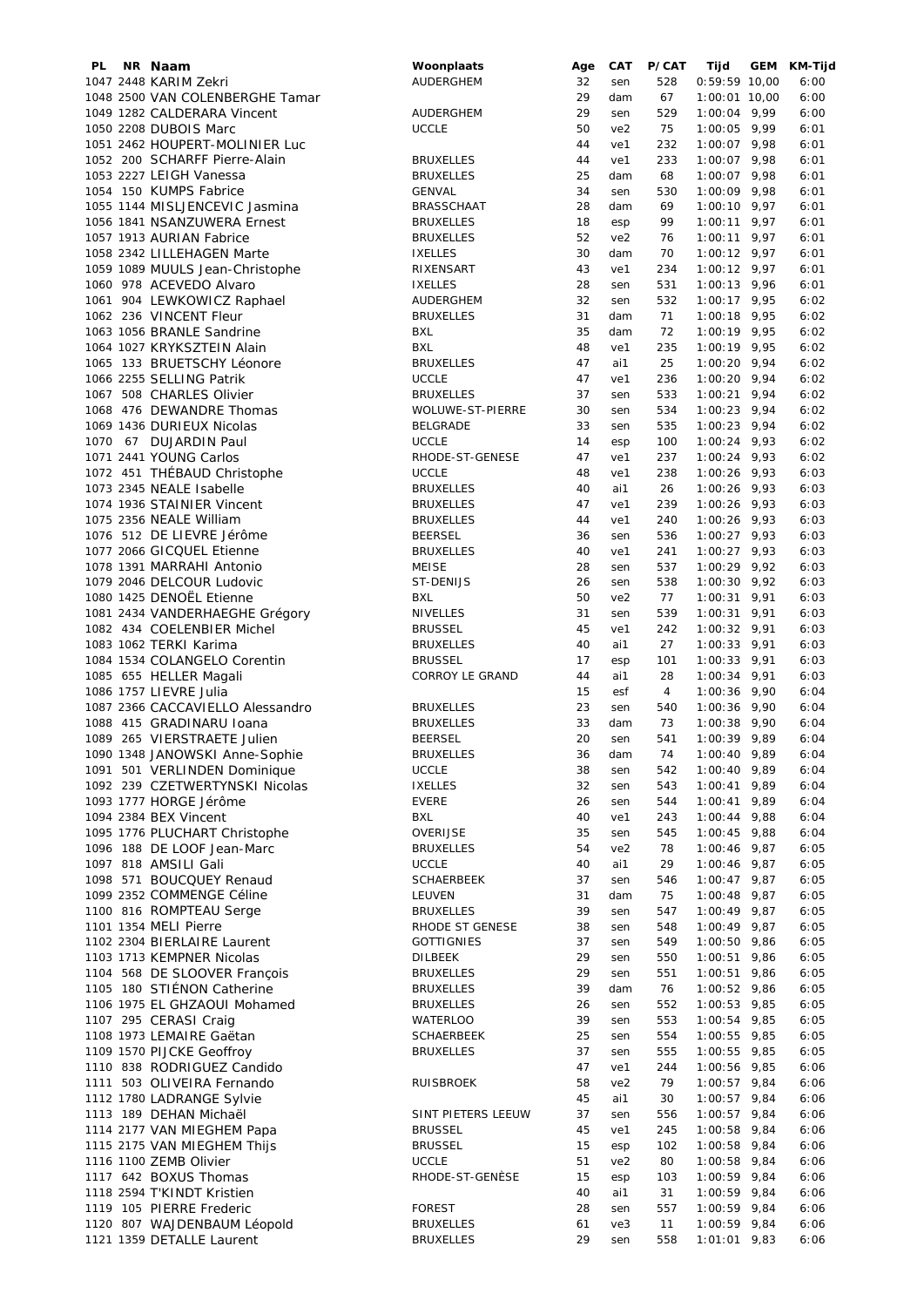| PL.  | NR Naam                          | Woonplaats          | Age    | CAT             | P/CAT          | Tijd           | <b>GEM</b> | KM-Tijd |
|------|----------------------------------|---------------------|--------|-----------------|----------------|----------------|------------|---------|
|      | 1122 1982 FINET Jacques          | <b>BRUXELLES</b>    | 33     | sen             | 559            | $1:01:01$ 9,83 |            | 6:06    |
|      | 1123 51 TRULLEMANS Pascale       | STROMBEEK-BEVER     | 47     | ai1             | 32             | $1:01:02$ 9,83 |            | 6:06    |
|      | 1124 2499 HOUSNI Samira          |                     | 36     | dam             | 77             | $1:01:02$ 9,83 |            | 6:06    |
|      | 1125 2133 ROBERT Michael         | <b>BRUXELLES</b>    | 28     | sen             | 560            | $1:01:02$ 9,83 |            | 6:06    |
|      | 1126 1934 ELEWAUT Jean-Philippe  | <b>BRUXELLES</b>    | 35     | sen             | 561            | $1:01:04$ 9,83 |            | 6:06    |
|      | 1127 1952 GAGGIANO Roberto       | <b>BRUXELLES</b>    | 30     |                 | 562            | $1:01:06$ 9,82 |            | 6:07    |
|      |                                  |                     |        | sen             |                |                |            |         |
|      | 1128 1016 CLAES Albert           | <b>BXL</b>          | 70     | ve4             | 3              | $1:01:07$ 9,82 |            | 6:07    |
|      | 1129 1863 VERSTRAETEN Stéphane   | <b>GENAPPE</b>      | 31     | sen             | 563            | $1:01:07$ 9,82 |            | 6:07    |
| 1130 | 7 ALAWIEH Talal                  | <b>BRUXELLES</b>    | 35     | sen             | 564            | $1:01:08$ 9,81 |            | 6:07    |
|      | 1131 1147 CHARLES De Guchteneere | <b>BRUXELLES</b>    | 37     | sen             | 565            | $1:01:08$ 9,81 |            | 6:07    |
|      | 1132 559 RENDERS Xavier          | <b>FOREST</b>       | 20     | sen             | 566            | $1:01:09$ 9,81 |            | 6:07    |
|      | 1133 2044 ROTSAERT Luc           | <b>BRUXELLES</b>    | 47     | ve1             | 246            | 1:01:09 9,81   |            | 6:07    |
|      | 1134 134 CAMMAS Claudia          | <b>UCCLE</b>        | 51     | ai2             | 5              | $1:01:09$ 9,81 |            | 6:07    |
|      | 1135 2277 VERSICHEL Nathalie     |                     |        |                 |                |                |            |         |
|      |                                  | ST-PIETERS-LEEUW    | 37     | dam             | 78             | $1:01:10$ 9,81 |            | 6:07    |
|      | 1136 981 JACOBS Luc              | <b>BRUXELLES</b>    | 44     | ve1             | 247            | $1:01:10$ 9,81 |            | 6:07    |
|      | 1137 986 MERCENIER Edith         | <b>IXELLES</b>      | 29     | dam             | 79             | $1:01:10$ 9,81 |            | 6:07    |
|      | 1138 1851 SOCHA Vincent          | VALENCIENNES        | 27     | sen             | 567            | $1:01:10$ 9,81 |            | 6:07    |
|      | 1139 2037 MEERSCHMAN Julie       | <b>BRUXELLES</b>    | 29     | dam             | 80             | $1:01:14$ 9,80 |            | 6:07    |
|      | 1140 1084 MERTENS Arnaud         | <b>BRUXELLES</b>    | 36     | sen             | 568            | $1:01:17$ 9,79 |            | 6:08    |
|      | 1141 2501 DRIESSENS Gregory      |                     | $-969$ | <b>XXX</b>      | 8              | $1:01:18$ 9,79 |            | 6:08    |
|      |                                  | <b>UCCLE</b>        | 25     |                 | 569            | $1:01:18$ 9,79 |            | 6:08    |
|      | 1142 2055 HENRION Thomasz        |                     |        | sen             |                |                |            |         |
|      | 1143 836 EVERS Gerald            | <b>EUPEN</b>        | 26     | sen             | 570            | $1:01:18$ 9,79 |            | 6:08    |
|      | 1144 1484 TATON Xavier           | <b>UCCLE</b>        | 29     | sen             | 571            | $1:01:19$ 9,79 |            | 6:08    |
|      | 1145 2004 POTTIER Marie-Lise     | <b>BRUXELLES</b>    | 30     | dam             | 81             | $1:01:20$ 9,78 |            | 6:08    |
|      | 1146 662 NOMEN Carlos            | <b>BRUXELLES</b>    | 38     | sen             | 572            | $1:01:20$ 9,78 |            | 6:08    |
|      | 1147 1909 GUSTAVSSON Marcus      | <b>WATERLOO</b>     | 46     | ve1             | 248            | $1:01:21$ 9,78 |            | 6:08    |
|      | 1148 2071 HEINRICHS Jörg         | <b>BRÜSSEL</b>      | 43     | ve1             | 249            | $1:01:22$ 9,78 |            | 6:08    |
|      |                                  |                     |        |                 |                |                |            |         |
|      | 1149 346 SCHELKENS Camille       | ALSEMBERG           | 14     | esf             | 5              | $1:01:24$ 9,77 |            | 6:08    |
|      | 1150 1681 D'ANNA Lillo           | NEDER OVER HEEMBEEK | 56     | ve2             | 81             | $1:01:25$ 9,77 |            | 6:08    |
|      | 1151 687 GERDAY Noémie           | BRAINE-L'ALLEUD     | 19     | esf             | 6              | $1:01:25$ 9,77 |            | 6:08    |
|      | 1152 149 DENAISSE Gaetan         | <b>JETTE</b>        | 29     | sen             | 573            | $1:01:27$ 9,76 |            | 6:09    |
|      | 1153 1898 BROSENS Liesbeth       | <b>KESSEL-LO</b>    | 34     | dam             | 82             | $1:01:27$ 9,76 |            | 6:09    |
|      | 1154 2327 RICHARDIER Vincent     | COTONOU             | 47     | ve1             | 250            | $1:01:27$ 9,76 |            | 6:09    |
|      | 1155 905 CHVOJKOVA Stepanka      | <b>BRUXELLES</b>    | 32     | dam             | 83             | $1:01:28$ 9,76 |            | 6:09    |
|      |                                  |                     |        |                 |                |                |            |         |
|      | 1156 2173 VAN KRIEKINGE Gilles   | <b>BRUSSEL</b>      | 15     | esp             | 104            | $1:01:28$ 9,76 |            | 6:09    |
|      | 1157 2438 MATTON Pierre-Alexis   | MANAGE              | 25     | sen             | 574            | $1:01:29$ 9,76 |            | 6:09    |
|      | 1158 2555 VAN LANCKER Pierre     |                     | 26     | sen             | 575            | $1:01:30$ 9,76 |            | 6:09    |
|      | 1159 1669 SOETEWEY Henriette     | <b>UCCLE</b>        | 19     | esf             | $\overline{7}$ | $1:01:32$ 9,75 |            | 6:09    |
|      | 1160 1595 DIGIARO Alexandre      | QUAREGNON           | 17     | esp             | 105            | $1:01:33$ 9,75 |            | 6:09    |
|      | 1161 879 CHARLIER Guy            | <b>UCCLE</b>        | 51     | ve2             | 82             | $1:01:33$ 9,75 |            | 6:09    |
|      | 1162 409 DEWANNEMAEKER Marc      | LIEDEKERKE          | 40     | ve1             | 251            | $1:01:36$ 9,74 |            | 6:10    |
|      | 1163 498 MATTART Denis           |                     | 22     | sen             | 576            | $1:01:37$ 9,74 |            | 6:10    |
|      |                                  | RAMILLIES           |        |                 |                |                |            |         |
|      | 1164 2185 DANGOTTE Florence      | <b>BRUXELLES</b>    | 37     | dam             | 84             | $1:01:37$ 9,74 |            | 6:10    |
|      | 1165 648 KACZYNSKI Krzysztof     | STEENOKKERZEEL      | 50     | ve2             | 83             | $1:01:38$ 9,73 |            | 6:10    |
|      | 1166 937 KERN Philippe           | <b>BRUXELLES</b>    | 48     | ve1             | 252            | $1:01:40$ 9,73 |            | 6:10    |
|      | 1167 1259 CORYN Anne             | <b>BRUXELLES</b>    | 47     | ve1             | 253            | $1:01:42$ 9,72 |            | 6:10    |
|      | 1168 1071 CREMER Myriam          | PERWEZ              | 45     | ai1             | 33             | $1:01:43$ 9,72 |            | 6:10    |
|      | 1169 2301 LELOUP Michel          | <b>UCCLE</b>        | 55     | ve <sub>2</sub> | 84             | $1:01:43$ 9,72 |            | 6:10    |
|      | 1170 2536 SIMON Jacques          | WOLUWE-ST-PIERRE    | 60     | ve3             | 12             | $1:01:43$ 9,72 |            | 6:10    |
|      | 1171 1283 DU MORTIER Isabelle    | <b>BRUXELLES</b>    | 29     | dam             | 85             | $1:01:44$ 9,72 |            | 6:10    |
|      |                                  |                     |        |                 |                |                |            |         |
|      | 1172 703 VANDENHENDE Steve       | <b>UCCLE</b>        | 21     | sen             | 577            | $1:01:46$ 9,71 |            | 6:11    |
|      | 1173 1501 KAWA Victor            | <b>BRUXELLES</b>    | 52     | ve2             | 85             | $1:01:46$ 9,71 |            | 6:11    |
|      | 1174 71 MCGREGOR Emma            | WATERLOO            | 37     | dam             | 86             | $1:01:47$ 9,71 |            | 6:11    |
|      | 1175 2191 TOURN Thibaut          | <b>BRUXELLES</b>    | 23     | sen             | 578            | $1:01:49$ 9,71 |            | 6:11    |
|      | 1176 831 VAN ERPS Jurgen         | <b>TERVUREN</b>     | 30     | sen             | 579            | $1:01:50$ 9,70 |            | 6:11    |
|      | 1177 2598 NOMEN Olivier          | WEZEMBEEK-OPPEM     | 44     | ve1             | 254            | $1:01:51$ 9,70 |            | 6:11    |
|      | 1178 1731 SAUVE Genevieve        | <b>BRUXELLES</b>    | 41     | ai1             | 34             | $1:01:55$ 9,69 |            | 6:12    |
|      | 1179 2261 ANCIAUX David          | <b>BRUXELLES</b>    | 27     | sen             | 580            | $1:01:56$ 9,69 |            | 6:12    |
|      |                                  |                     |        |                 |                |                |            |         |
|      | 1180 2407 BIEUVELET Olivier      | <b>BXL</b>          | 24     | sen             | 581            | $1:01:56$ 9,69 |            | 6:12    |
|      | 1181 1411 VOKAER Benoit          | <b>BRUXELLES</b>    | 30     | sen             | 582            | $1:01:56$ 9,69 |            | 6:12    |
|      | 1182 2166 LECOCQ Simon           | <b>BRUXELLES</b>    | 26     | sen             | 583            | $1:01:56$ 9,69 |            | 6:12    |
|      | 1183 2141 RIES Ludovic           | <b>BRUXELLES</b>    | 17     | esp             | 106            | $1:01:56$ 9,69 |            | 6:12    |
|      | 1184 1376 DE MAESSCHALCK Eve     | <b>BRUXELLES</b>    | 31     | dam             | 87             | $1:01:58$ 9,68 |            | 6:12    |
|      | 1185 1946 INGENBLEEK Aude        | LAEKEN              | 30     | dam             | 88             | $1:01:58$ 9,68 |            | 6:12    |
|      | 1186 91 BELLOSSI Philippe        | <b>BRUXELLES</b>    | 50     | ve2             | 86             | $1:01:58$ 9,68 |            | 6:12    |
|      | 1187 1785 ROELANDTS Vincent      | <b>BRUXELLES</b>    | 43     | ve1             | 255            | $1:01:58$ 9,68 |            | 6:12    |
|      |                                  |                     |        |                 |                |                |            |         |
|      | 1188 1032 CASTROVIEJO Isabel     | <b>BXL</b>          | 18     | esf             | 8              | $1:01:59$ 9,68 |            | 6:12    |
|      | 1189 2325 DREMIER Emmanuel       | STREPY-BRACQUEGNIES | 34     | sen             | 584            | $1:02:02$ 9,67 |            | 6:12    |
|      | 1190 677 MERLIN Nathalie         | <b>JETTE</b>        | 23     | dam             | 89             | $1:02:02$ 9,67 |            | 6:12    |
|      | 1191 582 LECLERCQ Bruno          | <b>BRUXELLES</b>    | 44     | ve1             | 256            | $1:02:03$ 9,67 |            | 6:12    |
|      | 1192 286 FALCINELLI Claudia      | <b>BRUXELLES</b>    | 41     | ai1             | 35             | $1:02:05$ 9,66 |            | 6:13    |
|      | 1193 287 MORBÉE Alain            | <b>BRUXELLES</b>    | 42     | ve1             | 257            | $1:02:05$ 9,66 |            | 6:13    |
|      | 1194 923 HIBERT Mathias          | <b>UKKEL</b>        | 24     | sen             | 585            | $1:02:05$ 9,66 |            | 6:13    |
|      | 1195 121 VERHAEREN Claude        | <b>BRUXELLES</b>    | 53     | ve2             | 87             | $1:02:06$ 9,66 |            | 6:13    |
|      |                                  |                     |        |                 |                |                |            |         |
|      | 1196 792 GAYER Christian         | <b>IXELLES</b>      | 39     | sen             | 586            | $1:02:08$ 9,66 |            | 6:13    |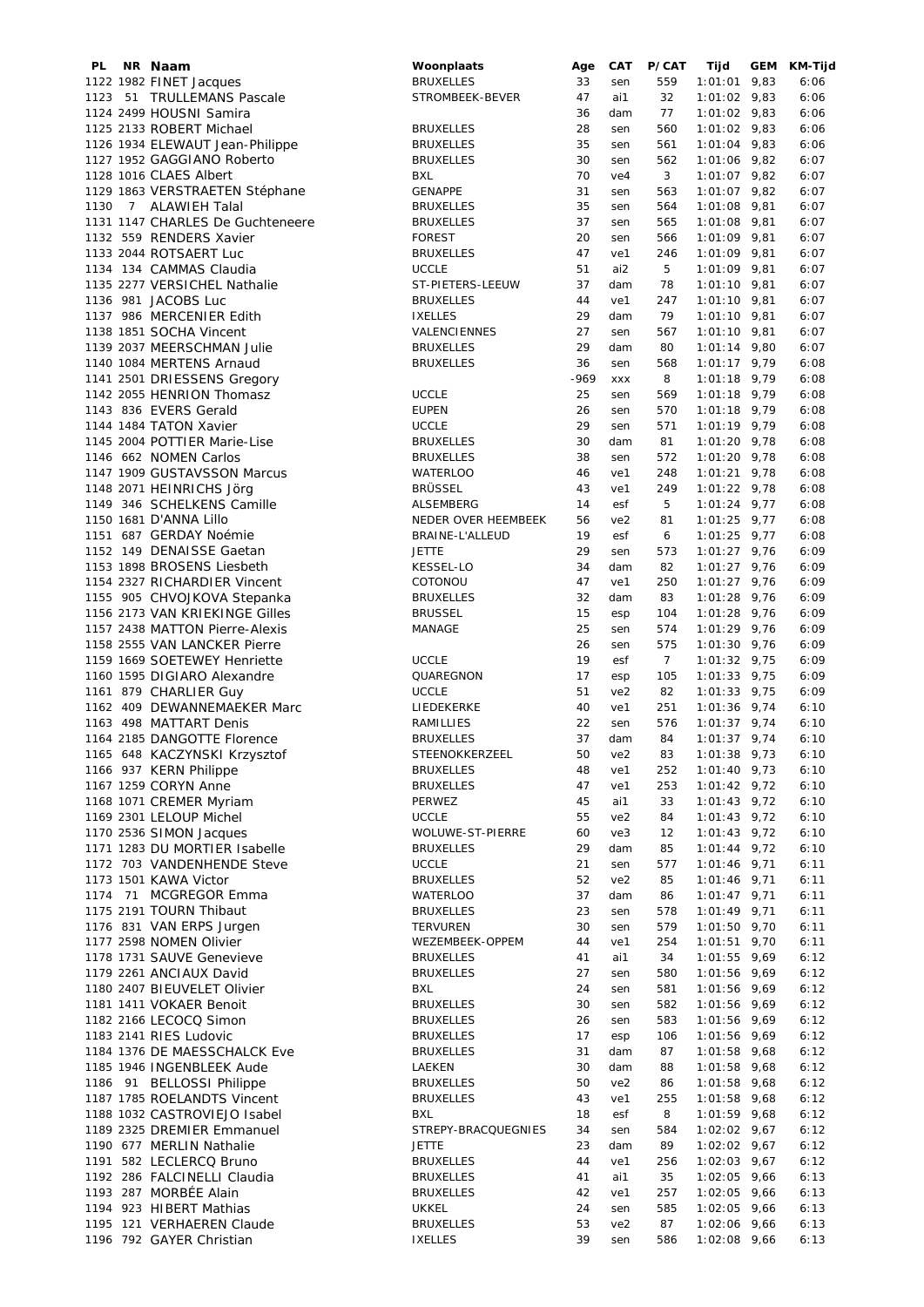| PL | NR Naam                          | Woonplaats          | Age | CAT             | P/CAT          | Tijd           | GEM | KM-Tijd |
|----|----------------------------------|---------------------|-----|-----------------|----------------|----------------|-----|---------|
|    | 1197 2050 WU Shuyang             | <b>BRUXELLES</b>    | 28  | sen             | 587            | $1:02:09$ 9,65 |     | 6:13    |
|    | 1198 671 HOUART Philippe         | RHODE-ST-GENÈSE     | 27  | sen             | 588            | $1:02:10$ 9,65 |     | 6:13    |
|    | 1199 1541 TISSERAND Perrine      | <b>BRUXELLES</b>    | 26  | dam             | 90             | $1:02:11$ 9,65 |     | 6:13    |
|    |                                  |                     |     |                 |                |                |     |         |
|    | 1200 2466 BROOKES Mark           |                     | 46  | ve1             | 258            | $1:02:11$ 9,65 |     | 6:13    |
|    | 1201 924 VAN DER STRAETEN Jean   | AUDERGHEM           | 36  | sen             | 589            | $1:02:11$ 9,65 |     | 6:13    |
|    | 1202 2467 ENGELER William        |                     | 51  | ve2             | 88             | $1:02:12$ 9,65 |     | 6:13    |
|    | 1203 390 ROMAIN Philippe         | <b>IXELLES</b>      | 44  | ve1             | 259            | $1:02:12$ 9,65 |     | 6:13    |
|    |                                  |                     |     |                 |                |                |     |         |
|    | 1204 845 WASILEWSKI Stephane     | <b>BRUXELLES</b>    | 42  | ve1             | 260            | $1:02:20$ 9,63 |     | 6:14    |
|    | 1205 234 KADIRI Amal             | <b>SCHAERBEEK</b>   | 32  | dam             | 91             | $1:02:21$ 9,62 |     | 6:14    |
|    | 1206 728 DRUART Sébastien        | <b>RUISBROEK</b>    | 31  | sen             | 590            | $1:02:22$ 9,62 |     | 6:14    |
|    | 1207 668 ROCOUR Vincent          | <b>BRUXELLES</b>    | 44  | ve1             | 261            | $1:02:22$ 9,62 |     | 6:14    |
|    |                                  |                     |     |                 |                |                |     |         |
|    | 1208 1923 MAQUET Nicolas         | <b>BRUXELLES</b>    | 27  | sen             | 591            | $1:02:23$ 9,62 |     | 6:14    |
|    | 1209 567 RUIZ CALZADO Xavi       | <b>SAINT GILLES</b> | 46  | ve1             | 262            | $1:02:27$ 9,61 |     | 6:15    |
|    | 1210 2457 DUSSEUX Benjamin       | <b>UCCLE</b>        | 15  | esp             | 107            | $1:02:29$ 9,60 |     | 6:15    |
|    |                                  |                     |     |                 |                |                |     |         |
|    | 1211 572 IDE Sébastien           | <b>BRUXELLES</b>    | 41  | ve1             | 263            | $1:02:29$ 9,60 |     | 6:15    |
|    | 1212 1509 SOENENS Muriel         | <b>JUMET</b>        | 34  | dam             | 92             | $1:02:31$ 9,60 |     | 6:15    |
|    | 1213 1738 SOENENS Catherine      | KESSEL-LOO          | 29  | dam             | 93             | $1:02:32$ 9,59 |     | 6:15    |
|    | 1214 2380 TEUBER Nicole          | ST. LOUIS           | 37  | dam             | 94             | $1:02:33$ 9,59 |     | 6:15    |
|    |                                  | <b>UCCLE</b>        | 50  | ve2             | 89             |                |     | 6:15    |
|    | 1215 957 DE VALKENEER Christian  |                     |     |                 |                | $1:02:34$ 9,59 |     |         |
|    | 1216 612 DAMMAN Alexandra        | <b>IXELLES</b>      | 40  | ai1             | 36             | $1:02:36$ 9,58 |     | 6:16    |
|    | 1217 171 LAMM Trine              | <b>WATERLOO</b>     | 44  | ai1             | 37             | $1:02:38$ 9,58 |     | 6:16    |
|    | 1218 979 ORTS Albane             | <b>IXELLES</b>      | 12  | esf             | 9              | $1:02:38$ 9,58 |     | 6:16    |
|    | 1219 2617 JOTTRAND Louise        | <b>FARCIENNES</b>   | 24  | dam             | 95             | $1:02:38$ 9,58 |     | 6:16    |
|    |                                  |                     |     |                 |                |                |     |         |
|    | 1220 1581 HACHEZ Elisabeth       | <b>BRUXELLES</b>    | 24  | dam             | 96             | $1:02:39$ 9,58 |     | 6:16    |
|    | 1221 2243 STIENEN John           | <b>ELSENE</b>       | 38  | sen             | 592            | $1:02:42$ 9,57 |     | 6:16    |
|    | 1222 2605 GONZALEZ-DIAZ Inconnu  |                     | 49  | ve1             | 264            | $1:02:42$ 9,57 |     | 6:16    |
|    | 1223 1482 DE WOLF Bertrand       | <b>SCHAERBEEK</b>   | 44  | ve1             | 265            | $1:02:43$ 9,57 |     | 6:16    |
|    |                                  |                     |     |                 |                |                |     |         |
|    | 1224 566 SLOTTE Guy              | <b>UCCLE</b>        | 44  | ve1             | 266            | $1:02:43$ 9,57 |     | 6:16    |
|    | 1225 946 GANIER Vincent          | <b>UCCLE</b>        | 41  | ve1             | 267            | $1:02:46$ 9,56 |     | 6:17    |
|    | 1226 948 GANIER Côme             | <b>UCCLE</b>        | 12  | esp             | 108            | $1:02:46$ 9,56 |     | 6:17    |
|    | 1227 1467 PERKO Bernard          | <b>ETTERBEEK</b>    | 42  | ve1             | 268            | $1:02:48$ 9,55 |     | 6:17    |
|    |                                  |                     |     |                 |                |                |     |         |
|    | 1228 1689 DECONINCK Fabrice      | <b>IXELLES</b>      | 40  | ve1             | 269            | $1:02:50$ 9,55 |     | 6:17    |
|    | 1229 1779 WADHERA Justine        | <b>BRUXELLES</b>    | 16  | esf             | 10             | $1:02:50$ 9,55 |     | 6:17    |
|    | 1230 391 ZEEEGERS Kevin          | <b>BRUXELLES</b>    | 29  | sen             | 593            | $1:02:52$ 9,54 |     | 6:17    |
|    | 1231 1613 PLUCKER Emmanuelle     | <b>BRUXELLES</b>    | 17  | esf             | 11             | $1:02:53$ 9,54 |     | 6:17    |
|    |                                  |                     |     |                 |                |                |     |         |
|    | 1232 828 CZYZ Andrzej            | LINKEBEEK           | 72  | ve4             | $\overline{4}$ | $1:02:54$ 9,54 |     | 6:17    |
|    | 1233 1352 VAN EXTER Tanguy       | <b>STERREBEEK</b>   | 40  | ve1             | 270            | $1:02:55$ 9,54 |     | 6:17    |
|    | 1234 609 HENRION Laurence        | <b>BRUXELLES</b>    | 42  | ai1             | 38             | $1:02:55$ 9,54 |     | 6:17    |
|    | 1235 65 MILITIS Sébastien        | <b>UCCLE</b>        | 25  | sen             | 594            | $1:02:57$ 9,53 |     | 6:18    |
|    |                                  |                     |     |                 |                |                |     |         |
|    | 1236 2012 PORIGNAUX Olivier      | <b>BRUXELLES</b>    | 35  | sen             | 595            | $1:02:57$ 9,53 |     | 6:18    |
|    | 1237 940 DE BLEEKER Delphine     | <b>IXELLES</b>      | 38  | dam             | 97             | $1:02:58$ 9,53 |     | 6:18    |
|    | 1238 1270 EDOURAD Patrice        | <b>BRUXELLES</b>    | 48  | ve1             | 271            | $1:02:59$ 9,53 |     | 6:18    |
|    | 1239 1555 GINIS Vincent          | ETTERBEEK           | 24  | sen             | 596            | $1:03:00$ 9,52 |     | 6:18    |
|    |                                  | <b>FOREST</b>       |     |                 |                |                |     |         |
|    | 1240 459 ABRAHAMSEN Jesper       |                     | 45  | ve1             | 272            | $1:03:04$ 9,51 |     | 6:18    |
|    | 1241 2530 DISTRAIT Tete En L'Air | WOLUWE-ST-PIERRE    | 27  | sen             | 597            | 1:03:05 9,51   |     | 6:18    |
|    | 1242 1700 DERBEL Aadel           | ZAVENTEM            | 30  | sen             | 598            | $1:03:05$ 9,51 |     | 6:18    |
|    | 1243 1539 VANDERHEIJDEN Jana     | <b>HALLE</b>        | 24  | dam             | 98             | $1:03:06$ 9,51 |     | 6:19    |
|    | 1244 1000 DAY Christopher        | VILVOORDE           | 35  | sen             | 599            | $1:03:06$ 9,51 |     | 6:19    |
|    |                                  |                     |     |                 |                |                |     |         |
|    | 1245 811 DE BIOLLEY Stephane     | <b>BAISY THY</b>    | 43  | ve1             | 273            | $1:03:06$ 9,51 |     | 6:19    |
|    | 1246 1441 TEZAPSIDIS Helene      | <b>UCCLE</b>        | 18  | esf             | 12             | $1:03:08$ 9,50 |     | 6:19    |
|    | 1247 1042 VAN REETH Olivier      |                     | 54  | ve <sub>2</sub> | 90             | $1:03:08$ 9,50 |     | 6:19    |
|    | 1248 2019 CAELEN Olivier         | <b>BRUXELLES</b>    | 30  | sen             | 600            | $1:03:10$ 9,50 |     | 6:19    |
|    |                                  |                     |     |                 |                |                |     |         |
|    | 1249 139 FERRETTI Fabio          | BRAINE L'ALLEUD     | 42  | ve1             | 274            | $1:03:10$ 9,50 |     | 6:19    |
|    | 1250 591 NYSSEN Guv              | WOLUWE-ST-PIERRE    | 34  | sen             | 601            | $1:03:14$ 9,49 |     | 6:19    |
|    | 1251 164 DE MOOR Bernar          | <b>IXELLES</b>      | 43  | ve1             | 275            | $1:03:15$ 9,49 |     | 6:20    |
|    | 1252 521 WARNECK Fabrice         | <b>UCCLE</b>        | 36  | sen             | 602            | $1:03:15$ 9,49 |     | 6:20    |
|    | 1253 130 DE MEYER Benoit         |                     |     |                 |                |                |     |         |
|    |                                  | <b>BRUXELLES</b>    | 33  | sen             | 603            | $1:03:15$ 9,49 |     | 6:20    |
|    | 1254 178 BUESS Bernadette        | <b>UCCLE</b>        | 26  | dam             | 99             | $1:03:16$ 9,48 |     | 6:20    |
|    | 1255 919 TEMSAMANI Nordine       | ANDERLECHT          | 52  | ve <sub>2</sub> | 91             | $1:03:16$ 9,48 |     | 6:20    |
|    | 1256 1243 VANFLETEREN Xavier     | <b>UCCLE</b>        | 47  | ve1             | 276            | $1:03:16$ 9,48 |     | 6:20    |
|    | 1257 1604 NOEL Jean Francois     | <b>IXELLES</b>      | 63  | ve3             | 13             | $1:03:17$ 9,48 |     | 6:20    |
|    |                                  |                     |     |                 |                |                |     |         |
|    | 1258 1024 LOUGHRAN WOLF Sydney   | <b>BXL</b>          | 43  | ai1             | 39             | $1:03:17$ 9,48 |     | 6:20    |
|    | 1259 1459 FAURE Marianne         | <b>BRUXELLES</b>    | 36  | dam             | 100            | $1:03:17$ 9,48 |     | 6:20    |
|    | 1260 214 PETROV Vanio            | <b>UCCLE</b>        | 44  | ve1             | 277            | $1:03:18$ 9,48 |     | 6:20    |
|    | 1261 2084 BACCHIEGA Alberto      | <b>IXELLES</b>      | 41  | ve1             | 278            | $1:03:19$ 9,48 |     | 6:20    |
|    |                                  |                     |     |                 |                |                |     |         |
|    | 1262 1124 KANEV Vassil           | <b>UCCLE</b>        | 63  | ve3             | 14             | $1:03:19$ 9,48 |     | 6:20    |
|    | 1263 480 STEVE Roobaert          | <b>DROGENBOS</b>    | 32  | sen             | 604            | $1:03:20$ 9,47 |     | 6:20    |
|    | 1264 343 LACOUTERE Kevin         | <b>BRUXELLES</b>    | 14  | esp             | 109            | $1:03:20$ 9,47 |     | 6:20    |
|    | 1265 2264 NOUAMANI Sara          | <b>BRUXELLES</b>    | 15  | esf             | 13             | $1:03:22$ 9,47 |     | 6:20    |
|    | 1266 2220 DUARTE Patrick         | <b>BRUXELLES</b>    | 33  |                 | 605            | $1:03:24$ 9,46 |     | 6:20    |
|    |                                  |                     |     | sen             |                |                |     |         |
|    | 1267 106 RIDREMONT Julien        | <b>BRUXELLES</b>    | 31  | sen             | 606            | $1:03:24$ 9,46 |     | 6:20    |
|    | 1268 2471 LIISBERG Maria         |                     | 39  | dam             | 101            | $1:03:26$ 9,46 |     | 6:21    |
|    | 1269 261 DE COURCY Martin        | <b>UCCLE</b>        | 16  | esp             | 110            | $1:03:26$ 9,46 |     | 6:21    |
|    | 1270 1460 MEYER Thomas           | <b>BRUXELLES</b>    | 12  | esp             | 111            | $1:03:27$ 9,46 |     | 6:21    |
|    |                                  |                     |     |                 |                |                |     |         |
|    | 1271 2381 VANFLETEREN Virginie   | SENEFFE             | 26  | dam             | 102            | $1:03:27$ 9,46 |     | 6:21    |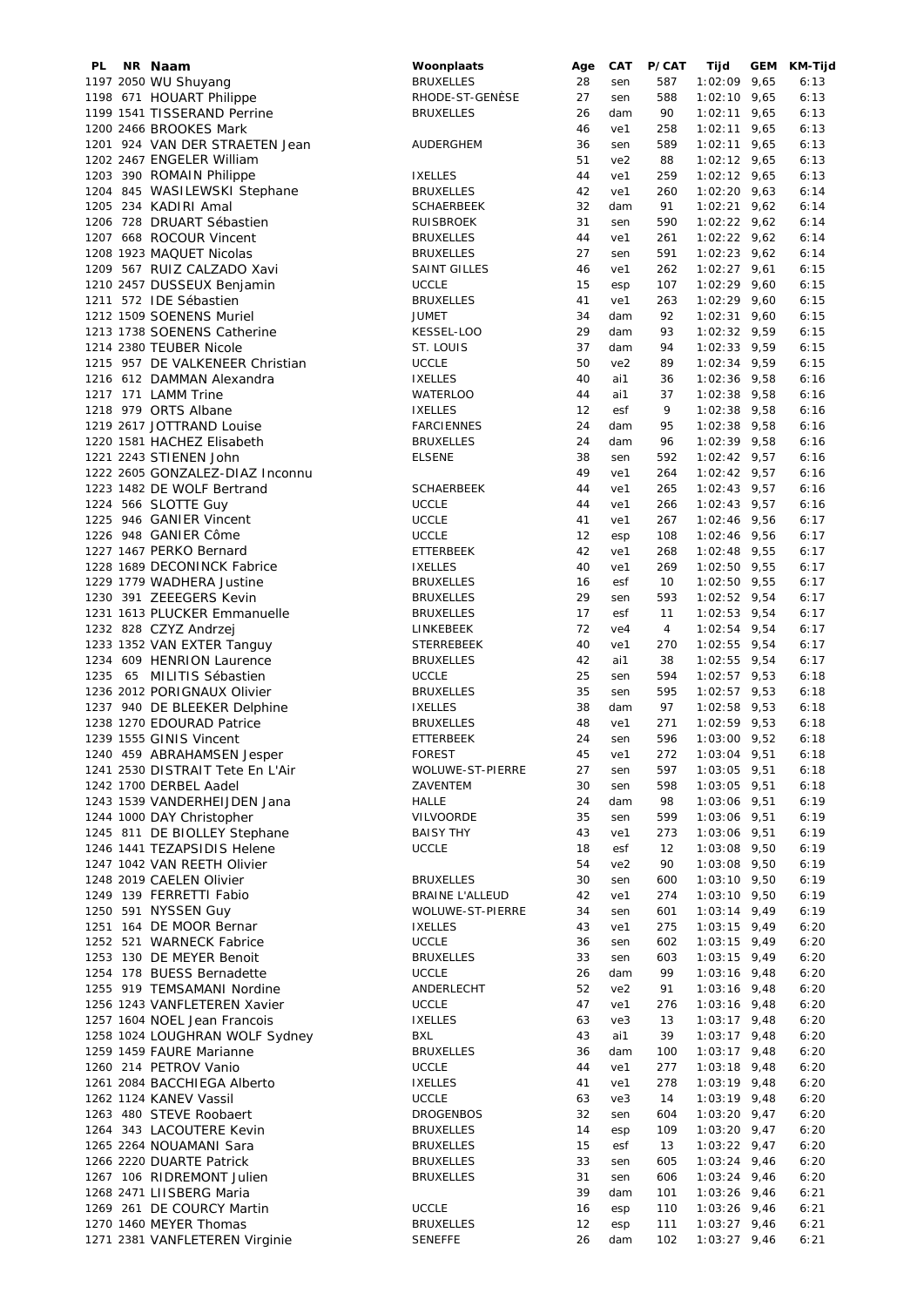| PL.  | NR Naam                         | Woonplaats       | Age | <b>CAT</b>      | P/CAT          | Tijd           | GEM | KM-Tijd |
|------|---------------------------------|------------------|-----|-----------------|----------------|----------------|-----|---------|
|      | 1272 2328 GERNAIJ Frédéric      | LASNE            | 25  | sen             | 607            | $1:03:28$ 9,45 |     | 6:21    |
|      | 1273 1458 MEYER Dominique       | <b>BRUXELLES</b> | 45  | ve1             | 279            | $1:03:28$ 9,45 |     | 6:21    |
|      | 1274 138 POLET Gilles           | RHODE ST GENESE  | 47  | ve1             | 280            | $1:03:28$ 9,45 |     | 6:21    |
|      | 1275 24 DORIGNY Laurent         | <b>BRUXELLES</b> | 45  | ve1             | 281            | $1:03:28$ 9,45 |     | 6:21    |
|      | 1276 1068 HOURIE Yasser         | <b>BRUXELLES</b> | 37  | sen             | 608            | $1:03:29$ 9,45 |     | 6:21    |
|      |                                 | <b>IXELLES</b>   | 35  |                 | 609            |                |     | 6:21    |
|      | 1277 323 LEGRAIN Philippe       |                  |     | sen             |                | $1:03:31$ 9,45 |     |         |
|      | 1278 1892 DE BREUCK Julie       | <b>BRUXELLES</b> | 24  | dam             | 103            | $1:03:32$ 9,44 |     | 6:21    |
|      | 1279 1230 CENITI Julie          | <b>BRUXELLES</b> | 39  | dam             | 104            | $1:03:32$ 9,44 |     | 6:21    |
|      | 1280 204 MARQUET Charlotte      | <b>BRUXELLES</b> | 25  | dam             | 105            | $1:03:33$ 9,44 |     | 6:21    |
|      | 1281 210 DE MESMAEKER Thibaut   | <b>WATERLOO</b>  | 37  | sen             | 610            | $1:03:34$ 9,44 |     | 6:21    |
|      | 1282 1367 MATHOUX Alexandre     | <b>BRUXELLES</b> | 27  | sen             | 611            | $1:03:36$ 9,43 |     | 6:22    |
|      | 1283 951 BOUCQUÉAU Christophe   | <b>BRUXELLES</b> | 26  | sen             | 612            | $1:03:37$ 9,43 |     | 6:22    |
|      | 1284 197 DELMEZ Frederic        |                  |     |                 |                |                |     |         |
|      |                                 | <b>UCCLE</b>     | 23  | sen             | 613            | $1:03:38$ 9,43 |     | 6:22    |
|      | 1285 264 DENAYER Patricia       | <b>TUBIZE</b>    | 51  | ai2             | 6              | $1:03:39$ 9,43 |     | 6:22    |
|      | 1286 733 GRISEL Mathieu         | <b>BRUXELLES</b> | 38  | sen             | 614            | $1:03:39$ 9,43 |     | 6:22    |
|      | 1287 1590 DELVEAU John          | <b>FOREST</b>    | 33  | sen             | 615            | $1:03:40$ 9,42 |     | 6:22    |
|      | 1288 1589 DE VRIENDT Caroline   | <b>FOREST</b>    | 33  | dam             | 106            | $1:03:40$ 9,42 |     | 6:22    |
|      | 1289 1647 DE BUYST Nadia        | <b>JETTE</b>     | 37  | dam             | 107            | $1:03:42$ 9,42 |     | 6:22    |
|      | 1290 2074 DIERGE Aurélie        | ETTERBEEK        | 23  | dam             | 108            | $1:03:44$ 9,41 |     | 6:22    |
|      |                                 |                  |     |                 |                |                |     |         |
|      | 1291 1340 DES COURIERES Nicolas | <b>UCCLE</b>     | 16  | esp             | 112            | $1:03:46$ 9,41 |     | 6:23    |
|      | 1292 23 LEPOIVRE Céline         | <b>BRUXELLES</b> | 28  | dam             | 109            | $1:03:46$ 9,41 |     | 6:23    |
|      | 1293 613 BERLEMONT Jean-Louis   | <b>IXELLES</b>   | 64  | ve3             | 15             | $1:03:46$ 9,41 |     | 6:23    |
|      | 1294 1499 BRICTEUX Arnaud       | LIMELETTE        | 30  | sen             | 616            | $1:03:46$ 9,41 |     | 6:23    |
|      | 1295 2170 BLUSTAIN Yaron        | OVERIJSE         | 18  | esp             | 113            | $1:03:48$ 9,40 |     | 6:23    |
|      | 1296 27 DE KEYZER Joël          | <b>BRUSSEL</b>   | 50  | ve <sub>2</sub> | 92             | $1:03:49$ 9,40 |     | 6:23    |
|      | 1297 28 DE KEYZER Lisa          | <b>BRUSSEL</b>   | 16  | esf             | 14             | $1:03:49$ 9,40 |     | 6:23    |
|      |                                 |                  |     |                 |                |                |     |         |
|      | 1298 1821 CATTO Alexandre       | <b>BRUXELLES</b> | 16  | esp             | 114            | $1:03:50$ 9,40 |     | 6:23    |
|      | 1299 2098 BURGAUD Celine        | <b>IXELLES</b>   | 29  | dam             | 110            | $1:03:51$ 9,40 |     | 6:23    |
|      | 1300 2597 PLUCKER Jean-Francois | <b>BRUXELLES</b> | 49  | ve1             | 282            | $1:03:52$ 9,39 |     | 6:23    |
|      | 1301 1682 HOWAT Elodie          | <b>UCCLE</b>     | 31  | dam             | 111            | $1:03:53$ 9,39 |     | 6:23    |
|      | 1302 1870 RENSHAW Andrew        | <b>BRUXELLES</b> | 49  | ve1             | 283            | $1:03:53$ 9,39 |     | 6:23    |
|      | 1303 1791 LADRANGE Benoît       | <b>BRUXELLES</b> | 15  | esp             | 115            | $1:03:54$ 9,39 |     | 6:23    |
|      |                                 |                  |     |                 |                |                |     |         |
|      | 1304 1140 MALKINSON John        | <b>BRUXELLES</b> | 42  | ve1             | 284            | $1:03:54$ 9,39 |     | 6:23    |
|      | 1305 280 DE GREEF Guy           | ST-PIETERS-LEEUW | 53  | ve <sub>2</sub> | 93             | $1:03:56$ 9,38 |     | 6:24    |
|      | 1306 2527 DE JAEGER Nathalie    | <b>BRUXELLES</b> | 29  | dam             | 112            | $1:03:57$ 9,38 |     | 6:24    |
| 1307 | 4 WEISS Bernhard                | <b>BEERSEL</b>   | 43  | ve1             | 285            | $1:03:57$ 9,38 |     | 6:24    |
|      | 1308 822 BOUACEM Natacha        | ZAVENTEM         | 30  | dam             | 113            | $1:03:57$ 9,38 |     | 6:24    |
|      | 1309 2038 GOOSSENS Pierre       | <b>BEERSEL</b>   | 45  | ve1             | 286            | $1:03:59$ 9,38 |     | 6:24    |
|      | 1310 477 AIT BAALI Abdelhakim   | <b>BRUXELLES</b> | 33  | sen             | 617            | $1:03:59$ 9,38 |     | 6:24    |
|      | 1311 331 GREG Andrews           |                  | 49  | ve1             | 287            |                |     | 6:24    |
|      |                                 | <b>BRUXELLES</b> |     |                 |                | $1:03:59$ 9,38 |     |         |
|      | 1312 330 SUSAN Masterson        | <b>BRUSSELS</b>  | 49  | ai1             | 40             | $1:04:00$ 9,38 |     | 6:24    |
|      | 1313 112 VINCENT Catherine      | <b>UCCLE</b>     | 57  | ai2             | $\overline{7}$ | $1:04:02$ 9,37 |     | 6:24    |
|      | 1314 111 VINCENT Philippe       | <b>UCCLE</b>     | 55  | ve <sub>2</sub> | 94             | $1:04:02$ 9,37 |     | 6:24    |
|      | 1315 1846 THEUNIS Olivier       | COGNELEE (NAMUR) | 38  | sen             | 618            | $1:04:04$ 9,37 |     | 6:24    |
|      | 1316 914 DEFOSSA Jehanne        | <b>FOREST</b>    | 28  | dam             | 114            | $1:04:05$ 9,36 |     | 6:24    |
|      | 1317 2287 BURKHARDT Raphaël     | <b>UCCLE</b>     | 21  | sen             | 619            | $1:04:05$ 9,36 |     | 6:24    |
|      | 1318 540 SCHMIDT Mark           | <b>BRUXELLES</b> | 40  | ve1             | 288            | 1:04:06 9,36   |     | 6:25    |
|      | 1319 1573 HATTER Steven         |                  | 32  |                 |                | $1:04:08$ 9,36 |     |         |
|      |                                 | <b>IXELLES</b>   |     | sen             | 620            |                |     | 6:25    |
|      | 1320 2559 LE PROVOST Rodolphe   |                  | 39  | sen             | 621            | $1:04:08$ 9,36 |     | 6:25    |
|      | 1321 1558 DE BARRIN Christian   | <b>BRUXELLES</b> | 48  | ve1             | 289            | 1:04:08 9,36   |     | 6:25    |
|      | 1322 2199 STEEVES Jennifer      | <b>BRUSSELS</b>  | 25  | dam             | 115            | 1:04:09 9,35   |     | 6:25    |
|      | 1323 1602 HEYSE Walter          | DE PINTE         | 45  | ve1             | 290            | $1:04:11$ 9,35 |     | 6:25    |
|      | 1324 1002 ZACHARIS Hélène       | <b>BRUXELLES</b> | 44  | ai1             | 41             | $1:04:12$ 9,35 |     | 6:25    |
|      | 1325 219 ZAIRI Radouan          | <b>BRUXELLE</b>  | 42  | ve1             | 291            | $1:04:13$ 9,34 |     | 6:25    |
|      | 1326 377 BAMPS Cécile           | BRAINE-LE-COMTE  | 34  | dam             | 116            | $1:04:13$ 9,34 |     | 6:25    |
|      | 1327 634 KING Samuel            | <b>FOREST</b>    | 13  | esp             | 116            | $1:04:13$ 9,34 |     | 6:25    |
|      |                                 |                  |     |                 |                |                |     |         |
|      | 1328 633 KING Matthew           | <b>FOREST</b>    | 42  | ve1             | 292            | $1:04:14$ 9,34 |     | 6:25    |
|      | 1329 859 PISSOORT Pauline       | <b>BRUXELLES</b> | 34  | dam             | 117            | $1:04:17$ 9,33 |     | 6:26    |
|      | 1330 2157 FRAIPONT Sarah        | <b>BRUXELLES</b> | 30  | dam             | 118            | $1:04:17$ 9,33 |     | 6:26    |
|      | 1331 1908 GUSTAVSSON Anna-Karin | <b>WATERLOO</b>  | 45  | ai1             | 42             | $1:04:18$ 9,33 |     | 6:26    |
|      | 1332 54 BARBÉ Coraline          | <b>BRUXELLES</b> | 30  | dam             | 119            | $1:04:20$ 9,33 |     | 6:26    |
|      | 1333 1799 T'HOOFT Sophie        | <b>BRUXELLES</b> | 22  | dam             | 120            | $1:04:21$ 9,32 |     | 6:26    |
|      | 1334 223 CHAVEL Anouk           | <b>UCCLE</b>     | 41  | ai1             | 43             | $1:04:21$ 9,32 |     | 6:26    |
|      |                                 |                  |     |                 |                |                |     |         |
|      | 1335 891 DI LILLO Anne-Marie    | VIEUX-GENAPPE    | 40  | ai1             | 44             | $1:04:22$ 9,32 |     | 6:26    |
|      | 1336 754 MAERCKX Thierry        | KRAAINEM         | 53  | ve <sub>2</sub> | 95             | $1:04:23$ 9,32 |     | 6:26    |
|      | 1337 1426 L'ALLEMAND Thierry    | CHASTRE          | 42  | ve1             | 293            | $1:04:25$ 9,31 |     | 6:26    |
|      | 1338 2174 VAN KRIEKINGE Mama    | <b>BRUSSEL</b>   | 45  | ai1             | 45             | $1:04:27$ 9,31 |     | 6:27    |
|      | 1339 661 FORCELLINI Gian-Pietro | <b>JEMAPPES</b>  | 27  | sen             | 622            | $1:04:27$ 9,31 |     | 6:27    |
|      | 1340 1366 DO Thi Minh Giang     | <b>BRUXELLES</b> | 34  | dam             | 121            | $1:04:27$ 9,31 |     | 6:27    |
|      | 1341 2556 VANDENEYNDE Nicolas   |                  | 24  | sen             | 623            | $1:04:28$ 9,31 |     | 6:27    |
|      |                                 | WOLUWÉ ST PIERRE |     |                 |                |                |     |         |
|      | 1342 20 MOUFFE Vincent          |                  | 34  | sen             | 624            | $1:04:28$ 9,31 |     | 6:27    |
|      | 1343 2606 IVANCHEV Aleksandar   |                  | 46  | ve1             | 294            | $1:04:35$ 9,29 |     | 6:28    |
|      | 1344 2134 COPPIETERS Alexandra  | <b>UCCLE</b>     | 35  | dam             | 122            | $1:04:35$ 9,29 |     | 6:28    |
|      | 1345 1750 GUGLIELMI Roberto     | <b>BRUXELLES</b> | 42  | ve1             | 295            | $1:04:36$ 9,29 |     | 6:28    |
|      | 1346 1784 ACKERMANS Frederic    |                  | 37  | sen             | 625            | 1:04:37 9,29   |     | 6:28    |
|      |                                 |                  |     |                 |                |                |     |         |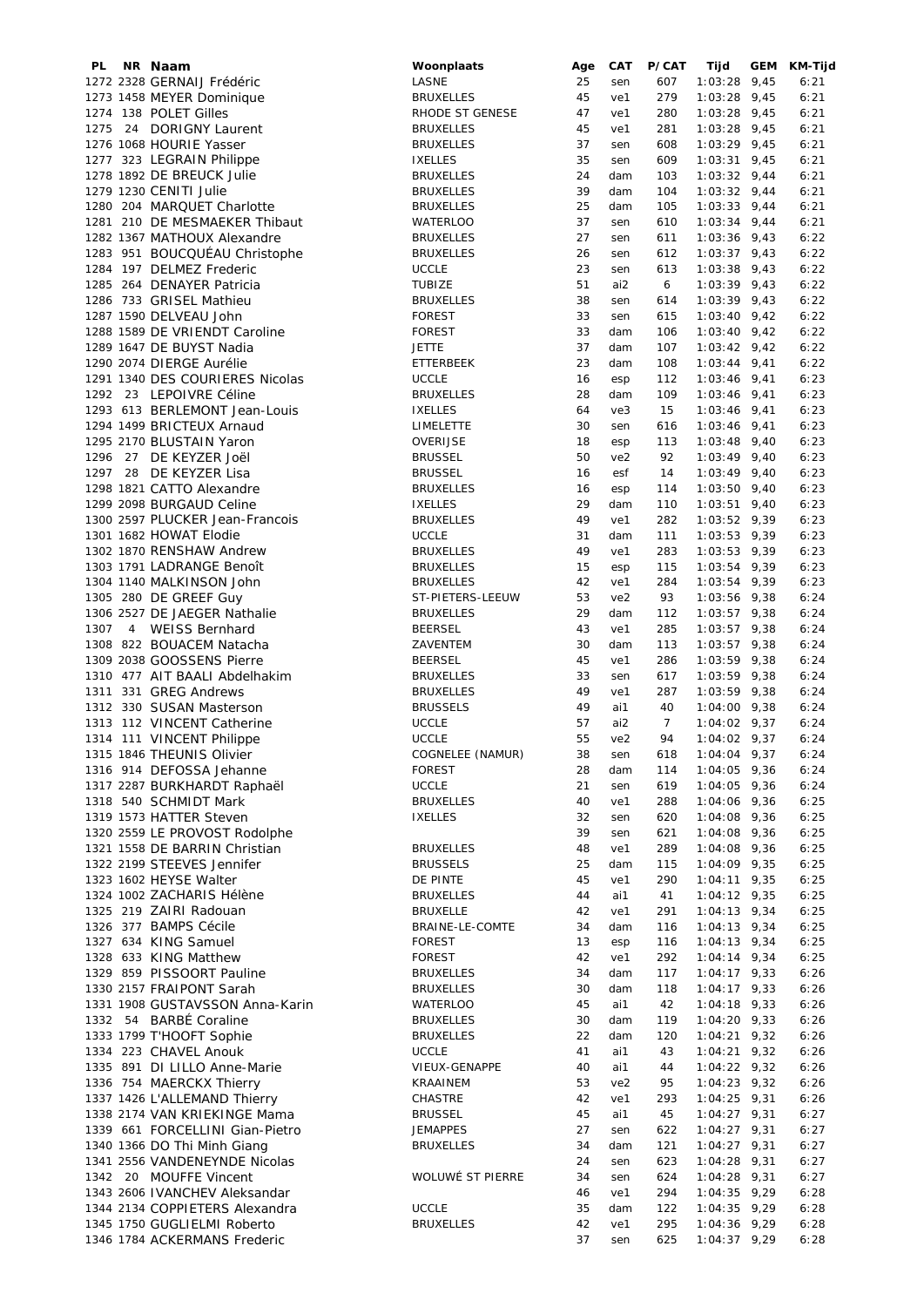| PL   |   | NR Naam                               | Woonplaats                  | Age | CAT             | P/CAT | Tijd           | GEM | KM-Tijd |
|------|---|---------------------------------------|-----------------------------|-----|-----------------|-------|----------------|-----|---------|
|      |   | 1347 2515 SONON Pascal                |                             | 34  | sen             | 626   | $1:04:37$ 9,29 |     | 6:28    |
|      |   | 1348 1893 TONNEAU Bertrand            | <b>BRUXELLES</b>            | 56  | ve <sub>2</sub> | 96    | $1:04:38$ 9,28 |     | 6:28    |
|      |   | 1349 588 SIMONART Christophe          | <b>BLANDEN</b>              | 38  | sen             | 627   | $1:04:38$ 9,28 |     | 6:28    |
|      |   | 1350 2502 WAUTERS Candice             |                             | 21  | dam             | 123   | $1:04:40$ 9,28 |     | 6:28    |
|      |   | 1351 2436 BOULAY Céline               | <b>BRUXELLES</b>            | 25  | dam             | 124   | $1:04:41$ 9,28 |     | 6:28    |
|      |   |                                       |                             |     |                 |       |                |     |         |
|      |   | 1352 94 AL-HASSAN Samir               | <b>ETTERBEEK</b>            | 25  | sen             | 628   | $1:04:42$ 9,27 |     | 6:28    |
|      |   | 1353 768 VANHOEYVELT Nele             | EVERBERG                    | 27  | dam             | 125   | $1:04:43$ 9,27 |     | 6:28    |
|      |   | 1354 676 BEUN Cedric                  | <b>IXELLES</b>              | 34  | sen             | 629   | $1:04:45$ 9,27 |     | 6:29    |
|      |   | 1355 689 NR 689                       |                             |     | <b>XXX</b>      | 9     | $1:04:48$ 9,26 |     | 6:29    |
|      |   | 1356 938 NAFZIGER Sabine              | <b>BRUXELLES</b>            | 48  | ai1             | 46    | $1:04:48$ 9,26 |     | 6:29    |
|      |   | 1357 366 DIDERICH Alain               | <b>BRUXELLES</b>            | 36  | sen             | 630   | $1:04:51$ 9,25 |     | 6:29    |
|      |   | 1358 2433 PETRACIN France             | <b>BERTEM</b>               | 34  | dam             | 126   | $1:04:51$ 9,25 |     | 6:29    |
|      |   | 1359 108 MALSCHALCK Denis             |                             | 31  |                 |       | $1:04:52$ 9,25 |     | 6:29    |
|      |   |                                       | <b>BRUXELLES</b>            |     | sen             | 631   |                |     |         |
|      |   | 1360 517 RUBIN Alex                   | <b>BRUXELLES</b>            | 22  | sen             | 632   | $1:04:54$ 9,24 |     | 6:29    |
|      |   | 1361 2485 RENQUET Patrick             |                             | 54  | ve2             | 97    | $1:05:02$ 9,23 |     | 6:30    |
|      |   | 1362 2586 BERNARD Axel                | <b>BRUSSEL (SCHAARBEEK)</b> | 32  | sen             | 633   | $1:05:05$ 9,22 |     | 6:30    |
|      |   | 1363 554 FAWAZ Houssein               | <b>BRUXELLES</b>            | 37  | sen             | 634   | $1:05:06$ 9,22 |     | 6:31    |
|      |   | 1364 960 WINKEL Fabrice               | VIEUX-GENAPPE               | 31  | sen             | 635   | $1:05:07$ 9,21 |     | 6:31    |
|      |   | 1365 794 NACIRI Mohamed               | <b>UCCLE</b>                | 40  | ve1             | 296   | 1:05:07 9,21   |     | 6:31    |
|      |   | 1366 796 T'SAS Christophe             | <b>BRUXELLES</b>            | 33  | sen             | 636   | $1:05:08$ 9,21 |     | 6:31    |
|      |   | 1367 2254 PUEL Charlotte              | <b>BRUXELLES</b>            | 15  | esf             | 15    | $1:05:09$ 9,21 |     | 6:31    |
|      |   | 1368 400 LEPINOIS Philippe            | <b>UCCLE</b>                | 46  | ve1             | 297   | $1:05:10$ 9,21 |     | 6:31    |
|      |   | 1369 427 MOMBAERTS Eric               |                             | 46  |                 | 298   |                |     |         |
|      |   |                                       | <b>DROGENBOS</b>            |     | ve1             |       | $1:05:12$ 9,20 |     | 6:31    |
|      |   | 1370 1744 JACQUES Delphine            | LINKEBEEK                   | 34  | dam             | 127   | $1:05:12$ 9,20 |     | 6:31    |
|      |   | 1371 1611 DE BOISSIEU Marine          | <b>UCCLE</b>                | 14  | esf             | 16    | $1:05:12$ 9,20 |     | 6:31    |
|      |   | 1372 1737 BADJOU Fabienne             | LA LOUVIERE                 | 48  | ai1             | 47    | $1:05:14$ 9,20 |     | 6:31    |
|      |   | 1373 2306 BORGNIET Ariane             | <b>BRUXELLES</b>            | 17  | esf             | 17    | $1:05:16$ 9,19 |     | 6:32    |
|      |   | 1374 2574 ROUYET Sebastien            | <b>BRUXELLES</b>            | 30  | sen             | 637   | $1:05:16$ 9,19 |     | 6:32    |
|      |   | 1375 2458 DUSSEUX Eric                | <b>UCCLE</b>                | 42  | ve1             | 299   | $1:05:18$ 9,19 |     | 6:32    |
|      |   | 1376 69 KNAPEN Didier                 | <b>TERVUREN</b>             | 49  | ve1             | 300   | $1:05:19$ 9,19 |     | 6:32    |
|      |   | 1377 2043 TWIZERIMANA Eugénie         | <b>BRUXELLES</b>            | 28  | dam             | 128   | $1:05:19$ 9,19 |     | 6:32    |
|      |   |                                       |                             |     |                 |       |                |     |         |
|      |   | 1378 511 WERY Etienne                 | <b>BRUXELLES</b>            | 43  | ve1             | 301   | $1:05:20$ 9,18 |     | 6:32    |
|      |   | 1379 529 RENSHAW Fiona                | <b>BRUXELLES</b>            | 49  | ai1             | 48    | $1:05:23$ 9,18 |     | 6:32    |
|      |   | 1380 2162 MOLLE Sophie                | <b>BRUXELLES</b>            | 33  | dam             | 129   | $1:05:23$ 9,18 |     | 6:32    |
|      |   | 1381 1069 BOUFFLER Susan              | OHAIN                       | 46  | ai1             | 49    | $1:05:24$ 9,17 |     | 6:32    |
|      |   | 1382 1129 DEKNOP Vinciane             | <b>BRUXELLES</b>            | 22  | dam             | 130   | $1:05:25$ 9,17 |     | 6:32    |
|      |   | 1383 2362 AVARO Daniel                | <b>UCCLE</b>                | 47  | ve1             | 302   | $1:05:25$ 9,17 |     | 6:32    |
|      |   | 1384 361 ADRIANSSENS Roger            | AALST                       | 58  | ve <sub>2</sub> | 98    | $1:05:25$ 9,17 |     | 6:32    |
|      |   | 1385 1447 VINCENT Anne                | <b>BRUXELLES</b>            | 30  | dam             | 131   | $1:05:26$ 9,17 |     | 6:33    |
|      |   | 1386 788 DAMOISEAUX Thomas            | RHODE-ST-GENESE             | 13  | esp             | 117   | $1:05:26$ 9,17 |     | 6:33    |
|      |   | 1387 2083 VOKAR Caroline              | <b>IXELLES</b>              | 31  | dam             | 132   | $1:05:26$ 9,17 |     | 6:33    |
|      |   |                                       |                             |     |                 |       |                |     |         |
|      |   | 1388 766 DAMOISEAUX Marc              | RHODE-ST-GENESE             | 44  | ve1             | 303   | $1:05:27$ 9,17 |     | 6:33    |
|      |   | 1389 2131 ETEMADI Chanelle            | <b>IXELLES</b>              | 17  | esf             | 18    | $1:05:27$ 9,17 |     | 6:33    |
|      |   | 1390 1917 VERSCHUEREN Nicolas         | ST-MARTENS-LATEM            | 26  | sen             | 638   | $1:05:27$ 9,17 |     | 6:33    |
|      |   | 1391 2022 ARENDT Olivier              | <b>UCCLE</b>                | 42  | ve1             | 304   | $1:05:28$ 9,16 |     | 6:33    |
| 1392 | 9 | <b>BOLY Marie-Pierre</b>              | <b>BRUXELLES</b>            | 49  | ai1             | 50    | $1:05:30$ 9,16 |     | 6:33    |
|      |   | 1393 1808 BOEYNAEMS Sébastien         | LINKEBEEK                   | 30  | sen             | 639   | $1:05:30$ 9,16 |     | 6:33    |
|      |   | 1394 2160 ANGELANTONIO Calo           | WOLUWE-ST-LAMBERT           | 41  | ve1             | 305   | $1:05:30$ 9,16 |     | 6:33    |
|      |   | 1395 1677 DUSSART Jeremy              | <b>UCCLE</b>                | 31  | sen             | 640   | $1:05:31$ 9,16 |     | 6:33    |
|      |   | 1396 1817 DELAVIGNETTE Christophe     | <b>BRUXELLES</b>            | 45  | ve1             | 306   | $1:05:31$ 9,16 |     | 6:33    |
|      |   | 1397 1876 CONNANGLE Jean-Luc          |                             |     |                 |       | $1:05:32$ 9,16 |     |         |
|      |   |                                       | <b>UCCLE</b>                | 57  | ve2             | 99    |                |     | 6:33    |
|      |   | 1398 1453 DRYON Sebastien             | <b>BRUXELLES</b>            | 28  | sen             | 641   | $1:05:32$ 9,16 |     | 6:33    |
|      |   | 1399 2506 HOOLANS Benoît              |                             | 29  | sen             | 642   | $1:05:35$ 9,15 |     | 6:33    |
|      |   | 1400 284 DUCCI Sylvie                 | <b>UCCLE</b>                | 42  | ai1             | 51    | $1:05:35$ 9,15 |     | 6:33    |
|      |   | 1401 285 SECUESTRADO Olvidado         | <b>UCCLE</b>                | 35  | sen             | 643   | $1:05:36$ 9,15 |     | 6:34    |
|      |   | 1402 216 TORDEURS Luc                 | <b>UCCLE</b>                | 39  | sen             | 644   | $1:05:36$ 9,15 |     | 6:34    |
|      |   | 1403 933 CAMPBELL MARTINEZ Maya       | <b>BRUSSEL</b>              | 21  | dam             | 133   | $1:05:37$ 9,14 |     | 6:34    |
|      |   | 1404 1005 SIMONETTI Xavier            | SAINT GILLES                | 37  | sen             | 645   | $1:05:37$ 9,14 |     | 6:34    |
|      |   | 1405 1747 MERLIN Luc                  | <b>BRUXELLES</b>            | 50  | ve2             | 100   | $1:05:37$ 9,14 |     | 6:34    |
|      |   | 1406 770 UNGER Sarah                  |                             | 27  |                 |       | $1:05:39$ 9,14 |     |         |
|      |   |                                       | <b>BRUXELLES</b>            |     | dam             | 134   |                |     | 6:34    |
|      |   | 1407 1980 JEANJEAN Hervé              | <b>UCCLE</b>                | 48  | ve1             | 307   | $1:05:40$ 9,14 |     | 6:34    |
|      |   | 1408 2419 BROSEI Pedro                | <b>UCCLE</b>                | 42  | ve1             | 308   | $1:05:40$ 9,14 |     | 6:34    |
|      |   | 1409 1831 REMY Anne                   | <b>BRUXELLES</b>            | 53  | ai2             | 8     | $1:05:42$ 9,13 |     | 6:34    |
|      |   | 1410 2351 DUMONT DE CHASSART Grégoire | <b>BRUXELLES</b>            | 36  | sen             | 646   | $1:05:44$ 9,13 |     | 6:34    |
|      |   | 1411 1126 HEMELEERS Ludwig            | <b>BRUXELLES</b>            | 25  | sen             | 647   | $1:05:46$ 9,12 |     | 6:35    |
|      |   | 1412 777 BIDAINE Luc                  | <b>BRUXELLES</b>            | 52  | ve2             | 101   | $1:05:50$ 9,11 |     | 6:35    |
|      |   | 1413 1634 MONTEYNE Isabelle           | <b>BEERSEL</b>              | 40  | ai1             | 52    | $1:05:50$ 9,11 |     | 6:35    |
|      |   | 1414 1633 COUFOPANDELIS Marc          | <b>BEERSEL</b>              | 54  | ve2             | 102   | $1:05:51$ 9,11 |     | 6:35    |
|      |   | 1415 421 LOSSON Patrick               | <b>BRUXELLES</b>            | 54  | ve2             | 103   | $1:05:52$ 9,11 |     | 6:35    |
|      |   |                                       |                             | 14  |                 | 19    |                |     |         |
|      |   | 1416 628 EL KOUKOUCHI Ameline         | <b>IXELLES</b>              |     | esf             |       | $1:05:56$ 9,10 |     | 6:36    |
|      |   | 1417 2510 KASSOWICZ Valery            |                             | 35  | sen             | 648   | $1:05:57$ 9,10 |     | 6:36    |
|      |   | 1418 1702 HOURIEZ Thibaut             | <b>BRUXELLES</b>            | 13  | esp             | 118   | $1:05:58$ 9,10 |     | 6:36    |
|      |   | 1419 412 DEVIDAL Romain               | <b>BEERSEL</b>              | 34  | sen             | 649   | $1:05:58$ 9,10 |     | 6:36    |
|      |   | 1420 1974 EL GHZAOUI Rachid           | <b>BRUXELLES</b>            | 29  | sen             | 650   | $1:05:58$ 9,10 |     | 6:36    |
|      |   | 1421 2033 WEEMAELS Didier             | UCCLE                       | 34  | sen             | 651   | 1:05:59 9,09   |     | 6:36    |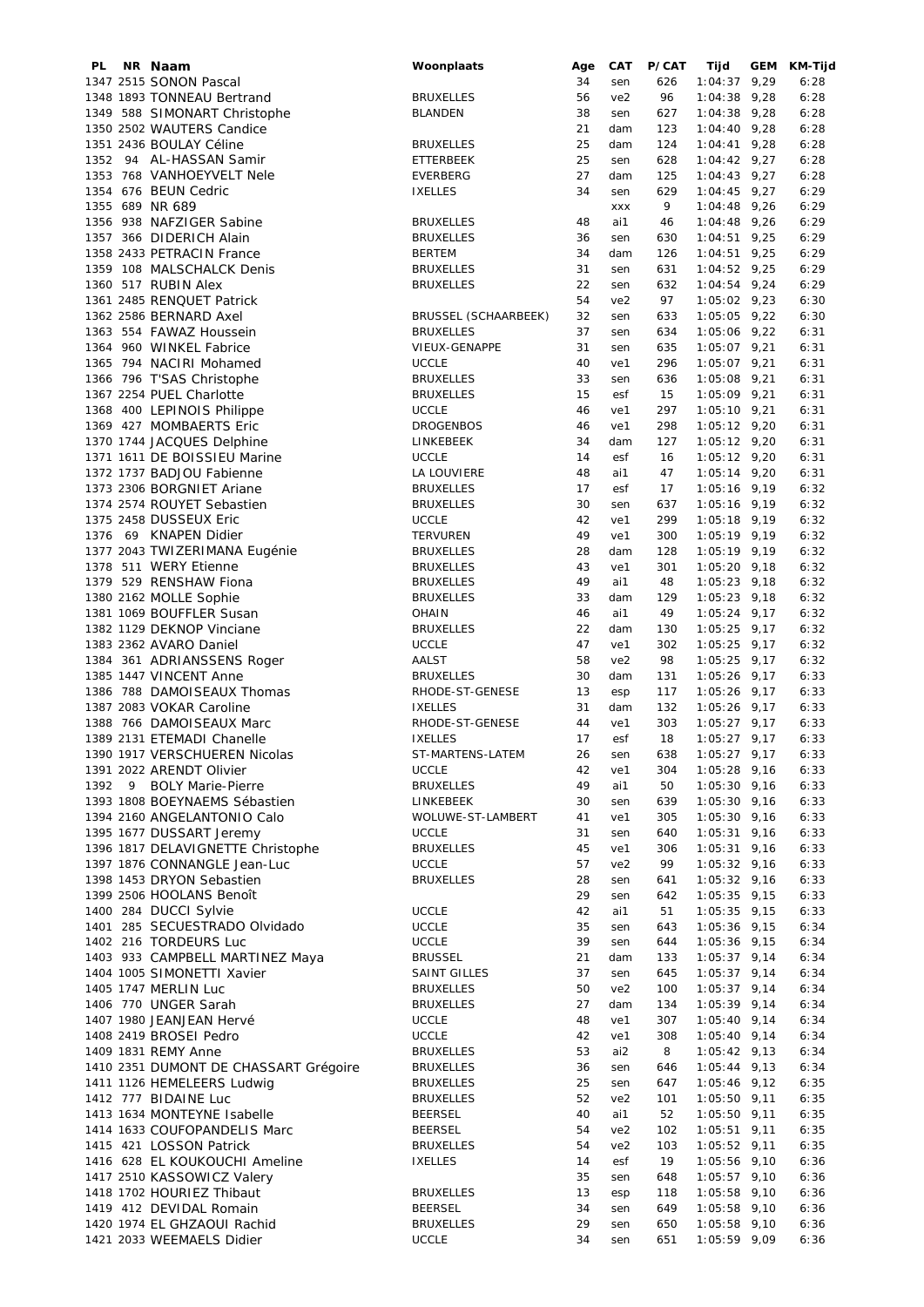| PL   |                | NR Naam                              | Woonplaats             | Age | CAT             | P/CAT | Tijd           | <b>GEM</b> | KM-Tijd |
|------|----------------|--------------------------------------|------------------------|-----|-----------------|-------|----------------|------------|---------|
|      |                | 1422 1678 DEVLEESCHAUWER Arnaud      | <b>BAULERS</b>         | 34  | sen             | 652   | $1:05:59$ 9,09 |            | 6:36    |
|      |                | 1423 2042 MANZANERA Marie            | <b>ETTERBEEK</b>       | 26  | dam             | 135   | $1:06:03$ 9,08 |            | 6:36    |
|      |                |                                      |                        |     |                 |       |                |            |         |
|      |                | 1424 1881 VANZEVEREN Paul            | <b>BRAINE L'ALLEUD</b> | 60  | ve3             | 16    | $1:06:04$ 9,08 |            | 6:36    |
| 1425 | $\overline{1}$ | <b>DUPONT Christelle</b>             | <b>UCCLE</b>           | 34  | dam             | 136   | $1:06:06$ 9,08 |            | 6:37    |
|      |                | 1426 627 EL KOUKOUCHI Sarrick        | <b>IXELLES</b>         | 14  | esp             | 119   | $1:06:07$ 9,07 |            | 6:37    |
|      |                | 1427 238 DE WOELMONT Godefroid       | <b>UCCLE</b>           | 57  | ve <sub>2</sub> | 104   | $1:06:07$ 9,07 |            | 6:37    |
|      |                |                                      |                        |     |                 |       |                |            |         |
|      |                | 1428 2503 ATTANASIO James            |                        | 29  | sen             | 653   | $1:06:10$ 9,07 |            | 6:37    |
|      |                | 1429 1813 RENSON François            | <b>IXELLES</b>         | 26  | sen             | 654   | $1:06:11$ 9,07 |            | 6:37    |
|      |                | 1430 578 TAYMANS Marc                | <b>BRUXELLES</b>       | 38  | sen             | 655   | $1:06:12$ 9,06 |            | 6:37    |
|      |                | 1431 972 MESBAHI Zakaria             | <b>BRUXELLES</b>       | 25  | sen             | 656   | $1:06:12$ 9,06 |            | 6:37    |
|      |                |                                      |                        |     |                 |       |                |            |         |
|      |                | 1432 647 VAN DE VEN Véronique        | <b>BRUXELLES</b>       | 42  | ai1             | 53    | $1:06:15$ 9,06 |            | 6:37    |
|      |                | 1433 658 LEBOULE Anne                | <b>BRUXELLES</b>       | 30  | dam             | 137   | $1:06:16$ 9,05 |            | 6:38    |
|      |                | 1434 657 GRAFÉ Manon                 | <b>BRUXELLES</b>       | 23  | dam             | 138   | $1:06:16$ 9,05 |            | 6:38    |
|      |                | 1435 913 RAUCQ Christophe            | VIEUX-GENAPPE          | 44  | ve1             | 309   | $1:06:16$ 9,05 |            | 6:38    |
|      |                |                                      |                        |     |                 |       |                |            |         |
|      |                | 1436 135 DE WISPELAERE Patricia      | <b>SCHAERBEEK</b>      | 47  | ai1             | 54    | $1:06:17$ 9,05 |            | 6:38    |
|      |                | 1437 1296 COLSON Antoine             | <b>BRUXELLES</b>       | 30  | sen             | 657   | $1:06:17$ 9,05 |            | 6:38    |
|      |                | 1438 2143 JEPPSSON Gertrud           | WATERLOO               | 51  | ai2             | 9     | $1:06:18$ 9,05 |            | 6:38    |
|      |                | 1439 1840 BRODBECK Carla             | SINT PIETERS LEEUW     | 52  | ai2             | 10    | $1:06:21$ 9,04 |            | 6:38    |
|      |                |                                      |                        |     |                 |       |                |            |         |
|      |                | 1440 2475 SPAMPINATO Rosa            |                        | 43  | ai1             | 55    | $1:06:22$ 9,04 |            | 6:38    |
|      |                | 1441 1279 WEERENS Gwendoline         | <b>BRUXELLES</b>       | 25  | dam             | 139   | $1:06:22$ 9,04 |            | 6:38    |
|      |                | 1442 1858 CHARBONNEAU Yumi           | <b>BRUXELLES</b>       | 36  | dam             | 140   | $1:06:22$ 9,04 |            | 6:38    |
|      |                | 1443 410 STRATTA Paul                | <b>UCCLE</b>           | 47  | ve1             | 310   | $1:06:22$ 9,04 |            | 6:38    |
|      |                |                                      |                        |     |                 |       |                |            |         |
|      |                | 1444 107 DEVILLERS Carole            | <b>BRUXELLES</b>       | 31  | dam             | 141   | $1:06:24$ 9,04 |            | 6:38    |
|      |                | 1445 745 LENAIN Julie                | ETTERBEEK              | 25  | sen             | 658   | $1:06:26$ 9,03 |            | 6:39    |
|      |                | 1446 2015 MISSER Dorian              | <b>UCCLE</b>           | 17  | esp             | 120   | $1:06:26$ 9,03 |            | 6:39    |
|      |                | 1447 962 SIMENYA Franka              | LIÈGE                  | 42  | ai1             | 56    | $1:06:26$ 9,03 |            | 6:39    |
|      |                |                                      | <b>BRUXELLES</b>       | 41  |                 |       |                |            | 6:39    |
|      |                | 1448 248 SIMENYA Frederic            |                        |     | ve1             | 311   | $1:06:27$ 9,03 |            |         |
|      |                | 1449 594 HAUTPHENNE Sophie           | <b>BRUXELLES</b>       | 27  | dam             | 142   | $1:06:29$ 9,02 |            | 6:39    |
|      |                | 1450 2214 CALCAGNO Benedetto         | <b>BRUXELLES</b>       | 38  | sen             | 659   | $1:06:31$ 9,02 |            | 6:39    |
|      |                | 1451 159 STAMOS Théodora             | <b>UCCLE</b>           | 44  | ai1             | 57    | $1:06:31$ 9,02 |            | 6:39    |
|      |                | 1452 1268 SERIN Murat                | <b>BRUXELLES</b>       | 39  | sen             | 660   | $1:06:33$ 9,02 |            | 6:39    |
|      |                |                                      |                        |     |                 |       |                |            |         |
|      |                | 1453 678 BEAUCHAMPET Carmen          | <b>JETTE</b>           | 50  | ai2             | 11    | $1:06:34$ 9,01 |            | 6:39    |
|      |                | 1454 1155 RIGO Florence              | <b>WAVRE</b>           | 35  | dam             | 143   | $1:06:35$ 9,01 |            | 6:39    |
|      |                | 1455 1819 VAN DER CRUYS Laurence     | <b>BRUXELLES</b>       | 28  | dam             | 144   | $1:06:37$ 9,01 |            | 6:40    |
|      |                | 1456 2425 VAN DEN BROECK Huguette    | SCHERPENHEUVEL         | 56  | ai2             | 12    | $1:06:38$ 9,00 |            | 6:40    |
|      |                |                                      |                        |     |                 |       |                |            |         |
|      |                | 1457 1941 MOREAU René                | <b>BRUXELLES</b>       | 63  | ve3             | 17    | $1:06:40$ 9,00 |            | 6:40    |
|      |                | 1458 177 DEPERO Martin               | <b>UCCLE</b>           | 17  | esp             | 121   | $1:06:40$ 9,00 |            | 6:40    |
|      |                | 1459 1853 ENNASSERI Fahd             | <b>BRUXELLES</b>       | 14  | esp             | 122   | $1:06:43$ 8,99 |            | 6:40    |
|      |                | 1460 2253 THILLY Lise                | <b>BRUXELLES</b>       | 42  | ai1             | 58    | $1:06:43$ 8,99 |            | 6:40    |
|      |                | 1461 1527 DEQUESNE Allan             | <b>DONCEEL</b>         | 21  | sen             | 661   | 1:06:46 8,99   |            | 6:41    |
|      |                |                                      |                        |     |                 |       |                |            |         |
|      |                | 1462 1432 TIMMERMAN Veronique        | AUDERGHEM              | 35  | dam             | 145   | $1:06:46$ 8,99 |            | 6:41    |
|      |                | 1463 1433 VAN CUSTEM Michael         | AUDERGHEM              | 36  | sen             | 662   | $1:06:47$ 8,98 |            | 6:41    |
|      |                | 1464 783 MISERQUE Coralie            | <b>UCCLE</b>           | 33  | dam             | 146   | $1:06:47$ 8,98 |            | 6:41    |
|      |                | 1465 2334 TINTORÉ-WÉRY Charles       | BRAINE L'ALLEUD        | 23  | sen             | 663   | $1:06:48$ 8,98 |            | 6:41    |
|      |                | 1466 560 MERCIER Stéphane            | <b>BRUXELLES</b>       | 30  | sen             | 664   | $1:06:48$ 8,98 |            | 6:41    |
|      |                | 1467 541 LASHERAS GARCIA Fernando    |                        |     |                 |       |                |            |         |
|      |                |                                      | <b>UCCLE</b>           | 57  | ve <sub>2</sub> | 105   | $1:06:48$ 8,98 |            | 6:41    |
|      |                | 1468 603 BOGAERT Evelyne             | <b>ETTERBEEK</b>       | 32  | dam             | 147   | $1:06:49$ 8,98 |            | 6:41    |
|      |                | 1469 2489 DE BRABANT Pierre          |                        | 26  | sen             | 665   | $1:06:49$ 8,98 |            | 6:41    |
|      |                | 1470 337 GÉRARD Christian            | <b>UCCLE</b>           | 51  | ve <sub>2</sub> | 106   | $1:06:50$ 8,98 |            | 6:41    |
|      |                | 1471 2310 VAN STEENBERGE Caroline    | <b>BRUXELLES</b>       | 36  |                 | 148   | $1:06:50$ 8,98 |            |         |
|      |                |                                      |                        |     | dam             |       |                |            | 6:41    |
|      |                | 1472 313 NOZDRENKOVA Tatiana         | <b>BRUXELLES</b>       | 33  | dam             | 149   | $1:06:50$ 8,98 |            | 6:41    |
|      |                | 1473 682 QUERTINMONT Yasmina         |                        | 33  | dam             | 150   | $1:06:50$ 8,98 |            | 6:41    |
|      |                | 1474 2286 VENY Dimitri               | <b>BRAINE L'ALLEUD</b> | 37  | sen             | 666   | $1:06:51$ 8,98 |            | 6:41    |
|      |                | 1475 711 MÉSOT Laurent               | <b>UCCLE</b>           | 44  | ve1             | 312   | $1:06:51$ 8,98 |            | 6:41    |
|      |                | 1476 411 FRANKARD Sabrina            | <b>BEERSEL</b>         | 35  |                 |       | $1:06:54$ 8,97 |            |         |
|      |                |                                      |                        |     | dam             | 151   |                |            | 6:41    |
|      |                | 1477 1286 TEIXEIRA Gerald-Christophe | <b>BOITSFORT</b>       | 44  | ve1             | 313   | 1:06:57 8,96   |            | 6:42    |
|      |                | 1478 616 FAUCHEUX Géraldine          | <b>IXELLES</b>         | 40  | ai1             | 59    | 1:06:59 8,96   |            | 6:42    |
|      |                | 1479 2330 JEPPSSON Staffan           | <b>WATERLOO</b>        | 53  | ve <sub>2</sub> | 107   | 1:06:59 8,96   |            | 6:42    |
|      |                | 1480 1969 BOIZARD David              | <b>BRUXELLES</b>       | 32  | sen             | 667   | $1:07:04$ 8,95 |            | 6:42    |
|      |                |                                      |                        |     |                 |       |                |            |         |
|      |                | 1481 709 GUSTOT Aline                | <b>UCCLE</b>           | 25  | dam             | 152   | $1:07:09$ 8,94 |            | 6:43    |
|      |                | 1482 539 TRUONG Phuong               | <b>BRUXELLES</b>       | 41  | ai1             | 60    | $1:07:09$ 8,94 |            | 6:43    |
|      |                | 1483 2053 LEESTMANS Charles          | <b>BRUXELLES</b>       | 30  | sen             | 668   | $1:07:09$ 8,94 |            | 6:43    |
|      |                | 1484 1921 DE CLERCQ Barbara          | OEDELEM                | 26  | dam             | 153   | $1:07:10$ 8,93 |            | 6:43    |
|      |                | 1485 1360 DARMUZEY Frédéric          | <b>BRUXELLES</b>       | 29  |                 |       | $1:07:10$ 8,93 |            |         |
|      |                |                                      |                        |     | sen             | 669   |                |            | 6:43    |
|      |                | 1486 1154 BLONDIAU Catherine         | <b>IXELLES</b>         | 28  | dam             | 154   | $1:07:12$ 8,93 |            | 6:43    |
|      |                | 1487 1964 LELOUP Romain              | <b>UCCLE</b>           | 26  | sen             | 670   | $1:07:17$ 8,92 |            | 6:44    |
|      |                | 1488 637 YARANOSSIAN Nadia           | <b>BRUXELLES</b>       | 46  | ai1             | 61    | $1:07:18$ 8,92 |            | 6:44    |
|      |                | 1489 1781 LADRANGE Pierre            |                        | 16  | esp             | 123   | $1:07:19$ 8,91 |            | 6:44    |
|      |                |                                      |                        |     |                 |       |                |            |         |
|      |                | 1490 1610 MUNKENG Laure              | <b>UCCLE</b>           | 30  | dam             | 155   | $1:07:21$ 8,91 |            | 6:44    |
|      |                | 1491 1463 VERSCHEURE Severine        | <b>NAMUR</b>           | 29  | dam             | 156   | $1:07:22$ 8,91 |            | 6:44    |
|      |                | 1492 1603 JACOBS Virginie            | LIÈGE                  | 31  | dam             | 157   | $1:07:24$ 8,90 |            | 6:44    |
|      |                | 1493 2120 RASQUIN Raymond            | <b>BRUXELLES W-B</b>   | 82  | ve4             | 5     | $1:07:24$ 8,90 |            | 6:44    |
|      |                | 1494 165 PAILLION Laure              | <b>BRUXELLES</b>       | 37  | dam             |       | $1:07:28$ 8,89 |            | 6:45    |
|      |                |                                      |                        |     |                 | 158   |                |            |         |
|      |                | 1495 308 HONOREZ Kim                 | WOLUWE-ST-PIERRE       | 26  | dam             | 159   | $1:07:28$ 8,89 |            | 6:45    |
|      |                | 1496 868 VANDEVELDE Christel         | <b>UCCLE</b>           | 38  | dam             | 160   | $1:07:31$ 8,89 |            | 6:45    |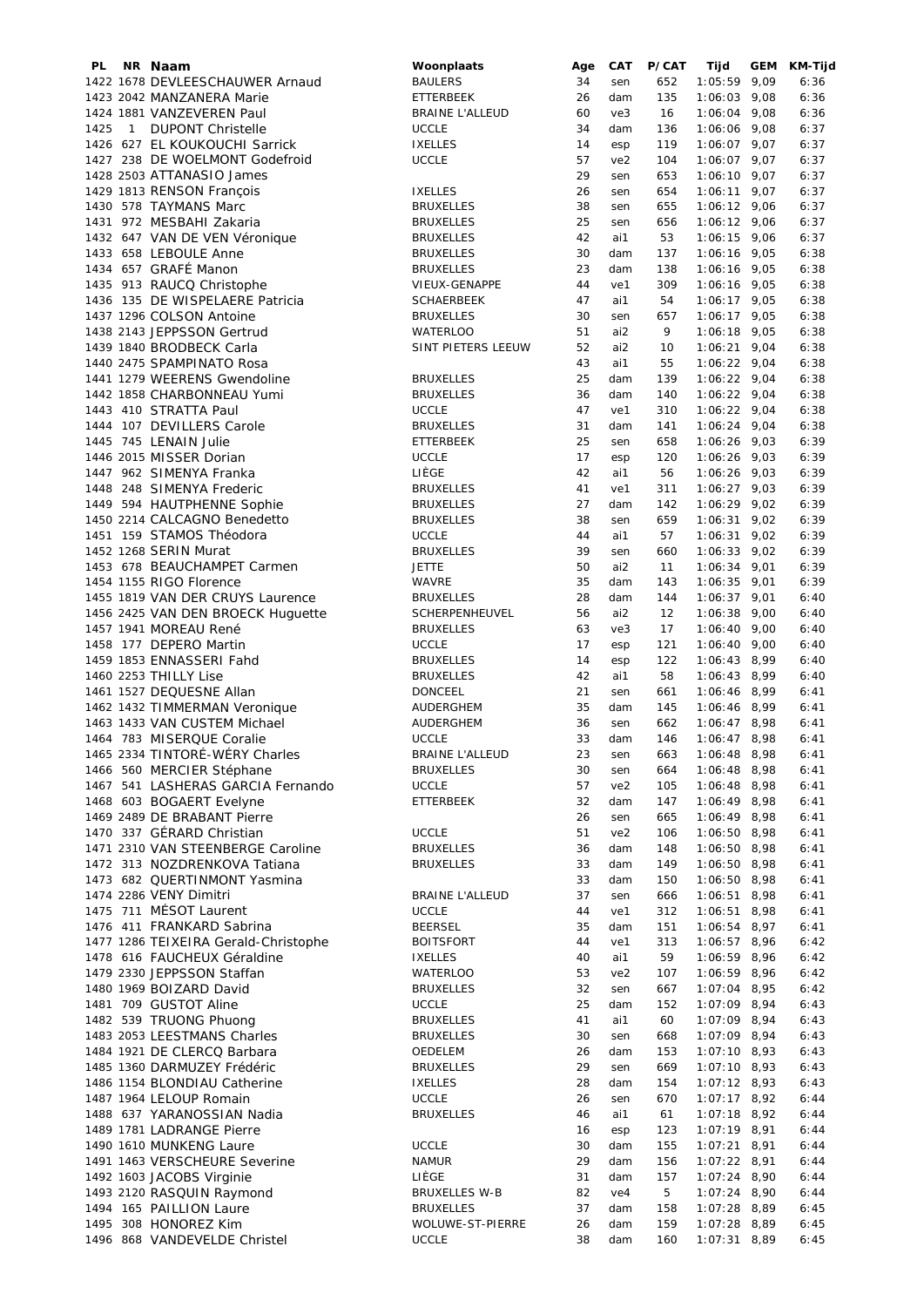| PL.  | NR Naam                               | Woonplaats             | Age | CAT             | P/CAT | Tijd           | <b>GEM</b> | KM-Tijd |
|------|---------------------------------------|------------------------|-----|-----------------|-------|----------------|------------|---------|
|      | 1497 437 VAN LERBERGHE Jeroen         | <b>BRUXELLES</b>       | 49  | ve1             | 314   | $1:07:32$ 8,88 |            | 6:45    |
|      | 1498 339 LISELING-NILSSON Sylvia      | ZAVENTEM               | 47  | ai1             | 62    | $1:07:35$ 8,88 |            | 6:45    |
|      | 1499 1790 FRANKLEMON Quentin          | <b>BRUXELLES</b>       | 28  | sen             | 671   | $1:07:36$ 8,88 |            | 6:46    |
|      | 1500 327 LIMBOSCH Caroline            | BXL                    | 40  | ai1             | 63    | $1:07:37$ 8,87 |            | 6:46    |
|      | 1501 846 SCHUBERTH Eva                | <b>BRUXELLES</b>       | 15  | esf             | 20    | $1:07:37$ 8,87 |            | 6:46    |
|      | 1502 1725 DE WACHTER Nathalie         | <b>WATERLOO</b>        | 41  | ai1             | 64    | $1:07:38$ 8,87 |            | 6:46    |
|      |                                       |                        |     |                 |       |                |            |         |
|      | 1503 225 HELM Ariane                  | LASNE                  | 42  | ai1             | 65    | $1:07:39$ 8,87 |            | 6:46    |
|      | 1504 2566 DE SUTTER Joachim           |                        | 29  | sen             | 672   | $1:07:40$ 8,87 |            | 6:46    |
| 1505 | 11 ALGRAIN Sebastien                  | <b>UCCLE</b>           | 26  | sen             | 673   | $1:07:42$ 8,86 |            | 6:46    |
| 1506 | 45 DRAGOS Adriana                     | <b>BRUXELLES</b>       | 33  | dam             | 161   | $1:07:42$ 8,86 |            | 6:46    |
| 1507 | 47 DE HEMRICOURT Erard                | <b>BRUXELLES</b>       | 40  | ve1             | 315   | $1:07:44$ 8,86 |            | 6:46    |
| 1508 | 300 VERHULST Georges                  | <b>BRUXELLES</b>       | 61  | ve3             | 18    | $1:07:45$ 8,86 |            | 6:46    |
|      | 1509 109 RIFAUT Jonathan              | <b>BRUXELLES</b>       | 28  | sen             | 674   | $1:07:46$ 8,85 |            | 6:47    |
|      | 1510 341 OCKERMAN Deborah             |                        | 49  | ai1             | 66    |                |            | 6:47    |
|      |                                       | <b>BRUXELLES</b>       |     |                 |       | $1:07:47$ 8,85 |            |         |
|      | 1511 2305 ROELENS Nathalie            | <b>BRUXELLES</b>       | 48  | ai1             | 67    | $1:07:48$ 8,85 |            | 6:47    |
|      | 1512 1652 LODZIA Olivier              | <b>BRUXELLES</b>       | 40  | ve1             | 316   | $1:07:48$ 8,85 |            | 6:47    |
|      | 1513 2414 BEAUDELOT Marc              | <b>BRUXELLES</b>       | 52  | ve2             | 108   | $1:07:50$ 8,85 |            | 6:47    |
|      | 1514 1827 RENARD Myriam               | <b>BRUXELLES</b>       | 52  | ai2             | 13    | $1:07:51$ 8,84 |            | 6:47    |
|      | 1515 2444 SAMRI Fouad                 | <b>BRUXELLES</b>       | 43  | ve1             | 317   | $1:07:52$ 8,84 |            | 6:47    |
|      | 1516 1844 HIROHATA Yukiko             | <b>FOREST</b>          | 27  | dam             | 162   | $1:07:53$ 8,84 |            | 6:47    |
|      | 1517 700 LEPAGE Thierry               | <b>WATERLOO</b>        | 60  | ve3             | 19    | $1:08:00$ 8,82 |            | 6:48    |
|      | 1518 1615 PLUCKER Maude               | <b>BRUXELLES</b>       | 14  | esf             | 21    | $1:08:01$ 8,82 |            | 6:48    |
|      |                                       |                        |     |                 |       |                |            |         |
|      | 1519 1890 SCOTT Allan                 | <b>IXELLES</b>         | 43  | ve1             | 318   | $1:08:03$ 8,82 |            | 6:48    |
|      | 1520 2592 DELOGNE Inconnu             |                        |     | <b>XXX</b>      | 10    | $1:08:03$ 8,82 |            | 6:48    |
|      | 1521 2256 SELLING Karin               | <b>UCCLE</b>           | 47  | ai1             | 68    | $1:08:04$ 8,81 |            | 6:48    |
|      | 1522 1504 HOFFMANN Aline              | <b>UCCLE</b>           | 31  | dam             | 163   | $1:08:06$ 8,81 |            | 6:49    |
|      | 1523 1704 HÉBRANT Erick               | <b>BRUXELLES</b>       | 39  | sen             | 675   | $1:08:06$ 8,81 |            | 6:49    |
|      | 1524 1472 GENTON Denis                | <b>BRUXELLES</b>       | 44  | ve1             | 319   | $1:08:07$ 8,81 |            | 6:49    |
|      | 1525 1612 WITHOFS Nathalie            | <b>BRUXELLES</b>       | 47  | ai1             | 69    | $1:08:08$ 8,81 |            | 6:49    |
|      | 1526 2480 MARCHAIS Marie-Francoise    |                        | 52  | ai2             | 14    | $1:08:09$ 8,80 |            | 6:49    |
|      |                                       |                        |     |                 |       |                |            |         |
|      | 1527 2153 DHONT Benjamin              | <b>UCCLE</b>           | 33  | sen             | 676   | $1:08:09$ 8,80 |            | 6:49    |
|      | 1528 63 DELDICQ Maxime                | <b>BRUXELLES</b>       | 22  | sen             | 677   | $1:08:09$ 8,80 |            | 6:49    |
|      | 1529 92 GARCIA-MARTIN Sandy           | WEZEMBEEK-OPPEM        | 27  | dam             | 164   | $1:08:10$ 8,80 |            | 6:49    |
|      | 1530 1439 TUTUS Caroline              | <b>SCHAERBEEK</b>      | 28  | dam             | 165   | $1:08:10$ 8,80 |            | 6:49    |
|      | 1531 2514 MAHENC Janick               |                        | 43  | ai1             | 70    | $1:08:12$ 8,80 |            | 6:49    |
|      | 1532 842 DE VERGES Hugo               | <b>BRUXELLES</b>       | 13  | esp             | 124   | $1:08:17$ 8,79 |            | 6:50    |
|      | 1533 228 PIETTE Caroline              | LASNE                  | 40  | ai1             | 71    | $1:08:20$ 8,78 |            | 6:50    |
|      | 1534 1860 OLIVEIRA Dina               | <b>BRUXELLES</b>       | 33  | dam             | 166   | $1:08:21$ 8,78 |            | 6:50    |
|      |                                       |                        |     |                 |       |                |            |         |
|      | 1535 2382 VANPOUCKE Jean              | <b>SENEFFE</b>         | 47  | ve1             | 320   | $1:08:22$ 8,78 |            | 6:50    |
|      | 1536 544 RIERA Olivia                 | WEZEMBEEK              | 25  | dam             | 167   | $1:08:22$ 8,78 |            | 6:50    |
|      | 1537 1389 AUBERT Marc                 | <b>FOREST</b>          | 31  | sen             | 678   | $1:08:23$ 8,77 |            | 6:50    |
|      | 1538 2226 DE PAUE Agnès               | <b>BRUXELLES</b>       | 42  | ai1             | 72    | $1:08:24$ 8,77 |            | 6:50    |
|      | 1539 615 MANCERON Alexandra           | <b>IXELLES</b>         | 43  | ai1             | 73    | $1:08:26$ 8,77 |            | 6:51    |
|      | 1540 804 LINARD Philippe              | KRAAINEM               | 28  | sen             | 679   | $1:08:27$ 8,77 |            | 6:51    |
|      | 1541 37 MULKERS Caroline              | <b>BRUXELLES</b>       | 29  | dam             | 168   | $1:08:28$ 8,76 |            | 6:51    |
|      | 1542 1569 LOREY DE LACHARRIERE Mareva | <b>BRUXELLES</b>       | 34  | dam             | 169   | $1:08:30$ 8,76 |            | 6:51    |
|      | 1543 2607 CARRION Isabel              |                        | 39  |                 | 170   | $1:08:31$ 8,76 |            |         |
|      |                                       | <b>WATERLOO</b>        |     | dam             |       |                |            | 6:51    |
|      | 1544 2373 CLUMECK Nicolas             | <b>BRUXELLES</b>       | 34  | sen             | 680   | $1:08:31$ 8,76 |            | 6:51    |
|      | 1545 547 CLUMECK Nathan               | <b>BRUXELLES</b>       | 61  | ve3             | 20    | $1:08:32$ 8,75 |            | 6:51    |
|      | 1546 252 CALLIER Valérie              | <b>BRUXELLES</b>       | 44  | ai1             | 74    | $1:08:36$ 8,75 |            | 6:52    |
|      | 1547 1329 HELSON Grégoire             | BRAINE-L'ALLEUD        | 20  | sen             | 681   | $1:08:38$ 8,74 |            | 6:52    |
|      | 1548 721 VANDEVELDE Fabienne          | <b>BRUXELLES</b>       | 34  | dam             | 171   | $1:08:38$ 8,74 |            | 6:52    |
|      | 1549 782 FRANCKX Didier               | <b>BRUXELLES</b>       | 45  | ve1             | 321   | $1:08:39$ 8,74 |            | 6:52    |
|      | 1550 2611 BAUHERZ Georges             |                        | 60  | ve3             | 21    | 1:08:39 8,74   |            | 6:52    |
|      | 1551 841 DE VERGÈS Guillaume          | <b>BRUXELLES</b>       | 54  | ve <sub>2</sub> | 109   | $1:08:40$ 8,74 |            | 6:52    |
|      |                                       |                        |     |                 |       |                |            |         |
|      | 1552 44 KRETSCHMER Norbert            | <b>UCCLE</b>           | 56  | ve <sub>2</sub> | 110   | $1:08:41$ 8,74 |            | 6:52    |
|      | 1553 1580 METTEN Jean                 | WEMMEL                 | 61  | ve3             | 22    | $1:08:42$ 8,73 |            | 6:52    |
|      | 1554 39 VIERON Anne-Elisabeth         | LINKEBEEK              | 28  | dam             | 172   | $1:08:42$ 8,73 |            | 6:52    |
|      | 1555 395 WHITTON Emma                 | <b>WATERLOO</b>        | 40  | ai1             | 75    | $1:08:43$ 8,73 |            | 6:52    |
|      | 1556 1349 GERSEY Brigitta             | HOEILAART              | 18  | esf             | 22    | $1:08:43$ 8,73 |            | 6:52    |
|      | 1557 518 BAECK Sabrina                | KRAAINEM               | 29  | dam             | 173   | $1:08:44$ 8,73 |            | 6:52    |
|      | 1558 2402 SIMONET Nathalie            | LOUVAIN LA NEUVE       | 32  | dam             | 174   | $1:08:46$ 8,73 |            | 6:53    |
|      | 1559 1745 KIES William                | <b>BRUXELLES</b>       | 14  |                 | 125   | $1:08:47$ 8,72 |            |         |
|      |                                       |                        |     | esp             |       |                |            | 6:53    |
|      | 1560 963 GLANZER Mirjam               | <b>UCCLE</b>           | 39  | dam             | 175   | $1:08:49$ 8,72 |            | 6:53    |
|      | 1561 272 ZACHARIS Patrick             | <b>BRUXELLES</b>       | 44  | ve1             | 322   | $1:08:49$ 8,72 |            | 6:53    |
|      | 1562 1710 GILLIS Cyril                | 8300                   | 13  | esp             | 126   | $1:08:54$ 8,71 |            | 6:53    |
|      | 1563 989 VAN DER BIEST Kevin          | KOEKELBERG             | 19  | esp             | 127   | 1:08:54 8,71   |            | 6:53    |
|      | 1564 1711 GILLIS Luc                  | 8300                   | 53  | ve <sub>2</sub> | 111   | $1:08:55$ 8,71 |            | 6:53    |
|      | 1565 1663 ALBERT Frederic             | <b>UCCLE</b>           | 36  | sen             | 682   | $1:08:55$ 8,71 |            | 6:53    |
|      | 1566 1523 BALANGER Olivier            | <b>FOREST</b>          | 40  | ve1             | 323   | $1:09:02$ 8,69 |            | 6:54    |
|      | 1567 2446 SIMONE Gianpaolo            | PALERMO                | 47  | ve1             | 324   | $1:09:04$ 8,69 |            | 6:54    |
|      |                                       |                        |     |                 |       |                |            |         |
|      | 1568 1063 IMBRECHT Anne               | <b>BRAINE L'ALLEUD</b> | 40  | ai1             | 76    | $1:09:06$ 8,68 |            | 6:55    |
|      | 1569 474 SAUERBREI Philippe           | <b>BRUXELLES</b>       | 48  | ve1             | 325   | $1:09:09$ 8,68 |            | 6:55    |
|      | 1570 113 LOEWENSTEIN Marc             | <b>BRUXELLES</b>       | 33  | sen             | 683   | $1:09:11$ 8,67 |            | 6:55    |
|      | 1571 2455 DE LEONARDIS Chiara         | <b>BRUXELLES</b>       | 26  | dam             | 176   | $1:09:11$ 8,67 |            | 6:55    |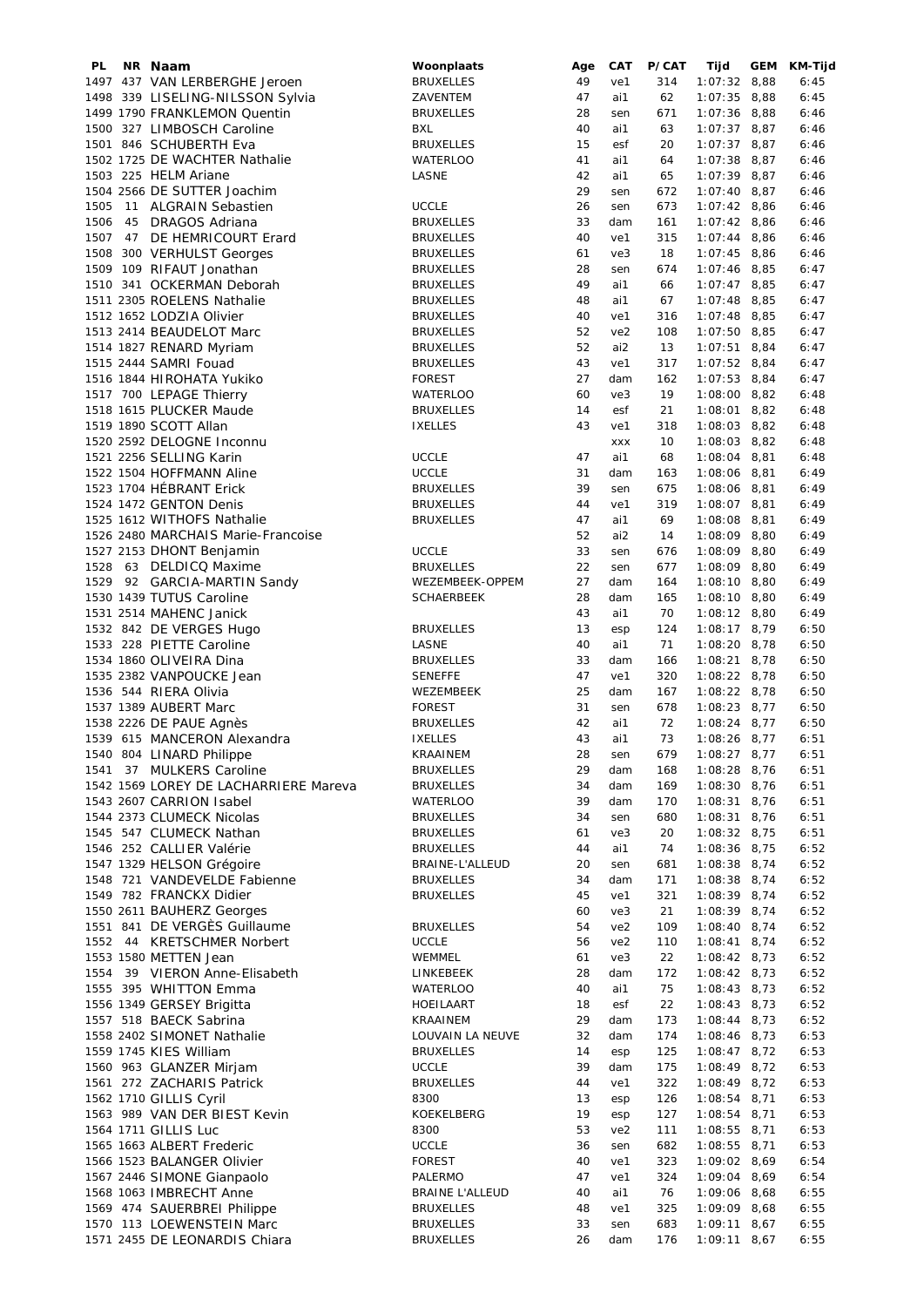| PL. | NR Naam                            | Woonplaats             | Age | CAT             | P/CAT          | Tijd           | GEM | KM-Tijd |
|-----|------------------------------------|------------------------|-----|-----------------|----------------|----------------|-----|---------|
|     | 1572 854 VANHOUDENHOVE Anne-Sophie | <b>BRUXELLES</b>       | 18  | esf             | 23             | $1:09:12$ 8,67 |     | 6:55    |
|     | 1573 860 MARCHAL Brigitte          | <b>BRUXELLES</b>       | 60  | ai3             | $\mathbf{1}$   | $1:09:14$ 8,67 |     | 6:55    |
|     | 1574 832 SCHUBERTH Johann          | <b>BRUXELLES</b>       | 18  | esp             | 128            | $1:09:14$ 8,67 |     | 6:55    |
|     | 1575 357 WILLOCQ Philippe          | <b>FOREST</b>          | 46  | ve1             | 326            | $1:09:15$ 8,66 |     | 6:56    |
|     | 1576 608 VIEIRA FORTES Arminda     | <b>IXELLES</b>         | 40  | ai1             | 77             | $1:09:16$ 8,66 |     | 6:56    |
|     | 1577 1691 AMEEUW Pauline           | <b>UCCLE</b>           | 24  | dam             | 177            | $1:09:17$ 8,66 |     | 6:56    |
|     | 1578 1393 DEJEMEPPE Gilles         | <b>BRUXELLES</b>       | 26  | sen             | 684            | $1:09:17$ 8,66 |     | 6:56    |
|     | 1579 174 FUMAROLA Michela          | WATERNAEL BOITSFORT    | 39  | dam             | 178            | $1:09:18$ 8,66 |     | 6:56    |
|     | 1580 193 BRICTEUX Caroline         | RHODE-ST-GENÈSE        | 22  | dam             | 179            | $1:09:18$ 8,66 |     | 6:56    |
|     | 1581 2121 GOFFINET Steve           | <b>BRUXELLES</b>       | 28  | sen             | 685            | $1:09:19$ 8,66 |     | 6:56    |
|     | 1582 725 TRICOT Clémentine         | <b>BRUXELLES</b>       | 27  | dam             | 180            | $1:09:20$ 8,65 |     | 6:56    |
|     | 1583 1567 ROOSEN Cindy             | LIBERCHIES             | 28  | dam             | 181            | $1:09:25$ 8,64 |     | 6:57    |
|     | 1584 583 GONZALEZ Frederic         | <b>UCCLE</b>           | 40  | ve1             | 327            | $1:09:26$ 8,64 |     | 6:57    |
|     | 1585 444 MOENS DE HASE Joël        | <b>BRUXELLES</b>       | 51  | ve2             | 112            | $1:09:27$ 8,64 |     | 6:57    |
|     | 1586 620 NADAL Dominique           | <b>IXELLES</b>         | 42  | ai1             | 78             | $1:09:28$ 8,64 |     | 6:57    |
|     | 1587 619 LINKER Sophie             | <b>IXELLES</b>         | 47  | ai1             | 79             | $1:09:28$ 8,64 |     | 6:57    |
|     | 1588 1353 HOLVOET Anne             | <b>BRUXELLES</b>       | 44  | ai1             | 80             | $1:09:28$ 8,64 |     | 6:57    |
|     | 1589 883 LE GRAND Yonis            | <b>WATERLOO</b>        | 18  | esp             | 129            | $1:09:31$ 8,63 |     | 6:57    |
|     | 1590 13 MERLIN Joelle              | <b>BRUXELLES</b>       | 32  | dam             | 182            | $1:09:33$ 8,63 |     | 6:57    |
|     | 1591 1869 LE GRELLE Léopold        | <b>BRUXELLES</b>       | 14  | esp             | 130            | $1:09:34$ 8,62 |     | 6:57    |
|     | 1592 1596 BERTIN Lilian            | <b>IXELLES</b>         | 41  | ve1             | 328            | $1:09:34$ 8,62 |     | 6:57    |
|     | 1593 1868 DANIEL Hugues            | <b>BRUXELLES</b>       | 44  | ve1             | 329            | $1:09:34$ 8,62 |     | 6:57    |
|     | 1594 2202 CAMBRESIER Florence      | LEMBEEK                | 34  | dam             | 183            | $1:09:35$ 8,62 |     | 6:58    |
|     | 1595 433 JORIS Sophie              |                        | 28  | dam             | 184            | $1:09:36$ 8,62 |     | 6:58    |
|     | 1596 2365 PHILIPPE Alix            | <b>BRUXELLES</b>       |     |                 |                |                |     |         |
|     |                                    | <b>BRUXELLES</b>       | 26  | dam             | 185            | $1:09:37$ 8,62 |     | 6:58    |
|     | 1597 853 MAUS Madeleine            | LOT                    | 52  | ai2             | 15             | $1:09:37$ 8,62 |     | 6:58    |
|     | 1598 2367 VAN TICHELEN Thomas      | KRAAINEM               | 28  | sen             | 686            | $1:09:37$ 8,62 |     | 6:58    |
|     | 1599 237 CORDIEZ Julie             | <b>IXELLES</b>         | 29  | dam             | 186            | $1:09:39$ 8,61 |     | 6:58    |
|     | 1600 2218 TAVERNE Véronique        | <b>BRUXELLES</b>       | 44  | ai1             | 81             | $1:09:41$ 8,61 |     | 6:58    |
|     | 1601 2190 OUESLATI Sabri           | <b>BRUXELLES</b>       | 37  | sen             | 687            | $1:09:41$ 8,61 |     | 6:58    |
|     | 1602 1688 ABDISSI Jeremy           | ETTERBEEK              | 26  | sen             | 688            | $1:09:43$ 8,61 |     | 6:58    |
|     | 1603 1660 MINE Antonin             | PECROT                 | 36  | sen             | 689            | $1:09:45$ 8,60 |     | 6:58    |
|     | 1604 1773 HUBY Danielle            | <b>BRUXELLES</b>       | 46  | ai1             | 82             | $1:09:45$ 8,60 |     | 6:58    |
|     | 1605 301 GRANDA Marthe             | <b>BRUXELLES</b>       | 60  | ai3             | $\overline{2}$ | $1:09:47$ 8,60 |     | 6:59    |
|     | 1606 2588 COLLARD Eve              |                        | 29  | dam             | 187            | $1:09:48$ 8,60 |     | 6:59    |
|     | 1607 2337 CORVILAIN Bernard        | <b>BRUXELLES</b>       | 51  | ve2             | 113            | $1:09:49$ 8,59 |     | 6:59    |
|     | 1608 22 LIONI Barbara              | <b>UCCLE</b>           | 39  | dam             | 188            | $1:09:50$ 8,59 |     | 6:59    |
|     | 1609 549 CLAERT Cédric             | <b>WATERLOO</b>        | 18  | esp             | 131            | $1:09:51$ 8,59 |     | 6:59    |
|     | 1610 70 BARRAS Geoffrey            | COURS ST ETIENNE       | 31  | sen             | 690            | $1:09:52$ 8,59 |     | 6:59    |
|     | 1611 877 KUPPER Jean-François      | <b>ETTERBEEK</b>       | 31  | sen             | 691            | 1:09:52 8,59   |     | 6:59    |
|     | 1612 62 DUJARDIN Richard           | <b>UCCLE</b>           | 42  | ve1             | 330            | $1:09:57$ 8,58 |     | 7:00    |
|     | 1613 1085 RECKMANN Joerg           | <b>BRUXELLES</b>       | 59  | ve2             | 114            | $1:09:57$ 8,58 |     | 7:00    |
|     | 1614 1954 VISART Pierre            | <b>BRUXELLES</b>       | 45  | ve1             | 331            | $1:10:00$ 8,57 |     | 7:00    |
|     | 1615 1727 VAN GREVENSTEIN Martin   | <b>BRUSSEL</b>         |     | <b>XXX</b>      | 11             | $1:10:01$ 8,57 |     | 7:00    |
|     | 1616 719 MARCHAL Benoit            | <b>BRUXELLES</b>       | 35  | sen             | 692            | $1:10:01$ 8,57 |     | 7:00    |
|     | 1617 1127 VANCOPPENOLLE Julie      | <b>BRUXELLES</b>       | 24  | dam             | 189            | $1:10:02$ 8,57 |     | 7:00    |
|     | 1618 460 BRICTEUX Thibault         | RHODE-ST-GENÈSE        | 18  | esp             | 132            | $1:10:02$ 8,57 |     | 7:00    |
|     | 1619 799 SPAPEN Peter              | <b>BRUSSEL</b>         | 47  | ve1             | 332            | $1:10:07$ 8,56 |     | 7:01    |
|     | 1620 2542 ROOS Alexandra           |                        | 34  | dam             | 190            | $1:10:10$ 8,55 |     | 7:01    |
|     | 1621 2039 CORNETTE Marc            | <b>DILBEEK</b>         | 38  | sen             | 693            | $1:10:11$ 8,55 |     | 7:01    |
|     | 1622 2159 MORTIER Céline           | <b>BRUXELLES</b>       | 30  | dam             | 191            | $1:10:11$ 8,55 |     | 7:01    |
|     | 1623 820 TALLEUX Nicolas           | <b>FOREST</b>          | 22  | sen             | 694            | $1:10:20$ 8,53 |     | 7:02    |
|     | 1624 127 VISART Grégory            | <b>UCCLE</b>           | 15  | esp             | 133            | $1:10:20$ 8,53 |     | 7:02    |
|     | 1625 1690 DEGROS Thomas            | ETTERBEEK              | 22  | sen             | 695            | $1:10:21$ 8,53 |     | 7:02    |
|     | 1626 2599 PELÉ Gaelle              |                        | 41  | ai1             | 83             | $1:10:31$ 8,51 |     | 7:03    |
|     | 1627 2338 JANSEN Guy               | <b>BRUXELLES</b>       | 49  | ve1             | 333            | $1:10:33$ 8,50 |     | 7:03    |
|     | 1628 1850 KERMESSE Corinne         |                        |     |                 |                | $1:10:34$ 8,50 |     |         |
|     |                                    | <b>FOREST</b>          | 31  | dam             | 192            |                |     | 7:03    |
|     | 1629 1476 ARFAI Mojgan             | <b>BRUXELLES</b>       | 52  | ai2             | 16             | $1:10:35$ 8,50 |     | 7:03    |
|     | 1630 2007 VAN RAMPELBERGH Maite    | LIBKEBEEK              | 25  | dam             | 193            | $1:10:36$ 8,50 |     | 7:04    |
|     | 1631 574 BERNARD Jean-Luc          | <b>UCCLE</b>           | 56  | ve <sub>2</sub> | 115            | $1:10:40$ 8,49 |     | 7:04    |
|     | 1632 2288 DELVILLE Alice           | <b>BRUXELLES</b>       | 43  | ai1             | 84             | $1:10:42$ 8,49 |     | 7:04    |
|     | 1633 1715 GONZALEZ Silvia          | STROMBEEK BEVER        | 39  | dam             | 194            | $1:10:43$ 8,48 |     | 7:04    |
|     | 1634 1775 SPRIET Elodie            | OVERIJSE               | 28  | dam             | 195            | $1:10:43$ 8,48 |     | 7:04    |
|     | 1635 1885 LEMOS TEIXEIRA Miguel    | <b>IXELLES</b>         | 18  | esp             | 134            | $1:10:44$ 8,48 |     | 7:04    |
|     | 1636 2217 BIWOLE Sacha             | <b>BRUXELLES</b>       | 13  | esp             | 135            | $1:10:46$ 8,48 |     | 7:05    |
|     | 1637 1764 SWIERS Anne_sophie       | <b>UCCLE</b>           | 38  | dam             | 196            | $1:10:47$ 8,48 |     | 7:05    |
|     | 1638 1623 ORBAN Christine          | <b>UCCLE</b>           | 47  | ai1             | 85             | $1:10:47$ 8,48 |     | 7:05    |
|     | 1639 817 MARTENS Virgil            | <b>BRAINE L'ALLEUD</b> | 20  | sen             | 696            | $1:10:48$ 8,47 |     | 7:05    |
|     | 1640 1093 JAHAN Cyprien            | <b>UCCLE</b>           | 13  | esp             | 136            | $1:10:50$ 8,47 |     | 7:05    |
|     | 1641 202 CLERBAUX Laure-Alix       | <b>BRUXELLES</b>       | 25  | dam             | 197            | $1:10:56$ 8,46 |     | 7:06    |
|     | 1642 672 RODRIGUEZ Santiago        | <b>BRUXELLES</b>       | 46  | ve1             | 334            | $1:10:56$ 8,46 |     | 7:06    |
|     | 1643 2412 VERSPECHT Jonathan       | <b>BRUXELLES</b>       | 26  | sen             | 697            | $1:10:58$ 8,45 |     | 7:06    |
|     | 1644 2109 MAIRIAUX Kirsten         | GANSHOREN              | 36  | dam             | 198            | $1:10:59$ 8,45 |     | 7:06    |
|     | 1645 360 GILSON Jean-Paul          | <b>TERVUREN</b>        | 58  | ve2             | 116            | $1:11:00$ 8,45 |     | 7:06    |
|     | 1646 1483 BOLETTI Carole           | <b>BRUXELLES</b>       | 25  | dam             | 199            | $1:11:01$ 8,45 |     | 7:06    |
|     |                                    |                        |     |                 |                |                |     |         |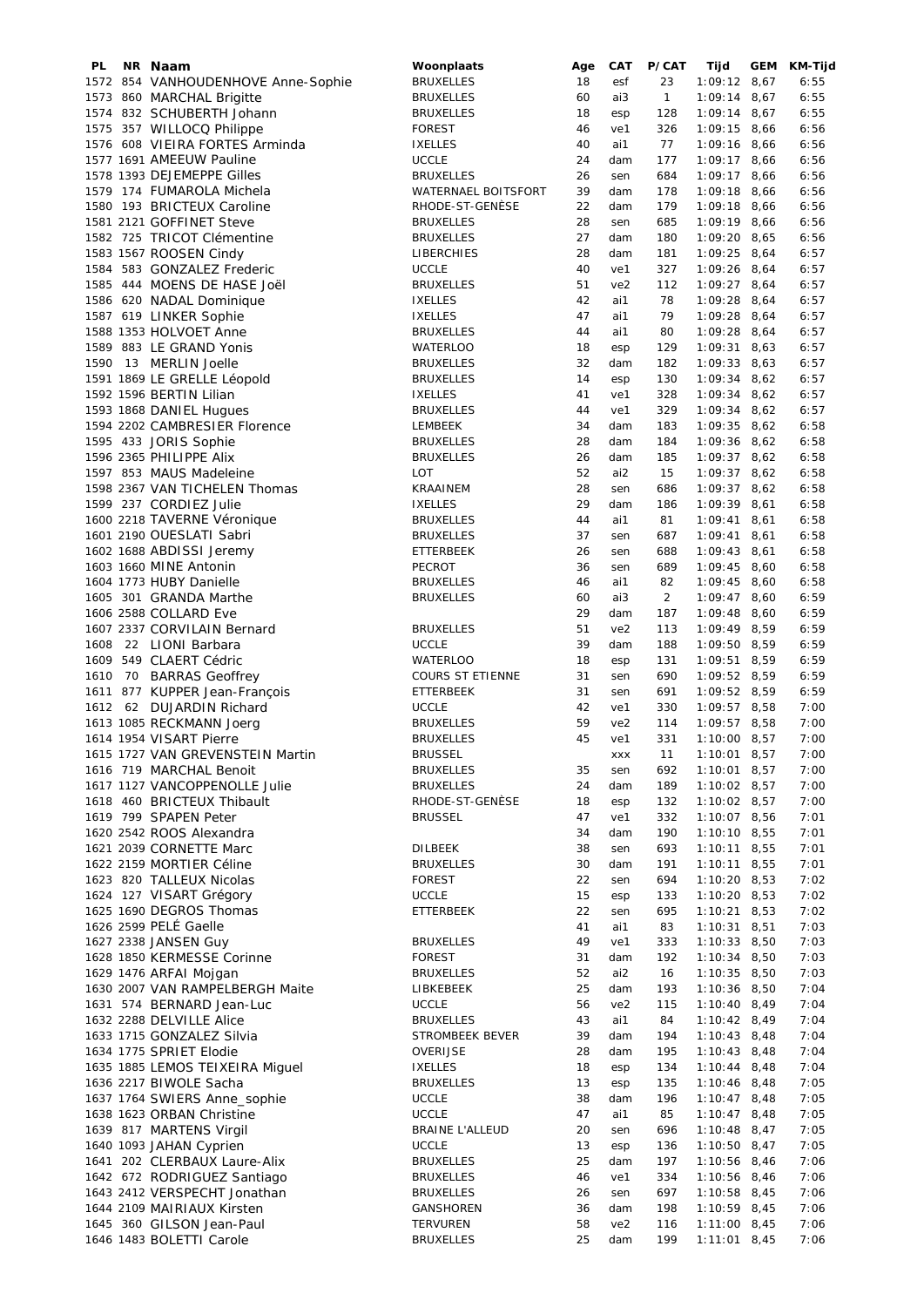| PL. | NR Naam                             | Woonplaats         | Age | <b>CAT</b>      | P/CAT | Tijd           | GEM | KM-Tijd |
|-----|-------------------------------------|--------------------|-----|-----------------|-------|----------------|-----|---------|
|     | 1647 784 WAUTERS Vanessa            | MEISE              | 31  | dam             | 200   | $1:11:03$ 8,44 |     | 7:06    |
|     | 1648 1493 MONTAG Felix              | <b>UCCLE</b>       | 18  | esp             | 137   | $1:11:05$ 8,44 |     | 7:07    |
|     | 1649 621 FASSEAU Laurence           | <b>IXELLES</b>     | 40  | ai1             | 86    | $1:11:06$ 8,44 |     | 7:07    |
|     |                                     |                    |     |                 |       |                |     |         |
|     | 1650 618 PRESLE Véronique           | <b>IXELLES</b>     | 40  | ai1             | 87    | $1:11:07$ 8,44 |     | 7:07    |
|     | 1651 74 KIEN KIEY Amih              | <b>WATERLOO</b>    | 25  | dam             | 201   | $1:11:12$ 8,43 |     | 7:07    |
|     | 1652 1661 VERDE Luigi               | <b>BRUXELLES</b>   | 42  | ve1             | 335   | $1:11:13$ 8,42 |     | 7:07    |
|     | 1653 2112 RAMAKERS Anouk            | <b>BRUXELLES</b>   | 19  | esf             | 24    | $1:11:13$ 8,42 |     | 7:07    |
|     |                                     | <b>UCCLE</b>       | 50  | ve2             | 117   |                |     | 7:07    |
|     | 1654 117 MICHEL Serge               |                    |     |                 |       | $1:11:15$ 8,42 |     |         |
|     | 1655 2168 DOORNBUSH Jeremy          | <b>BRUSSEL</b>     | 18  | esp             | 138   | $1:11:17$ 8,42 |     | 7:08    |
|     | 1656 317 ARMELLIN Véronique         | RHODE-ST-GENÈSE    | 48  | ai1             | 88    | $1:11:17$ 8,42 |     | 7:08    |
|     | 1657 397 NZUAMO-KIABANGUKA Noah     | <b>GENT</b>        | 28  | sen             | 698   | $1:11:20$ 8,41 |     | 7:08    |
|     | 1658 2105 NR 2105                   |                    |     | <b>XXX</b>      | 12    | $1:11:20$ 8,41 |     | 7:08    |
|     |                                     |                    |     |                 |       |                |     |         |
|     | 1659 2260 IFRIM Stefan              | <b>BRUXELLES</b>   | 28  | sen             | 699   | $1:11:21$ 8,41 |     | 7:08    |
|     | 1660 435 MONNOYER DE GALLAND Pierre | <b>IXELLES</b>     | 27  | sen             | 700   | $1:11:21$ 8,41 |     | 7:08    |
|     | 1661 1513 MARCHAND Stéphane         | <b>BRUXELLES</b>   | 39  | sen             | 701   | $1:11:22$ 8,41 |     | 7:08    |
|     |                                     |                    |     |                 |       |                |     |         |
|     | 1662 2233 MONMONT Franck            | <b>UCCLE</b>       | 42  | ve1             | 336   | $1:11:22$ 8,41 |     | 7:08    |
|     | 1663 2123 SWARTEROECKX Adrien       | <b>BRUXELLES</b>   | 16  | esp             | 139   | $1:11:22$ 8,41 |     | 7:08    |
|     | 1664 2368 MONMONT Maxim             | <b>UCCLE</b>       | 15  | esp             | 140   | $1:11:22$ 8,41 |     | 7:08    |
|     | 1665 683 DELMOITIÉ Marie-Joëlle     |                    | 43  | ai1             | 89    | $1:11:23$ 8,41 |     | 7:08    |
|     |                                     |                    |     |                 |       |                |     |         |
|     | 1666 2403 DUCARME Lavinia           | <b>BRUXELLES</b>   | 26  | dam             | 202   | $1:11:24$ 8,40 |     | 7:08    |
|     | 1667 2487 KOWAL Kevin               |                    | 24  | sen             | 702   | $1:11:24$ 8,40 |     | 7:08    |
|     | 1668 2282 MACDONALD Gail            | OVERIJSE           | 32  | dam             | 203   | $1:11:25$ 8,40 |     | 7:09    |
|     | 1669 2151 LEMAIRE Catherine         | <b>SCHAERBEEK</b>  | 27  | dam             | 204   | $1:11:27$ 8,40 |     | 7:09    |
|     |                                     |                    |     |                 |       |                |     |         |
|     | 1670 2165 LAMBERT Virginie          | <b>SCHAERBEEK</b>  | 36  | dam             | 205   | $1:11:27$ 8,40 |     | 7:09    |
|     | 1671 1614 PLUCKER Victoria          | <b>BRUXELLES</b>   | 16  | esf             | 25    | $1:11:28$ 8,40 |     | 7:09    |
|     | 1672 926 REYNAERTS Stephanie        | <b>BRUXELLES</b>   | 30  | dam             | 206   | $1:11:29$ 8,39 |     | 7:09    |
|     | 1673 2249 LEURQUIN Hubert           | <b>IXELLES</b>     | 29  | sen             | 703   | $1:11:31$ 8,39 |     | 7:09    |
|     |                                     |                    |     |                 |       |                |     |         |
|     | 1674 2081 KROES Bruno               | <b>BEERSEL</b>     | 38  | sen             | 704   | $1:11:32$ 8,39 |     | 7:09    |
|     | 1675 154 NOË Luc                    | SINT PIETERS LEEUW | 52  | ve2             | 118   | $1:11:33$ 8,39 |     | 7:09    |
|     | 1676 380 PIEHL Ernst                | <b>BRUXELLES</b>   | 67  | ve3             | 23    | $1:11:35$ 8,38 |     | 7:10    |
|     |                                     |                    |     |                 |       |                |     |         |
|     | 1677 2484 VAN CAUWENBERGHE Lara     |                    | 26  | dam             | 207   | $1:11:37$ 8,38 |     | 7:10    |
|     | 1678 984 MATERNE Philippe           |                    | 53  | ve <sub>2</sub> | 119   | $1:11:38$ 8,38 |     | 7:10    |
|     | 1679 1473 MERTENS Marie Paule       | <b>UCCLE</b>       | 27  | dam             | 208   | $1:11:39$ 8,37 |     | 7:10    |
|     | 1680 320 GILIS Sarah                | <b>BRUXELLES</b>   | 28  | dam             | 209   | $1:11:40$ 8,37 |     | 7:10    |
|     |                                     |                    |     |                 |       |                |     |         |
|     | 1681 1192 ZELDENRUST Charlotte      | <b>BRUXELLES</b>   | 25  | dam             | 210   | $1:11:41$ 8,37 |     | 7:10    |
|     | 1682 2372 BINGEN Alain              | <b>BRUXELLES</b>   | 66  | ve3             | 24    | $1:11:42$ 8,37 |     | 7:10    |
|     | 1683 1115 PIETERS Geraldine         | <b>LOT</b>         | 29  | dam             | 211   | $1:11:46$ 8,36 |     | 7:11    |
|     | 1684 934 VERBAERE Pascale           | WOLUWE-ST-LAMBERT  | 54  | ve2             | 120   | $1:11:46$ 8,36 |     | 7:11    |
|     |                                     |                    |     |                 |       |                |     |         |
|     | 1685 376 VAN DER HAEGHEN Leila      | LINKEBEEK          | 27  | dam             | 212   | $1:11:46$ 8,36 |     | 7:11    |
|     | 1686 502 LAMY Clothilde             | <b>UCCLE</b>       | 38  | dam             | 213   | $1:11:46$ 8,36 |     | 7:11    |
|     | 1687 1133 VELEZ Eugenia             | <b>BRUXELLES</b>   | 56  | ai2             | 17    | $1:11:46$ 8,36 |     | 7:11    |
|     | 1688 1872 LEVAUX Catherine          | <b>BRUXELLES</b>   | 32  | dam             | 214   | $1:11:47$ 8,36 |     | 7:11    |
|     |                                     |                    |     |                 |       |                |     |         |
|     | 1689 2317 CRIQUELLION Christophe    | <b>BRUXELLES</b>   | 23  | sen             | 705   | $1:11:50$ 8,35 |     | 7:11    |
|     | 1690 691 PETRIAUX Delphine          | <b>UCCLE</b>       | 36  | dam             | 215   | $1:11:51$ 8,35 |     | 7:11    |
|     | 1691 692 TAILLANDIER Guillaume      | <b>UCCLE</b>       | 35  | sen             | 706   | $1:11:52$ 8,35 |     | 7:11    |
|     | 1692 2512 BUFFET Marie-Jeanne       |                    | 59  | ai2             | 18    | $1:11:53$ 8,35 |     | 7:11    |
|     |                                     |                    |     |                 |       |                |     |         |
|     | 1693 1707 GOUBAU Géraldine          | <b>BRUXELLES</b>   | 28  | dam             | 216   | $1:11:57$ 8,34 |     | 7:12    |
|     | 1694 1041 DE WOLF Erwin             | BXL                | 61  | ve3             | 25    | $1:12:02$ 8,33 |     | 7:12    |
|     | 1695 1034 MARINO Carmelina          | <b>BXL</b>         | 51  | ai2             | 19    | $1:12:04$ 8,33 |     | 7:12    |
|     | 1696 212 VAN WYMERSCH Sabine        | <b>DROGENBOS</b>   | 44  | ai1             | 90    | $1:12:08$ 8,32 |     | 7:13    |
|     |                                     |                    |     |                 |       |                |     |         |
|     | 1697 1136 RAQUET Danièle            | <b>BRUXELLES</b>   | 54  | ai2             | 20    | $1:12:10$ 8,31 |     | 7:13    |
|     | 1698 573 SHEEHAN-NUTZ Anita         | WATERLOO           | 53  | ai2             | 21    | $1:12:14$ 8,31 |     | 7:13    |
|     | 1699 787 LEDRU Françoise            | LINKEBEEK          | 45  | ai1             | 91    | $1:12:14$ 8,31 |     | 7:13    |
|     | 1700 1146 BEN TALEB Abdelouahid     | LINKEBEEK          | 42  | ve1             | 337   | $1:12:15$ 8,30 |     | 7:13    |
|     | 1701 1783 ZAMAR René                | <b>BRUXELLES</b>   | 60  | ve3             | 26    | $1:12:17$ 8,30 |     | 7:14    |
|     |                                     |                    |     |                 |       |                |     |         |
|     | 1702 949 ZADUNAYSKI Emilie          | <b>BRUXELLES</b>   | 31  | dam             | 217   | $1:12:18$ 8,30 |     | 7:14    |
|     | 1703 2464 HOUPERT Amelie            |                    | 15  | esf             | 26    | $1:12:19$ 8,30 |     | 7:14    |
|     | 1704 18 LERAT Florence              | LOVERVAL           | 27  | dam             | 218   | $1:12:19$ 8,30 |     | 7:14    |
|     | 1705 2273 FAURE Samuel              |                    |     |                 |       |                |     |         |
|     |                                     | <b>FOREST</b>      | 29  | sen             | 707   | $1:12:20$ 8,29 |     | 7:14    |
|     | 1706 1814 MUGUERZA Sébastien        | <b>BRUXELLES</b>   | 13  | esp             | 141   | $1:12:23$ 8,29 |     | 7:14    |
|     | 1707 297 JACQUEMIN Dominique        | <b>BRUXELLES</b>   | 37  | dam             | 219   | $1:12:29$ 8,28 |     | 7:15    |
|     | 1708 850 DE VOOGHT Véronique        | <b>BRUXELLES</b>   | 35  | dam             | 220   | $1:12:29$ 8,28 |     | 7:15    |
|     | 1709 2311 BURLION Jean-Luc          |                    | 47  |                 |       | $1:12:30$ 8,28 |     |         |
|     |                                     | HANNUT             |     | ve1             | 338   |                |     | 7:15    |
|     | 1710 2035 BOCKEN Etienne            | <b>UCCLE</b>       | 64  | ve3             | 27    | $1:12:32$ 8,27 |     | 7:15    |
|     | 1711 1284 DE LAMINNE Rodolphe       | <b>BRUXELLES</b>   | 30  | sen             | 708   | $1:12:36$ 8,26 |     | 7:16    |
|     | 1712 1510 BANGALORE Somashekar      |                    | 36  | sen             | 709   | $1:12:38$ 8,26 |     | 7:16    |
|     |                                     |                    | 32  |                 |       |                |     |         |
|     | 1713 1786 DUSTIN Céline             | <b>BRUXELLES</b>   |     | dam             | 221   | $1:12:44$ 8,25 |     | 7:16    |
|     | 1714 1754 BASIN Jean-François       | <b>BRUXELLES</b>   | 50  | ve <sub>2</sub> | 121   | $1:12:44$ 8,25 |     | 7:16    |
|     | 1715 528 NAAMANI Maria              | <b>UCCLE</b>       | 49  | ai1             | 92    | $1:12:48$ 8,24 |     | 7:17    |
|     | 1716 880 BERZEVICZI Istvan          | <b>BRUXELLES</b>   | 46  | ve1             | 339   | $1:12:48$ 8,24 |     | 7:17    |
|     | 1717 2115 KAISIN Cécile             |                    |     |                 |       | $1:12:50$ 8,24 |     |         |
|     |                                     | WEZEMBEEK-OPPEM    | 46  | ai1             | 93    |                |     | 7:17    |
|     | 1718 2116 LEBRUN Geneviève          | <b>BRUXELLES</b>   | 48  | ai1             | 94    | $1:12:50$ 8,24 |     | 7:17    |
|     | 1719 2280 LAMBERS Johan             | <b>BEERSEL</b>     | 60  | ve3             | 28    | $1:12:51$ 8,24 |     | 7:17    |
|     | 1720 34 SANTANA LOPEZ Carmen        | BRUXELLES-UCCLE    | 52  | ai2             | 22    | $1:12:52$ 8,23 |     | 7:17    |
|     | 1721 1339 DES COURIERES Jean-Marc   | UCCLE              | 51  | ve <sub>2</sub> | 122   | $1:12:53$ 8,23 |     | 7:17    |
|     |                                     |                    |     |                 |       |                |     |         |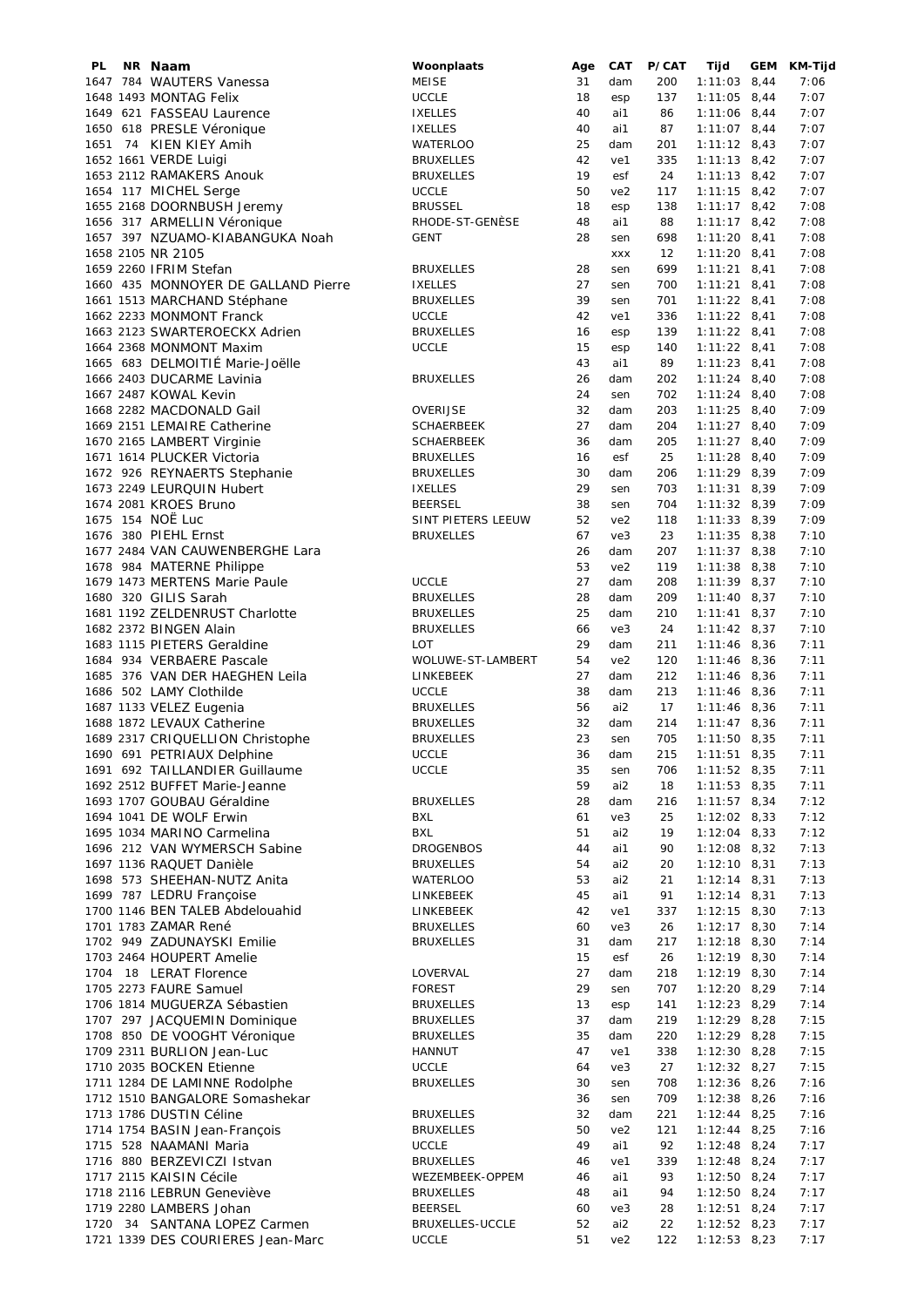| PL. | NR Naam                            | Woonplaats        | Age | CAT             | P/CAT | Tijd           | GEM | KM-Tijd |
|-----|------------------------------------|-------------------|-----|-----------------|-------|----------------|-----|---------|
|     | 1722 2017 PALMAI Beata             | RHODE-ST-GENÈSE   | 37  | dam             | 222   | $1:12:55$ 8,23 |     | 7:17    |
|     | 1723 251 DELIGNY Philippe          | <b>WATERLOO</b>   | 46  | ve1             | 340   | $1:13:00$ 8,22 |     | 7:18    |
|     | 1724 33 VAN WALLE Fabrice          | <b>WANLIN</b>     | 31  | sen             | 710   | $1:13:02$ 8,22 |     | 7:18    |
|     | 1725 336 MANDOUX Patrick           | <b>BRUXELLES</b>  | 57  | ve <sub>2</sub> | 123   | $1:13:04$ 8,21 |     | 7:18    |
|     | 1726 1552 ROELANDT Stijn           | HERDERSEM         | 24  | sen             | 711   | $1:13:05$ 8,21 |     | 7:18    |
|     | 1727 1049 BUXANT Martin            | <b>BXL</b>        | 31  |                 |       |                |     |         |
|     |                                    |                   |     | sen             | 712   | $1:13:05$ 8,21 |     | 7:18    |
|     | 1728 1554 HERMAN Yuri              | ST-PIETERS-LEEUW  | 24  | sen             | 713   | $1:13:06$ 8,21 |     | 7:19    |
|     | 1729 1280 WANTIER Vincent          | <b>BRUXELLES</b>  | 25  | sen             | 714   | $1:13:11$ 8,20 |     | 7:19    |
|     | 1730 1939 MIRA Malika              | SCHEPDAAL         | 33  | dam             | 223   | $1:13:13$ 8,19 |     | 7:19    |
|     | 1731 2383 SALESSE Cédric           | <b>THINES</b>     | 34  | sen             | 715   | $1:13:17$ 8,19 |     | 7:20    |
|     | 1732 931 BUSCEMI Stefania          | <b>UCCLE</b>      | 28  | dam             | 224   | $1:13:35$ 8,15 |     | 7:22    |
|     | 1733 1734 BOUCAU Nathalie          | RHODE STE GENESE  | 45  | ai1             | 95    | $1:13:36$ 8,15 |     | 7:22    |
|     | 1734 1733 MASSAUX Anne             | RHODES ST GENESE  | 49  | ai1             | 96    | $1:13:37$ 8,15 |     | 7:22    |
|     |                                    |                   |     |                 |       |                |     |         |
|     | 1735 790 WEIL Laurent              | <b>BRUXELLES</b>  | 34  | sen             | 716   | $1:13:45$ 8,14 |     | 7:23    |
|     | 1736 175 THÉBAUD Alexandra         | <b>UCCLE</b>      | 15  | esf             | 27    | $1:13:45$ 8,14 |     | 7:23    |
|     | 1737 21 MINOT Virginie             | <b>BRUXELLES</b>  | 28  | dam             | 225   | $1:13:47$ 8,13 |     | 7:23    |
|     | 1738 994 GÉRARD Dominique          | <b>BRUXELLES</b>  | 44  | ve1             | 341   | $1:13:50$ 8,13 |     | 7:23    |
|     | 1739 625 REGUEZ Ouissem            | <b>IXELLES</b>    | 35  | sen             | 717   | $1:13:53$ 8,12 |     | 7:23    |
|     | 1740 1038 CRIQUELLION Patrick      | <b>BXL</b>        | 54  | ve2             | 124   | $1:13:54$ 8,12 |     | 7:23    |
|     | 1741 342 HERBIET Charlotte         | <b>BRUXELLES</b>  | 23  | dam             | 226   | $1:13:56$ 8,12 |     | 7:24    |
|     |                                    |                   |     |                 |       |                |     |         |
|     | 1742 2504 DESVACHEZ Sophie         |                   | 26  | dam             | 227   | $1:13:58$ 8,11 |     | 7:24    |
|     | 1743 2296 DE VALKENEER Paul-Henri  | <b>BRUXELLES</b>  | 60  | ve3             | 29    | $1:13:59$ 8,11 |     | 7:24    |
|     | 1744 1843 AGBEMADON Horace         | <b>BRUXELLES</b>  | 18  | esp             | 142   | $1:14:01$ 8,11 |     | 7:24    |
|     | 1745 1487 VALETTE Rafael           | <b>BRUXELLES</b>  | 27  | sen             | 718   | $1:14:02$ 8,10 |     | 7:24    |
|     | 1746 2431 ROMAN Branislav          | <b>BRUXELLES</b>  | 43  | ve1             | 342   | $1:14:03$ 8,10 |     | 7:24    |
|     | 1747 2577 NTELO Cecilia            |                   | 20  | dam             | 228   | $1:14:05$ 8,10 |     | 7:24    |
|     |                                    |                   | 45  |                 |       |                |     |         |
|     | 1748 641 BOXUS Laurent             | RHODE-ST-GENESE   |     | ve1             | 343   | $1:14:12$ 8,09 |     | 7:25    |
|     | 1749 1722 LISCHETTI Jean-François  | <b>NIVELLES</b>   | 41  | ve1             | 344   | $1:14:12$ 8,09 |     | 7:25    |
|     | 1750 110 GHOSN Nattaly             | <b>EVERE</b>      | 42  | ai1             | 97    | $1:14:12$ 8,09 |     | 7:25    |
|     | 1751 562 QUIBUS Isabelle           | <b>HALLE</b>      | 44  | ai1             | 98    | $1:14:14$ 8,08 |     | 7:25    |
|     | 1752 772 DOLINSEK Ursa             | <b>BRUXELLES</b>  | 37  | dam             | 229   | $1:14:16$ 8,08 |     | 7:26    |
|     | 1753 1687 DOUIK Sarah              | <b>BRUXELLES</b>  | 31  | dam             | 230   | $1:14:16$ 8,08 |     | 7:26    |
|     | 1754 1657 MOUTIER Elodie           | LA HESTRE         | 21  | dam             | 231   | $1:14:20$ 8,07 |     | 7:26    |
|     | 1755 1818 FELIS Alain              |                   | 40  | ve1             | 345   | $1:14:28$ 8,06 |     | 7:27    |
|     |                                    | ALSEMBERG         |     |                 |       |                |     |         |
|     | 1756 1097 DELESTIENNE Patrick      | <b>WATERLOO</b>   | 54  | ve <sub>2</sub> | 125   | $1:14:34$ 8,05 |     | 7:27    |
|     | 1757 2271 JOURET Andrée            | <b>BRUXELLES</b>  | 64  | ai3             | 3     | $1:14:41$ 8,03 |     | 7:28    |
|     | 1758 1385 AMEEUW Aline             | <b>BRUXELLES</b>  | 30  | dam             | 232   | $1:14:43$ 8,03 |     | 7:28    |
|     | 1759 674 GEURTS Fabian             | <b>BRUXELLES</b>  | 36  | sen             | 719   | $1:14:44$ 8,03 |     | 7:28    |
|     | 1760 1387 SEEGER Godefroy          | <b>BRUXELLES</b>  | 46  | ve1             | 346   | $1:14:45$ 8,03 |     | 7:29    |
|     | 1761 1598 CHANGEUR Lionel          | <b>BRUXELLES</b>  | 38  | sen             | 720   | $1:14:47$ 8,02 |     | 7:29    |
|     | 1762 1111 BOUCHAT Alexandra        | ANDERLECHT        | 27  | dam             | 233   | $1:14:48$ 8,02 |     | 7:29    |
|     |                                    |                   |     |                 |       |                |     |         |
|     | 1763 79 GILL Johanna               | <b>BRUXELLES</b>  | 28  | dam             | 234   | $1:14:49$ 8,02 |     | 7:29    |
|     | 1764 1904 SOHIER Olivier           | <b>BRUXELLES</b>  | 51  | ve <sub>2</sub> | 126   | $1:14:52$ 8,01 |     | 7:29    |
|     | 1765 1381 FOURNIER Marie           | <b>UCCLE</b>      | 25  | dam             | 235   | $1:14:56$ 8,01 |     | 7:30    |
|     | 1766 1066 CREUSEN Manon            | WOLWÉ-ST-PIERRE   | 29  | dam             | 236   | $1:14:59$ 8,00 |     | 7:30    |
|     | 1767 2420 DELHAYE Emilie           | <b>BRUSSEL</b>    | 18  | esf             | 28    | $1:15:03$ 7,99 |     | 7:30    |
|     | 1768 1077 DIRICQ Catherine         | UCCLE             | 50  | ai2             | 23    | 1:15:05 7,99   |     | 7:30    |
|     | 1769 1181 RAWOE Julie              | <b>BRUXELLES</b>  | 29  | dam             | 237   | 1:15:05 7,99   |     | 7:30    |
|     | 1770 1180 GLANSDORFF Philippe      | <b>BRUXELLES</b>  | 34  | sen             | 721   | $1:15:05$ 7,99 |     | 7:30    |
|     | 1771 2274 JUUL Maria               |                   |     |                 |       |                |     |         |
|     |                                    | <b>BRUXELLES</b>  | 31  | dam             | 238   | $1:15:07$ 7,99 |     | 7:31    |
|     | 1772 2479 DISTRAIT Tete En L'Air   |                   | 36  | dam             | 239   | $1:15:10$ 7,98 |     | 7:31    |
|     | 1773 901 DE MATOS PINHEIRO Jessica | BRAINE-LE-CHATEAU | 26  | dam             | 240   | $1:15:16$ 7,97 |     | 7:32    |
|     | 1774 2268 HENNEKINNE Chantal       | <b>BRUXELLES</b>  | 46  | ai1             | 99    | $1:15:18$ 7,97 |     | 7:32    |
|     | 1775 2219 BEHR-GROSS Catherine     | <b>BRUXELLES</b>  | 49  | ai1             | 100   | 1:15:20 7,96   |     | 7:32    |
|     | 1776 665 CAVELAN Bénédicte         | <b>IXELLES</b>    | 44  | ai1             | 101   | 1:15:21 7,96   |     | 7:32    |
|     | 1777 2028 DECLERCQ Dominique       | <b>UCCLE</b>      | 26  | dam             | 241   | $1:15:21$ 7,96 |     | 7:32    |
|     | 1778 2047 DELFOSSE Valérie         | <b>KORTRIJK</b>   | 24  | dam             | 242   | $1:15:22$ 7,96 |     | 7:32    |
|     | 1779 1446 VERBEEREN Bart           | ASSE              | 30  | sen             | 722   | $1:15:23$ 7,96 |     | 7:32    |
|     |                                    |                   |     |                 |       |                |     |         |
|     | 1780 1739 DE BOULARD Maud          | <b>BRUXELLES</b>  | 29  | dam             | 243   | $1:15:25$ 7,96 |     | 7:32    |
|     | 1781 2424 STEVENS Peggy            | <b>ELSENE</b>     | 51  | ai2             | 24    | $1:15:25$ 7,96 |     | 7:32    |
|     | 1782 466 VAN DEN BROECKE Dominique | <b>UCCLE</b>      | 55  | ai2             | 25    | $1:15:26$ 7,95 |     | 7:33    |
|     | 1783 1884 CABEZUELO Sandra         | <b>BRUXELLES</b>  | 44  | ai1             | 102   | $1:15:30$ 7,95 |     | 7:33    |
|     | 1784 1128 DEKNOP Jean-Pierre       | <b>BRUXELLES</b>  | 54  | ve <sub>2</sub> | 127   | $1:15:30$ 7,95 |     | 7:33    |
|     | 1785 1201 VANHOVE Yvan             | <b>UCCLE</b>      | 53  | ve <sub>2</sub> | 128   | $1:15:41$ 7,93 |     | 7:34    |
|     | 1786 1532 KATZ Simon               | <b>BRUSSEL</b>    | 16  | esp             | 143   | $1:15:42$ 7,93 |     | 7:34    |
|     |                                    |                   |     |                 |       |                |     |         |
|     | 1787 1636 LUCION Sophie            | <b>MEISE</b>      | 15  | esf             | 29    | $1:15:44$ 7,92 |     | 7:34    |
|     | 1788 1829 PASSAGEZ Anne-Miriam     | <b>BRUXELLES</b>  | 16  | esf             | 30    | $1:15:44$ 7,92 |     | 7:34    |
|     | 1789 1530 JURFEST Sanyel           | <b>BRUSSEL</b>    | 16  | esp             | 144   | $1:15:44$ 7,92 |     | 7:34    |
|     | 1790 1631 URBAIN Laurane           | GRIMBERGEN        | 16  | esf             | 31    | $1:15:45$ 7,92 |     | 7:34    |
|     | 1791 1683 WAUTERS Gaetan           | <b>UCCLE</b>      | 60  | ve3             | 30    | $1:15:45$ 7,92 |     | 7:34    |
|     | 1792 759 DAVANZO Giovanni          | <b>UCCLE</b>      | 44  | ve1             | 347   | $1:15:47$ 7,92 |     | 7:35    |
|     | 1793 760 MANGIA Fabrice            | <b>UCCLE</b>      | 39  | sen             | 723   | $1:15:48$ 7,92 |     | 7:35    |
|     | 1794 1405 FIERENS Marie            | <b>BRUXELLES</b>  | 27  | dam             | 244   | $1:15:50$ 7,91 |     | 7:35    |
|     |                                    |                   |     |                 |       |                |     |         |
|     | 1795 813 FIERENS Jacques           | <b>BRUXELLES</b>  | 56  | ve2             | 129   | $1:15:50$ 7,91 |     | 7:35    |
|     | 1796 1607 CHAPUT Thomas            | <b>BRUXELLES</b>  | 24  | sen             | 724   | 1:15:51 7,91   |     | 7:35    |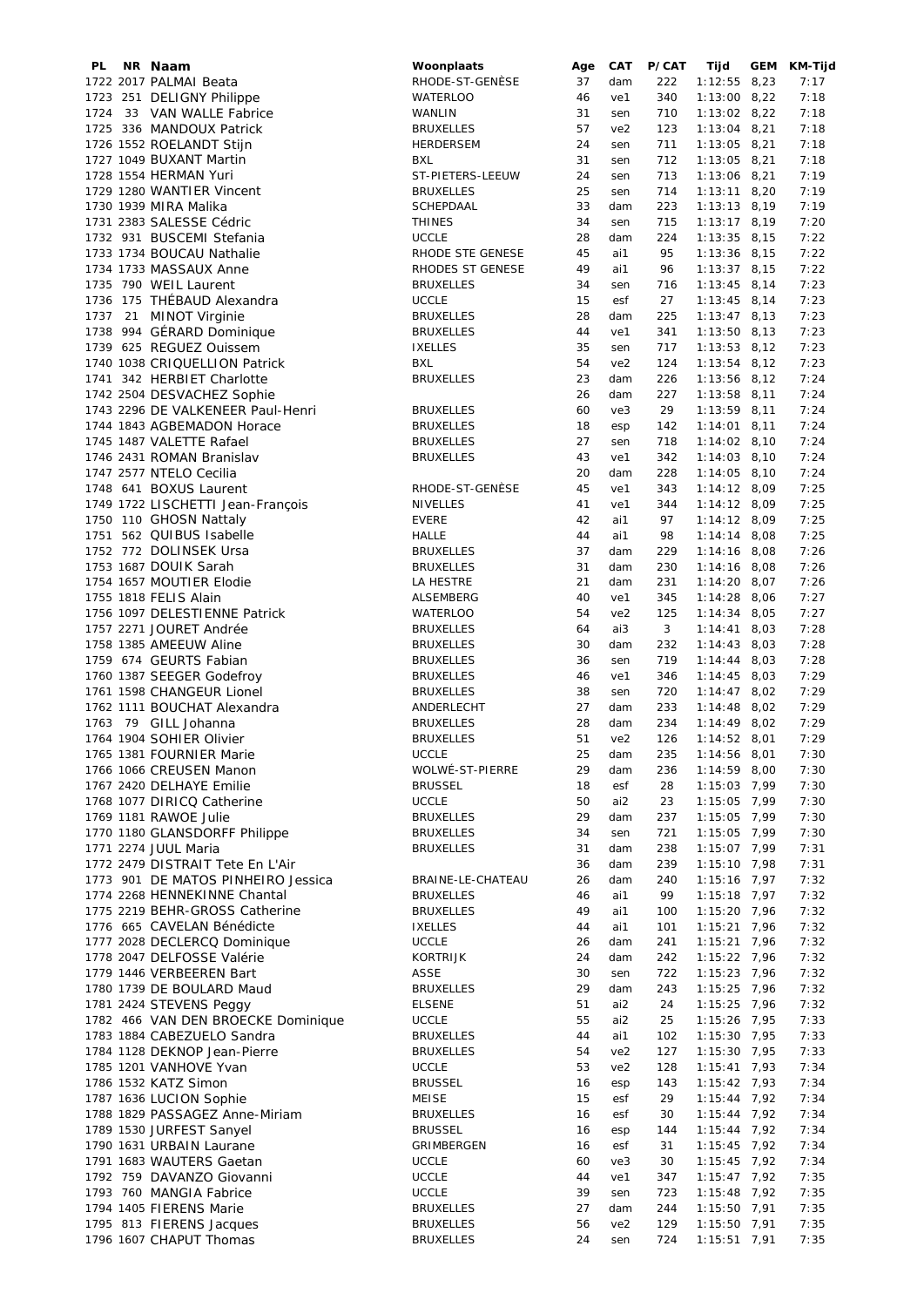| PL | NR Naam                              | Woonplaats              | Age | CAT             | P/CAT | Tijd           | GEM | KM-Tijd |
|----|--------------------------------------|-------------------------|-----|-----------------|-------|----------------|-----|---------|
|    | 1797 2341 BENVENUTI Gaia             | <b>BRUXELLES</b>        | 20  | dam             | 245   | $1:15:51$ 7,91 |     | 7:35    |
|    | 1798 999 BLONDEAU Stephane           | <b>BRUXELLES</b>        | 37  | sen             | 725   | $1:15:53$ 7,91 |     | 7:35    |
|    | 1799 1401 VOS Beatrice               | <b>BRUSSELS</b>         | 35  | dam             | 246   | $1:15:55$ 7,90 |     | 7:35    |
|    |                                      |                         |     |                 |       |                |     |         |
|    | 1800 2132 VIGNERON Catherine         | <b>BRUXELLES</b>        | 28  | dam             | 247   | $1:15:56$ 7,90 |     | 7:36    |
|    | 1801 213 BORDE Anne-Sophie           | <b>TOURNEPPE</b>        | 42  | ai1             | 103   | $1:16:04$ 7,89 |     | 7:36    |
|    | 1802 211 KROES Daniel                | <b>TOURNEPPE</b>        | 46  | ve1             | 348   | 1:16:04 7,89   |     | 7:36    |
|    | 1803 325 NAUWELAERTS Nathalie        | <b>BRUXELLES</b>        | 46  | ai1             | 104   | $1:16:04$ 7,89 |     | 7:36    |
|    |                                      |                         |     |                 |       |                |     |         |
|    | 1804 240 BROVC Nina                  | <b>SCHAERBEEK</b>       | 35  | dam             | 248   | 1:16:05 7,89   |     | 7:36    |
|    | 1805 370 TIMMERMANS Virginie         | <b>IXELLES</b>          | 28  | dam             | 249   | 1:16:06 7,88   |     | 7:37    |
|    | 1806 765 IZMAILOVA Daria             | <b>UCCLE</b>            | 25  | dam             | 250   | $1:16:07$ 7,88 |     | 7:37    |
|    | 1807 764 LENNON Jean-Jacques         | <b>UCCLE</b>            | 31  | sen             | 726   | $1:16:07$ 7,88 |     | 7:37    |
|    |                                      |                         |     |                 |       |                |     |         |
|    | 1808 2493 GILLYNS Emmanuel           |                         | 16  | esp             | 145   | $1:16:11$ 7,88 |     | 7:37    |
|    | 1809 918 DE BOECK Xavier             | ETTERBEEK               | 28  | sen             | 727   | $1:16:22$ 7,86 |     | 7:38    |
|    | 1810 921 DELFOSSE Cécile             | <b>ETTERBEEK</b>        | 28  | dam             | 251   | $1:16:24$ 7,85 |     | 7:38    |
|    | 1811 1632 BLOMBERG Malin             | <b>IXELLES</b>          | 33  | dam             | 252   | $1:16:24$ 7,85 |     | 7:38    |
|    |                                      |                         |     |                 |       |                |     |         |
|    | 1812 416 DENAYER Muriel              | <b>BRUXELLES</b>        | 42  | ai1             | 105   | $1:16:39$ 7,83 |     | 7:40    |
|    | 1813 2470 ROIG Nicolas               |                         | 30  | sen             | 728   | $1:16:40$ 7,83 |     | 7:40    |
|    | 1814 2222 ADRIAENS Caroline          | <b>BRUXELLES</b>        | 18  | esf             | 32    | $1:16:44$ 7,82 |     | 7:40    |
|    | 1815 1942 HEYLEN Alice               | <b>UCCLE</b>            | 26  | dam             | 253   | $1:16:45$ 7,82 |     | 7:41    |
|    |                                      |                         | 69  |                 |       |                |     |         |
|    | 1816 208 ADRIAENS Joseph             | <b>BRUXELLES</b>        |     | ve3             | 31    | $1:16:46$ 7,82 |     | 7:41    |
|    | 1817 2194 PANTELEEVA Ilyana          | <b>BRUSSEL</b>          | 25  | dam             | 254   | $1:16:47$ 7,81 |     | 7:41    |
|    | 1818 1525 DEQUESNE Cindy             | RHODE-ST-GENÈSE         | 30  | dam             | 255   | $1:16:50$ 7,81 |     | 7:41    |
|    | 1819 1962 RESING Wil                 | <b>UKKEL</b>            | 45  | ve1             | 349   | $1:16:51$ 7,81 |     | 7:41    |
|    |                                      |                         | 48  |                 |       |                |     |         |
|    | 1820 543 MUTAMURIZA Cassilde         | <b>BRUXELLES</b>        |     | ai1             | 106   | $1:16:51$ 7,81 |     | 7:41    |
|    | 1821 1879 BILLEN Anne-Catherine      | LINKEBEEK               | 29  | dam             | 256   | $1:16:52$ 7,81 |     | 7:41    |
|    | 1822 2570 MASTAKAS Konstantinos      | <b>BRUXELLES</b>        | 37  | sen             | 729   | $1:16:52$ 7,81 |     | 7:41    |
|    | 1823 1058 MAKRIDIS Christos          | <b>UCCLE</b>            | 53  | ve <sub>2</sub> | 130   | $1:16:55$ 7,80 |     | 7:42    |
|    |                                      |                         |     |                 |       |                |     |         |
|    | 1824 1064 MOMBER Aurore              | <b>ETTERBEEK</b>        | 31  | dam             | 257   | $1:16:56$ 7,80 |     | 7:42    |
|    | 1825 2063 CALLEWAERT Alice           | <b>UCCLE</b>            | 14  | esf             | 33    | $1:16:56$ 7,80 |     | 7:42    |
|    | 1826 1494 VERMEULEN-PREVOST Michelle | PARIS                   | 51  | ai2             | 26    | 1:16:59 7,79   |     | 7:42    |
|    | 1827 1486 MOENS Emilie               | <b>WATERLOO</b>         | 25  | dam             | 258   | $1:17:02$ 7,79 |     | 7:42    |
|    |                                      |                         |     |                 |       |                |     |         |
|    | 1828 774 BECERRO Ana                 | <b>UCCLE</b>            | 43  | ai1             | 107   | $1:17:04$ 7,79 |     | 7:42    |
|    | 1829 2603 COHEN Laurence             |                         | 29  | dam             | 259   | $1:17:05$ 7,78 |     | 7:43    |
|    | 1830 1524 WILLEMS Stéphanie          | <b>BRUXELLES</b>        | 28  | dam             | 260   | $1:17:12$ 7,77 |     | 7:43    |
|    | 1831 1485 MOENS Marie-Laure          | <b>BRUXELLES</b>        | 25  | dam             | 261   | $1:17:12$ 7,77 |     | 7:43    |
|    |                                      |                         |     |                 |       |                |     |         |
|    | 1832 1793 DUQUAINE Michel            | <b>BRUXELLES</b>        | 39  | sen             | 730   | $1:17:13$ 7,77 |     | 7:43    |
|    | 1833 1142 DEMARET Stéphane           | LASNE                   | 43  | ve1             | 350   | $1:17:16$ 7,77 |     | 7:44    |
|    | 1834 375 LEVY Géraldine              | <b>BRUXELLES</b>        | 26  | dam             | 262   | $1:17:17$ 7,76 |     | 7:44    |
|    | 1835 1138 HAUGAARD Niels             | <b>BRUXELLES</b>        | 16  | esp             | 146   | $1:17:20$ 7,76 |     | 7:44    |
|    |                                      |                         |     |                 |       |                |     |         |
|    | 1836 1145 HAUGAARD Hans              | <b>BRUXELLES</b>        | 18  | esp             | 147   | $1:17:20$ 7,76 |     | 7:44    |
|    | 1837 2258 SELLING Ebba               | <b>UCCLE</b>            | 14  | esf             | 34    | $1:17:25$ 7,75 |     | 7:44    |
|    | 1838 761 MUNIZ Dulce                 | <b>BRUXELLES</b>        | 59  | ai2             | 27    | $1:17:34$ 7,74 |     | 7:45    |
|    | 1839 684 LOUIS Fabienne              | <b>BRUXELLES</b>        | 45  | ai1             | 108   | $1:17:34$ 7,74 |     | 7:45    |
|    | 1840 1094 JAHAN Patrick              | <b>UCCLE</b>            | 45  | ve1             | 351   | $1:17:34$ 7,74 |     | 7:45    |
|    |                                      |                         |     |                 |       |                |     |         |
|    | 1841 359 NANDRIN Jeff                | <b>BRAINE L' ALLEUD</b> | 19  | esp             | 148   | $1:17:35$ 7,73 |     | 7:45    |
|    | 1842 2077 EL AHMADIEH Faten          | <b>SCHAERBEEK</b>       | 31  | dam             | 263   | $1:17:37$ 7,73 |     | 7:46    |
|    | 1843 2321 CARATTI Edoardo            | <b>BRUXELLES</b>        | 16  | esp             | 149   | $1:17:38$ 7,73 |     | 7:46    |
|    | 1844 334 BASTIEN Muriel              | <b>BRUXELLES</b>        | 40  | ai1             | 109   | $1:17:51$ 7,71 |     | 7:47    |
|    |                                      |                         |     |                 |       |                |     |         |
|    | 1845 332 VANDER MOTTE Rudy           | <b>BRUXELLES</b>        | 42  | ve1             | 352   | $1:17:52$ 7,71 |     | 7:47    |
|    | 1846 1346 ALSEMBACH Maelle           | ETTERBEEK               | 17  | esf             | 35    | $1:17:53$ 7,70 |     | 7:47    |
|    | 1847 871 BENETATOS Aristote          | <b>BRUXELLES</b>        | 41  | ve1             | 353   | $1:17:55$ 7,70 |     | 7:48    |
|    | 1848 46 ROTHSTEIN Robert             | <b>UCCLE</b>            | 64  | ve3             | 32    | $1:18:06$ 7,68 |     | 7:49    |
|    | 1849 570 YELAMOS Sylvia              | <b>SCHAERBEEK</b>       | 37  | dam             | 264   | $1:18:08$ 7,68 |     | 7:49    |
|    |                                      |                         |     |                 |       |                |     |         |
|    | 1850 988 FALLAH Alexandra            | <b>BRUSSEL</b>          | 38  | dam             | 265   | $1:18:10$ 7,68 |     | 7:49    |
|    | 1851 1756 ESCAJADILLO RIVAS Shanda   | <b>IXELLES</b>          | 27  | dam             | 266   | $1:18:16$ 7,67 |     | 7:50    |
|    | 1852 2336 CAMBRESIER Maud            | <b>BRUXELLES</b>        | 29  | dam             | 267   | $1:18:20$ 7,66 |     | 7:50    |
|    | 1853 835 BONNEWIJN Sabrina           | <b>VIANE</b>            | 30  | dam             | 268   | 1:18:21 7,66   |     | 7:50    |
|    |                                      |                         |     |                 |       |                |     |         |
|    | 1854 489 DE MEULEMEESTER Thibauld    | RHODE-ST-GENÈSE         | 29  | sen             | 731   | 1:18:21 7,66   |     | 7:50    |
|    | 1855 19 DE SMET Pom                  | <b>UCCLE</b>            | 28  | dam             | 269   | $1:18:24$ 7,65 |     | 7:50    |
|    | 1856 2078 EL AHMADIE Manal           | SCHAERBEEK              | 29  | dam             | 270   | $1:18:27$ 7,65 |     | 7:51    |
|    | 1857 575 DE GREEF Fabienne           | <b>BRUXELLES</b>        | 57  | ai2             | 28    | $1:18:29$ 7,64 |     | 7:51    |
|    |                                      |                         |     |                 |       |                |     |         |
|    | 1858 1742 ANDERSEN Julie             | KRAAINEM                | 19  | esf             | 36    | $1:18:36$ 7,63 |     | 7:52    |
|    | 1859 1854 DABY Hafsa                 | <b>BRUXELLES</b>        | 18  | esf             | 37    | $1:18:39$ 7,63 |     | 7:52    |
|    | 1860 1605 TENNSTEDT Sabine           | <b>BRUXELLES</b>        | 52  | ai2             | 29    | $1:18:40$ 7,63 |     | 7:52    |
|    | 1861 614 BERLEMONT Manu              | <b>IXELLES</b>          | 35  | sen             | 732   | $1:18:41$ 7,63 |     | 7:52    |
|    | 1862 1765 BRÈS Emmanuelle            |                         |     |                 |       |                |     |         |
|    |                                      | <b>UCCLE</b>            | 14  | esf             | 38    | $1:18:51$ 7,61 |     | 7:53    |
|    | 1863 2001 MYSLEK Katarzyna           | <b>BRUXELLES</b>        | 33  | dam             | 271   | $1:18:53$ 7,61 |     | 7:53    |
|    | 1864 510 CARRÉ Raymond               | <b>BRUXELLES</b>        | 80  | ve4             | 6     | 1:19:04 7,59   |     | 7:54    |
|    | 1865 1673 PIERRARD Denis             | RHODE ST GENÈSE         | 54  | ve2             | 131   | $1:19:07$ 7,58 |     | 7:55    |
|    | 1866 1629 FAKHOURI Rena              | WOLUWE-ST-PIERRE        | 36  | dam             | 272   | $1:19:16$ 7,57 |     | 7:56    |
|    |                                      |                         |     |                 |       |                |     |         |
|    | 1867 43 VAN VYVE Philippe            | <b>UCCLE</b>            | 49  | ve1             | 354   | $1:19:17$ 7,57 |     | 7:56    |
|    | 1868 2193 DAHMANI Nazha              | SINT GENESIUS RODE      | 43  | ai1             | 110   | $1:19:26$ 7,55 |     | 7:57    |
|    | 1869 1616 SAIDI Abdelhamid           | <b>BRUXELLES</b>        | 49  | ve1             | 355   | $1:19:35$ 7,54 |     | 7:58    |
|    | 1870 1889 TAHA Karim                 | <b>IXELLES</b>          | 39  | sen             | 733   | 1:19:36 7,54   |     | 7:58    |
|    |                                      |                         |     |                 |       |                |     |         |
|    | 1871 1010 BORDIU Romedios            | <b>BRUXELLES</b>        | 35  | sen             | 734   | 1:19:39 7,53   |     | 7:58    |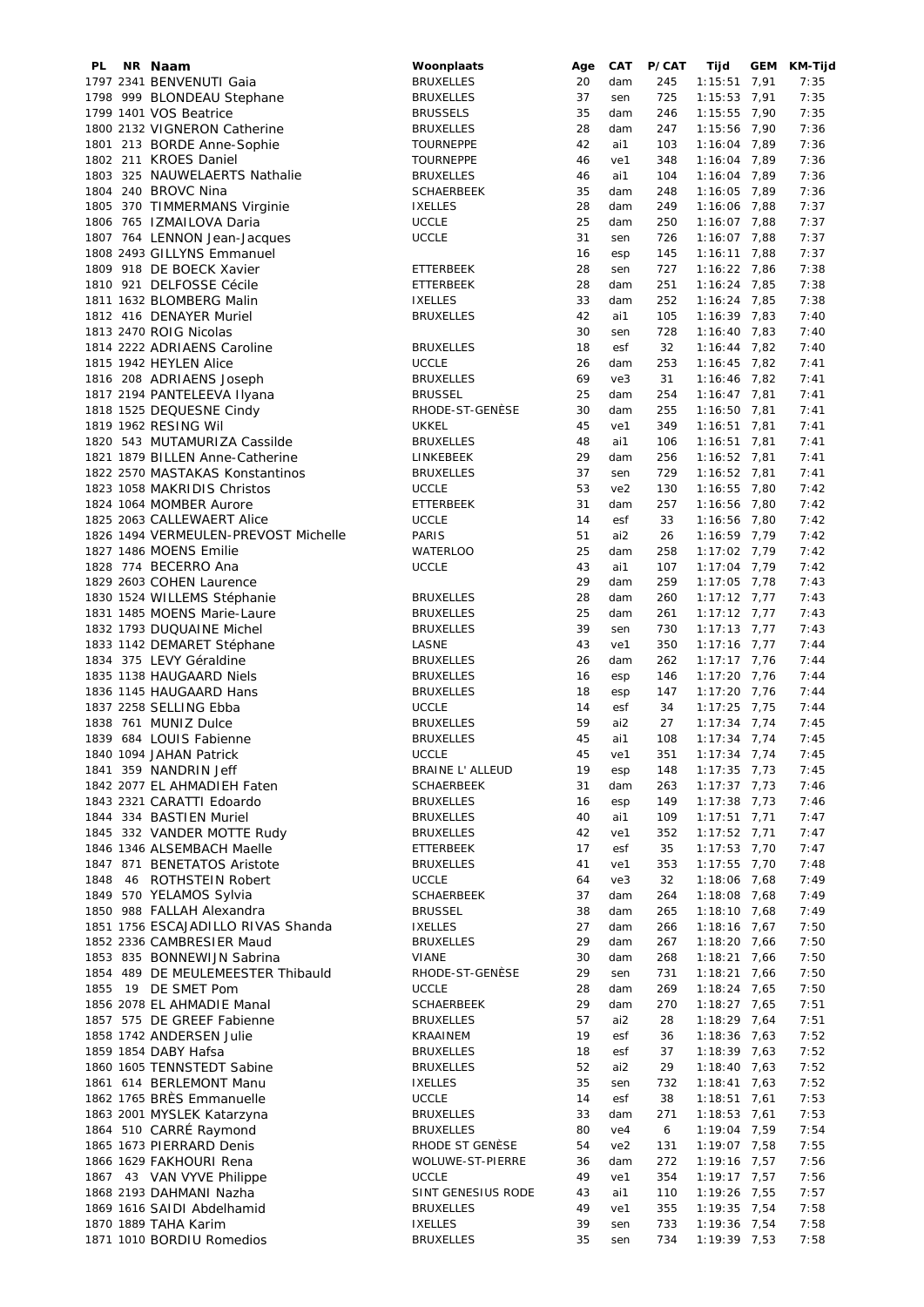| PL.  | NR Naam                            | Woonplaats          | Age | <b>CAT</b> | P/CAT | Tijd           | GEM | KM-Tijd |
|------|------------------------------------|---------------------|-----|------------|-------|----------------|-----|---------|
|      | 1872 203 VANDAMME Anne-Berangere   | <b>UCCLE</b>        | 41  | ai1        | 111   | $1:19:41$ 7,53 |     | 7:58    |
|      | 1873 484 GRAS Florence             | <b>UCCLE</b>        | 45  | ai1        | 112   | $1:19:41$ 7,53 |     | 7:58    |
|      | 1874 775 MGHARI Abdellatif         | <b>BRUXELLES</b>    | 58  | ve2        | 132   | $1:19:41$ 7,53 |     | 7:58    |
|      | 1875 855 ZAAMAN Nasser             | <b>BRUXELLES</b>    | 33  | sen        | 735   | $1:19:48$ 7,52 |     | 7:59    |
|      |                                    |                     | 52  | ai2        |       |                |     |         |
|      | 1876 288 CHAUCHARD Eve             | <b>BRUXELLES</b>    |     |            | 30    | $1:19:51$ 7,51 |     | 7:59    |
|      | 1877 1498 DEFISE Virginie          | LIMELETTE           | 30  | dam        | 273   | $1:19:51$ 7,51 |     | 7:59    |
|      | 1878 82 MOULIN Olivier             | <b>BRUXELLES</b>    | 33  | sen        | 736   | 1:19:53 7,51   |     | 7:59    |
|      | 1879 892 MIGNON Aline              | <b>BRUXELLES</b>    | 25  | dam        | 274   | 1:20:02 7,50   |     | 8:00    |
|      | 1880 2442 BUELENS Nathalie         | <b>FOREST</b>       | 42  | ai1        | 113   | $1:20:05$ 7,49 |     | 8:00    |
|      | 1881 862 KUCZYNSKI Ewa             | RHODE-ST-GENÈSE     | 24  | dam        | 275   | 1:20:06 7,49   |     | 8:01    |
|      | 1882 2293 KUNSCH Christian         | <b>BRUXELLES</b>    | 57  | ve2        | 133   | $1:20:07$ 7,49 |     | 8:01    |
|      | 1883 1805 PAUWELS Anne             |                     | 47  | ai1        | 114   |                |     |         |
|      |                                    | <b>BRUXELLES</b>    |     |            |       | $1:20:07$ 7,49 |     | 8:01    |
|      | 1884 368 HUBLET Sophie             | <b>BRUXELLES</b>    | 33  | dam        | 276   | $1:20:22$ 7,47 |     | 8:02    |
|      | 1885 590 FÉTU Thierry              | <b>WATERLOO</b>     | 39  | sen        | 737   | $1:20:27$ 7,46 |     | 8:03    |
|      | 1886 2539 DELLEMAGNE Julie         |                     | 25  | dam        | 277   | $1:20:31$ 7,45 |     | 8:03    |
|      | 1887 2021 MAKINTOSH Philippe       | <b>BRUXELLES</b>    | 34  | sen        | 738   | $1:20:31$ 7,45 |     | 8:03    |
|      | 1888 1958 HUBERT Guy               | <b>BRUXELLES</b>    | 60  | ve3        | 33    | $1:20:31$ 7,45 |     | 8:03    |
|      | 1889 1162 MARTIN-GOMEZ Pablo       | <b>UCCLE</b>        | 19  | esp        | 150   | $1:20:31$ 7,45 |     | 8:03    |
|      |                                    |                     |     |            |       |                |     |         |
|      | 1890 2339 FUNEDDA Jessica          | <b>AUVELAIS</b>     | 31  | dam        | 278   | $1:20:36$ 7,44 |     | 8:04    |
|      | 1891 103 MECHICHI Khaled           | <b>UCCLE</b>        | 29  | sen        | 739   | $1:20:39$ 7,44 |     | 8:04    |
|      | 1892 2211 DE CARTIER Patate        | <b>IXELLES</b>      | 26  | dam        | 279   | $1:20:41$ 7,44 |     | 8:04    |
|      | 1893 2209 DE CARTIER Kro           | <b>IXELLES</b>      | 28  | sen        | 740   | $1:20:42$ 7,43 |     | 8:04    |
|      | 1894 97 DUDZIAK Agnieszka          | <b>BRUXELLES</b>    | 30  | dam        | 280   | $1:21:11$ 7,39 |     | 8:07    |
|      | 1895 2612 PAVAROTTI Valentina      |                     | 26  | dam        | 281   | $1:21:12$ 7,39 |     | 8:07    |
|      |                                    |                     |     |            |       |                |     |         |
|      | 1896 825 LEGEIN Florence           | <b>UCCLE</b>        | 41  | ai1        | 115   | $1:21:14$ 7,39 |     | 8:07    |
|      | 1897 1695 WAUTIER Françoise        | <b>BRUXELLES</b>    | 46  | ai1        | 116   | $1:21:20$ 7,38 |     | 8:08    |
|      | 1898 1006 SCULTEUR Sébastien       | <b>BRUXELLES</b>    | 37  | sen        | 741   | $1:21:21$ 7,38 |     | 8:08    |
|      | 1899 727 RASQUIN David             | <b>BRUXELLES</b>    | 27  | sen        | 742   | $1:21:22$ 7,37 |     | 8:08    |
|      | 1900 86 SAUTEREAU Fabrice          | RIXENSART           | 44  | ve1        | 356   | $1:21:30$ 7,36 |     | 8:09    |
|      | 1901 2059 BORCEUX Francois         | <b>BRUXELLES</b>    | 39  | sen        | 743   | $1:21:35$ 7,35 |     | 8:10    |
|      |                                    |                     |     |            |       |                |     |         |
|      | 1902 2060 HOTTON Catherine         | <b>BRUXELLES</b>    | 47  | ve1        | 357   | $1:21:35$ 7,35 |     | 8:10    |
|      | 1903 2491 WILLAK Paulina           |                     | 14  | esf        | 39    | $1:21:40$ 7,35 |     | 8:10    |
|      | 1904 1503 GOCH Anna                | <b>BRUXELLES</b>    | 14  | esf        | 40    | $1:21:40$ 7,35 |     | 8:10    |
|      | 1905 932 KACZYNSKA Sara            | STEENOKKERZEEL      | 14  | esf        | 41    | $1:21:40$ 7,35 |     | 8:10    |
|      | 1906 968 RANIERI Marco             | <b>BEERSEL</b>      | 32  | sen        | 744   | $1:21:42$ 7,34 |     | 8:10    |
|      | 1907 2314 CHEVALIER Guillaume      | <b>BRUXELLES</b>    | 18  | esp        | 151   | $1:21:55$ 7,32 |     | 8:11    |
|      | 1908 104 LAURENT Pierre            | <b>UCCLE</b>        | 63  | ve3        | 34    | $1:22:01$ 7,32 |     |         |
|      |                                    |                     |     |            |       |                |     | 8:12    |
|      | 1909 452 BERLINER Muriel           | <b>BRUXELLES</b>    | 39  | dam        | 282   | $1:22:07$ 7,31 |     | 8:13    |
|      | 1910 1514 STOCKMANS Cecile         | <b>UCCLE</b>        | 16  | esf        | 42    | $1:22:07$ 7,31 |     | 8:13    |
|      | 1911 1675 D'ANNA Christella        | NEDER OVER HEEMBEEK | 23  | dam        | 283   | $1:22:28$ 7,28 |     | 8:15    |
|      | 1912 93 CEOBANU Cezara             | <b>BRUXELLES</b>    | 33  | dam        | 284   | $1:22:33$ 7,27 |     | 8:15    |
|      | 1913 90 TAKACS Aurelia             | <b>WATERLOO</b>     | 31  | dam        | 285   | $1:22:34$ 7,27 |     | 8:15    |
|      | 1914 2538 GUERIN Virginie          |                     | 26  | dam        | 286   | $1:22:48$ 7,25 |     | 8:17    |
|      |                                    |                     |     |            |       | $1:22:49$ 7.24 |     |         |
|      | 1915 861 HILDEBRANDT Sofia         | <b>BRUXELLES</b>    | 18  | esf        | 43    |                |     | 8:17    |
|      | 1916 1883 DECORTIS Anne            | <b>BRUXELLES</b>    | 45  | ai1        | 117   | $1:22:54$ 7,24 |     | 8:17    |
|      | 1917 1848 SMAJDA Christophe        | WOLUWE-ST-PIERRE    | 61  | ve3        | 35    | $1:22:56$ 7,23 |     | 8:18    |
|      | 1918 1159 DUFAYS Cameron-Alexander | <b>UCCLE</b>        | 14  | esp        | 152   | $1:23:04$ 7,22 |     | 8:18    |
|      | 1919 101 MOULIN Philippe           | <b>UCCLE</b>        | 47  | ve1        | 358   | $1:23:20$ 7,20 |     | 8:20    |
|      | 1920 1655 WUYTS Patrick            | <b>FOREST</b>       | 44  | ve1        | 359   | $1:23:28$ 7,19 |     | 8:21    |
|      | 1921 1656 WUYTS Nicolas            | <b>FOREST</b>       | 13  | esp        | 153   | $1:23:29$ 7,19 |     | 8:21    |
|      |                                    |                     |     |            |       |                |     |         |
|      | 1922 2451 WIES Rémi                | <b>BRUXELLES</b>    | 47  | ve1        | 360   | $1:23:57$ 7,15 |     | 8:24    |
|      | 1923 1512 OFFER Chafai             | <b>BRUXELLES</b>    | 33  | sen        | 745   | $1:23:59$ 7,14 |     | 8:24    |
|      | 1924 2343 LEMAL Benoit             | <b>BRUXELLES</b>    | 40  | ve1        | 361   | $1:24:00$ 7,14 |     | 8:24    |
|      | 1925 2374 DECLERCQ Mich            | <b>GENT</b>         | 54  | ai2        | 31    | $1:24:08$ 7,13 |     | 8:25    |
|      | 1926 1008 VAN BEVER Coralie        | <b>BRUXELLES</b>    | 29  | dam        | 287   | $1:24:53$ 7,07 |     | 8:29    |
|      | 1927 747 VAN DAMME Laurence        | <b>DILBEEK</b>      | 42  | ai1        | 118   | $1:24:53$ 7,07 |     | 8:29    |
|      | 1928 2476 VAES Loic                |                     | 30  | sen        | 746   | $1:24:54$ 7,07 |     | 8:29    |
|      |                                    |                     |     |            |       |                |     |         |
|      | 1929 76 LE POLAIN Nicolas          | <b>BRUXELLES</b>    | 30  | sen        | 747   | 1:24:59 7,06   |     | 8:30    |
|      | 1930 673 DINELLI Michele           | <b>UCCLE</b>        | 35  | sen        | 748   | $1:25:10$ 7,05 |     | 8:31    |
|      | 1931 675 DINELLI Jeanette          | <b>UCCLE</b>        | 33  | dam        | 288   | $1:25:11$ 7,04 |     | 8:31    |
|      | 1932 1502 REUL Anne                | <b>BRUXELLES</b>    | 25  | dam        | 289   | $1:25:11$ 7,04 |     | 8:31    |
|      | 1933 998 CARRION JURADO Irene      | HUIZINGEN           | 35  | dam        | 290   | $1:25:11$ 7,04 |     | 8:31    |
|      | 1934 2578 SIMILLON Laurence        |                     | 38  | dam        | 291   | $1:25:44$ 7,00 |     | 8:34    |
|      | 1935 1977 EL GHZAOUI Nasreddine    | <b>BRUXELLES</b>    | 16  | esp        | 154   | 1:26:09 6,96   |     | 8:37    |
|      |                                    |                     |     |            |       |                |     |         |
|      | 1936 439 THUBRON Catherina         | OHAIN               | 17  | esf        | 44    | $1:26:11$ 6,96 |     | 8:37    |
| 1937 | 3 COCK Anne-Laurence               | <b>BRUXELLES</b>    | 25  | dam        | 292   | $1:26:13$ 6,96 |     | 8:37    |
|      | 1938 1701 DE LEENHEER Xavier       | <b>BRUXELLES</b>    | 23  | sen        | 749   | 1:26:26 6,94   |     | 8:39    |
|      | 1939 1454 MARCHAND Lucie           | <b>UCCLE</b>        | 61  | ai3        | 4     | 1:26:336,93    |     | 8:39    |
|      | 1940 2344 DE CLERCQ Nathalie       | OEDELEM             | 25  | dam        | 293   | $1:26:44$ 6,92 |     | 8:40    |
|      | 1941 1874 MOLDOVAN Daniela         | <b>BRUXELLES</b>    | 26  | dam        | 294   | 1:26:50 6,91   |     | 8:41    |
|      | 1942 2316 DONDI Caroline           | <b>FOREST</b>       | 40  | ai1        | 119   | $1:27:13$ 6,88 |     | 8:43    |
|      |                                    |                     |     |            |       |                |     |         |
|      | 1943 1314 DEGEN Delphine           | <b>BRUXELLES</b>    | 24  | sen        | 750   | $1:27:15$ 6,88 |     | 8:43    |
|      | 1944 1862 COUVREUR Christine       | ST-PIETERS-LEEUW    | 38  | dam        | 295   | $1:27:21$ 6,87 |     | 8:44    |
|      | 1945 2171 BOOTSMA Floriane         | <b>BRUSSEL</b>      | 17  | esf        | 45    | $1:27:21$ 6,87 |     | 8:44    |
|      | 1946 274 PEETERS Frans             | <b>BRUXELLES</b>    | 65  | ve3        | 36    | $1:27:35$ 6,85 |     | 8:45    |